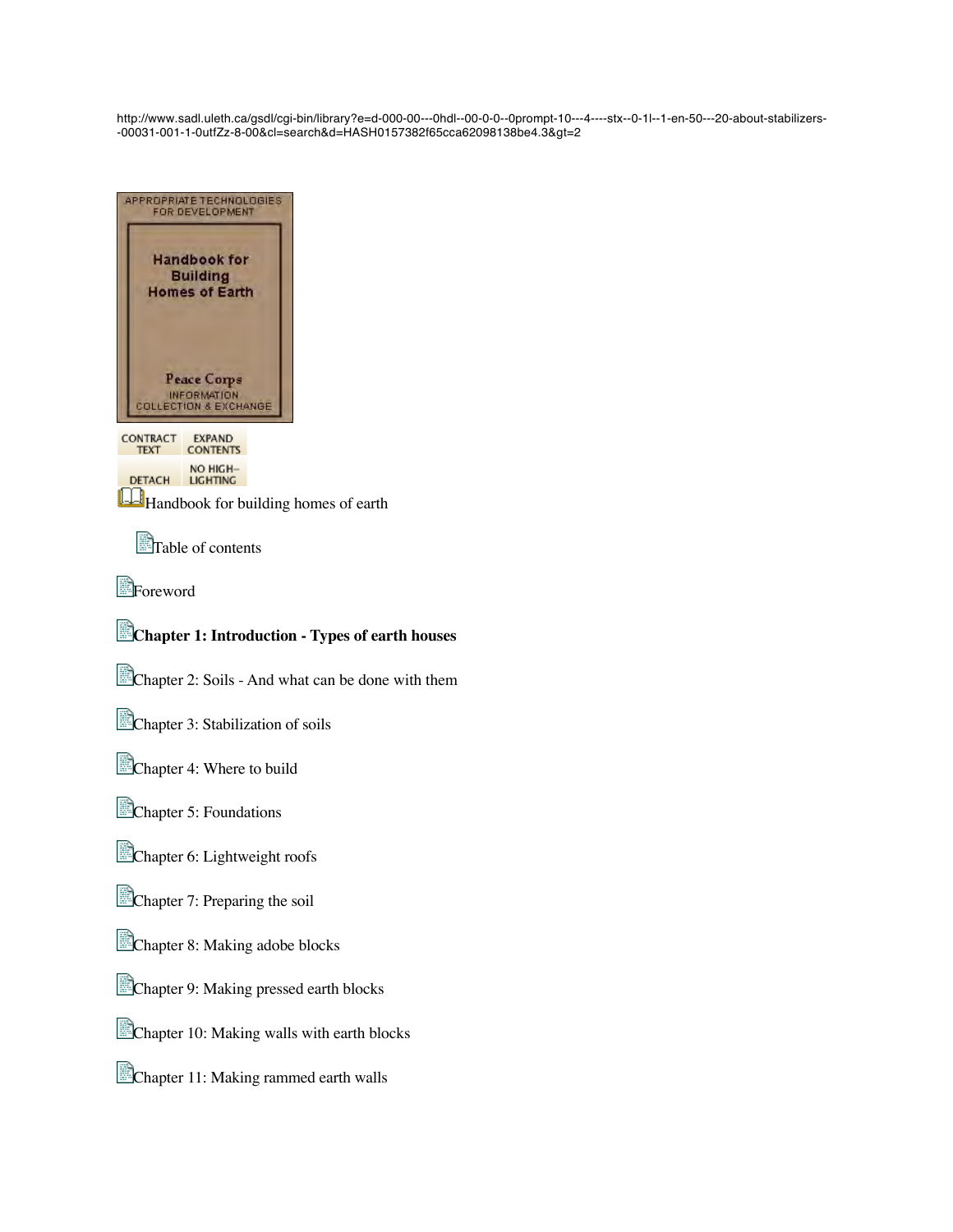Chapter 12: Roofs for earth houses

Chapter 13: Floors

Chapter 14: Surface coatings

Suggested references

 $\Box$  Appendix

# **Handbook for building homes of earth**

## APPROPRIATE TECHNOLOGIES FOR DEVELOPMENT

## **Peace Corps**

INFORMATION COLLECTION & EXCHANGE

REPRINT R-34

September 1981

## INFORMATION COLLECTION & EXCHANGE

Peace Corps' Information Collection & Exchange (ICE) was established so that the strategies and technologies developed by Peace Corps Volunteers, their co-workers, and their counterparts could be made available to the wide range of development organization and individual workers who might find them useful. Training guides, curricula, lesson plans, project reports, manuals and other Peace Corps-generated materials developed in the field are collected and reviewed. Some are reprinted "as is"; others provide a source of field based information for the production of manuals or for research in particular program areas. Materials that you submit to the Information Collection & Exchange thus become part of the Peace Corps' larger contribution to development.

Information about ICE publications and services is available through:

The Peace Corps Internet Web Site address:

http://www.peacecorps.gov

Please note the new Peace Corps Mailing Address from July 1998 on is:

ICE/ Peace Corps

1111 20th Street N.W.

Washington, DC 20526

USA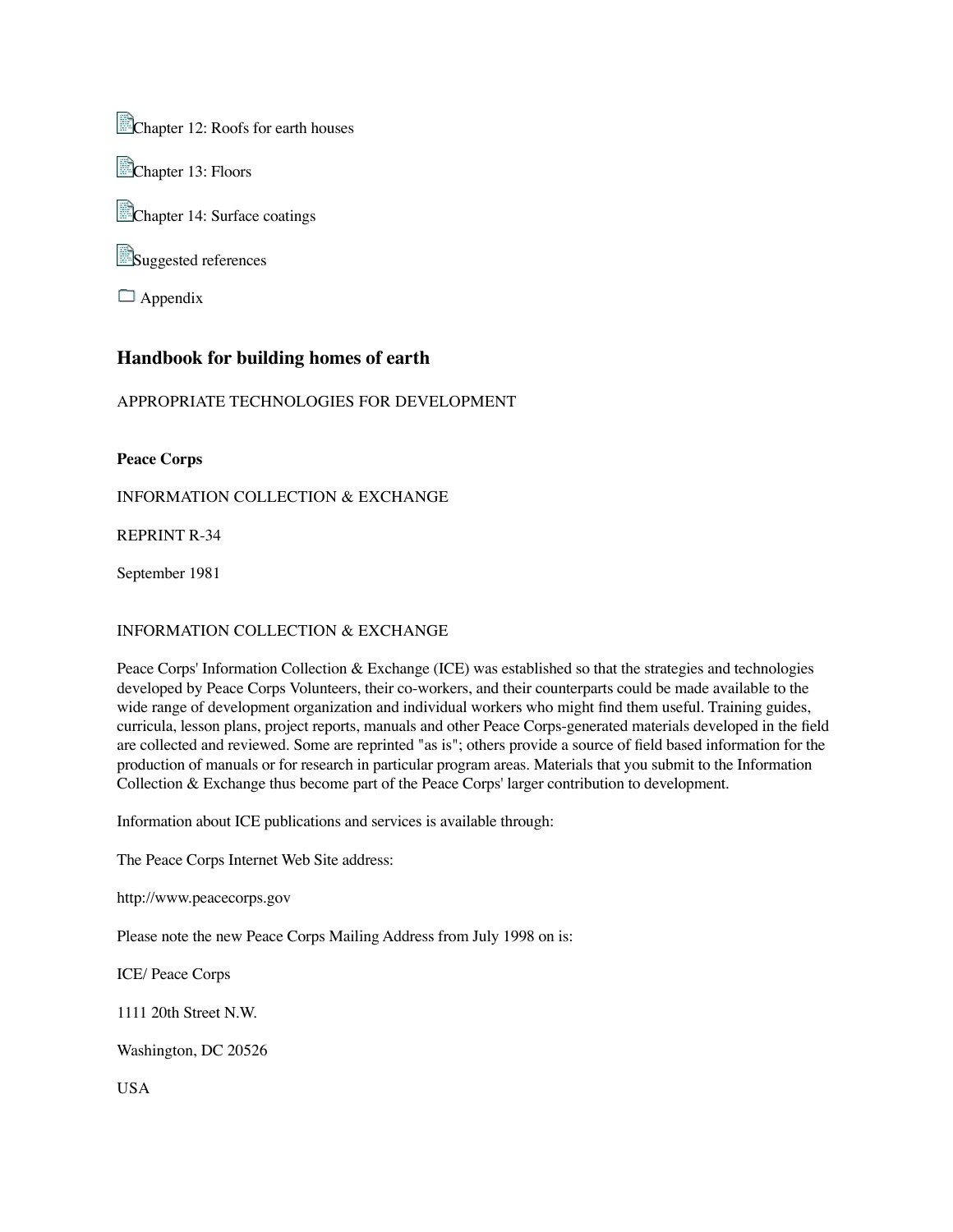Add your to the ICE Resource Center. Send materials that you have prepared so that we can share them with others working in the development field. Your technical insights serve as the basis for the generation of ICE manuals, reprints and resource packets, and also ensure that ICE is providing the most updated, innovative problem-solving techniques and information available to you and your fellow development workers.

*This report was prepared for the Agency for International Development*

DEPARTMENT OF HOUSING AND URBAN DEVELOPMENT OFFICE OF INTERNATIONAL AFFAIRS WASHINGTON, D. C. 20410

## **Table of contents**

Foreword

Chapter 1: Introduction - Types of earth houses

Chapter 2: Soils - And what can be done with them

Chapter 3: Stabilization of soils

Chapter 4: Where to build

Chapter 5: Foundations

Chapter 6: Lightweight roofs

Chapter 7: Preparing the soil

Chapter 8: Making adobe blocks

Chapter 9: Making pressed earth blocks

Chapter 10: Making walls with earth blocks

Chapter 11: Making rammed earth walls

Chapter 12: Roofs for earth houses

Chapter 13: Floors

Chapter 14: Surface coatings

Suggested references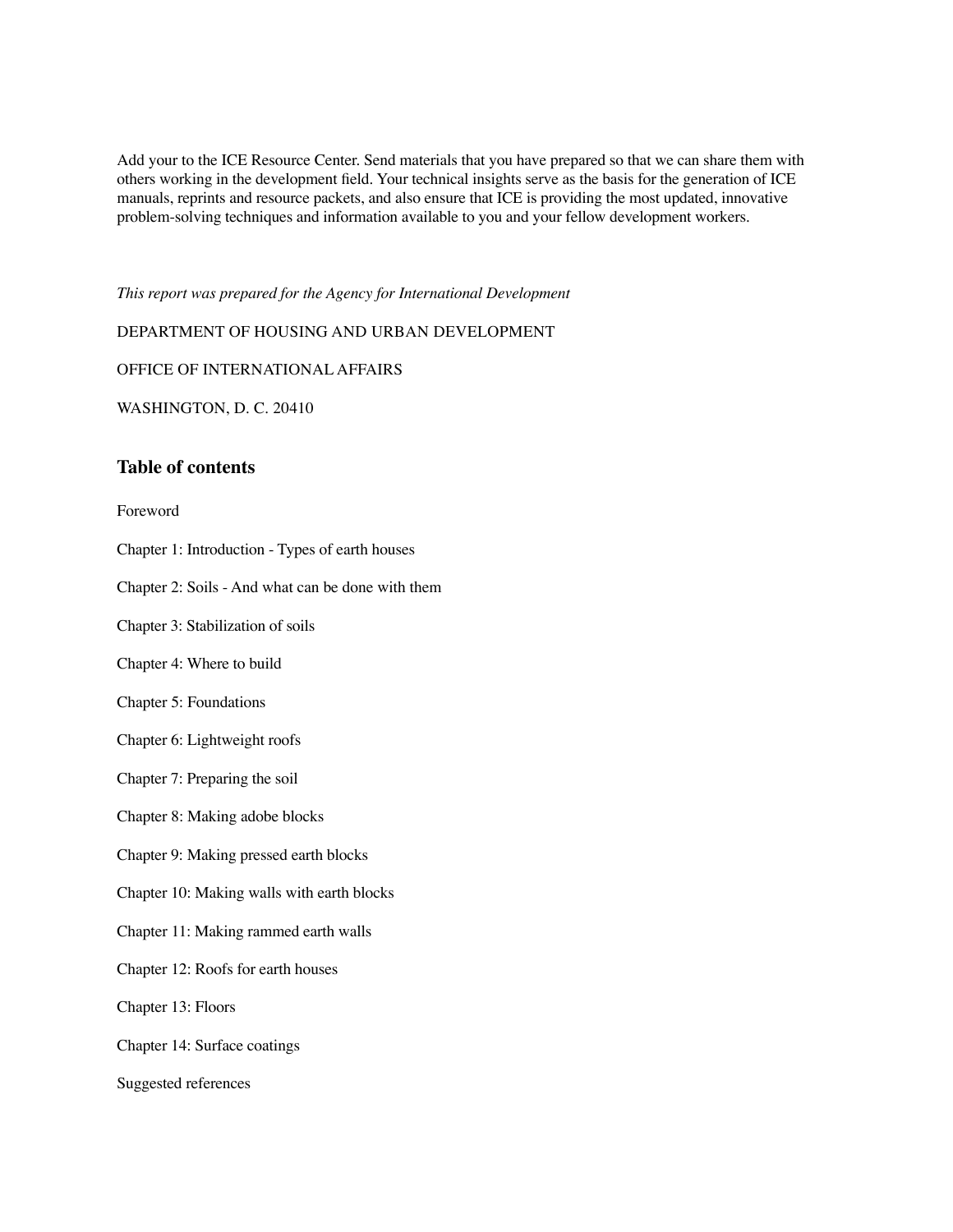Appendix

Appendix A - Atterberg Limits of Soils

Appendix B - Useful Formulas

# **Foreword**

This report wee prepared for the Agency for International Development by Lyle A. Wolfskill, Wayne A. Dunlop and Bob M. Callaway of the Texas Transportation Institute, Texas A & M university, College Station, Texas. Technical supervision was provided by this office.

This reprint is being made to provide copies to meet many demands. This handbook has proved to be one of the most helpful and most popular publications in the field of aided self-help housing.

Deputy for Technology and Information

Office of International Affairs

Department of Housing & Urban Development

# **Chapter 1: Introduction - Types of earth houses**

Probably one of the first homes man lived in after he came out of a cave, was made of earth. To be sure, the earliest known kinds of earth construction were very crude by our standards today. Primitive man did little more than stick mud on poles woven closely together. But even with this, he found shelter that was better than anything else he had except his cave. He also had the advantage of being able to move around. He could live wherever he wanted to.

Gradually, he learned that some kinds of mud made better houses than others. And some of the best ones lasted his whole lifetime.

Today, there are plenty of earth dwellings in many parts of the world that are centuries old. Man discovered that the earth homes that have lasted best were in areas where not much rain falls. A wet climate is the worst enemy of an earth house..

Today, with the advances made in the science of soil mechanics, what soils will do under many different conditions can be predicted and controlled. It is possible, even with little skill, today to build beautiful, inexpensive and durable homes using the oldest construction material known, the earth around us.

Strangely enough, it is the scientific road builders who have learned most about the way many kinds of soil will behave under a wide variety of conditions. These scientists know, for example, how to take soils that for centuries were considered useless for anything and, by combining them with materials called **stabilizers**, make them into mixtures that are excellent for earth construction.

As in most important discoveries, this new knowledge, much of it learned since World War II, was found by work done in laboratories by highly trained technical men. It now remains to make these new techniques available to the people who need them most and can use them to their advantage: the many people in the world who need good, lasting homes and who cannot afford to spend a lot of money to buy them, or who do not have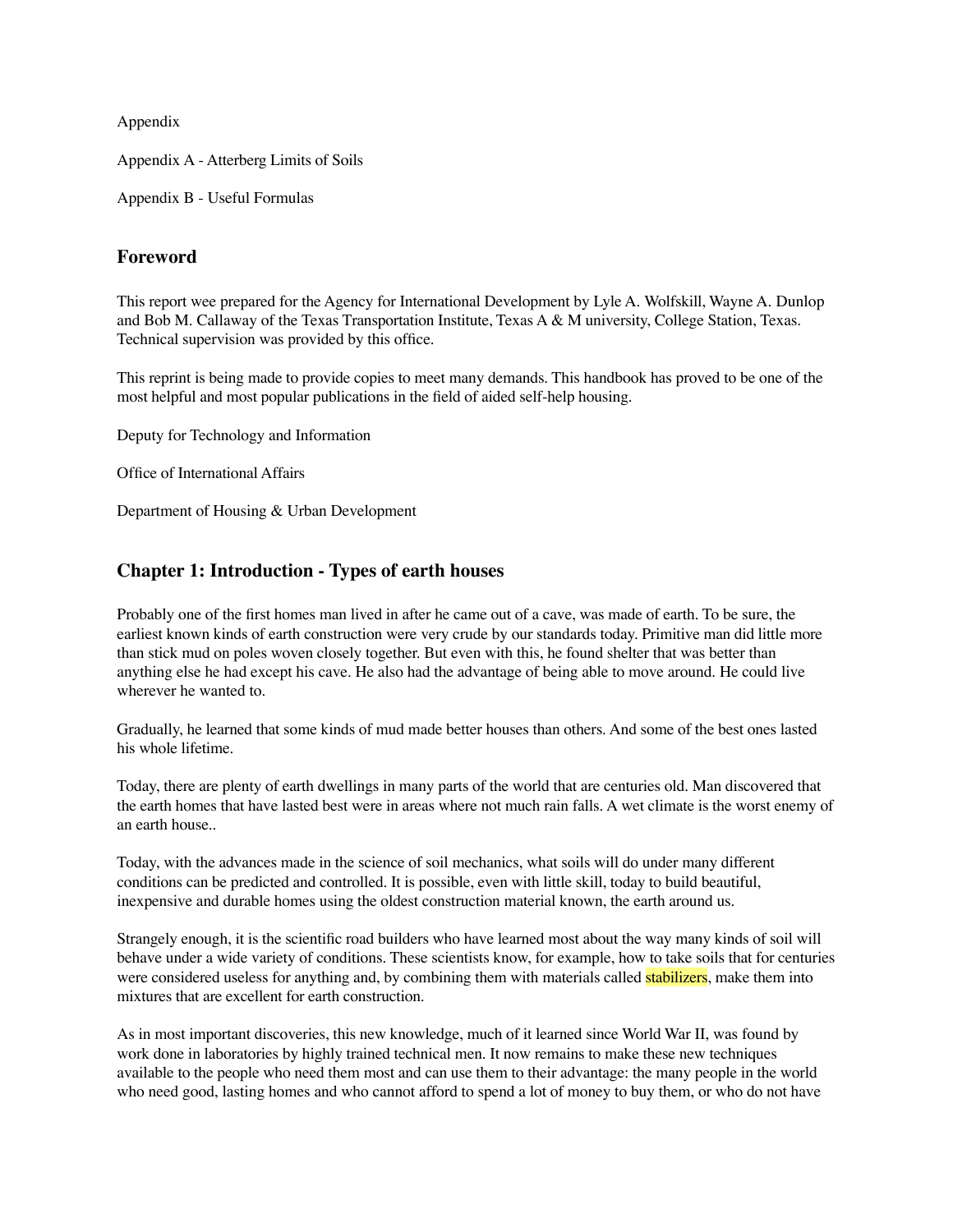access to modern manufactured materials. Earth is everywhere.

One of the great aims of the Agency for International Development is to help fulfill this need. Under its Self-Help Program, which the AID feels gives the most help while allowing those aided to keep their dignity and pride, comes this manual as one of AID's many technical services.

This small book tries to take the newest techniques developed in modern soil mechanics and put them into simple terms so that almost anyone, anywhere, can have the benefit of the great amount of work that has been done by the scientists.

The AID authorized and paid for a research project by the Texas A&M Research Foundation, at College Station, Texas, to:

1. gather and study all available information on building homes with earth;

2. do new research in areas where not enough was known about what can be done with earth, and

3. bring this information together and present it in a form most useful for most people.

Information came from many countries and from all kinds of sources. These included books, articles, technical reports and even newspapers. More than 300 such sources were studied. In addition, soil engineers at Texas A&M University worked in their own laboratories and made tests of the materials they had and added the knowledge they developed themselves.

This manual tries to present its information in the simplest way possible. Because many things vary greatly even in one country, it is impossible to say all things to one person and have all that information apply to the place he lives.

The many kinds of climate that exist all over the world, plus the much greater number of kinds of soils that are found, make the problem of explaining just how to build a house difficult. For example, in the State of Texas, alone, what would be best to do in the eastern part would not be at all the same in the western part of the state. What would be fine in parts of the Rio Grande Valley and the Texas Gulf Coast in the south part would not be best in the Panhandle in the north.

So, this manual describes broadly the kinds of soil that are found in various parts of the world and tells what can be expected of them. It then tells what is best to do with each of them, alone or in combination with others, to make them good enough to use or make them better with the use of **stabilizers**. And then it explains which of the three general kinds of earth construction is best for use with the kinds of soil available. It also describes simple tests anyone can perform that tell the builder how well he is succeeding in what he is trying to do.

After chapters on picking out places to build, how to make a good foundation for any kind of house and how to build a roof, the manual has separate chapters on *adobe, rammed earth* and *pressed block* construction.

Because conditions and available materials change so much in different places, the builder often will want to use his own good judgment. It is therefore important, in order to get the best value out of this manual, that he read at least the early chapters carefully before deciding how best to solve his own problem.

As in any craft, the good workman has "the feel" of his job before he tries to go too far with it.

This manual, it is hoped, will give him that "feel."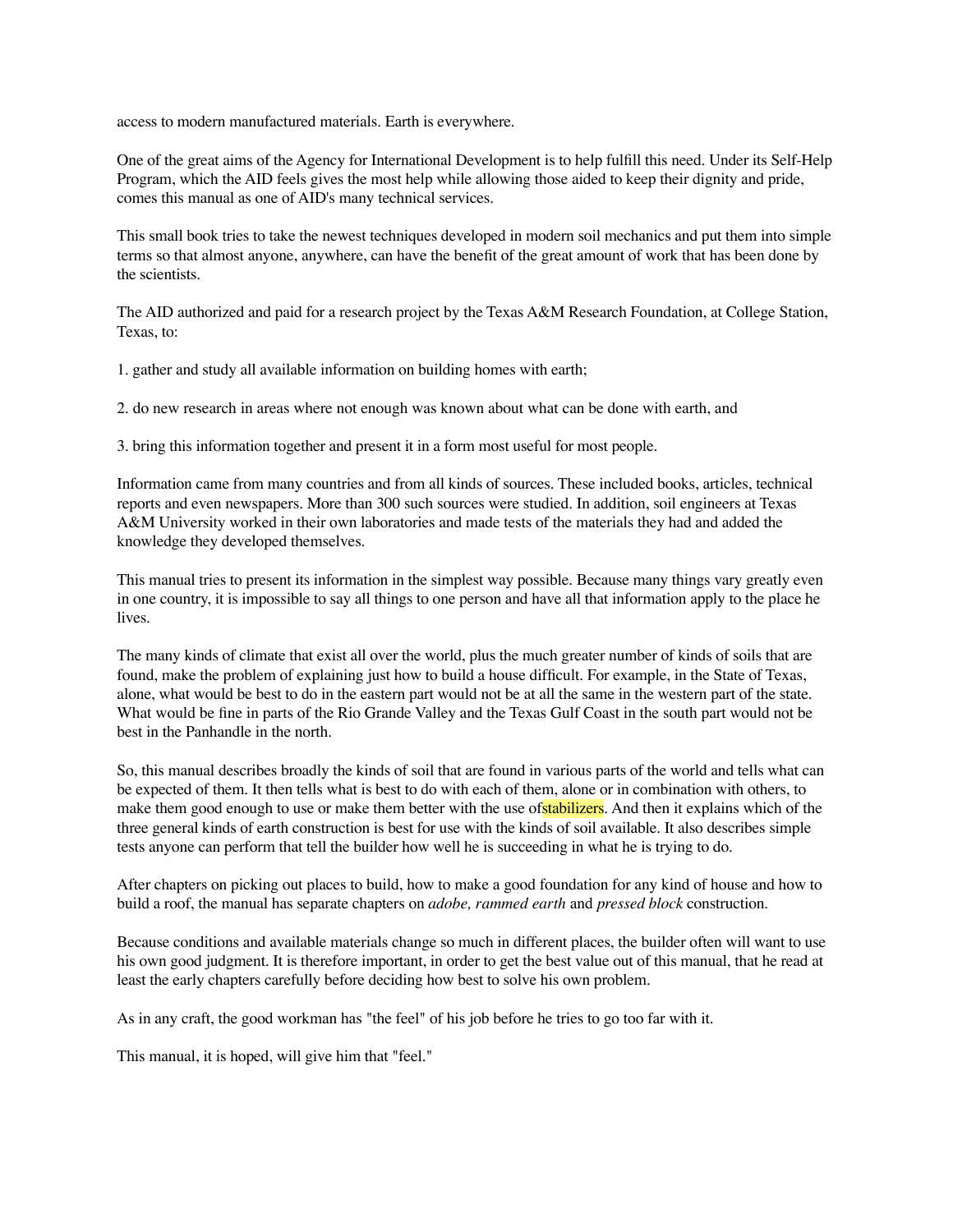## **Types of Earth Houses**

There are three main types of earth houses that the builder can select:

1. Adobe.

- 2. Rammed earth.
- 3. Pressed (or machine-made) blocks.

Two other methods chat can be used are "cob" and "wattle and daub," but usually these do not make the best houses.

*ADORE BLOCKS* - Walls made from adobe blocks are probably the most popular anti one of the oldest forms of earth housing. Adobe blocks are made by placing a wet mud in boxes called "forms." The forms are removed a short time after the blocks are made anti the adobe blocks are allowed to dry (or cure) for about a month before they are used to build a wall. The blocks are held together in the wall with a "mortar" which can be the same mud used for making the blocks.

The main advantage adobe has over the other methods is that it is the simplest method, and a satisfactory dwelling can be built with the least amount of construction skill. Do it right, and you can have strong walls that are relatively free from cracks. You can also make all of the blocks in your spare time and store them until you are ready to use them.

Adobe has several disadvantages. Adobe blocks are likely to be "rough looking" and chip easily. Adobe is usually not suited to climates that have more than 25-30 inches of rainfall a year.

Walls made from adobe blocks are usually as attractive or more so than rammed earth but like rammed earth, adobe often requires surfacing for a good appearance., Adobe walls probably require less work than do rammed earth walls. The attractive house shown in Figure I is an adobe house covered with stucco.

*RAMMED EARTH* - In this method, continuous walls are built by ramming moist soil into position between heavy wooden forms. When a short section of wall is completed the forms are moved upwards or sideways and the process is repeated until the walls are completed. The ramming may be done with either hand or pneumatic tampers, but either way the soil has to be rammed until it becomes dense and extremely firm. Pneumatic tampers require more skill for successful use than do hand tampers.

A well made rammed earth wall is one of the most durable earth walls that can be made. Some have lasted for centuries. Unskilled labor can do the ramming.

Rammed earth has the following disadvantages:

1. It is-not easy to do well.

2. The heavy wooden forms take time, money and some skill to build.

Rammed earth construction requires the most careful selection of the soil type, or the walls will shrink and crack after they dry.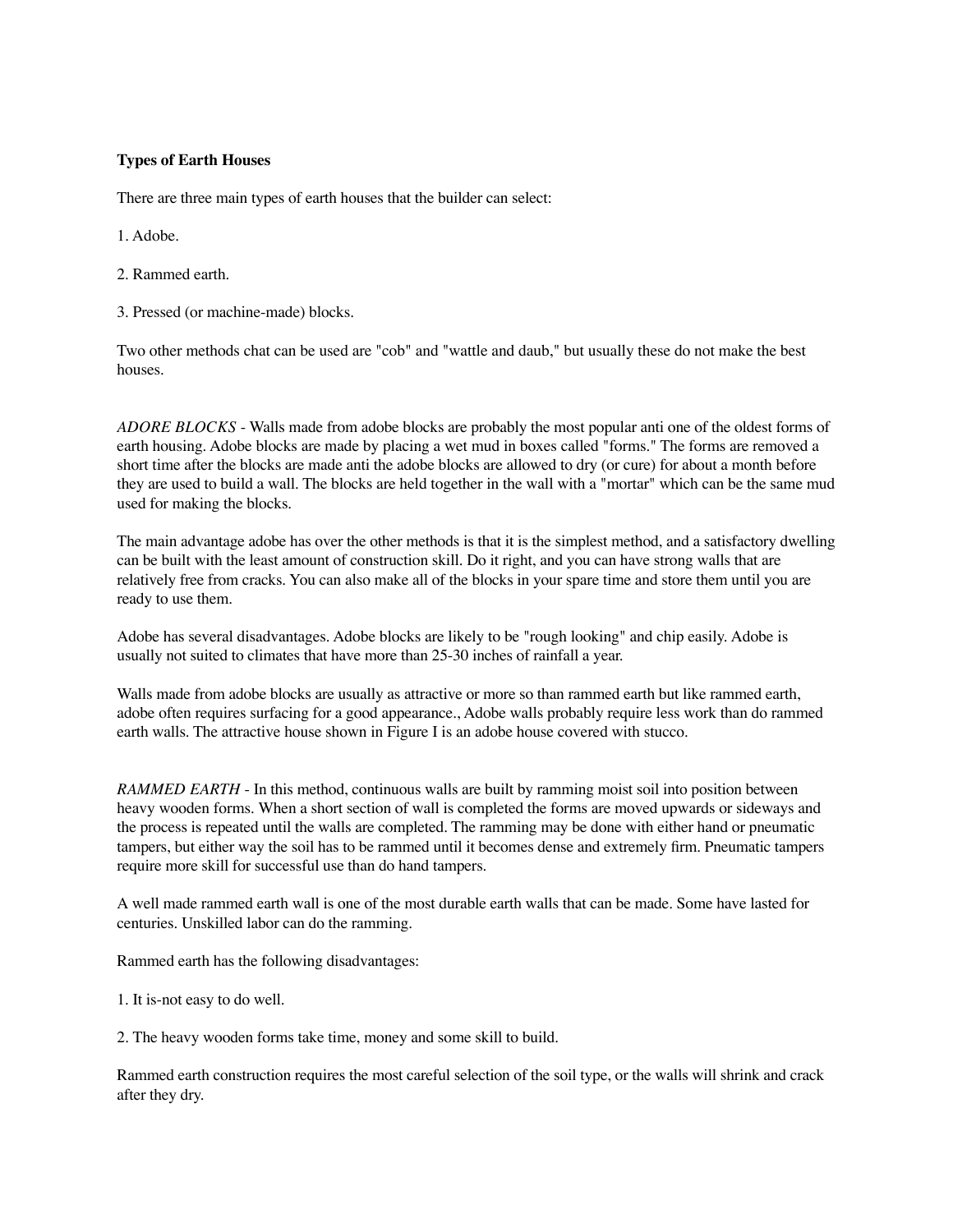The amount of water used in the soil during the ramming must be carefully controlled to get proper ramming of the soil.

If carefully done, the finished wall may look well without any coating. But, it is common practice to stucco or paint the finished wall to produce a pleasing finish. Bonding of stucco or paint to the wall may present a problem if special surface preparation is not carried out.

*MACHINE-MADE OR PRESSED EARTH BLOCKS* - Recently, several simple and inexpensive machines have been made for pressing soil into bricks or blocks. These earth blocks have many advantages. They have approximately the strength and durability of rammed earth. Some blocks which have had **stabilizers** (or chemicals) added to them are nearly as satisfactory as burnt brick, lumber, or certain other building materials. At the same time, walls can be built as easily as adobe block walls. The pressed blocks dry and shrink in the sun before they are laid so that walls essentially crack free, can be built even with soils that shrink a little.

Walls made of pressed blocks have a very pleasing appearance (Figure 3) and it is not necessary to use surface coatings as long as the right soils are used. It nevertheless must be remembered that much hard work is required for handling and mixing the soil and transporting the finished blocks.

The next two methods are not recommended for a house you want to last a long time.

*WATTLE AND DAUB* - In this method, a vertical frame'' work of posts and poles is first constructed. Then reeds, branches, etc., are woven among the poles to form a base for a mud "plaster" which is applied to both sides of the framework. Another way is to make a double wall of poles and reeds and fill the space between with mud also. Figure 4 shows a wattle and daub house.

Shrinkage cracks often occur in walls of this type, and constant maintenance is likely to be necessary. For sick people, and some elderly people, this method of construction is not practical because a wattle and daub house might need repairs when they can least afford to do it. In many cases this is a disadvantage of the other methods already mentioned.

The method is not very practical in areas where durable species of wood are not available.

*COB* - In the cob method of construction, stiff mud is molded into balls somewhat larger than a person's head. These balls are then piled up in thick layers to form the wall directly without the use of any kind of forms. The mud must be stiff enough so that it will not have a tendency to slump. If some slumping or spreading does occur, the mud is put back in place with a trowel or else the excess mud is sliced off and placed on top. The wall must be constructed slowly so that each layer has a chance to harden before more mud is stacked on top of it. Workers usually stand or sit astride the walls so that scaffolding is not needed.

The only advantages that cob houses have are that they are easy to build and need very little construction equipment. However, shrinkage cracks can usually be expected and they may be serious.

# **Chapter 2: Soils - And what can be done with them**

Not all soils can he used successfully for earth houses. A few of them will be good in nearly any type of climate. Some of them will be good only in dry climates. Many soils can be made more suitable with "stabilizers," substances that hold them together or make them water resistant. The various kinds of soils, how to tell them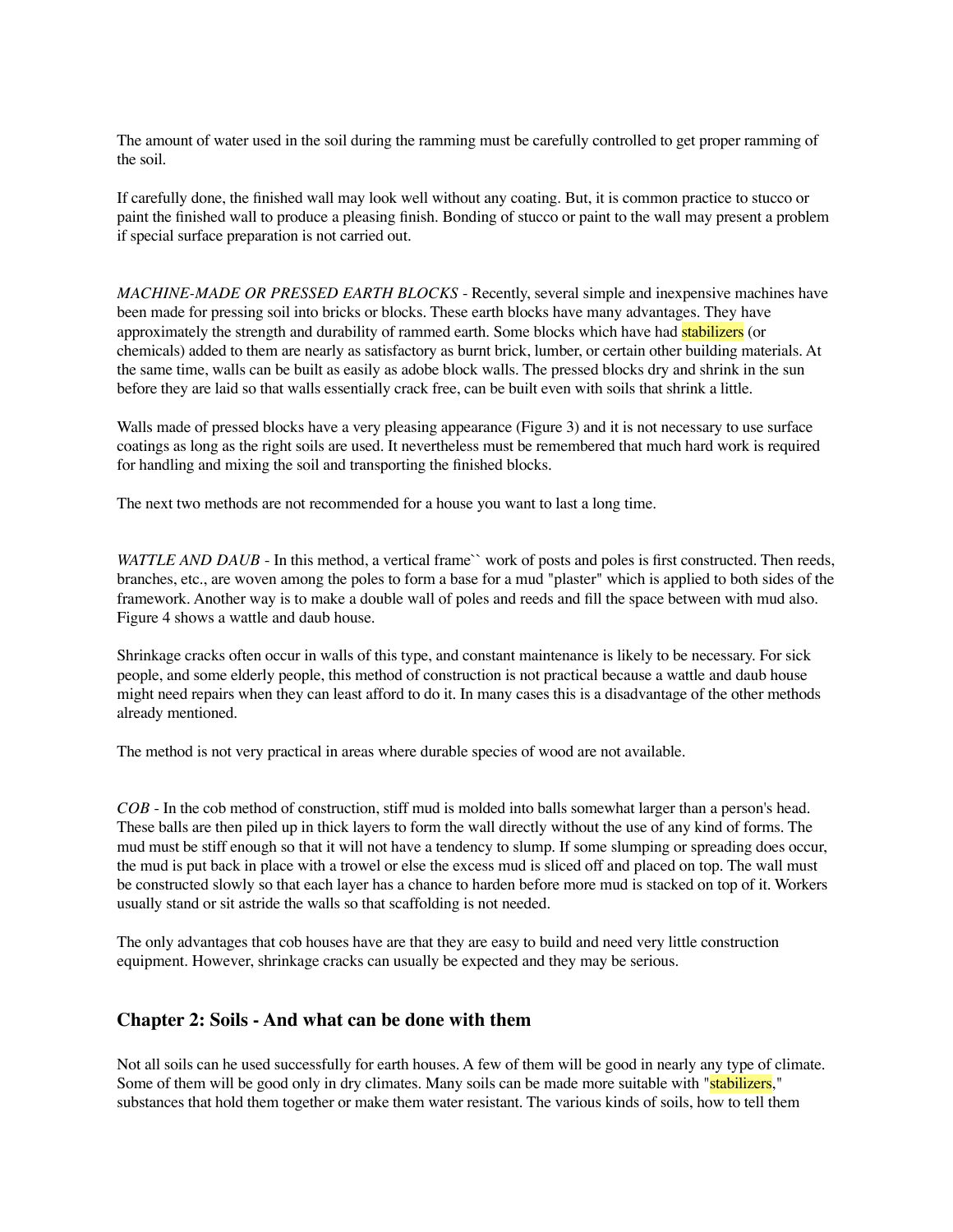apart, and how to find. out what they will do, will be discussed in this chapter.

#### **Kinds of Soils**

Broadly speaking, there are five kinds of soils: gravels, sands, silts, clays, and organic soils.

*Gravel* consists of coarse pieces of rock varying in size from  $\frac{1}{4}$ " across to 3". (Anything larger than 3 inches is called a boulder.) Gravel can be any shape - round, flat or angular - and it can be any type of rock - granite, limestone. marble, etc. If it falls apart or even gets soft after being under water for 24 hours, it is not gravel.

Gravel is found in the beds of fast-flowing streams, in areas once covered by glaciers and around mountains.

*Sand* consists of fine grains of various rocks, mostly quartz. It varies in size from  $\frac{1}{4}$  inch to about the smallest grain you can see with the naked eye. Separate grains too small to see are either silt or clay.

Sand is found in the beds of most streams. except slowly flowing ones, on beaches, deserts, and in areas once covered by glaciers.

*Silt* is rock ground up so fine you cannot see individual grains with the naked eye. Silt will tend to hold together when wet and compressed. Too much water ma! make it sponge, but it does not get very sticky.

Silt may be found nearly any place: in the deposits of slowly flowing streams, in the "milky" colored streams coming from glaciers or mountains or where crust blown by winds has settled.

*Clay* is a natural, earthy material that is sticky when wet but hard when dry. Separate grains are too fine to be seen with the unaided eye. There are many different kinds of clay; some of them will shrink and swell greatly with drying and wetting, while others will not.

Clays can be found in the valleys where slow-moving streams and rivers flow, in coastal plains, in the fan-shaped deposits at the bottoms of mountains.

*Organic soils* have a spongy, or strings appearance. The organic matter may be fibrous, rotted or partially rotted vegetation. such as peat. Organic soils are very spongy when moist anti have an odor of wet, decaying wood. In nature, they will nearly always contain a lot of water. They are dark-colored, ranging from light brown to black.

Organic soils are usually found where water has been standing for long periods, for example, in swamp areas. The dark-colored topsoil found in many areas owes its color to organic matter.

The five types of soils are seldom found separately. Instead, you will find mixtures of them, such as a mixture of sand and silt, or silt and clay, and so forth. By combining the names of different soil types you can describe most of the properties of a soil mixture. For example, a soil with mostly sand and a little silt would be called a "silty sand." If it is mostly silt with a small amount of sand, it would be a "sandy silt." Some common examples are: sandy clay, clayey gravel, silty clay, sandy gravel, etc.

#### **What Type of Soil Is Best for Earth Houses**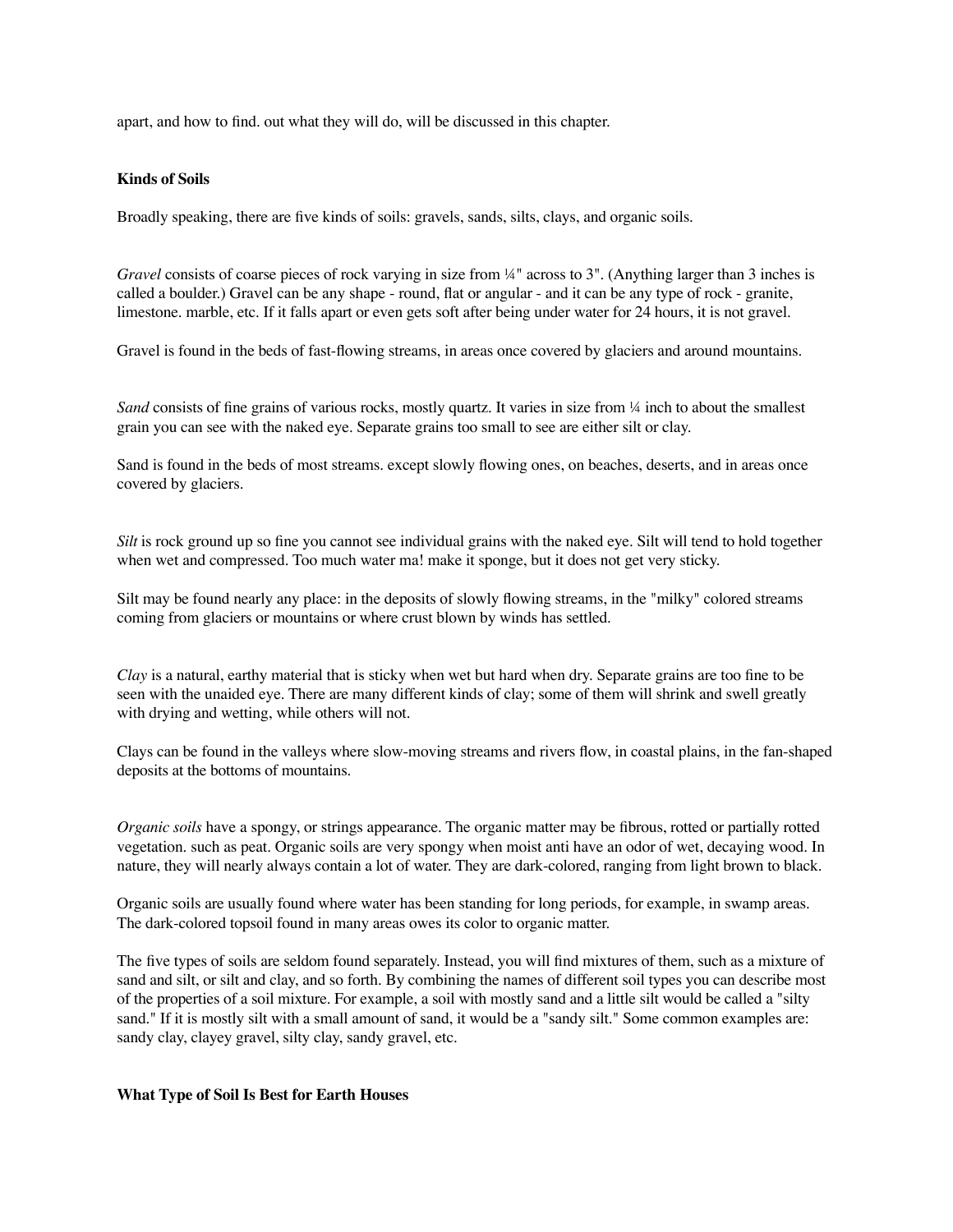The type of earth house you build, or whether you build an earth house at all, will be affected by the type of soil available and by the climate.

*Gravels* by themselves are not very good for earth houses because the particles will not pack down and hold together. Gravelly soils can be used if the rocks are not too large and if there is something to hold the rocks together such as a little clay. Clayey gravels often work out well.

*Sands* are about the same as gravels. Since they will not hold together by themselves, something else such as clay must be added. *In fact, some sandy clays and clayey sands make the best earth houses*. In the absence of good clay to mix with the sand, portland cement makes an excellent stabilizer.

*Silts* by themselves are not good for walls of earth houses. Although they will hold together, they are not very strong soils. They are difficult to compact and should not be used for rammed earth or pressed block walls. Silts also lose strength and become soft when they get wet. In wet, freezing weather they swell and lose their strength.

Silty soils can be stabilized to make a fairly good building material. Portland cement is good for sandy silts and lime works on clayey silts. Asphalt emulsion or any chemicals that waterproof such soils will do just as well.

*Clays* will pack down well if they have the right amount of water in them. In dry weather, though, they will shrink and crack and in wet weather they will absorb water causing swelling and loss of length. They would work well in extremely dry climates because they are very strong when kept dry; but, usually, clays are not found in very dry climates.

A few kinds of clays like the red iron- and aluminum" bearing clays found in the tropics (sometimes called laterites) are very stable clays. It is common practice in these areas to cut blocks of clay right out of the ground and stack them up to make earth walls. Experience of one's neighbors with this method will tell whether it is suitable in your area.

Many other clays can be made suitable with **stabilizers**. One of the best **stabilizers** for clay is dime. There are some clays that should never be used in earth houses. They just will not last.

*Organic soils* cannot be used to make a good earth wall. For one thing, they are too spongy. Soil that contains decomposing plant life continues to decompose and thus will never "set" right or hold together over a long period of time. A good rule to follow is this: if the soil is good for growing things, it will not be good for building.

Remember that the best natural soil you can use for making earth walls is a *sandy clay* or a *clayey sand*. If you happen to have such a soil, you have as good a natural building material as can be found. Without the addition of anything more than water, some kinds of sandy clays or clayey sands can be made into walls that will last a lifetime - or even longer.

If you do not have this kind of soil, you might be able to make it. If you happen to have mostly sand, maybe you can find some clay to mix with it, or if you have clay, you might find sand to mix with it.

*WHERE TO LOOK* - Often you will find a situation like this: beneath the organic topsoil, you will find a layer of sand. Below this- is often found a layer of clay. By mixing the sand and clay together you might make a good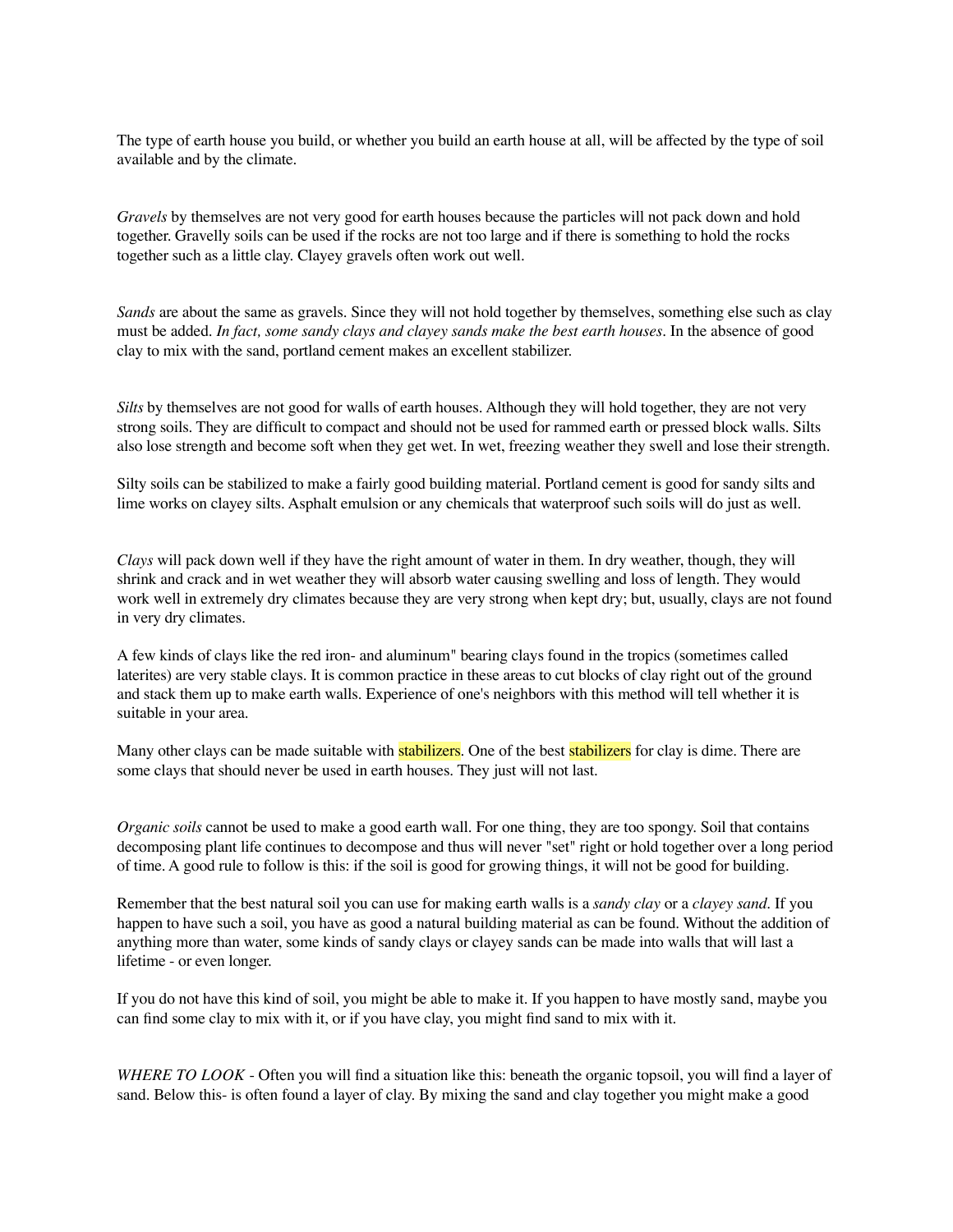sandy clay. Also, remember that on the top of rolling hills (not mountains) or ridges you are more likely to find clays, and sands will be most common at the bottom. Probably just what you need, a mixture of both, can be discovered somewhere between.

If you are fortunate and have (or can make) a good sandy clay mix, a wise choice may be to build your house of pressed blocks which will last as long as any of the other wall types and may be easier to do. However, with a good supply of sandy clay available, both rammed earth and adobe can also be built very satisfactorily.

If the only material you can find is very clayey, probably you should build an adobe house. The clay causes the soil to shrink when it dries but since you let adobe blocks dry in the sun before you lay them in the walls, the shrinkage will not bother you too much. The next best thing to use is pressed blocks, since they also are dried before they are used. Rammed earth dries after it has been compacted in the wall and the shrinkage caused by too much clay will make the walls crack.

If your material has *too much* clay in it and not enough sand is available the only thing to do is add stabilizers.

If your soil is very sandy, with only a little clay in it you will not be able to build any type of earth house without adding some sort of stabilizer to it. You can probably get by with the least amount of stabilizer by making pressed blocks. Next would be rammed earth.

Probably the most difficult type of house to select a soil for is rammed earth. If the soil has a little too much clay in it this will cause shrinking and cracking of the rammed earth walls when they dry. If it has a little too much sand in it the walls might not hold up even during construction because the shocks from ramming might cause it to crumble. If you do find a soil that will be good for rammed earth it will also be good for pressed blocks or adobe. Then you can choose the type of construction you want based on which method seems to be easiest for you and gives the best looking house.

No matter what kind of soil you have it is well to bear in mind that the drier the climate year around the more satisfactory the building will be and the easier it will be to build well.

In areas where weather is subject to big changes in the course of a year such as hot weather followed by freezes which occur in much of the Temperate Zones, or areas that have definite wet anti dry seasons such as are common in the Tropic Zone, only the very best soils can Ix used without stabilizers.

All this does not mean, however that good earth houses cannot Ix built in wet climates or where great changes in temperature occur; it just means that under these conditions more care must Ix used in choosing the "raw materials" and greater attention must Ix given to the use of **stabilizers** and surface coatings.

*FINDING OUT ABOUT YOUR SOIL* - This is one of the most important jobs you have to do. If you make a mistake now it will cause you trouble later. [or example if you decide you have a good supply of sandy clay and it later turns out to Ix mostly sand, you will have to spend extra money for**stabilizers** that you had not planned on.

You will probably want your soil to come from a place as close as possible to your house.

*THE FIRST THING TO DO IS TO GET SOME SAMPLES OF THE SOILS IN YOUR AREA* - Here is the equipment that will help you do this. (See Figure S.)

1. A dirt auger to drill holes in the ground is ideal. Post hole diggers are also good, especially if you do not plan to go very deep.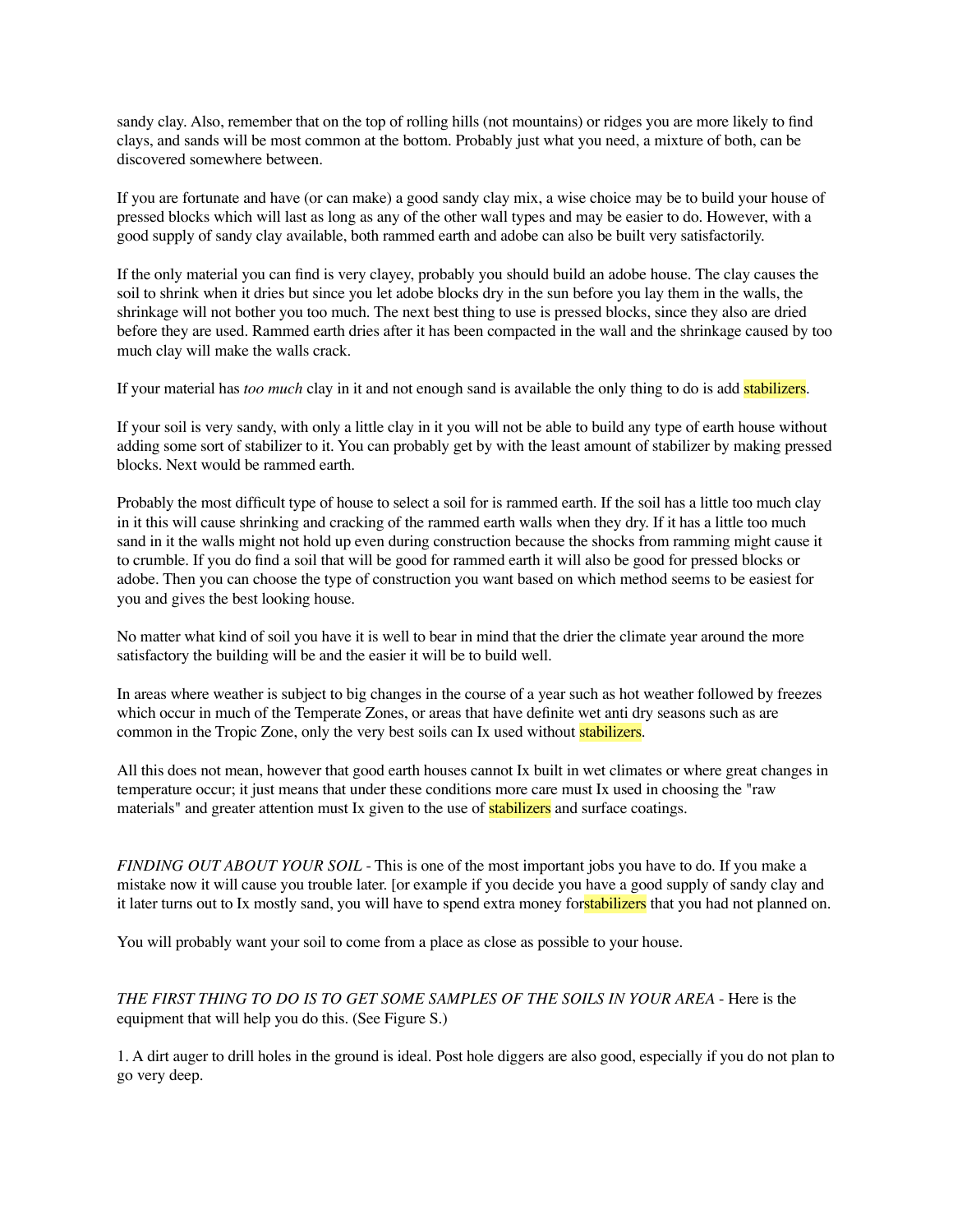2. Pipe extensions for the dirt auger. These are necessary only if you want to look at the soil at a depth greater than 4 or 5 feet.

3. Two pipe wrenches. Use these for adding the extensions to the dirt auger.

4. Shovels. If you don't have a dirt auger you can use an ordinary shovel.

5. Pick-axes or mattocks.

6. A supply of small bags (cloth, if possible) that will hold 10-30 pounds of soil.

7. A ball of twine.

8. A 6-ft. ruler.

9. Paper and pencils.

10. One or more large pieces of canvas about (6'x6') for soil samples.

The depth to which you are going to examine your soil will depend a lot on how you are going to dig the soil for your house later. If you are going to dig by hand, you probably will not want to dig more than 3 to 5 feet deep. If your soil will be dug by machine, you will want to examine the soil as deep as the machine will dig, perhaps 8, 10 or more feet deep.

First, dig out and toss aside the organic topsoil. In desert areas, there will be little or no topsoil as such. In wet, tropical areas, the top soil may be several feet thick. Once you are through the topsoil, start collecting the soil. The soil may change several different times, even at shallow depths. For this reason, you should separate each type of soil by putting it in a different pile.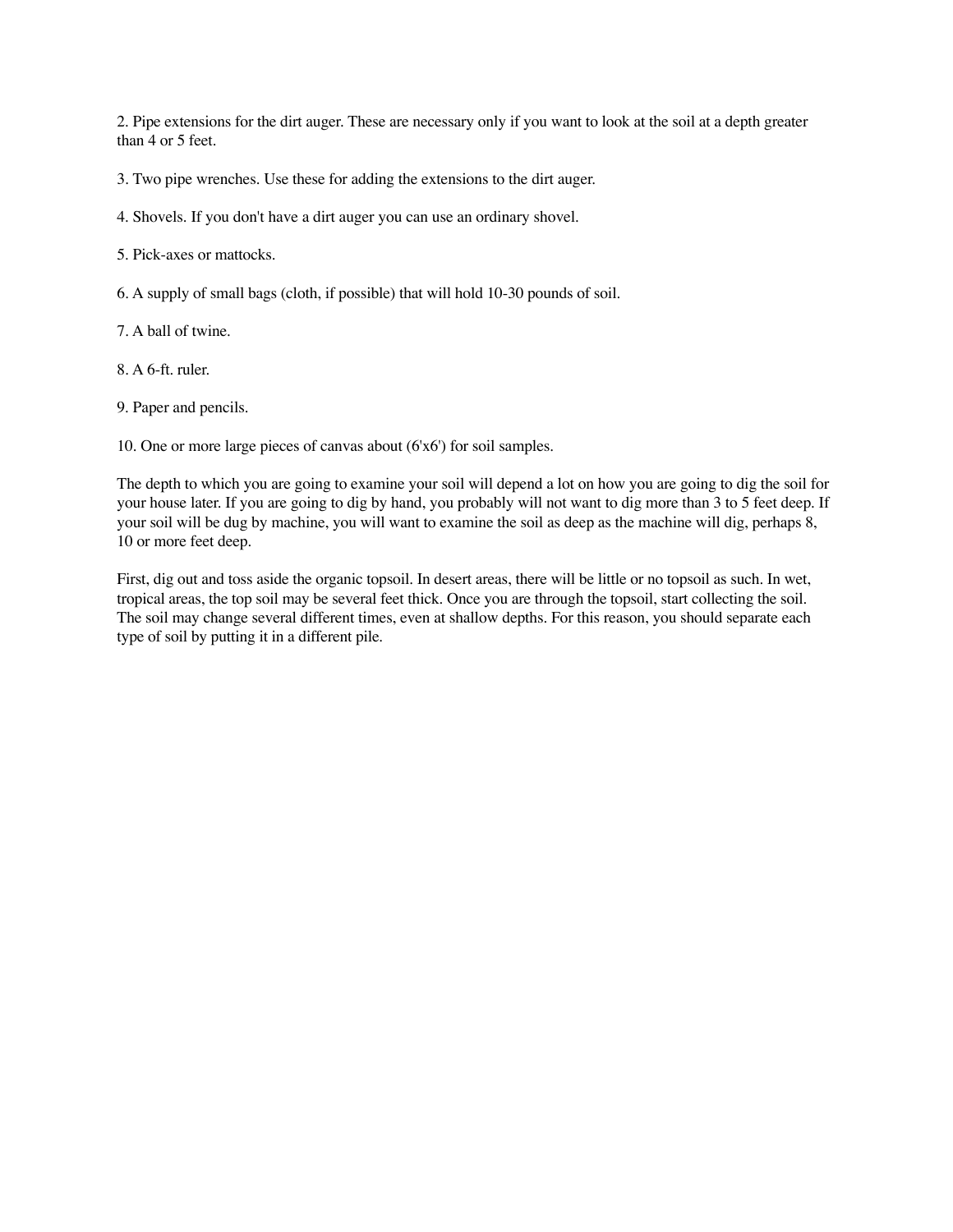

Figure 6.

Usually, but not always, a change in color of the soil will mean a change in soil type. The best way to tell whether you are changing soil types is to use the simple tests described in the next section. These tests require no equipment and can be done as you dig the soil.

Here is a typical situation. Below the topsoil you might run into a layer of sand. Save *all* of this sand and put it in a single pile. Then you come to a layer of clay. Put all of the clay into another pile, and so on. When you are finished, you may have several piles of different soils. Figure 6 shows how this is done.

As you dig, write down the thickness of each layer, the color and type of soil, and an accurate description of the location of the hole.

Soils can vary widely even within a small area. For this reason, do not be satisfied with what you find in a single hole. Instead, dig several holes in an area that is big enough to supply all of the soil you want. If all of the holes produce the same kinds of soil. combine the same types into separate piles, such as all the sand samples together, and all the clay samples together. After making some quick tests, you may decide that a mixture of what you have should work out well. Since you have saved all of the soil from the holes, you might find you have the right mixture simply by mixing the sand and clay into one pile. But at the beginning, separate all the different kinds first until you are sure of what you have.

When you are satisfied that you have examined an area completely, put each soil type in separate bags. Label each bag with the hole (or holes) and the depth that it came from. These bags of soil will be used for the tests that will decide the type of soil you have and the type of house you should build.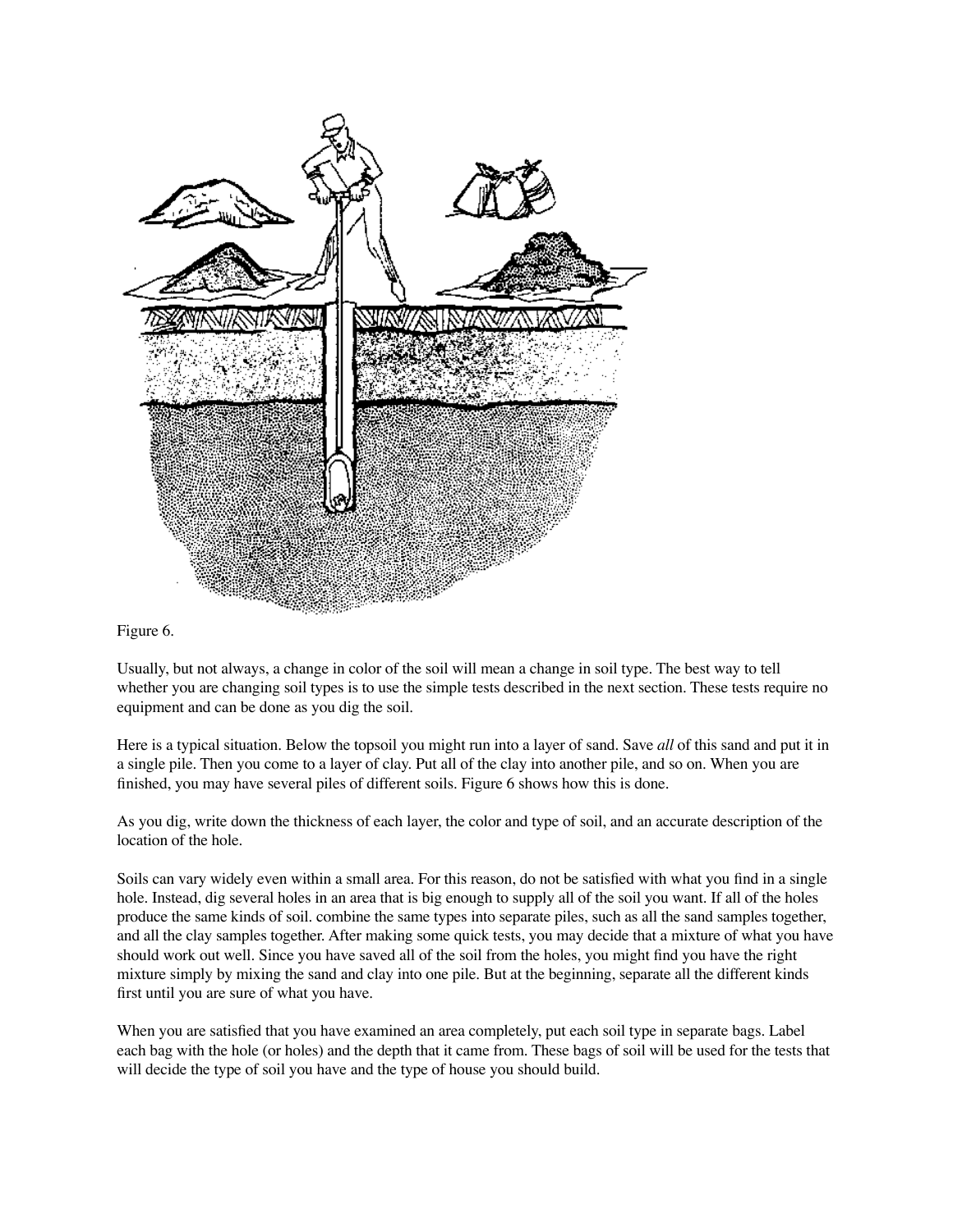#### **How to Identify Soils**

Here are some simple tests that will tell you what kind of soil you have. Do *all* of them on all your samples. Be sure that the samples that you test accurately represent the soils you will use in building.

If you are testing sands or gravels, first dry the soil by heating or spreading a sample in the sun. Make it into a cone-shaped pile, and carefully divide it into four equal samples. Combine two opposite portions into one sample and set aside the other two. You should end up with about a shovelful of soil. If there is too much soil after one such separation, repeat the process of dividing and discarding until a suitable size soil sample remains.

*VISUAL TESTS* - The appearance of a soil can tell you some important things about it. First spread the dried soil out in a thin layer on a flat surface. Then roughly separate the sand and gravel sizes by hand.

Do this by putting all of the particles from the largest down to the smallest that you can see with the unaided eye in one pile. This will be the semis and gravels. What is left (normally this will be very fine powder-like materials) will be the silts and clays. If the silt and clay pile is large; than the sand-gravel pile, call the soil silt-clay for now and *remember* this. Other tests, described later, will tell you which it is.

If the sand and gravel piles together are bigger, you have a sand or a gravel. Decide which it is by putting all of the particles larger than ¼" (gravels) in one pile and all of the smaller particles (sands) in another pile. The soil is gravelly if the gravel pile is biggest and sandy if the sand pile is biggest.*Remember which it is*.

Here is what you do if you have a sandy or gravelly soil:

Take a small handful of the entire sample (not just the sand and gravel), get it moist but not soupy, squeeze it into a ball, and let it dry in sun. If it falls apart as it dries, call it "clean." Clean sands and gravels are not suitable for earth houses unless they are mixed with other materials.

Here is what you do if you have a silt-clay soil or a sand or gravel that is not clean:

Take the *entire* sample and collect all of the soil that is smaller than medium sand (1/64") by sifting through a very fine screen or a piece of coarse cloth. The tests described below should be made with this fine material.

*WET SHAKING TESTS* - Take enough of the soil to form a ball the size of a small hen's egg and moisten it with water. The ball should have just enough water in it so that it will hold together but not stick to your fingers. Flatten the ball slightly in your palm and shake the ball vigorously. This is done by jarring the hand against some firm object or against the other hand until the shaking brings water to the surface of the sample. The soil may have a smooth, shiny or "livery" appearance when this happens. (What you are looking for is to see how fast the water comes to the surface and gives the livery appearance.) Then, squeeze the sample between your thumb and forefinger to see whether or not the water disappears.

The following are terms used in describing the speed of the above reaction (See Figure 8):

1. *Rapid* - When it takes only five to ten taps to bring water to the surface, this is called a rapid reaction. Squeezing the sample should cause the water to disappear immediately so the surface looks dull. Opening the hand quickly should accomplish the same result. Continued pressure causes the sample to crack and finally crumble. This type of reaction is typical of very fine sands and coarse silts. Even a little bit of clay will keep the reaction from being rapid.

2. *Sluggish (or Slow) Reaction -* When it takes 20 to 30 taps to bring the water to the surface, you have a sluggish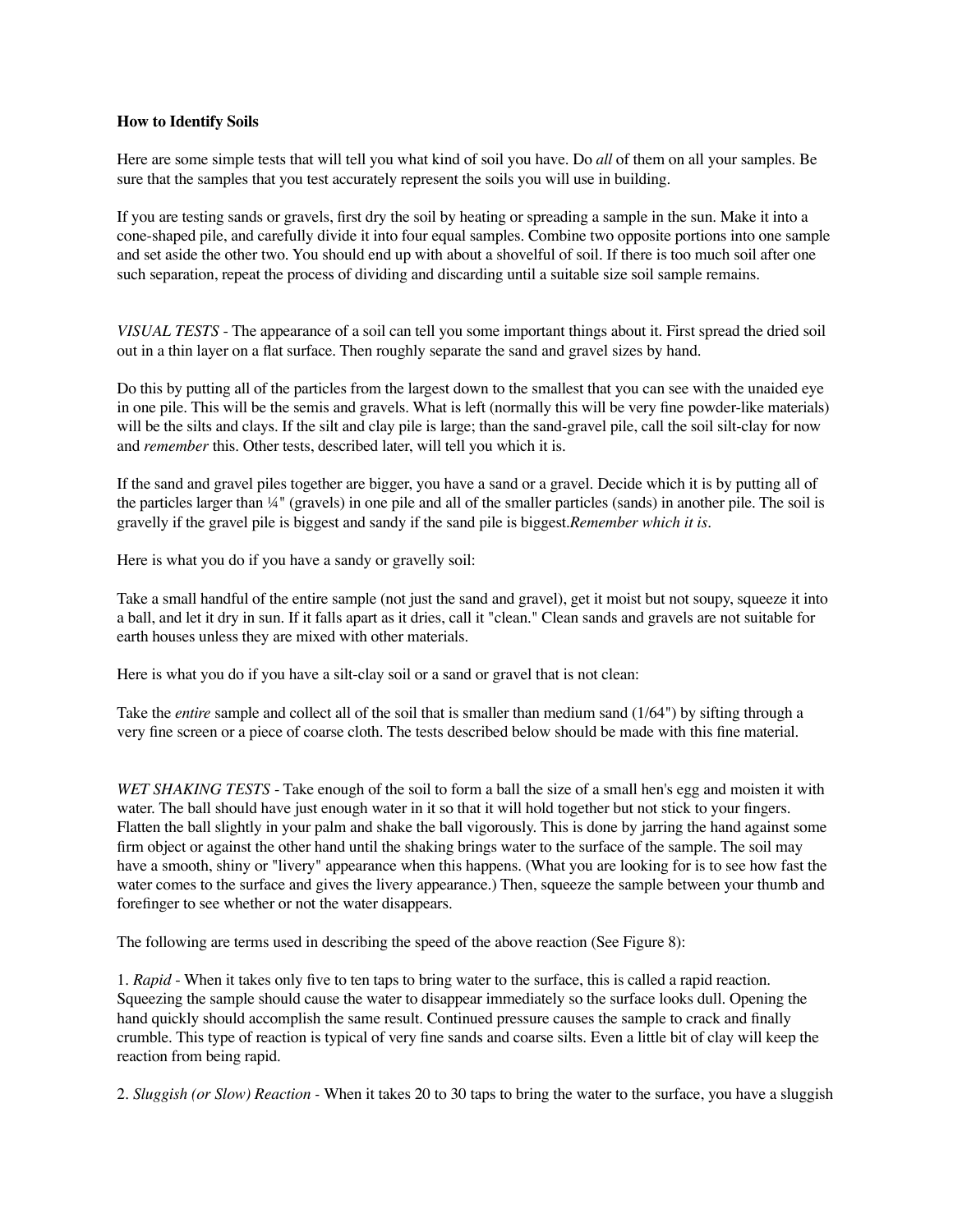reaction. Squeezing the sample after it has been shaken will not cause it to crack and crumble. Instead, it will flatten out like a ball of putty. This shows that the soil has some clay in it.

3. *Very Slow or No Reaction* - Some soils will not show any reaction to the shaking test, no matter how long you shake them. The longer it takes to show a reaction, the more clay the soil contains. These sails will require the other tests described below before you can tell much about them.

*THREAD TEST* - To a lump of soil about the size of an olive, mix just enough wiser so the lump can be easily molded in your hands, but is not sticky. Next, on a flat clean surface roll out the soil into a thread. Use the palm of your hand or fingers and exert just enough pressure to make the soil thread get continually smaller. If it breaks before you roll it out to a 1/8'' diameter thread, it is too dry and you need to add some more water to it. When the soil is at the right moisture content, the thread will begin to crumble into several small pieces just when you get it to a diameter of 1/8"- If the thread does not crumble and break at 1/8", lump it together again, knead it into one lump, and repeat the rolling process until the thread crumbles at 1/8" diameter. (The thread will eventually crumble because it dries as you keep rolling it out.)

As soon as the thread crumbles, re-mold the sample into a ball and see how much pressure it takes to squeeze the ball between your thumb and forefinger.

This test gives an idea of how much clay is in a soil and also what type of clay it is. If the soil crumbles easily and you cannot roll the soil into a thread at any moisture content, it means that the soil does not have any clay in it. Here are some of the other reactions you can expect:

1. *Tough Thread* - If the remolded ball can be deformed only with a lot of effort and it does not crack or crumble when you do it, your soil has a lot of clay in it. It probably will not be good for earth walls unless you use a stabilizer.

2. *Medium Strength Thread* - This kind of soil can be remolded into a ball, but when the ball is squeezed between the fingers, it will crack and easily crumble. This soil may be good but may require some stabilization for certain areas. Check Table I to be sure.

3. *Weak Thread* - When the soil has a lot of silt or sand and very little clay, you will find that the threads cannot be lumped together in a ball without completely breaking up or crumbling. This soil may be good for earth walls; check Table I to be sure.

4. *Soft, Spongy Thread* - Sometimes you will find that the threads and the ball that you make with them will be spongy and soft. You can squeeze the ball between your fingers, but it acts like a sponge and bounces back. When this happens, the soil is organic and it's not suitable for building earth houses.

*RIBBON TEST* - This test gives about the same kind of information that the thread test gives. It helps to do both tests. One checks out the other.

Take enough soil to form a roll about the size of a cigar. The roll should not be sticky, but wet enough to permit being rolled into a 1/8" diameter thread without crumbling, as in the thread test. Put the roll in the palm of your hand and, starting at one end, flatten the roll by squeezing it between the thumb and forefinger to form a ribbon between 1/8" and ¼" thick. Handle the soil very carefully to form the maximum length of ribbon that the soil will support. See how long the ribbon will hold together without breaking. The reactions you can expect-are described below.

1. *Long Ribbons* - With some soils the ribbon will hold together for a length of 8 to 10 inches without breaking.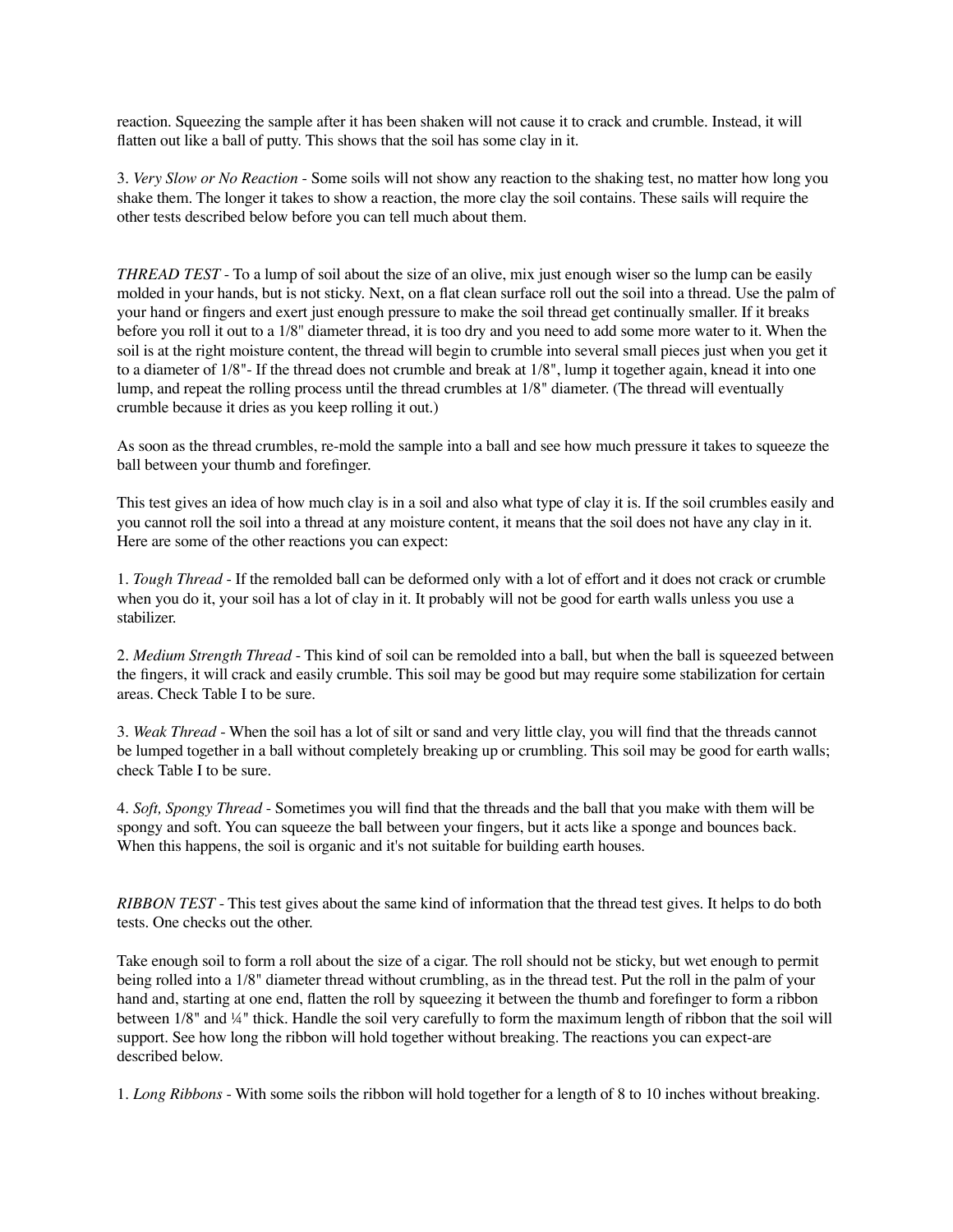This means that the soil has a lot of clay in it. Soils of this type will make long-lasting earth walls only if they are stabilized.

2. *Short Ribbons* - If you can - with some difficulty - ribbon the soil into short lengths of about 2 to 4 inches, the soil has a medium to small amount of clay in it. It will be about the same as the soils that give a medium or weak thread in the thread test. This soil will make good walls in many cases but to be sure check Table 1.

3. *Will Not Ribbon* - Some soils cannot be formed into ribbons at all. This means that they contain either a very small amount of clay or none at all. Such soils with a little clay may make good rammed earth walls. If the soil is all sand it is not suitable unless stabilized heavily with portland cement; to be sure, check Table 1.

*DRY STRENGTH TEST* - This is another simple test that will help you determine how much clay you have in the soil. Prepare two or three wet pats of the soil about ½" thick and 1" to 2" wide. Use enough water to make the soil quite soft but still strong enough to hold its shape when you form it into pats. Then allow the pats to dry in the sun or in an oven until they are dry all the way through. Break the soil pat and then try to powder it between your thumb and forefinger. Here is what you are looking for:

1. *High Dry Strength* - If the sample has high dry strength it will be very difficult to break. When it does break it will snap sharply, like a crisp cookie. You will not be able to powder the soil between your thumb and forefinger. You may be able to crumble it a bit with your fingers, but don't confuse this with powdering the soil. Soils with this reaction have a lot of clay in them, and they will be satisfactory only if stabilized.

2. *Median' Dry Strength* - When a soil has a medium dry strength, it will not be too hard to break the soil pat. With a little effort you will be able to powder the soil down to its separate grain sizes between your thumb and forefinger. This soil is good but may require a stabilizer to reduce shrinkage; check Table 1.

3. *Low Dry' Strength* - A pat with very little clay will break without any trouble. It will powder easily. Pats of very sandy soils will crumble in your hand before you have a chance to powder them. Before a final decision on the use of this soil, check Table 1.

The four tests described above are the most important ones and it will pay you to use them all in finding out about your soil. There are some other simple tests that will also aid you. Use them if you need to. They are given below.

*ODOR TEST* - Organic soils have a musty odor, especially when freshly dug. You get the same odor for dry organic soils by wetting and then heating them. Don't use these soils in earth walls.

*BITE TESTS* - This is a quick and useful way of identifying sand, silt, or clay. Take a small pinch of the soil and grind it lightly between your teeth. Identify the soils as follows:

1. *Sandy Soils* - The sharp, hard particles of sand will grate between the teeth and will create an objectionable feeling. Even very fine sands will do this.

2. *Silly Soils* - Silt grains are much smaller than sand particles and although they will still grate between the teeth, they are not particularly objectionable. They feel a lot smoother than sands.

## **TABLE 1**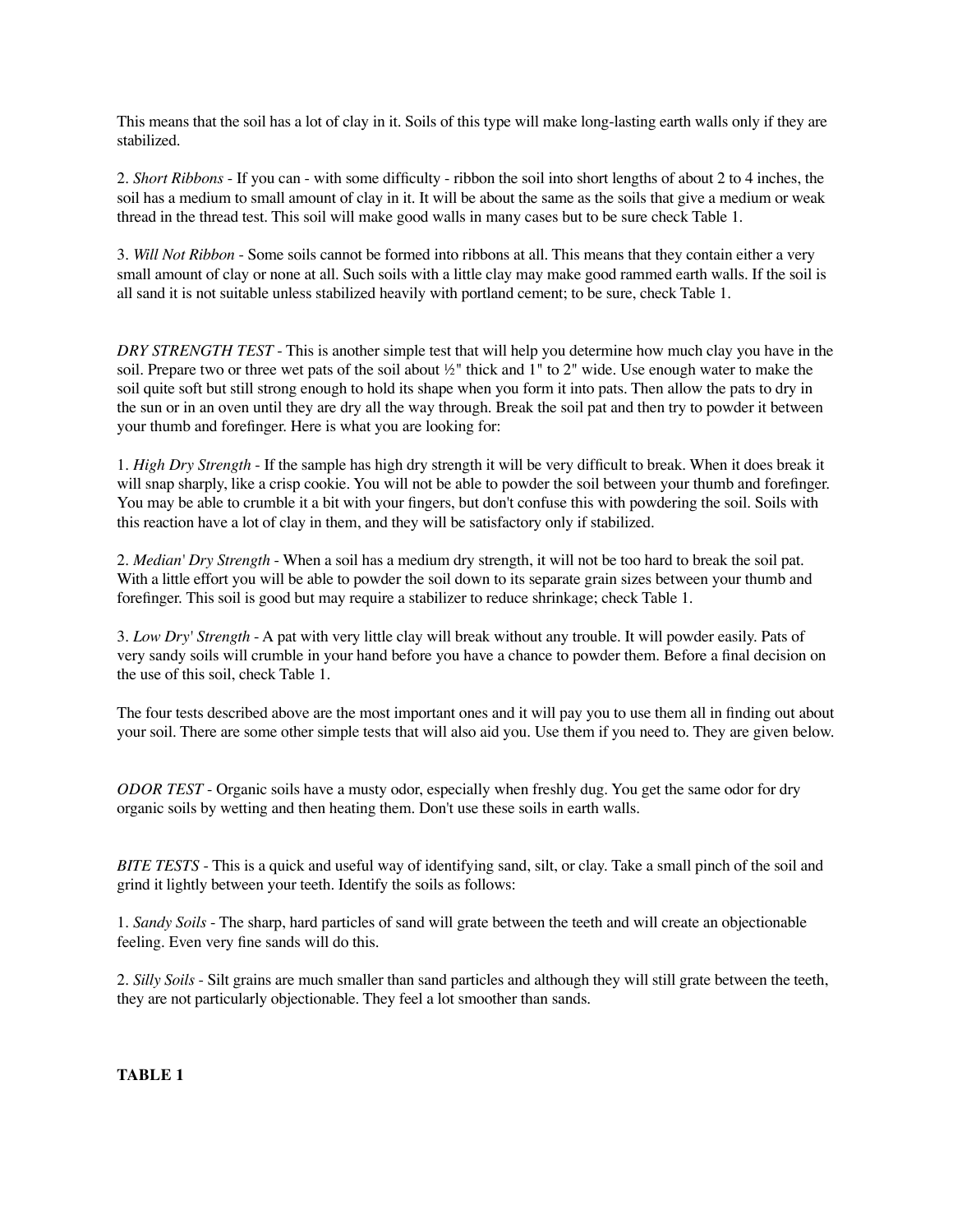## **SILT-CLAY SOILS**

If the silt-clay pile was larger than the sand and gravel piles together, then use the Table below to determine what kind of soil it is.

#### **Names of Soil**

**Reaction to Wet Shaking Test**

**Dry Strength Test**

**Thread Test**

**Ribbon Test**

**Additional Tests**

**Suitability for Earth Homes**

#### **Stabilizers**

## **Comments**

Very fine sands, silty fine sands, clayey fine sands, clayey silts

May be rapid to sluggish, but never very slow

Low to none; usually none

Weak thread to no strength in thread

Short ribbons; may not ribbon at all

Washes off hands easily. Will not stain hands

Usually suitable for all types, particularly adobe if stabilized

Portland cement most suitable. Asphalt emulsions also work as do most waterproofers

May be affected by frost

Silts, very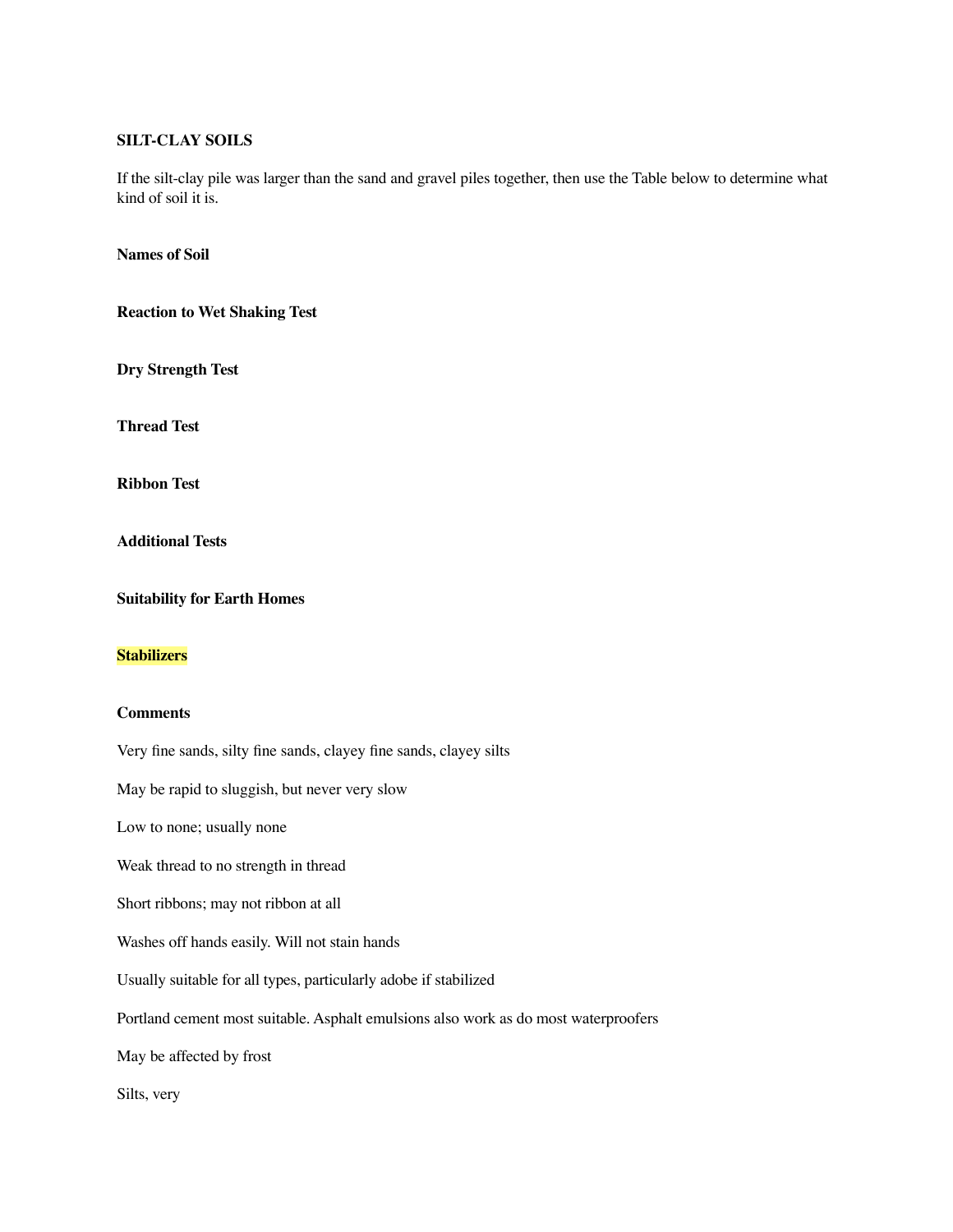May be anything from sluggish to none May he low to medium Weak to medium strength thread Short ribbons Should not be used if possible. Stabilize heavily if necessary to use Portland cement, asphalt emulsions if soil is not too sticky Will usually require surface coatings in addition to stabilizers Gravelly clay, sandy clay, silty clay May be very slow to none May be medium to high Medium strength thread Short to lone ribbons Will usually requirestabilizersmost suitable for rammed earth and pressed blocks Lime Sand Gravel Can be very good if amount of sand or gravel is high Clays, fat clays None High to very high Touch thread Long ribbons Very sticky when wet, difficult to wash off of hands Should never be used for earth houses Organic silts, organic silty clays

Sluggish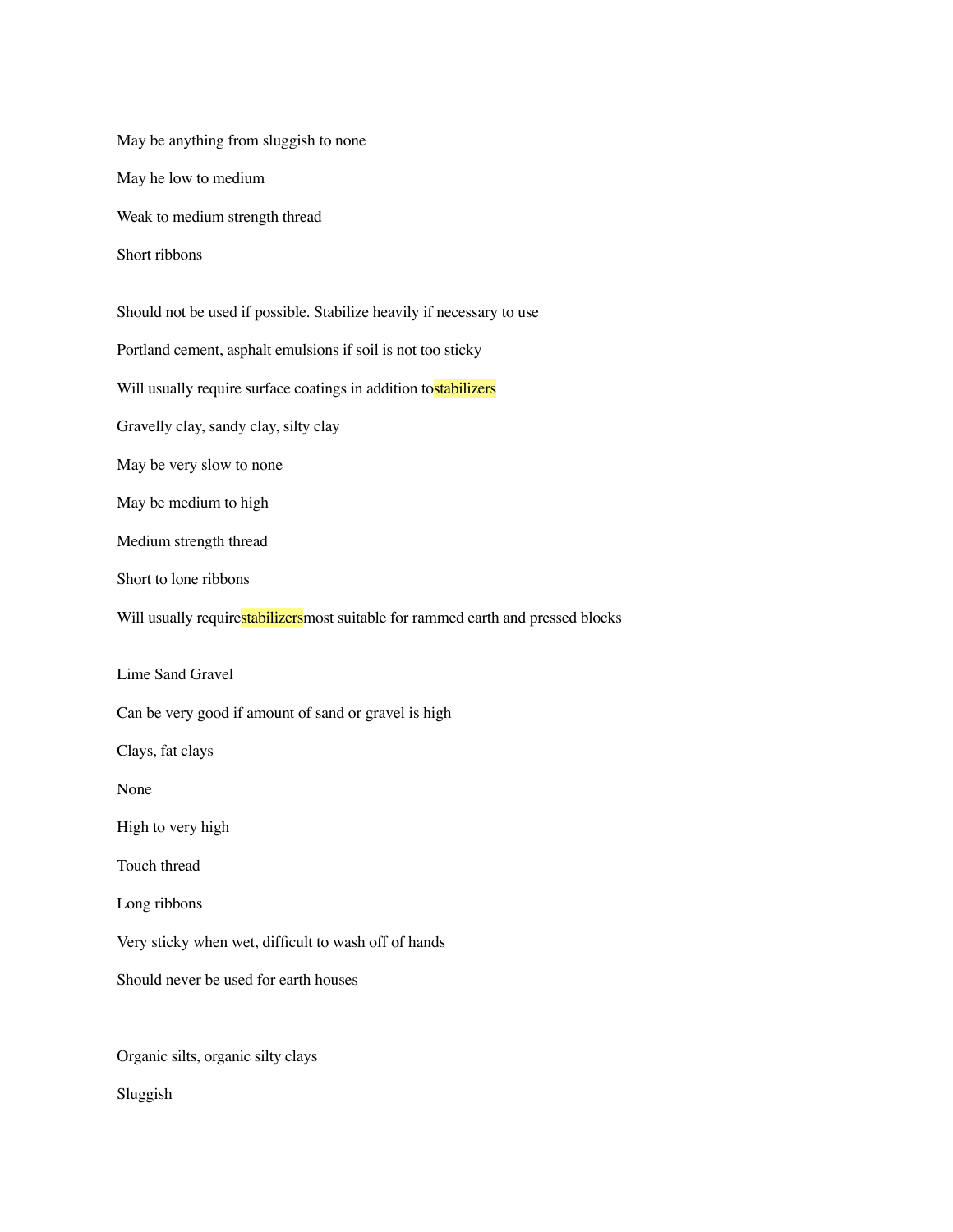Low to medium

Weak thread and feels spongy Short ribbons or may not ribbon at all. Spongy feel A Pat of moist soil has a mushy odor when heated Should never be used for earth houses

Organic silts, organic clays Maybe very slow to none Medium to high Weak to medium. Threads feel spongy Short ribbons, spongy feel A pat of moist soil has a mushy odor when heated Should never be used for earth houses

#### **GRAVEL SOILS**

## **If the gravel pile was larger than the sand pile, then use the**

#### **Table below to decide what kind of gravel it is.**

Silty gravels, sand-silt-gravel mixtures

Rapid

Low to none; usually none

No strength of thread

Will not ribbon

Fine material washes off easily. Will not stain hands

Usually suitable if it is first stabilized. If almost a "clean" gravel it may be necessary to first add more fines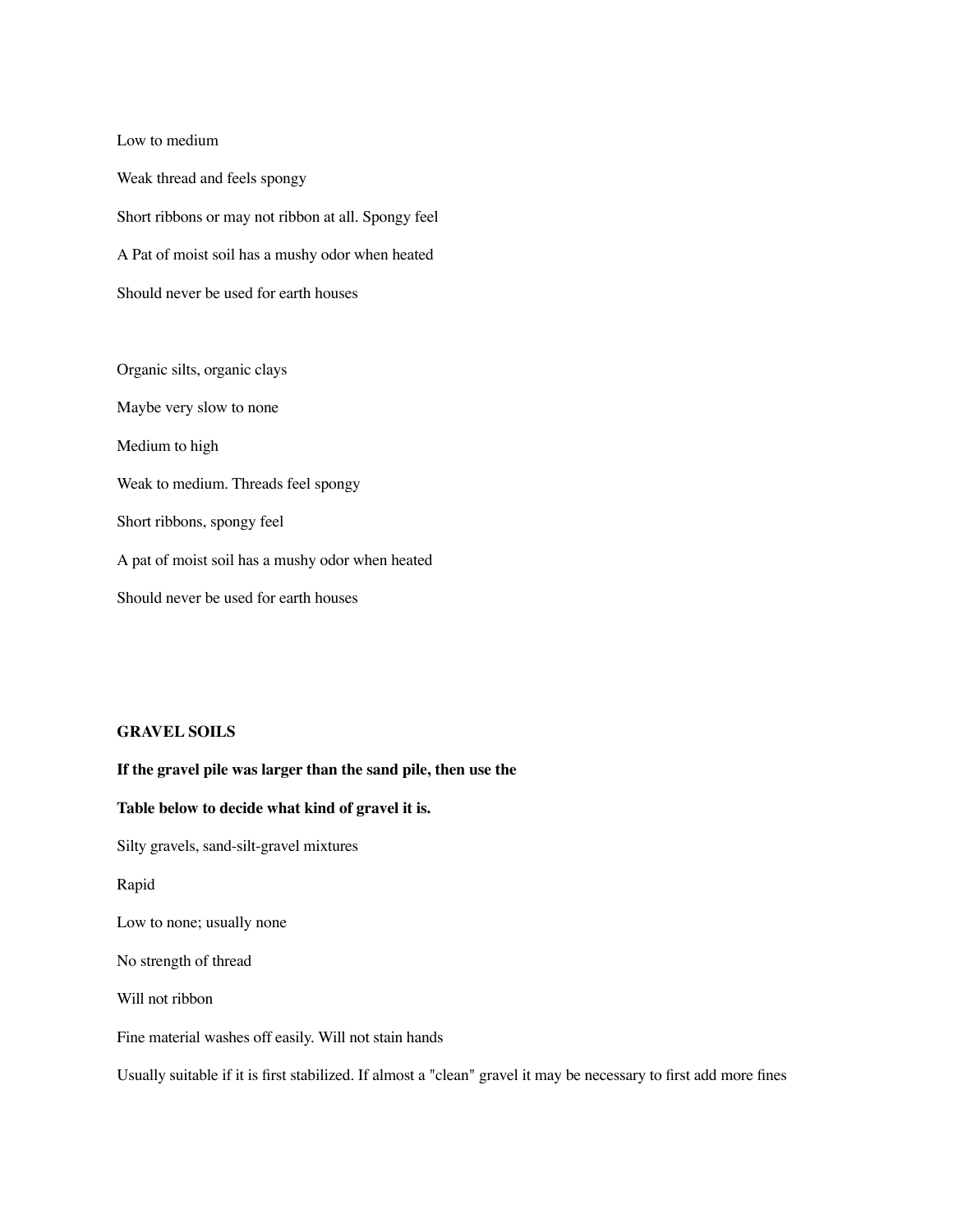Portland cement most suitable. Asphalt emulsions may also work. May be affected by frost Clayey gravels, gravel-sand-clay mixtures Sluggish to very slow Medium Medium strength thread Short ribbons, may be long Finer material not easily washed off of hands May be very suitable for all types of earth houses. If almost clean, it may be necessary to add some fines Lime most suitable. Portland cement may work if soil mixes easily Clean gravel Not necessary to run these tests on clean gravels

Not suitable for earth houses. Can be mixed with fines(silt or clay) to make suitable soils for earth houses

If well graded, will be very good for aggregate in concrete for foundations

# **SAND SOILS**

## **If the sand pile was larger than the gravel pile, then use the**

## **Table below to decide what kind of sand it is.**

Silty- sands

Rapid

Low to none, usually none

No strength of thread

Will not ribbon

Fine material washes off easily. Will not stain hands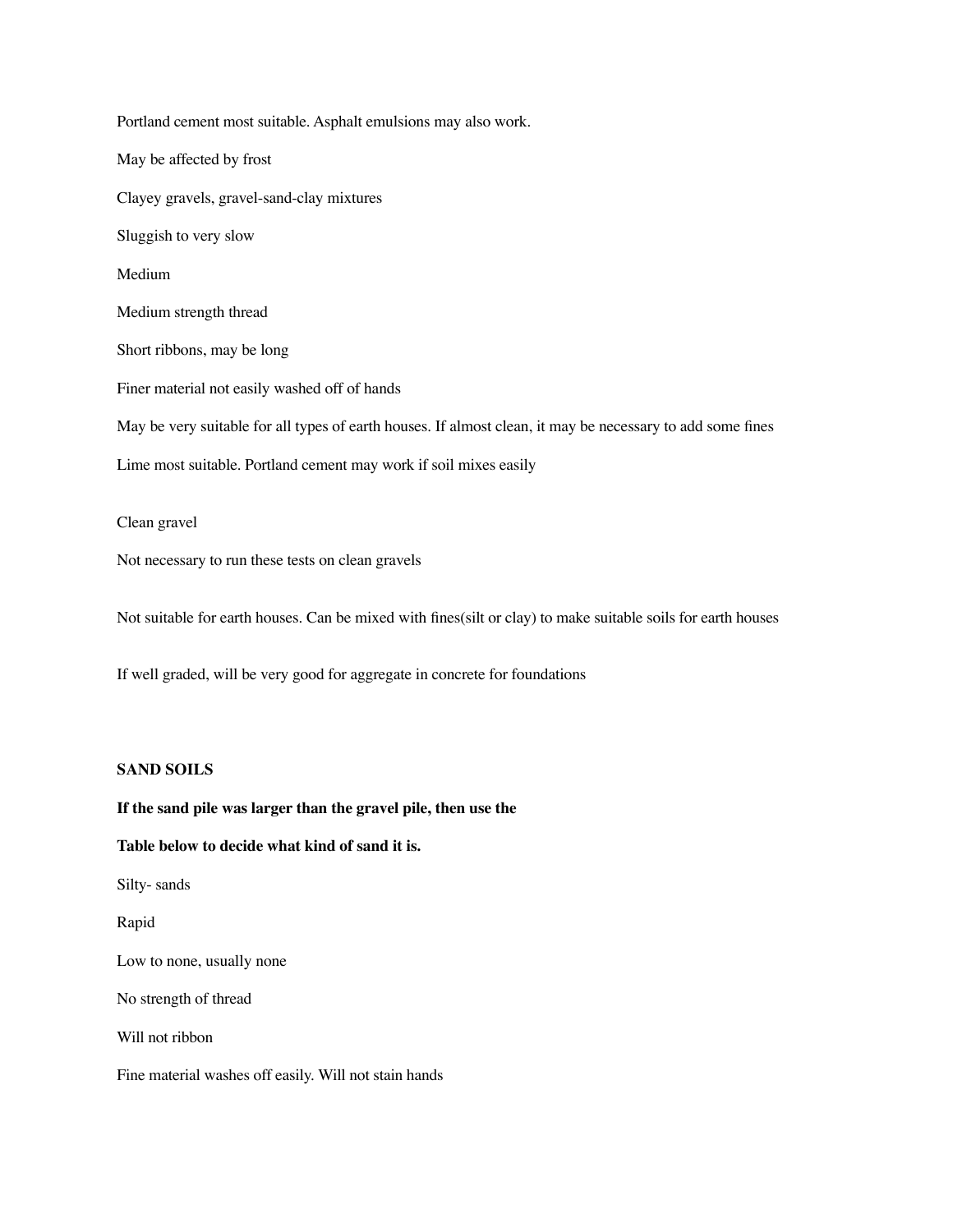Usually suitable if stabilized. If almost a "clean" sand it may be necessary to add more fines

Portland cement is best. Asphalt emulsions may work clayey fines

May be affected by frost

Clayey sands

Sluggish to very slow

Medium

Medium

Short ribbons but may be long

Fine material not easily washed off of hands

Usually very suitable for all types of earth houses If almost clean, may add some clayey fines

Lime is best. Portland cement will work if soil mixes easily

Clean sands

Not necessary to run these tests on clean sands

Not suitable for earth houses unless mixed with fines

Clayey fines

If well-graded will be good for aggregate in concrete for foundations

3. *Clayey Soils* - The clay grains are not gritty at all. Instead, they feel smooth and powdery like flour between the teeth. You will find that a *dry* pat of soil with a lot of clay in it will tend to stick when lightly touched to your tongue.

*SHINE TEST* - Take a pat of either dry or moist soil and rub it with your fingernail or the flat side of a knife blade. If the soil contains silt or sand - even with the remainder being clay - the surface will remain dull. A soil that has a lot of clay in it will become quite shiny.

*TRY WASHING YOUR HANDS* - You can tell a lot about a soil in the way it washes off of your hands. Wet *clayey* soils feel soapy or slick, and they are hard to wash off. Silty soils feel powdery like flour, but they are not too difficult to wash off. Sandy soils rinse off easily.

*Color* is important in classifying soils. Olive-greenish and light brown to black colors may mean organic soils. Red and dark brown colors may come from iron in the soil. Soils with a lot of coral, limerock, gypsum, and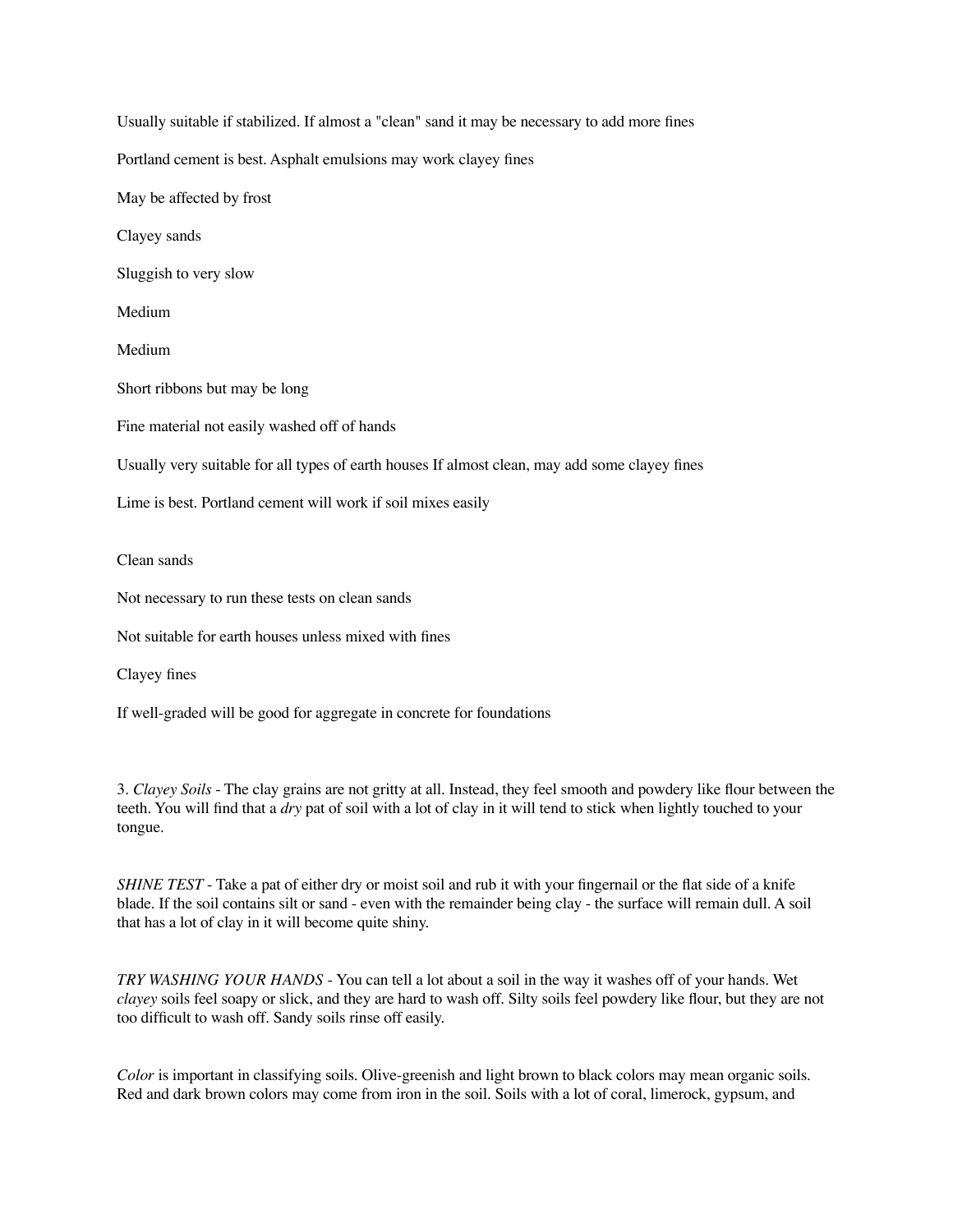caliche may be white or some shade of gray.

After you have done all of the tests given above and have decided what the reactions to them are, you are ready to use Table 1. It will tell you exactly what kind of soil you have and what kind of house you can build with your soil.

Here is the way to use Table 1: Suppose you found that your soil was a gravelly soil. This means that the sand and gravel piles together were larger than the silt-clay pile, and the gravel pile was larger than the sand pile. Use the gravel chart in Table 1 - this is for the gravels. Suppose the tests you did on the part that passed the fly screen showed your soil reacted rapidly to the shaking test, had weak soil threads and very low dry strength. Then your soil would be a silty gravel. It would not be suitable for earth houses without stabilization.

## **Getting More Exact**

Of course, the tests just described are pretty crude according to the standards of a soils engineer. But once you have performed them a few times and "get the feel" of your soil they will give you the information you need.

However, in order that you might know what a soils engineer would do, following is a list of tests that he would perform (or you could do yourself if you had the equipment). If you can do these tests yourself, or have someone do them for you, tables - similar to Table 1 can be used to determine more accurately the type of soil you have and what can be done with it. The tests are described in detail in Appendix A.

1. *Gradation tests* will tell you more exactly about the size of soil particles. There are two techniques of doing this, a simple method which uses little equipment, and a more complicated method involving special equipment.

2. *Lineal shrinkage tests* are a fairly accurate and simple way of telling how much clay your soil contains and how the clay will act as far as shrinking and swelling is concerned.

3. *Atterberg limits* give you much the same information that the lineal shrinkage test does, but more accurately.

#### **Tests on Blocks**

The simple field tests you have done tell you much more than you knew about your soil before. But these tests alone can't tell you everything you need to know about your soil. For this you must do some more tests. These tests will require you to make some actual blocks of the type of construction recommended for your soil in Table 1. It takes about a month to make, cure and test the samples, but it is worthwhile. Your house, well made, will last a lifetime.

It is best to use actual size blocks as test samples, but if you are testing many different soils, or one soil with several stabilizers, this may require a large quantity of soil, Then, you can make smaller test samples roughly this size: 6x3x2 inches. You will need 7 test blocks of each soil. This will take about 4 shovelfuls of soil for these blocks.

If Table I shows that your soil might work with more than one type of earth construction, then the best thing to do is to make 7 test samples of each type recommended, test the samples, and then decide on the type of construction to use.

When you have done all the tests and finally decided on your soil and type of construction you will use, it is a good idea to make a few actual size blocks (if you used 6x3x2-inch blocks in your evaluation tests) and test them just to make sure they act like the smaller blocks.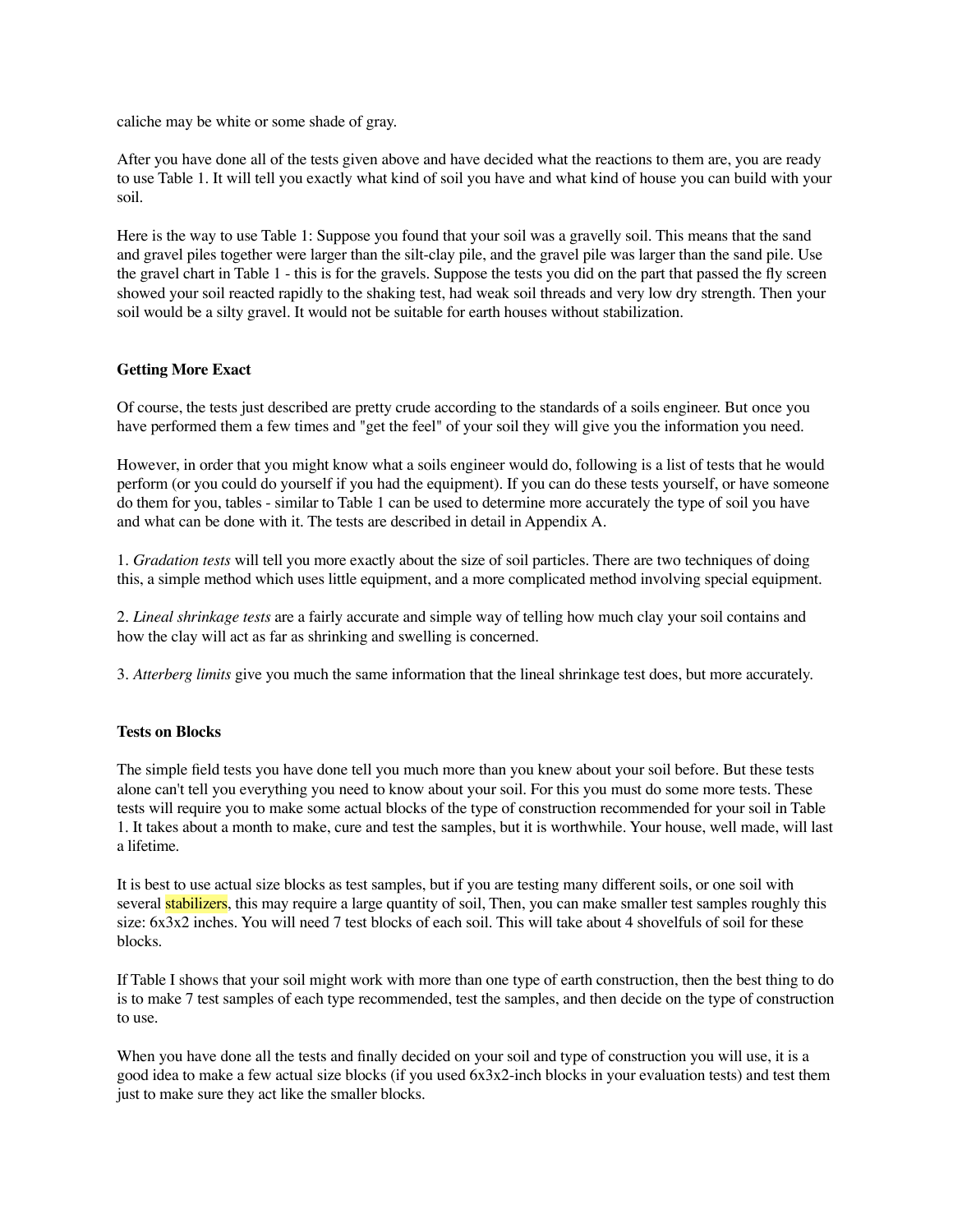Here is what you do for the different types of earth construction.

*ADOBE* - First, see how water mixes with your soil. If it doesn't mix easily into a smooth mud, but instead sticks to everything including your mixing tools, it won't make a satisfactory adobe house. (It contains too much clay.)

If you still would like to use adobe construction anyway, you will have to add a stabilizer. There are several, as you will see from Chapter 3, but let's suppose you've decided to use lime.

For one test block mixture, add one part of lime to 50 parts of soil; for another, add one part lime in 25 parts soil, and for another, one part lime in 17 parts soil. Make enough

Of each of these mixtures to make 7 blocks. Mix the soil and **stabilizers** together until you get a uniform color. Mixing is very important; so, do it well.

Then - whether your soil has stabilizer in it or not - gradually add water until you have a thick mud. You can tell when en it is right by running a pointed stick through it. If the bottom of the groove barely closes due to its own weight, it is right.

Place your wet soil mix in a form box. Figure 11 shows a form box for small samples that has enough space for eight blocks, 6x3x2 inches.

You can be sure the forms are properly filled by working the mud around a bit with your hands until there are no more air pockets. Scrape the excess mixture from the top of the form with a board or the edge of your shovel.

Let the form set about fifteen minutes so that it can be lifted off the blocks without the blocks losing their shape very much. *If the blocks slump or settle*, you have added too much water and you should begin again.

After a few days turn the blocks on edge and let them cure. Let *unstabilized* blocks cure in the sun for *four weeks*.

If the test blocks contain a stabilizer they should be sprinkled for at least the first week or else kept fully covered to keep them moist. Blocks should be protected from rains with anything that will keep the water off them. At all times however air should be able to get to them.

While the blocks are curing if large open cracks appear you can tell without waiting for four weeks that they contain too much clay. Full size adobe blocks should not have more than 2 or 3 narrow cracks and these should not go completely through the block. The small 6x3x2-inch blocks should not have any cracks at all. If the blocks can be crumbled easily after a week or so the soil is too sandy.

When the adobe blocks are fully cured they are ready to be tested.

*PRESSED BLOCKS AND RAMMED EARTH* - One of the differences between making adobe block and pressed block or rammed earth lies in the amount of water used in preparing the soil. Adobe, we will call wet; the others should only be "moist." It is Important to get the right amount of moisture in the soil. Proper anti complete mixing is also essential.

To check the moisture content take a handful of moist soil and make a ball with your hands about the size of a small orange. Press it together as firmly as you can. Then drop it onto a hard surface from shoulder height. If it shatters into pieces so that it is about the way it was before you molded it the moisture content is right. If it breaks into a few large pieces or flattens out it is too wet. If it is difficult to press into a ball that holds together or if you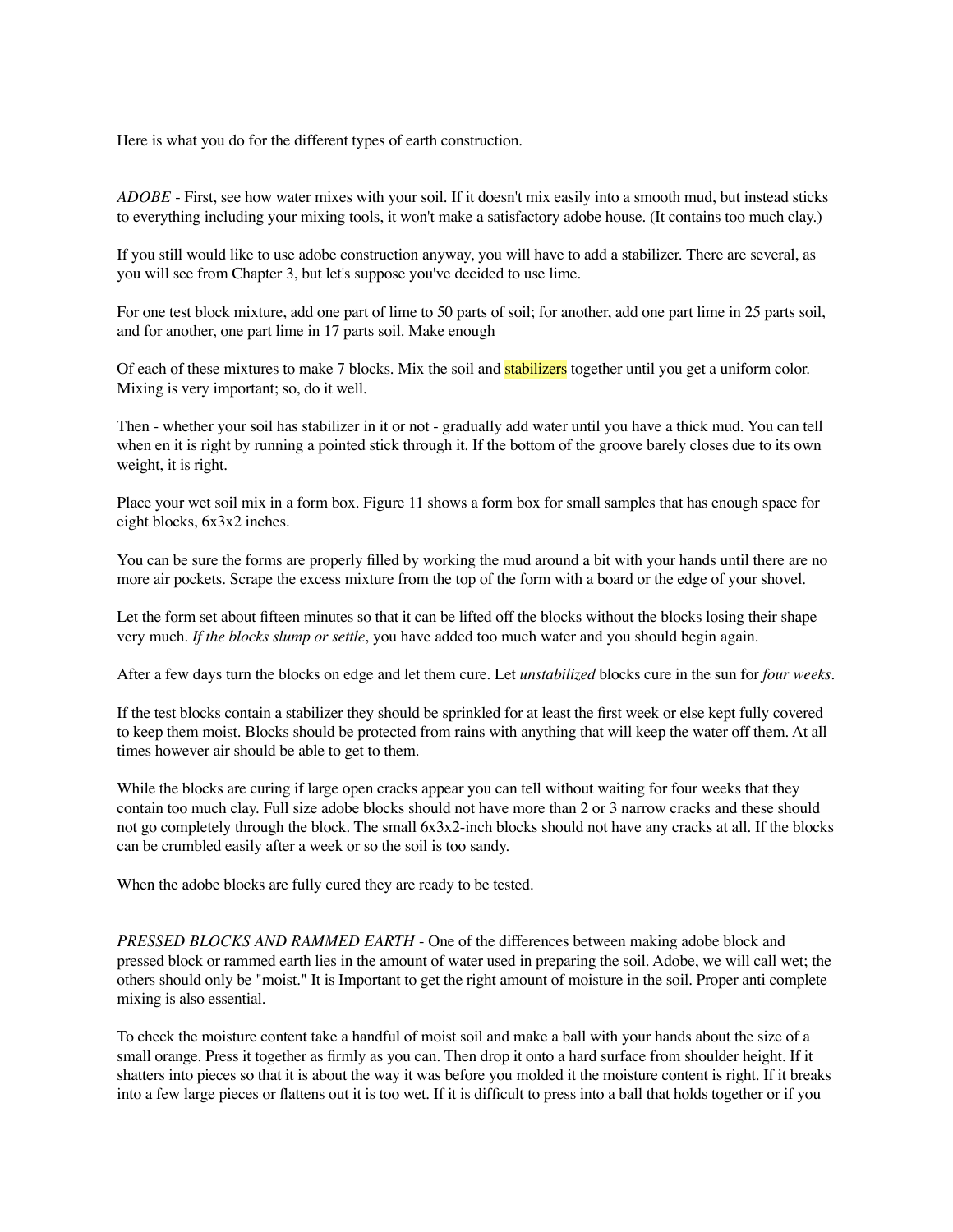can crumble it easily between your fingers it is too dry. This test will apply whether the soil is stabilized or not.

Once the moisture content is correct you are ready to make trial pressed blocks or rammed earth.

Of course if you have a machine for making full size blocks. use it. If you do not you will need a mold such as shown in Figure 12 and some means of applying pressure to compact the soils. You should apply about 300 pounds for every square inch of block surface so the molds will have to be able to withstand a lot of pressure. Make each of the trial blocks exactly the same way.

Remove each block from the mold and allow it to cure the same way as the adobe for four weeks. Look for cracks in the blocks during the curing period. If full size blocks contain more than one narrow crack in them, they will not be suitable.

#### **Rammed Earth**

Make a form as shown in Figure 13, about one foot by one foot by eight inches deep inside. It should be made of seasoned lumber that will not shrink, and it should be coated with oil before using it. Then make a tamper for ramming the earth. A simple tamper can be made by threading a heavy, flat-faced piece of metal on to a piece of pipe.

Fill tile form (not including the collar) about  $\frac{3}{4}$  full of loose well mixed soil and ram it 50 times. Then put the same amount in the form again, and ram it 50 times. You should end up with a block - made up of 2 layers slightly more than inches thick. Use a knife or flat piece of steel to smooth the top of the block. Be sure that you ram each of the trial blocks the same way as all the others.

Remove the form from all blocks except the last one made and cure the blocks the same as adobe. The last block should be carefully cured in the form. If the soil shrinks away from the form as it dries, it will not be suitable for rammed earth.

*TESTS ON BLOCKS* - After all test blocks have cured for at least four weeks, the test described below can begin.

*ABSORPTION TEST*- This test tells you how fast your blocks will soak up water and whether the water will cause them to swell. It should be done on every soil you intend to use in earth walls, regardless of the type of construction used. If you have several soils available and are trying to decide which one to use, this test can help you decide.

Equipment and supplies needed:

1. Two of your seven blocks of each soil mixture.

2. A shallow pan that will hold water at least I" deep, and large enough to hold several blocks at once. Use heavy wire grating or mesh to fit in the pan for the samples to rest on. The grating should be placed in the pan so the samples will be in 1/8" Of water. Support the wire grating in several places so it will not collapse when several samples are placed on it. Make a hole in the side of the pan at the correct level so that the water will not get higher than  $1/8$ " on the samples. Then, by letting a small amount of water drip in the pan and run out of the hole you can be sure that the samples will always be exactly 1/8" deep in water. Figure 14 shows how one of these pans looks.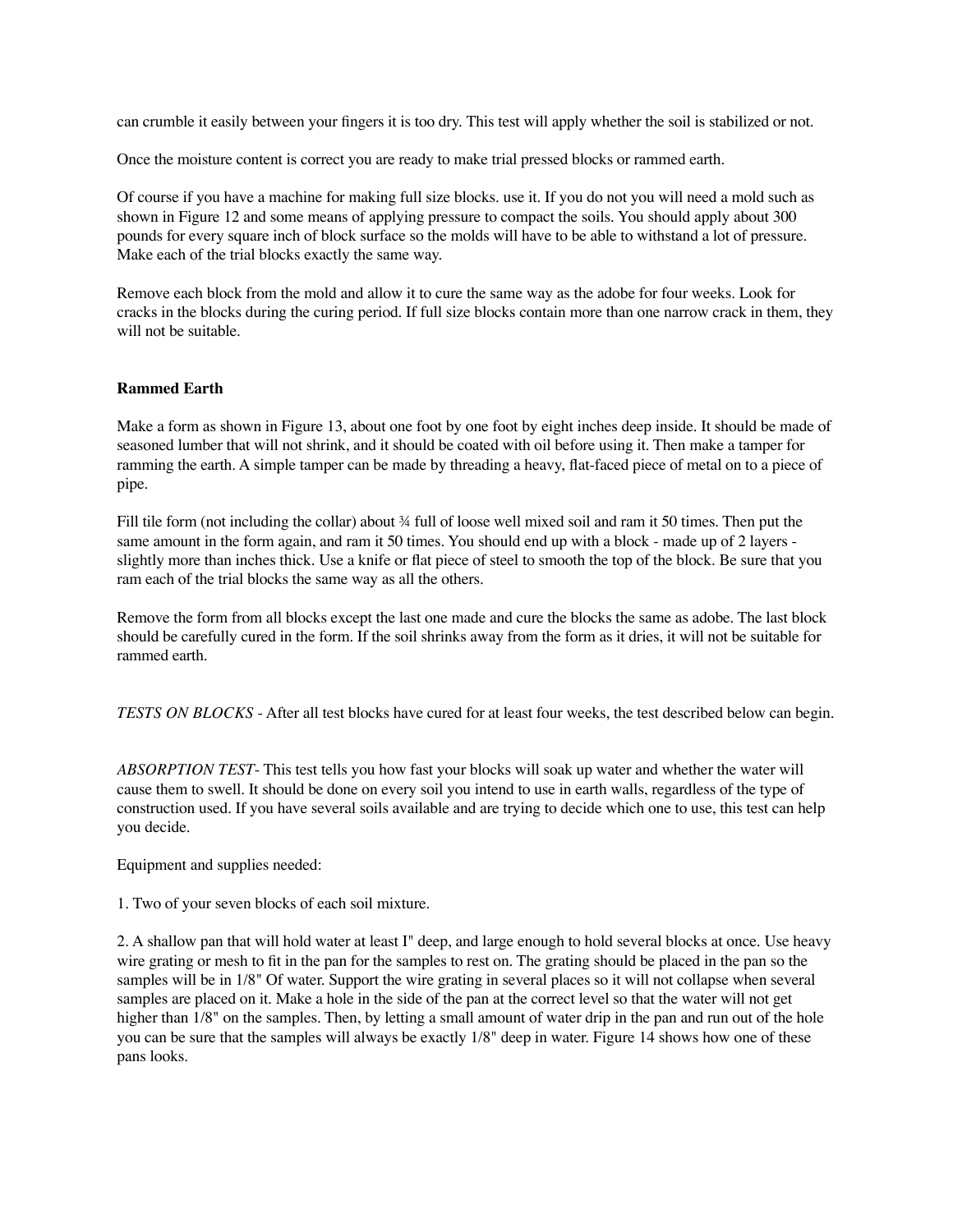

Figure 15. Simple lever test for determining strength of blacks (see Table 2).

3. Fine wire screen (like fly screen) to be placed between the blocks and the wire grating to keep weak samples from falling through the wire grating.

4. A left. ruler divided to 1/16ths inch with at least I inch divided into 1/32nds inch.

5. Wax paper or plastic sacks if available. Get the right size to fit loosely over the samples. These sacks are not absolutely necessary hut they will make your test more accurate because they keep water from evaporating from the samples. They are most useful when the test is performed in hot dry weather.

6. A supply of clean water.

7. A clock or watch.

8. A form such as shown on Figure 17.

The test starts as soon as the block touches the water. Blocks are stood in exactly 1/8" of water. As they soak up the water you will see a wet line extending around them. After 5 minutes, with your ruler measure the height of the water line above the bottom of the block. Often this line will not be straight and level. Measure the best average height you can get to the nearest 1 16". Measure again at the following times: 1, 2, 4, 8, 24 hours and once each day thereafter or until the water reaches the top of the block. The heights that you measure should be written down on your form. Also, write down the time when the water rises to the top of the block and all of the block is wet.

If you have a scale, weighing the blocks each time you measure heights will give a better idea of when the block stops absorbing water. There is a space for the weights on the form.

To check whether the block swells, measure the longest side of the block to the nearest 1/32" before the test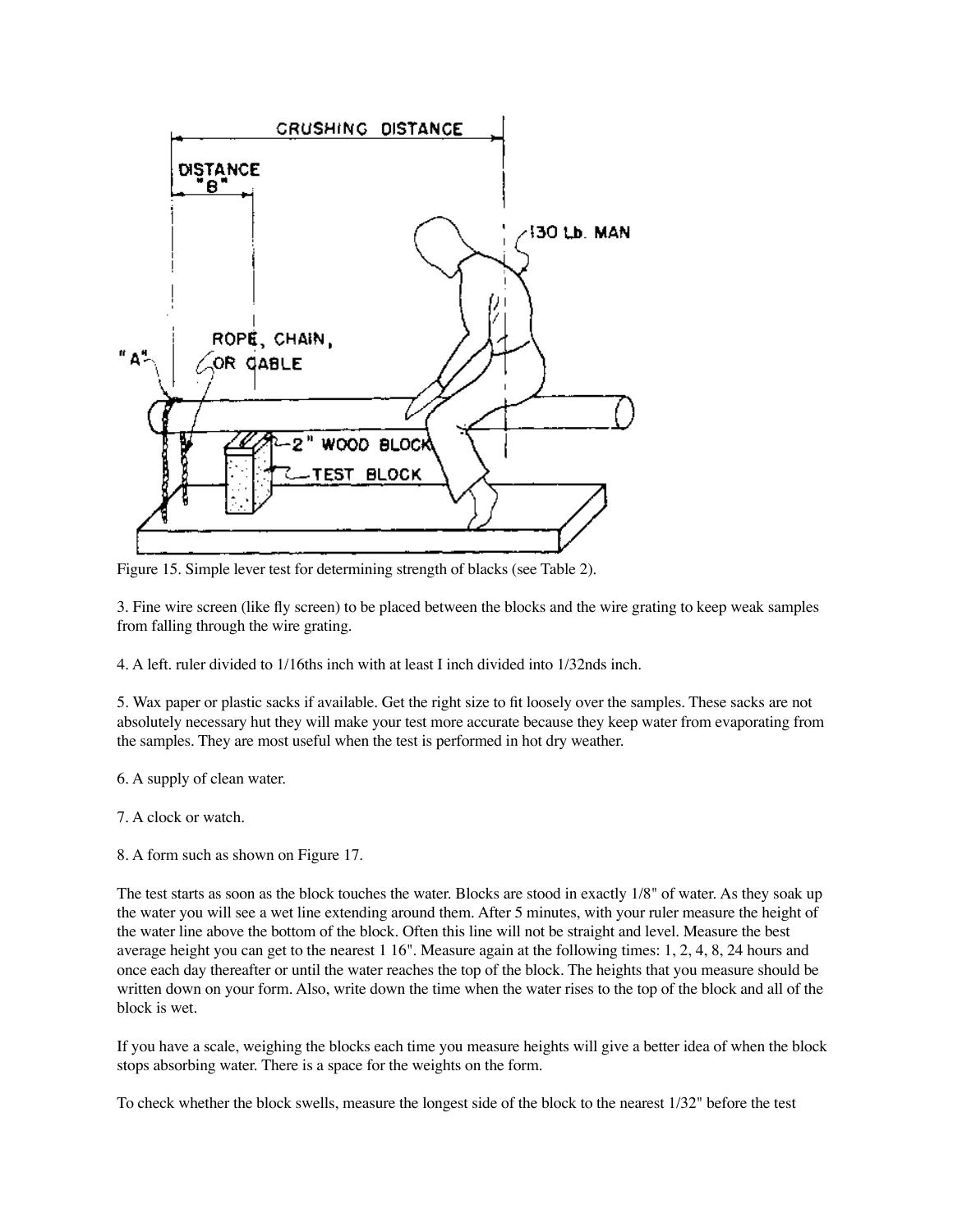starts. At the end of the test measure the block again at exactly the same place. There is also a place for these measurements on the form.

A good time to test your blocks for strength is at the end of the absorption test, because they are in their weakest condition then. Test them as soon as the water line reaches the top of the block and call this the "wet" strength of the block.

*STRENGTH TEST* - The strength of soils is determined by c crushing (compressive strength) rather than by pulling apart (tensile strength). This test is very important for earth houses and should be done with a great deal of care.

Equipment and supplies needed:

1. Two of your dried, cured blocks plus the two absorption test blocks. The size and shape of the blocks is very important when testing a soil to determine its compressive strength. They should be roughly twice as long as they are wide. Your 6x3x2-inch blocks are ideal, but the rammed earth blocks should be trimmed to size first. Do this carefully so the blocks are not damaged.



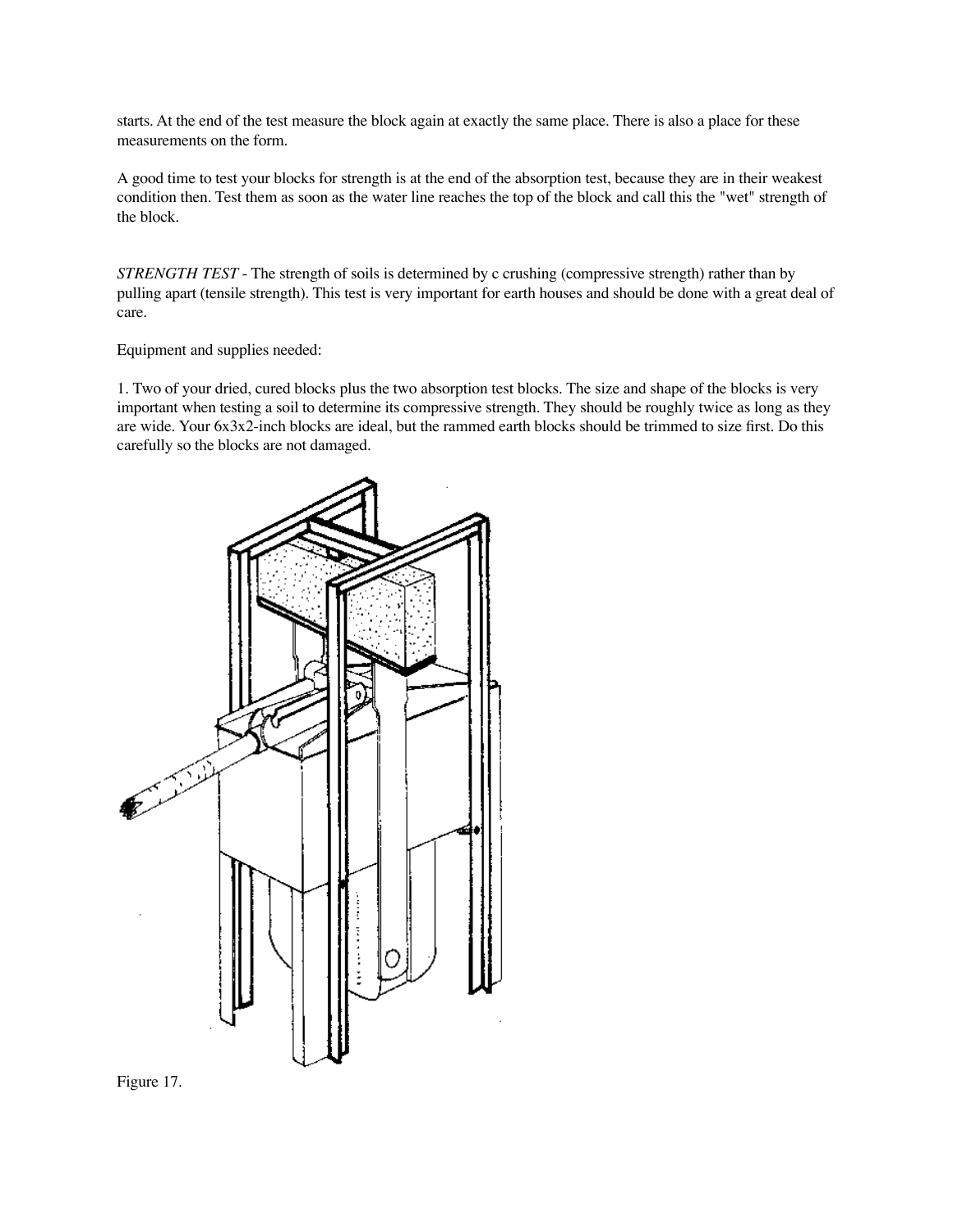2. A way to apply and measure the load to crush the blocks. In commercial laboratories they use a machine. Another way is to use a hydraulic jack with a gage on it that will accurately measure the crushing load. You can also make an attachment for the CINVA-Ram block-making machine as shown in Figure 17 that will break the blocks. Note, that in this figure the block is not in the correct position for a compression test. You can also make a simple, lever type machine such as the one shown in Figure 15.

3. A left. ruler divided to 1/16th inch.

4. A copy of the form shown on TEST FORM.

The methods discussed here will be easy ones which require little or no equipment. If you have any of the better equipment mentioned above, the test procedure will be about the same. The results will be more accurate, of course.

The blocks should be tested by loading them in the direction of their longest dimension. Make sure that the top and bottom are square so the block does not tilt during loading. The exact area of the block is important. To get it, measure the exact dimensions of the crushing face, and multiply them together. Write this down on your form.

## **TEST FORM**

#### **Soil Information**

Location of Soil\_\_\_\_\_\_\_\_\_\_\_\_\_\_\_\_\_\_\_\_\_\_\_\_\_\_\_\_\_\_\_\_\_\_\_\_\_\_\_\_\_\_\_\_\_\_\_\_\_\_\_\_\_\_\_\_\_\_\_\_\_\_\_\_\_\_\_

Depth\_\_\_\_\_\_\_\_\_\_\_\_\_\_\_\_\_\_\_\_\_\_\_\_\_\_\_\_\_\_\_\_\_\_\_\_\_\_\_\_\_\_\_\_\_\_\_\_\_\_\_\_\_\_\_\_\_\_\_\_\_\_\_\_\_\_\_\_\_\_\_\_\_\_\_

Type of Teat Block (Circle One) Adobe Pressed Block Rammed Earth Amount and Type of Stabilizer\_\_\_\_\_\_\_\_\_\_\_\_\_\_\_\_\_\_\_\_\_\_\_\_\_\_\_\_\_\_\_\_\_\_\_\_\_\_\_\_\_\_\_\_\_\_\_\_\_\_\_\_\_\_\_\_\_\_\_\_\_\_\_\_\_\_\_\_\_\_\_\_

**Absorption Test**

**Height of Water Line**

**Weight of Block**

**Time**

No. 1

No. 2

No. 1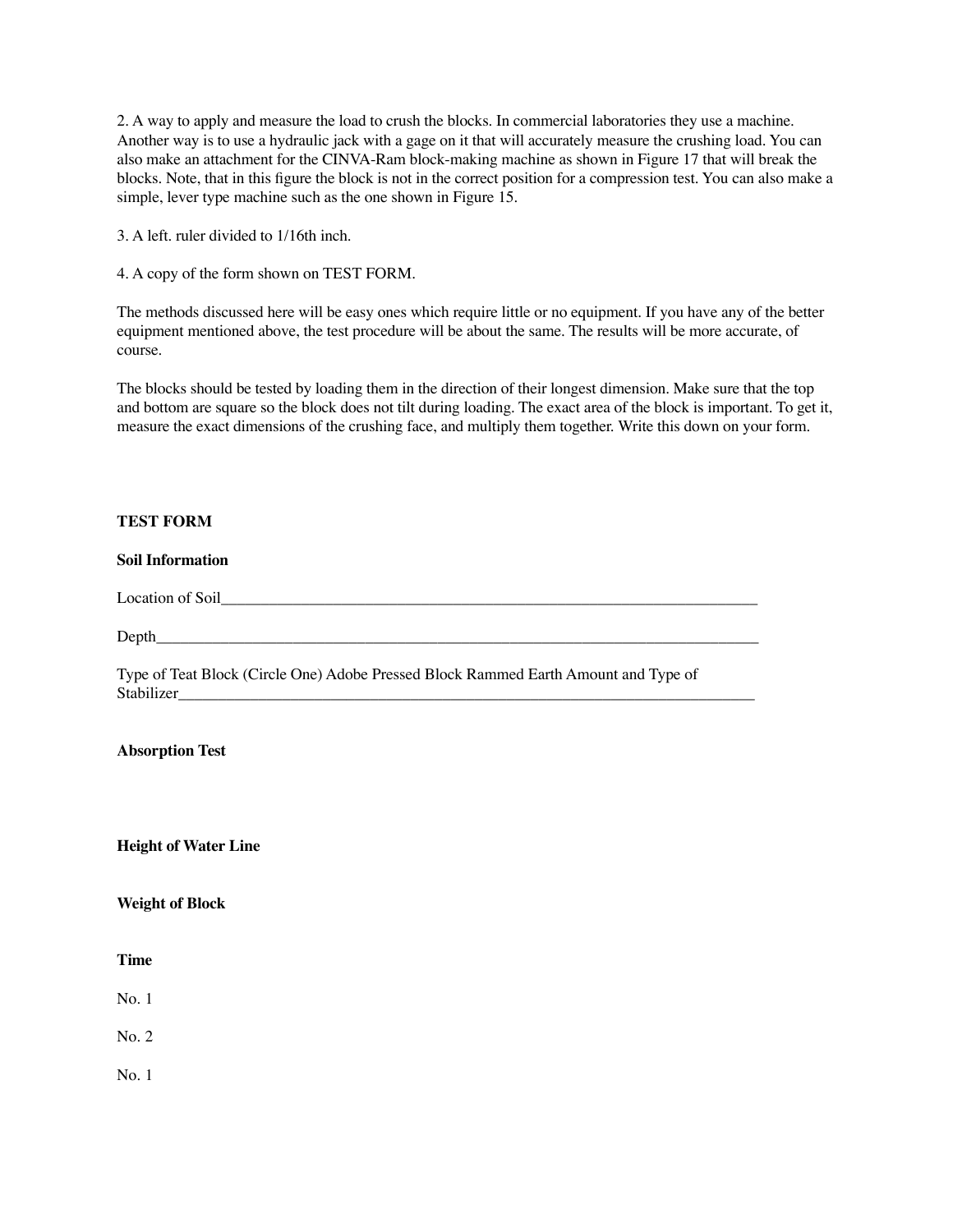| No. 2            |  |
|------------------|--|
| $\boldsymbol{0}$ |  |
|                  |  |
|                  |  |
|                  |  |
| $5$ mins. $\,$   |  |
|                  |  |
|                  |  |
|                  |  |
| $1\ \mbox{hr.}$  |  |
|                  |  |
|                  |  |
| $2$ hr.          |  |
|                  |  |
|                  |  |
|                  |  |
| $4$ hr. $\,$     |  |
|                  |  |
|                  |  |
| $8$ hr.          |  |
|                  |  |
|                  |  |
|                  |  |
| $24$ hr. $\,$    |  |
|                  |  |
|                  |  |
| $2 \;{\rm days}$ |  |
|                  |  |
|                  |  |
|                  |  |

3 days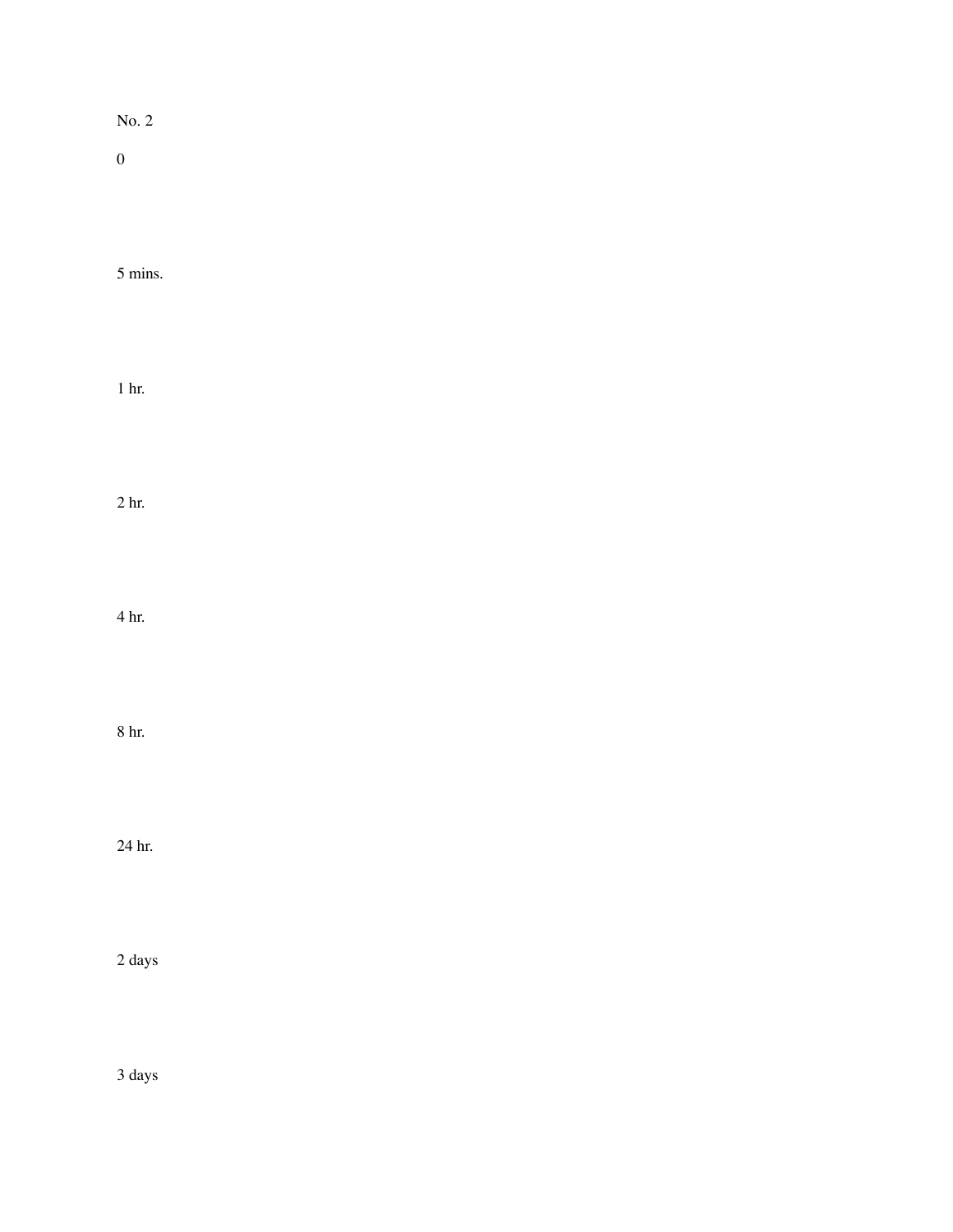4 days

5 days

6 days

7 days

Time for water to reach top of block\_\_\_\_\_\_\_\_\_\_\_\_\_\_\_\_\_\_\_\_\_\_\_ Length of block before start of test\_\_\_\_\_\_\_\_\_\_\_\_\_\_\_\_\_\_\_\_\_\_\_\_

Length of block at end of test\_\_\_\_\_\_\_\_\_\_\_\_\_\_\_\_\_\_\_\_\_\_\_\_\_\_\_\_

**Strength Teat**

**Dry Blocks**

**Wet Blocks**

Block 1

Block 2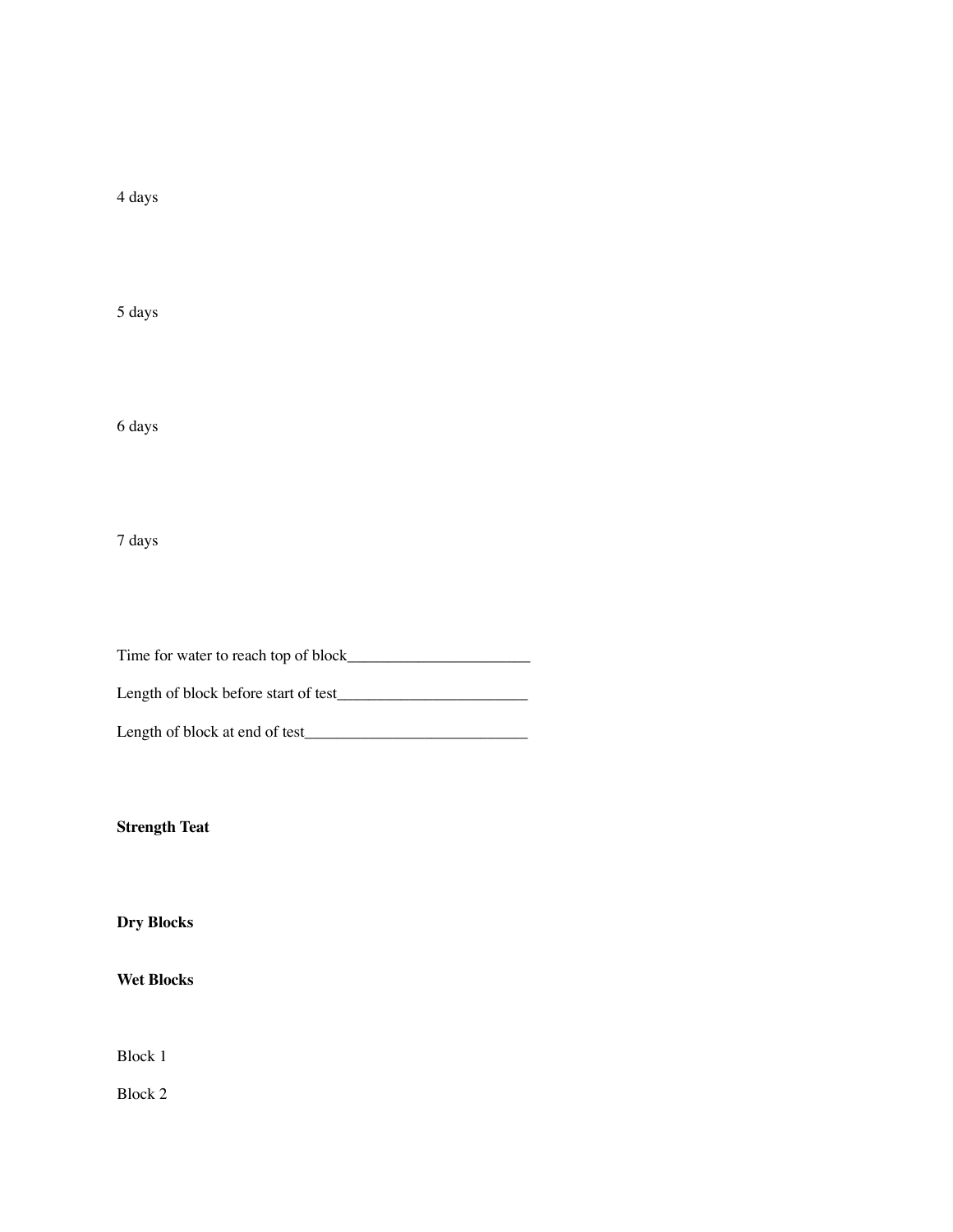Block 1

Block 2

Area of block, square inches

Crushing distance, ft.

Crushing strength

#### **"Simple" Strength Test**

Block 1 (circle one) - Very soft, soft, medium, stiff, very stiff, hard

Block 2 (circle one) - Very soft, soft, medium, stiff, very stiff, hard

#### **Spray Teat**

Depth of Pits; Block 1, Block 2

Remarks

Using the lever arrangement shown in Figure 15, place the block the lever and apply the load. Figure 15 shows a 130-pound man sitting on the lever, but you could also hang a bucket of stones or water (or anything weighing 130 pounds) from the lever. Start with the man or weight close to the block and move slowly outward to the end of the lever until the block breaks. Then measure the distance from the end (or chain) to the weight. Call this the *Breaking Distance*. Form Table 2, you can find the crushing strength of the block. For in-between dimensions not shown in the Table, you can estimate with good accuracy.

Even if you cannot make the lever machine shown in Figure 1 S. you can still estimate the wet strength of blocks following the absorption test. (All dry blocks will be hard, and it would be difficult to even estimate the difference in strength between several blocks without some sort of equipment.) For this, use the "simple" strength below:

*"Simple" STRENGTH TEST* - The reactions that you can expect to this test are as follows: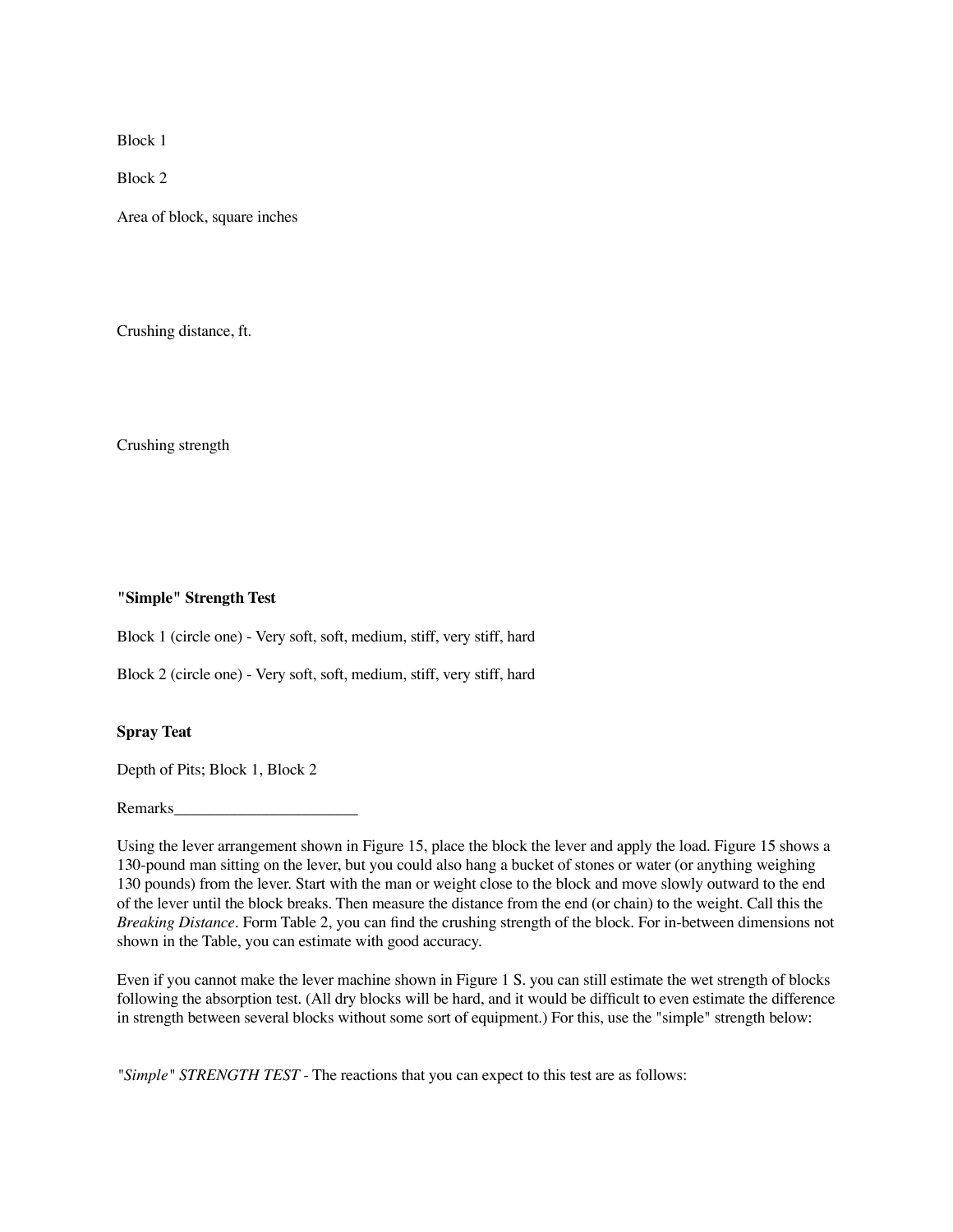*Very Soft* - The block can be easily pinched apart with only the thumb and forefinger or it may even slump under its own weight.

*Soft* - If the block can be easily penetrated several inches with the thumb, call it "soft."

*Medium* - If the thumb will penetrate a block about I inch with moderate effort, it is of medium strength.

*Stiff* - Soils which are stiff can be indented with the thumb, but only with great effort.

*Very Stiff* - The sail cannot be penetrated at all with the thumb, but it can be penetrated with the thumbnail.

*Hard* - Very difficult to dent with the thumbnail.

#### **TABLE 2**

## **CRUSHING STRENGTH OF BLOCKS FROM SIMPLE LEVER TEST**

**Area of Block in Square Inches**

**Dist. "B"**

**"CRUSHING DISTANCE" (Length From End of Lever To Weight For Blocks of Strength Shown)**

**100 psi**

**125 psi**

**150 psi**

**250 psi**

**300 psi**

4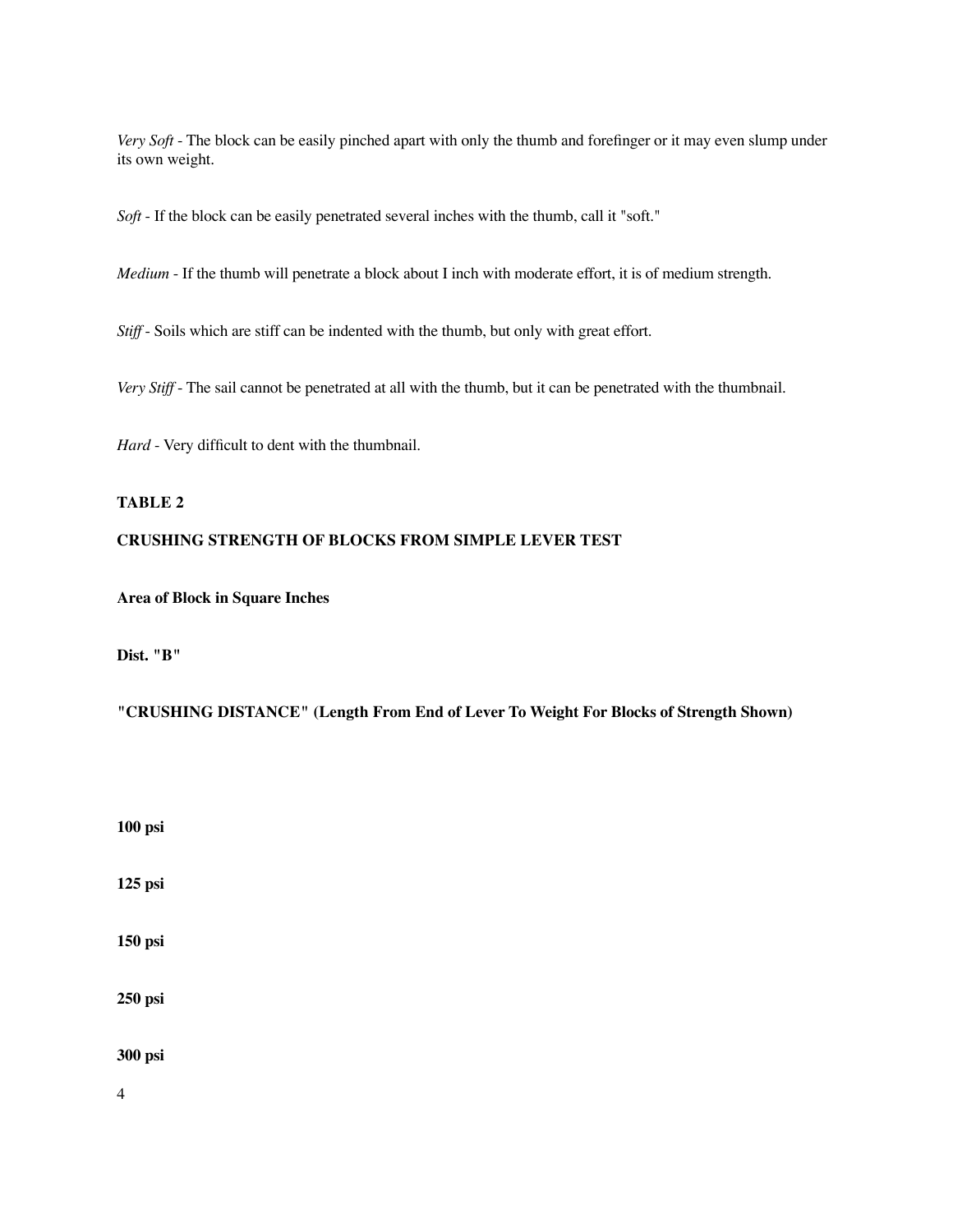| $3' - 10''$ *  |  |  |  |
|----------------|--|--|--|
| $4 - 10$ "*    |  |  |  |
| $4\frac{1}{2}$ |  |  |  |
| 12"            |  |  |  |
| $3' - 59"$     |  |  |  |
| $4' - 4''$     |  |  |  |
| $4 - 2"$       |  |  |  |
| $4 - 4"$ *     |  |  |  |
| $5 - 2$ "*     |  |  |  |
| 5              |  |  |  |
| 12"            |  |  |  |
| $3' - 10"$     |  |  |  |
| $4 - 10"$      |  |  |  |
| $5' - 9''$     |  |  |  |
| $4 - 10**$     |  |  |  |
| $5' - 9''$ *   |  |  |  |
| $5\frac{1}{2}$ |  |  |  |
| 12"            |  |  |  |
| $4 - 2"$       |  |  |  |
| $5' - 4"$      |  |  |  |
| $6' - 4"$      |  |  |  |
| $5' - 4"$ *    |  |  |  |
|                |  |  |  |

12"

3'-0"

3'-10"

49'- 7"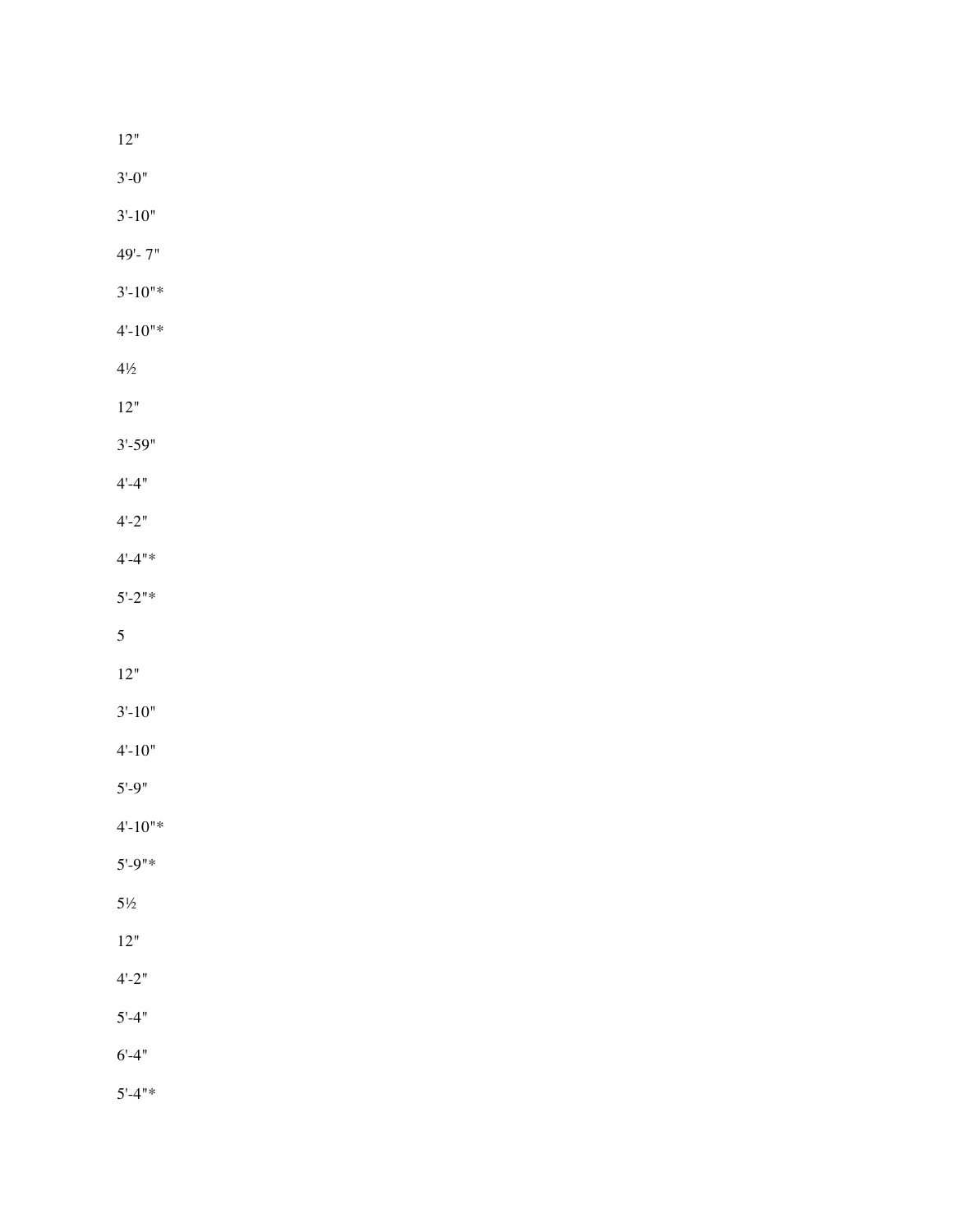| $6'$ -4"*               |  |
|-------------------------|--|
| $\sqrt{6}$              |  |
| $12"$                   |  |
| $4' - 7''$              |  |
| $5' - 9''$              |  |
| $6' - 11"$              |  |
| $5' - 9''$ *            |  |
| $6 - 11$ "*             |  |
| $6\frac{1}{2}$          |  |
| $12"$                   |  |
| $5' - 0''$              |  |
| $6' - 3''$              |  |
| $7' - 6''$              |  |
| $6'$ -3"*               |  |
| $7' - 6''$ *            |  |
| $\boldsymbol{7}$        |  |
| $12"$                   |  |
| $5^{\circ} - 5^{\circ}$ |  |
| $6' - 9"$               |  |
| $8 - 1$ "               |  |
| $6'$ -9"*               |  |
| $8 - 1$ "*              |  |
| $7\frac{1}{2}$          |  |
| $12"$                   |  |
| $5' - 9''$              |  |
| $7 - 2"$                |  |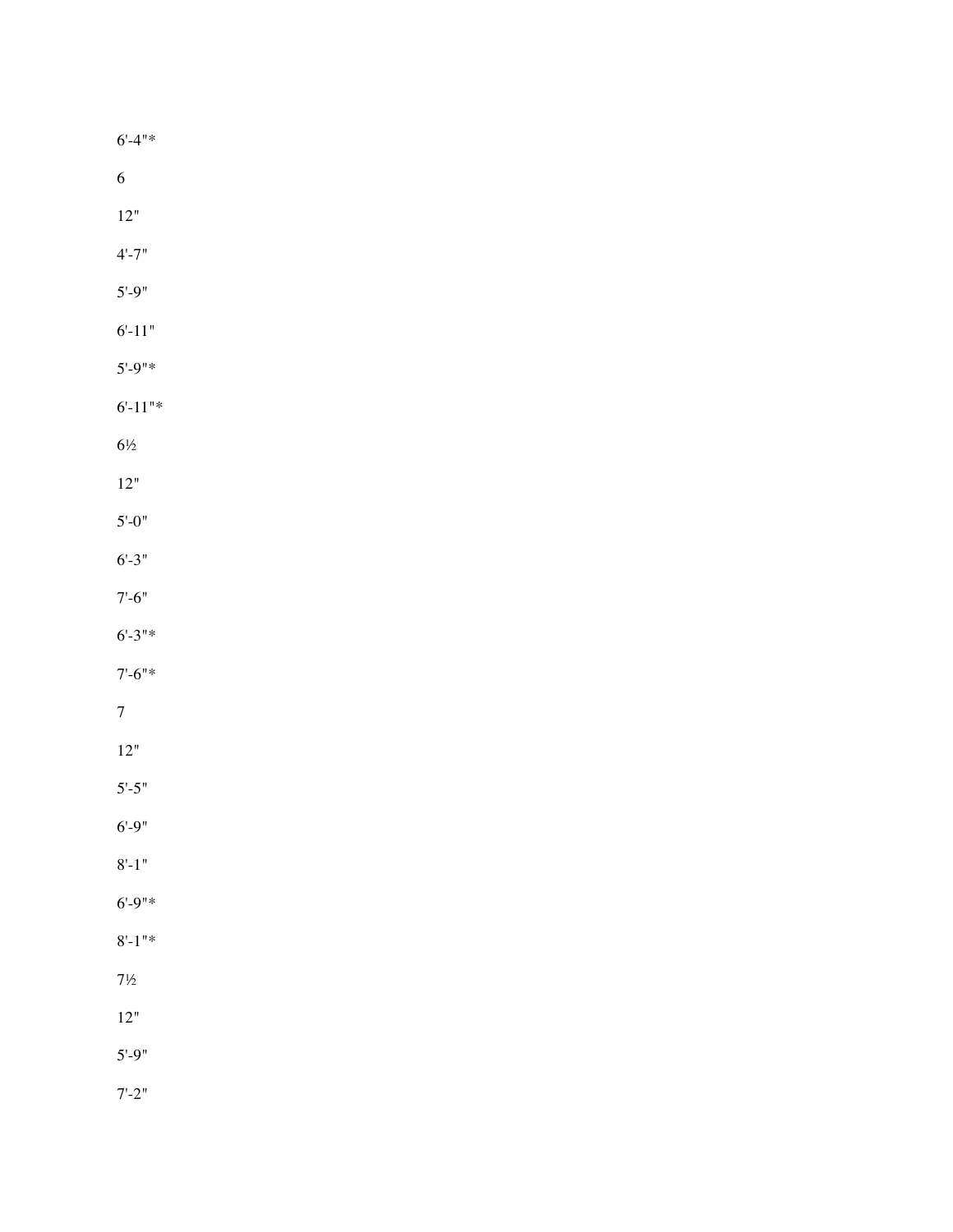| $8'-8"$                         |  |
|---------------------------------|--|
| $7 - 2"$ *                      |  |
| $8'-8"$ *                       |  |
| $\,8\,$                         |  |
| $12"$                           |  |
| $6' - 2"$                       |  |
| $7 - 8"$                        |  |
| $9' - 3''$                      |  |
| $7 - 8"$ *                      |  |
| $9' - 3'' *$                    |  |
| 18                              |  |
| 6"                              |  |
| $6' - 11"$                      |  |
| $8'-8"$                         |  |
| $10 - 5$ "                      |  |
| $8'-8"$ *                       |  |
| $10^{\circ}\text{-}5^{\circ}\%$ |  |
| 19                              |  |
| $6"$                            |  |
| $7' - 4''$                      |  |
| $9' - 2''$                      |  |
| $11 - 0$ "                      |  |
| $9'$ -2"*                       |  |
| $11 - 0$ "*                     |  |
| 20                              |  |
| 6"                              |  |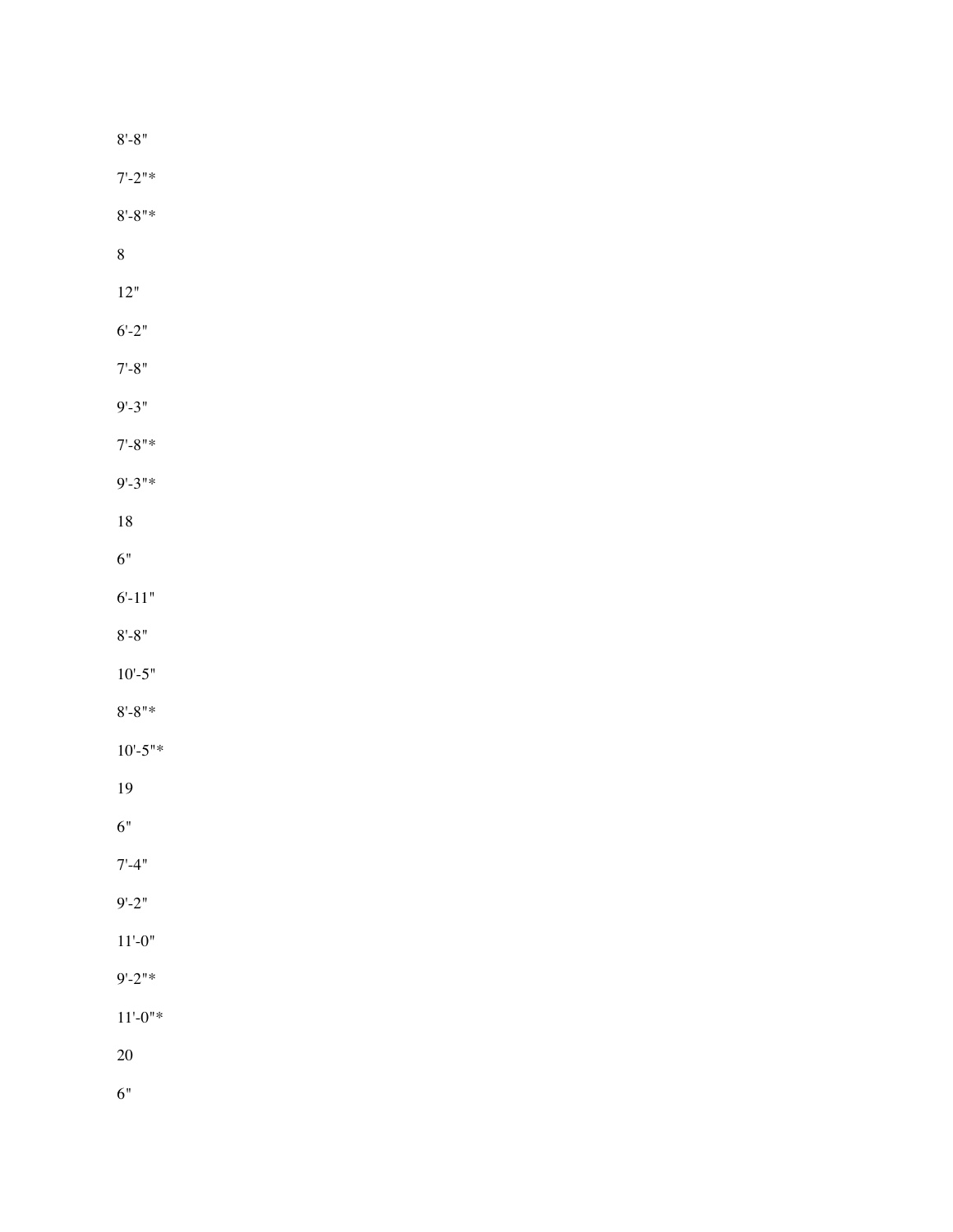7'-8"

9'-7"

11'-6"

9'-7"\*

11'-6"\*

Where  $*$  appears, use 2 men (or 260# weight) on lever. Measure distance from point "A" of lever to center of the weight.

The only blocks which will be normally suitable for earth houses are those which are called "hard." "Very stiff" ones may be suitable for dry areas.

Remember to do the strength test on both the dried, cured blocks (call this the dry strength) and on wet blocks after the absorption test (call this the wet strength). Always use at least two of your blocks to determine their strength. Use the average strength of the two blocks.

*SPRAY TEST* - This test tells you how your block will hold up in a hard, driving rain. Most accurate results require laboratory equipment, but there is also another way that is satisfactory.

Equipment and supplies needed:

1. Two of your seven blocks of each mixture.

2. A spray nozzle that can produce a hard spray all over a block. A four-inch diameter shower head is usually used.

3. Some wire mesh covered with fly screen, such as used in the absorption test, to place your blocks on.

4. A water supply that will deliver a fairly constant pressure for two or more hours. The water pressure usually used is 20 pounds per square inch.

5. An accurate gage for measuring water pressure. Mount the gage in the pipe supplying water to the spray nozzles at a point near the nozzles.

6. A copy of the form shown on TEST FORM.

Place the wire mesh on bricks or wood blocks so it is suspended a few inches off the ground. Then put the test blocks on the mesh with their largest face square to the spray nozzles and exactly 7 inches from the nozzles. Start the water spray, keeping the water pressure as close as possible to 20 pounds per square inch.

After two hours of spraying remove the blocks and examine them closely. Measure the depth of pitting or surface erosion. Also write down the time required for any blocks to completely fall apart or get washed away by the spray.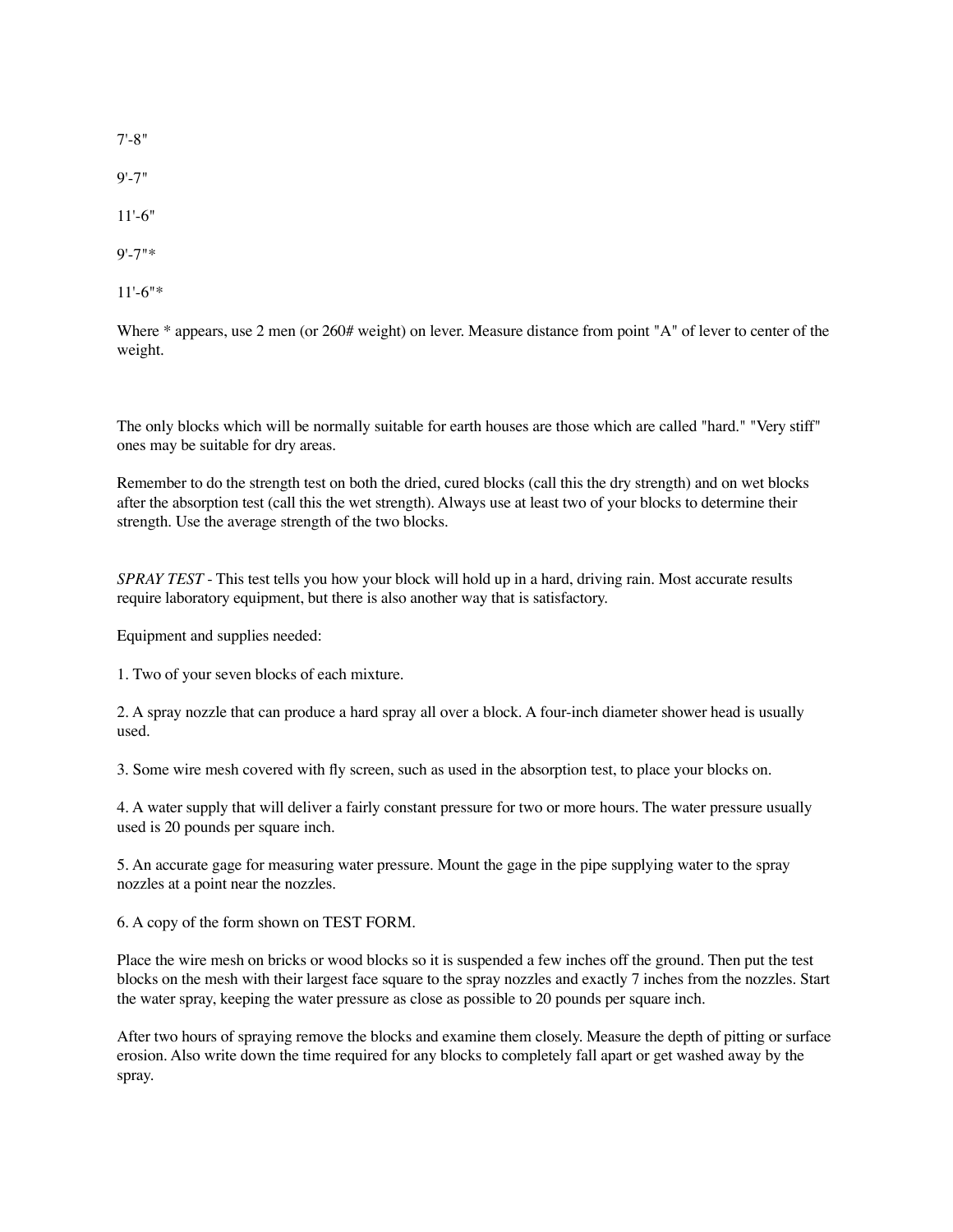Be sure and write down the results of the spray test on your form with the results of the other tests so you will have a permanent record of all of the tests.

Now that you have done these tests, you must look at the results and decide whether your blocks are suitable for making earth houses. Remember that soils vary a lot. It will be hard - even with these fine tests to tell exactly how your soil will act. But if you use the tests wisely, and benefit from your neighbor's experience with earth houses, you should be able to build a safe house.

Start by looking at the results of the spray test. If you live in an arid (dry) area - one where the rainfall is less than 20 inches per year - then your bricks are satisfactory if they have some pitting, say ¼" to ½" deep

If you live in an area where the annual rainfall is between 20 and 50 inches per year, then the blocks should have only minor pits, less than ¼" deep.

If you live in an area where the annual rainfall is greater than 50 inches per year, then your blocks should have no pitting at all, but slight roughening of the surface is to be expected.

For the requirements above, it is assumed that adequate protection from splash exists. This means that either the foundation wall is high enough so the lowest soil layer or blocks do not get splashed, or that the blocks-in the splash region at the bottom are protected.

If your blocks do not meet the requirements above, then you must do something to them if you want a long lasting house. Here are some things that you can try:

1. Change the amount of sand in your soil mix. Sometimes more sand will help. It's worth a try.

2. Try a surface coating. (See Chapter 14.) One of the main reasons for the use of surface coatings is to reduce the amount of erosion due to the feathering simulated by the spray test. When you test a block with the surface coating of your choice, the entire block must be coated even though you will coat only the outside face in the actual building.

3. Try adding one of the **stabilizers** discussed in the next chapter. Even small amounts of lime, cement or asphalt will often increase the resistance of blocks to spray tests. In fact, you might try anything that you have in the way of waste products. But you should remember that the addition of stabilizers will also change the way the soil acts as far as strength and absorption. For example, small amounts of lime and cement may *decrease* the strength of the soil slightly. So when you try a stabilizer, you must also start all over again with the other tests such as the strength and absorption.

The results of the absorption test are much harder to analyze than those from the spray test. All soil blocks and even burnt clay bricks will absorb some water. (In fact, during recent tests high quality burnt clay bricks absorbed as much water as pressed earth blocks.) For earth houses, you would like to have a soil that will absorb little water, and which will not swell or lose strength during absorption. Unfortunately, this will occur with only a few unstabilized soils. However, by looking at the absorption test on earth blocks in connection with the strength and length changes of the blocks, you will at least be able to tell much more than from the absorption test alone.

Blocks made of clayey soils will take longer to absorb moisture than sandy blocks, but walls made from clay blocks will absorb more moisture over a long period and the moisture will creep higher in the wall. In dry areas less than 20 inches of rainfall per year - the absorption of blocks can be high and they will still be satisfactory if they are strong enough when wet. On the other hand, blocks which absorb a lot of water will not be suitable in very wet areas even if they are strong. The inside of the house will be much too damp and wet to be comfortable.

Stabilizers can reduce the absorption. Asphalt emulsions do well on sandy blocks. Lime works on clayey blocks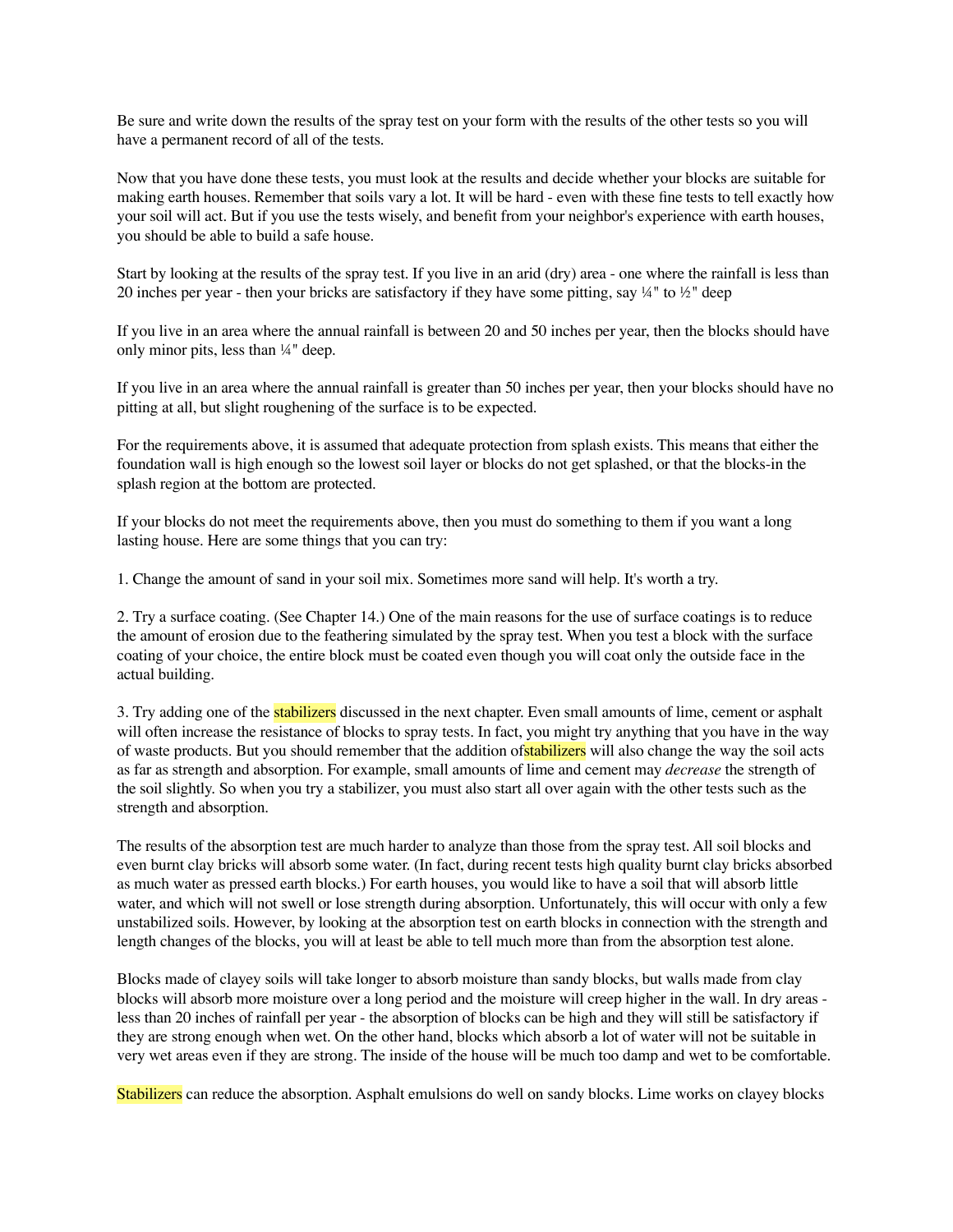and will also increase the wet strength and reduce the swelling.

*Length changes* during absorption on small test blocks (those less than 6 inches long) should be less than 1/32 inch. On large or full size blocks, allow no more than 1/32 inch for a block one foot long. If this amount is exceeded, it can be reduced by adding **stabilizers** but again this means that other properties such as strength and absorption must be checked for the new mixture. Adding Sand to clayey blocks will help, and lime and cement also do a good job of reducing the swelling. Unlike blocks which show too much spray loss, those which swell too much cannot be protected by surface coatings.

The water will eventually get through the coating and coating will crack when the blocks start to swell.

*Strength* of your earth blocks is an important factor. Adobe and rammed earth should have a *minimum* dry strength of 250 pounds per square inch. Pressed earth blocks should have a minimum dry strength of 300 psi because they are used in thinner walls. Most soils will be this strong when dry unless they are very sandy or have a lot of organic matter in them. But the wet strength of the blocks after absorption is even more important than the dry strength. Tests have shown that the wet strengths should be at least one-half of the dry strengths. This means that adobe and rammed earth should have a minimum wet strength of 125 pounds per square inch and pressed blocks should have a minimum strength of 150 pounds per square inch.

In dry climates - less than 20 inches of rain per year - you can get by with 100 pounds per square inch for adobe and rammed earth if you use a good surface coating and if the dry strength of your test blocks was high enough.

In wet climates - more than 50 inches of rain per year - you should try to get wet strengths which are close to the ones given above for dry strengths. This means 250 pounds per square inch for adobe and rammed earth and 300 pounds per square inch for pressed blocks.

When the tests are finished, you will have one block left from the original seven. It is a spare in case one of the other blocks breaks. But you can also use it for some special tests.

## **TABLE 3**

## **SUMMARY OF TESTS ON BLOCKS**

**Lees than 20 inches rainfall per year**

**Between 20 and 50 inches rainfall per year**

#### **Greater than 50 inches rainfall per year**

Spray Test

Pits less than ½-inch deep.

Pits less than ¼-inch deep.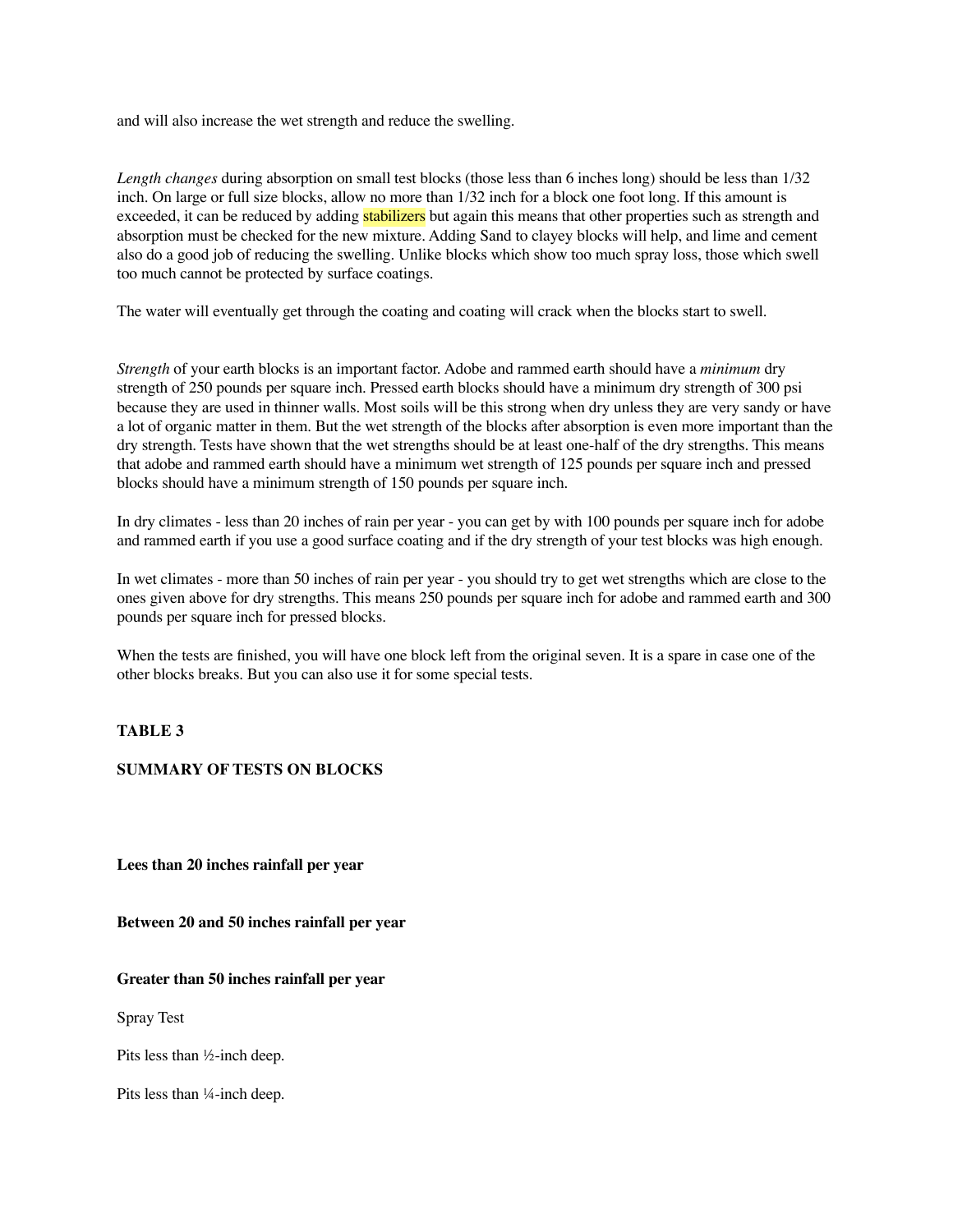No pitting of surface, alight roughening allowable.

Dry Compressive Strength

Minimum of 250 psi for adobe and rammed earth. Minimum of 300 psi for pressed blocks.

Minimum of 250 psi for adobe and rammed earth. Minimum of 300 psi for pressed blocks.

Minimum of 260 psi for adobe and rammed earth. Minimum of 300 psi for pressed blocks.

Wet Compressive Strength

Minimum of 100 psi for adobe and rammed earth with good surface coatings, 175 psi without surface coatings. Minimum of 150 psi for pressed blocks.

Minimum of 125 psi for adobe and rammed earth. Minimum of 160 psi for pressed blocks.

Beat soils will meet requirements for dry compressive strength. Can be somewhat less.

Length Changes

Maximum of 1/32" for 1 foot block.

Maximum of 1/32" for 1 foot block.

Maximum of 1/32" for 1 foot block.

Absorption

If you live in an area where it freezes a lot, try this test:

Place your block on the absorption pan for 24 hours. Then remove it and freeze it for 24 hours. Let it thaw on the absorption pan for 24 hours and repeat the process as many times as possible.

If you live in an area where it rains almost daily, try this:

Immerse the block in water halfway up its side for 5 hours. Then let it dry in the sun or in a warm oven. Continue the soaking and drying steps as many times as possible.

Neither of these tests will tell you exactly how long your earth block will last, but they will help you in deciding between several soils that you are thinking of using.

The test results that have been discussed are briefly summarized in Table 3.

## **Chapter 3: Stabilization of soils**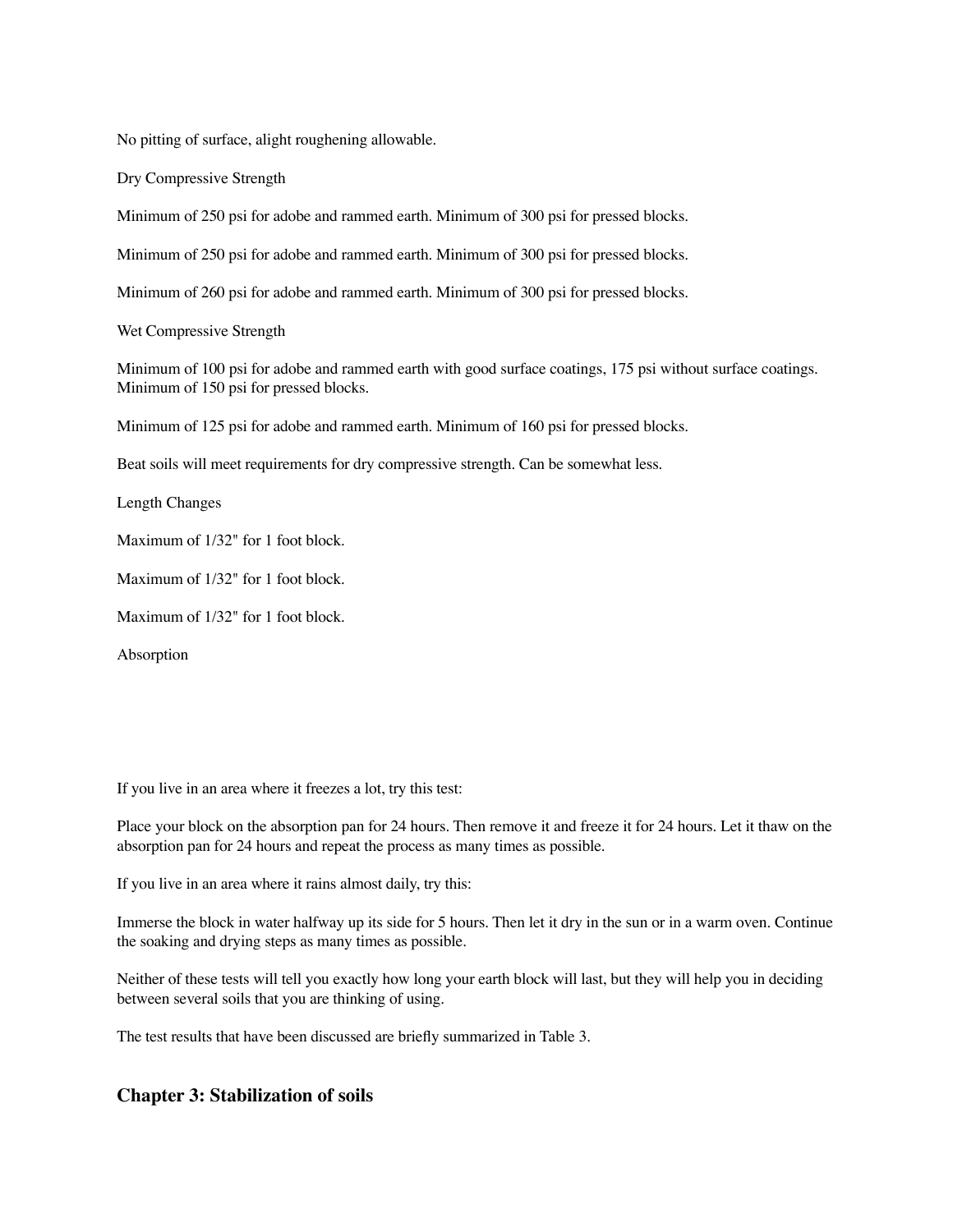Many kinds of soils can be used for earth walls by adding substances known as stabilizers. *Nearly any soil can be made into a better building material with the addition of the CORRECT stabilizer*.

This is what **stabilizers** do:

1. They cement the particles of soil together so the block or wall will be stronger.

2. They can "waterproof" the soil so that it won't absorb water.

3. They can keep the soil from shrinking and swelling.

Adding stabilizers - even cheap ones - to your soil means that your house will cost more. But the natural "enemy" of earth walls is water in one form or another. Stabilizers fight that enemy. There is less need for stabilizers in very dry climates. Builders in arid areas protect against the slow weathering caused by winds and blowing sands by making the walls a little bit thicker. Some walls like this have lasted well over 100 years. It is important to know the experience of other builders before deciding on this method of building.

Because of the many different kinds of soils and the many types of **stabilizers**, there is no one answer that is best in all cases.

All this manual can do is tell you what **stabilizers** can be used, which ones work best on different kinds of soils, and approximately how much stabilizer seems to work best. It is up to the builder to make trial blocks with various kinds and amounts of stabilizers and then, test them as described in Chapter 2.

## **Kinds of Stabilizers**

Here are the more commonly used stabilizers:

1. *Sand and clay* - Usually we think of soil stabilizers as something unusual and different, but ordinary sand and clay can also be used as stabilizers. If your soil is too sandy, then add a little clay to it, or add sand to a clayey soil. It's true with all stabilizers - and sand and clay are no different - that they must be mixed thoroughly into the soil before they can do the job. If you have one soil that is very sandy, and another that is very clayey, they probably won't mix very well because the clay lumps cannot be easily pulverized. The only way to find out whether two soils will mix well is to try it. It's easier to mix a small amount than a large amount, so try to do the mixing just as you would when building a house.

2. *Portland Cement* - The same kind of portland cement used in concrete is also one of the best soil stabilizers. The mixture is often called*soil-cement*. Cement works best with the sandier soils. Table 1 shows you which soils are stabilized best with cement. (If your soil has been checked by the laboratory tests described in Appendix A, you can use portland cement with any soil that has a plasticity index from 0 to about 12.)

Some stabilizers mix easily with soil but this is not true of portland cement. It must be very thoroughly mixed and the soil clods should be broken down so the cement comes in contact with all of the soil. (This is one reason why cement is not recommended for clayey soils.)

Cement starts to react as soon as it touches water, so do not mix it into wet soils. Mix it completely into dry soils before adding water. Then, the moist soil-cement mixture should be formed into blocks or rammed in the wall quickly. If you wait too long before doing this, the soil-cement will harden and it must be thrown away. Don't mix more than you intend to use.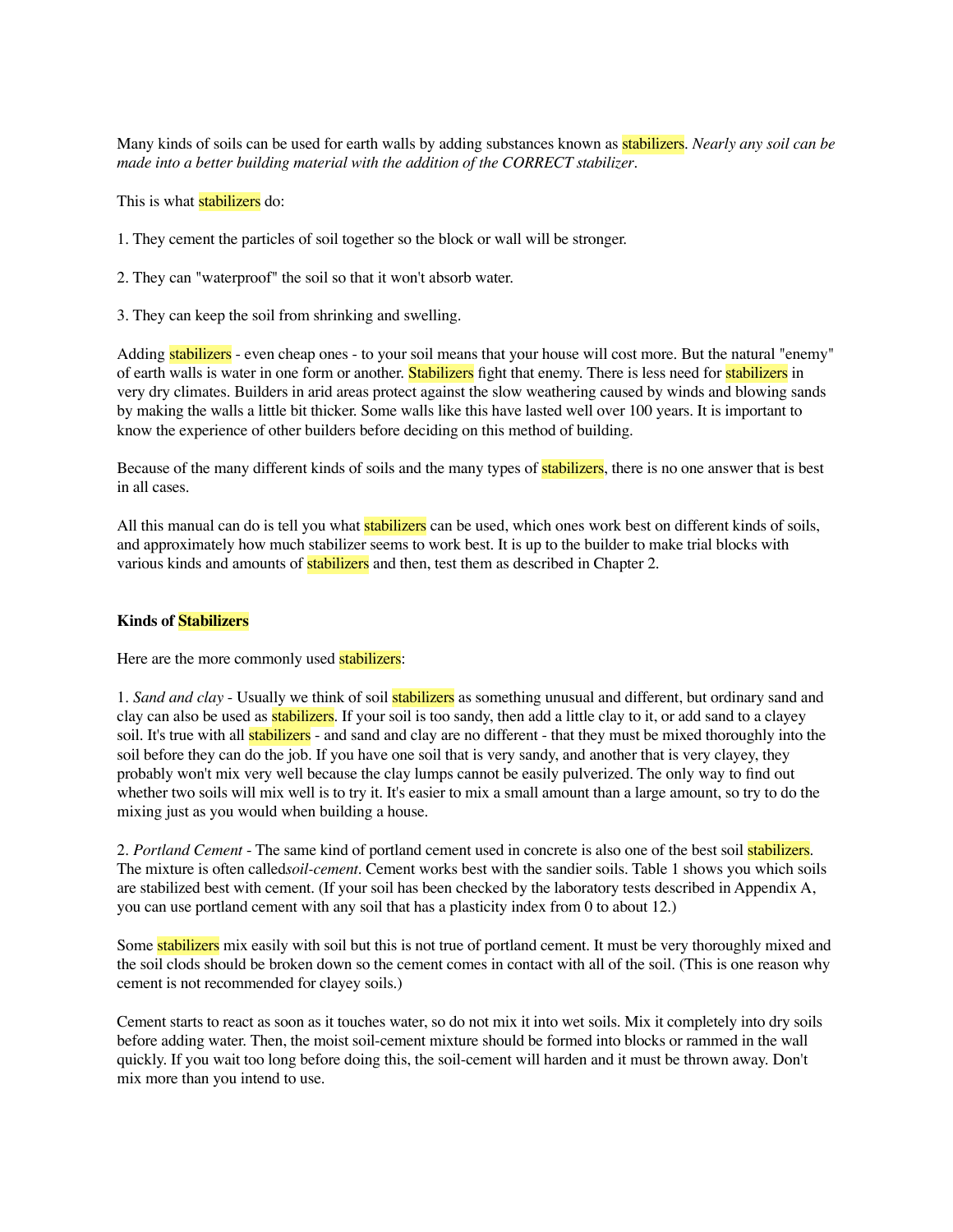Cement needs water to get hard. Since it gains most of its hardness or strength in 7 days, you need to keep it moist this long. One way to do this is to put a watertight cover over the blocks or walls. If you cannot do this, cover them with wet burlap sacks and sprinkle the sacks often. After 7 days of this moist curing you can take the covering off but it is still a good idea to keep the blocks in the shade for another 7 days before you let them dry in the sun. *The longer you keep your soil-cement blocks or walk moist, the stronger they will be*.

Using cement has two disadvantages: it is expensive and it may be hard to get. So try to find out first how little you have to use.

You can make a portland cement yourself. To do it, though, takes a lot of heat, some crushing facilities, a source of clay, and a source of limey material such as &hells, limestone, caliche, etc.

3. *Lime* - Lime, either slaked or unslaked, makes one of the best stabilizers for clays. Lime reacts with the clay in the soil to form a binder. Unslaked lime is harmful to a person's &kin and vital parts and must be used with great care. It is much safer to first slake the unslaked lime before wing it. Table I shows the soils which work best with lime. If you use the more exact laboratory tests described in Appendix A, you can try lime with nearly any soil having a plasticity index greater than about 12.

Lime makes most clays less sticky, but it doesn't make all of them stronger. It will usually strengthen volcanic clays, but with any other clayey &oils, the only thing to do is try the lime out and see how it works. Use the tats in Chapter 2.

Soils containing a lot of clay are usually fairly lumpy. But lime breaks the lumps down and makes the soil easier to mix. In fact, lime even makes the soil look and feel different. If your soil has a lot of clay in it, here's what you should do:

Add the lime to dry soil and mix with sufficient water to dampen entire mixture, then cover it for a day or two but keep it wet. After you do this mix the soil again to break down any remaining lumps and use it right away.

Lime also needs to be kept moist to gain its strength but it takes much longer than cement to harden. Keep limestabilized blocks covered and moist at least 7 days, 14 days if possible. Then keep them in the shade at least 7 more stays before exposing them to the sun. When making trial blocks with lime-stabilized soils, try to make them early enough that they will have plenty of time to cure before testing. At least one month of curing is necessary, two months are better.

Lime is not as expensive as cement and you can get it nearly any place in the world. You can make lime yourself but it's not an easy job. You'll need heat and a material such as limestone, seashells or caliche, and finally a way to grind up the burnt limestone.

It takes lime-stabilized soils about 6 times as long to get their full strength as it does soil-cement. Remember this when you are trying to compare lime and cement stabilized soils.

4. *Combinations of Lime and Cement* - Sometimes you'll run into a situation like this:

The soil has a little too much clay in it for cement to do a good job of stabilizing.

Lime will make the soil easy to work, but it won't react enough with the soil to waterproof it or make it strong.

When this happens, you can use both lime and cement. It will cost more and take more time to add the two stabilizers, hut it may be the only way to build your house.

Usually, equal parts of lime and cement are used. The lime is *always added first*. Then, add enough water to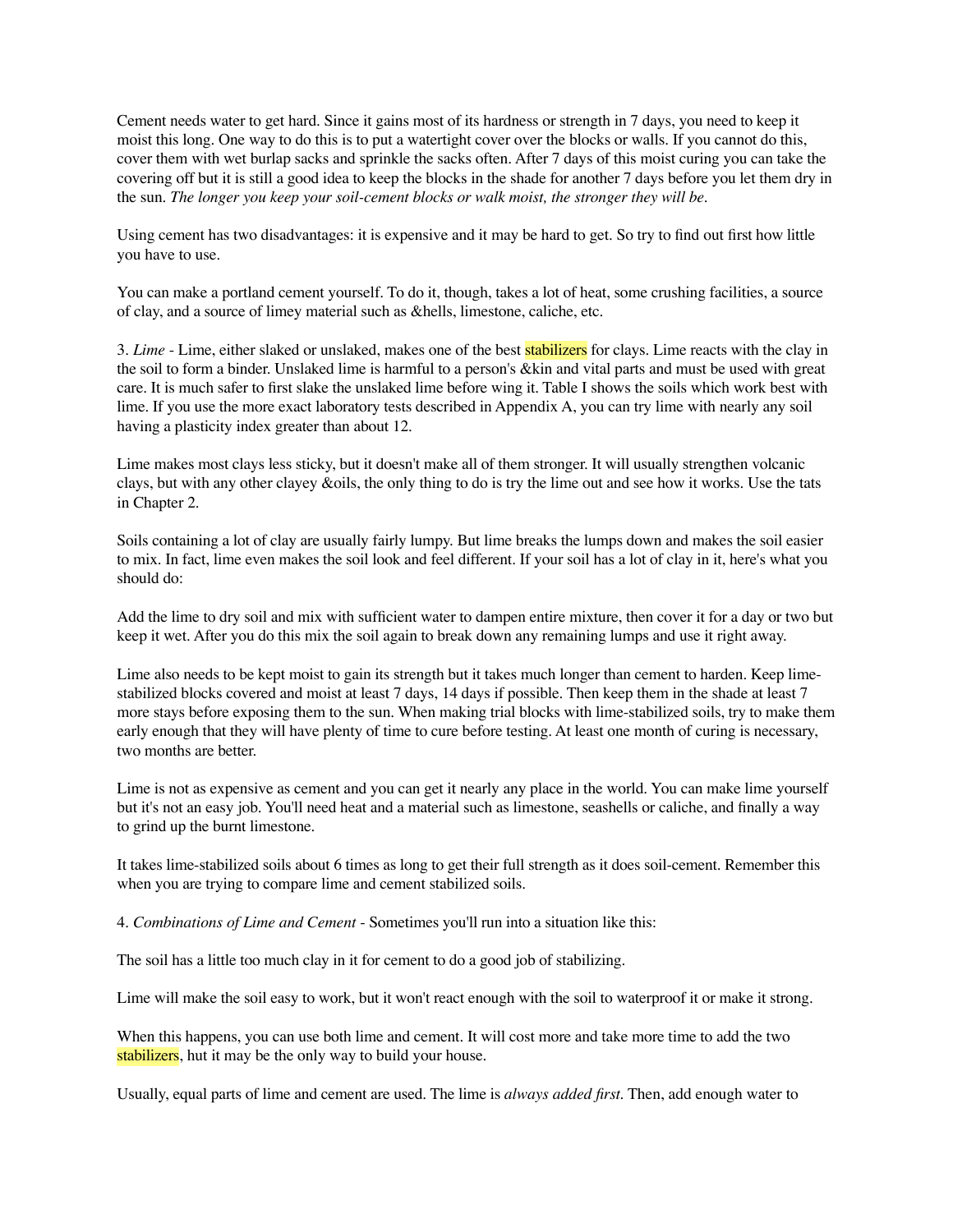make the mix moist. Cover the mix and let it stand for I to 2 days. -After this mix the soil well to break up any lumps and immediately add the cement plus any water necessary to bring the soil to its correct water content. After thorough mixing, use the stabilized soil immediately, before the cement hardens. Cure it as you would cement.

5. *Asphalt* - Another stabilizer that has worked out well for earth houses is asphalt. Asphalts made especially for use in earth houses are made in plants in the United States, but they don't have to be a special kind. Natural asphalts were used thousands of years ago to stabilize earth blocks in Babylon. Asphalt is usually restricted to those soils that are mixed by "puddling," such as adobe. It is harder to mix into moist soils used for pressed blocks or rammed earth. It won't work on clayey soils because it won't mix with them.

Asphalt in its natural form is too thick to be added to soils without heating, so they are often mixed with other materials to make them thinner and easier to mix. If they are mixed with water they are called asphalt *emulsions*. These are the best to use in earth walls because there is no danger in handling them and they mix easily into the soil. After asphalt emulsions have been added to the soil they will separate back into pure asphalt and water leaving the asphalt as a film on the soil grains. One that goes beck' to asphalt and water quickly is called a "fastbreaking" or "fast-setting" emulsion. These are not good for earth houses because they may separate before they are completely mixed into the soil. "Slow-setting" or "slow-breaking" types are ideal for earth houses. (If you cannot find an emulsion made especially for earth houses, then get a regular emulsion, but make sure it's the "slow-setting" or "slow-breaking" type.)

Other types of asphalt that have been used are called "cutback" asphalts. These are asphalts that have been mixed with gasoline. kerosene, etc., to make them thinner so they can be mixed without heating them. They can be used with soil but they are not as good as emulsions. After a soil is treated with a cutback asphalt, it must be spread out to allow most of the gasoline or kerosene to evaporate before it can be made into blocks. Cutback asphalts can catch fire if you get them near an open flame.

Since asphalt is really a very thick oil, it will "grease" the soil grains and cause the soil to lose some of its dry strength, at least until the stabilized soil becomes a few years old and the asphalt hardens. Asphalts do a good job of waterproofing the grains, and they keep the soil from losing strength when wet.

Remember, asphalt will be very difficult to use when the soil has a lot of clay in it. It works out best with soils suitable for adobe blocks.

6. *Straw* - A material that has often been used in adobe blocks is straw. In the same manner, materials such as tree bark, wood shavings, hemp and other tough fibers have been used. The only on of these that has appeared to be of much use is straw - although some people have had fair success with wood shavings.

Straw doesn't react with the soil in any manner. If anything, it will make the dry block a little weaker and it will let it absorb water a little easier. Straw does provide "pipes" or exits from the inside of the block so the water can get out easier during the curing period. In clayey soils especially, this causes less cracking during curing. Straw or other fibers also give added strength to wet adobe blocks during the curing period.

Although most old adobe houses contain straw in the blocks, modern builders do not use it. It may have some value when your soil is a little too clayey and you have no other way of stabilizing it.

7. *Fly-Ash and Lime Combinations* - Fly-ash is the fine dust that is given off during the burning of coal, coke, lignite, and some other solid fuels. If you live near a plant that burns these fuels and saves the fly-ash, you have a very good cheap stabilizer if you have lime to mix with it. The lime and fly-ash together will make a cement almost as good as portland cement. It can be used on both sandy and clayey soils.

When using lime and fly-ash together, use about 2 to 4 times as much fly-ash as lime. For example, for every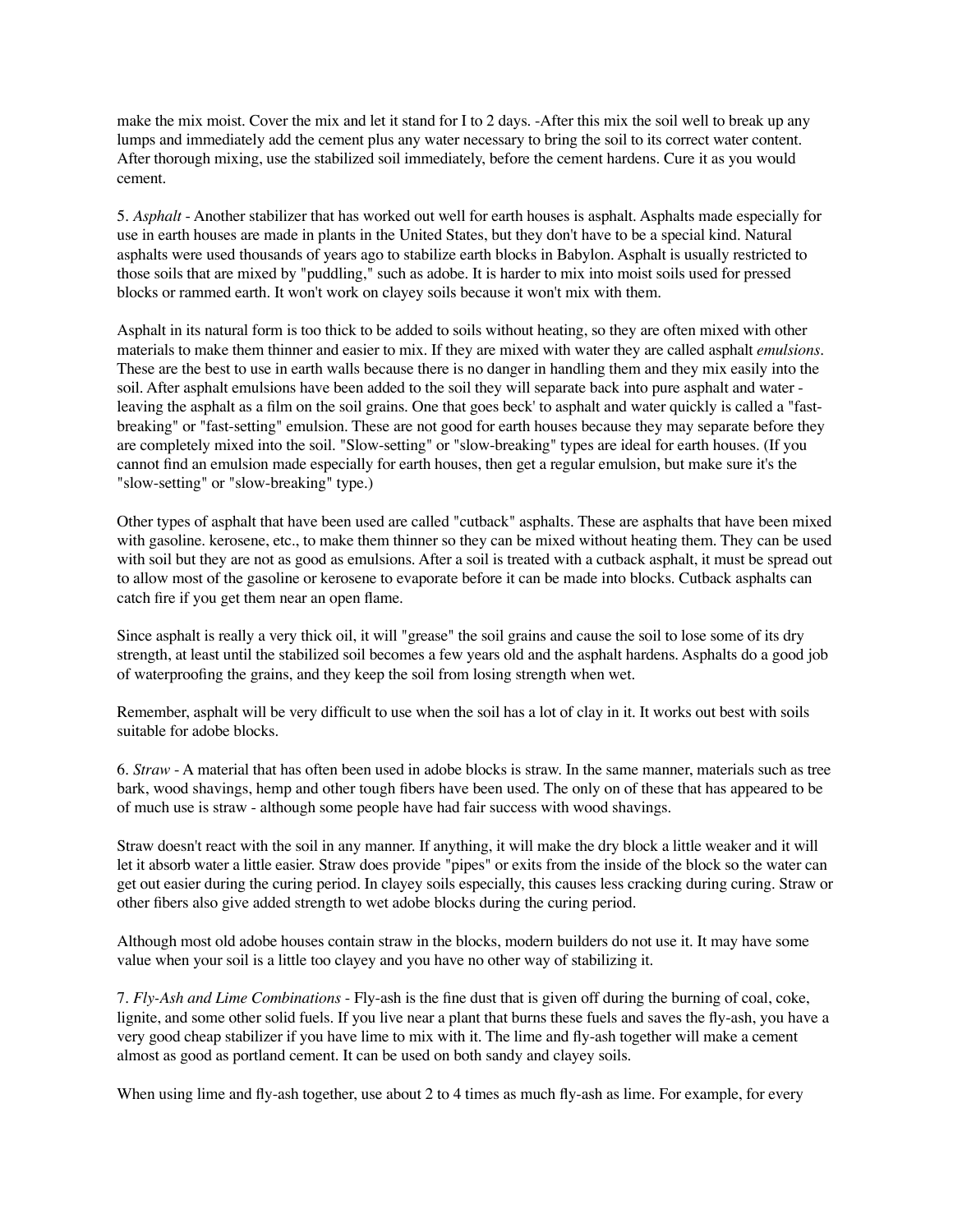bucket of lime used, add between 2 to 4 buckets of fly-ash. The only way to find out whether you should use 2 buckets or 4 buckets, or something in between, is to make some trial blocks and test them. You'll probably find that lime is more expensive than fly-ash so try to use as much fly-ash as possible and still make a satisfactory earth wall.

8. *Sodium silicate* - This is-sometimes called "water-glass." It is available in many parts of the world and not expensive when bought in large quantities. It works best on sandy soils such as clayey sands and silty sands. Clays do not stabilize well with it.

The best way to use sodium silicate is to coat the outside of earth blocks with it so it makes a thin "skin" of hard, stabilized soil around the blocks. (For use on walls that are not made of blocks - such as rammed earth - see Chapter 14.) To use it, mix one part of commercial sodium silicate with three parts of clean water. Dip the earth blocks in the solution for about one minute. When you remove them there will be a little solution left on the blocks. Use a stiff brush to brush this into the block. Repeat this treatment a second-time before the blocks dry. Then, let the blocks air-dry in a protected place at least 7 days before using them.

The thick solution of water and sodium silicate can be made to penetrate deeper into the blocks if you add a very small amount of a group of chemicals known as surfactants (surface active agent). These chemicals numbering over 1500 are sometimes classed into four groups called amphoterics, anionics, cationics and non-tonics. These groups include such chemicals as polyoxyethylenealkylarylether and dodecylbenzenesulfonic, amines, etc.; however, many common detergents will work as well as these chemicals.

There are many other **stabilizers** that have been used successfully with some soils. Because there has been little written about their use in earth houses they are discussed only briefly below. But, don't be afraid to try them out if they are available. In fact, if you have something else that you think will be a good stabilizer, try it. Sometimes a waste product that other people are throwing away may be a good stabilizer.

9. *Sulfite Liquor* - This is a waste product from certain paper mills. It is primarily a waterproofing agent and you shouldn't expect it to increase the dry strength of the soil. Some types of sulfite liquors react very favorably with soils, others have a very harmful effect on them. You won't know until you try it out on your soil. The amount of sulfite liquor you should use depends on the particular paper mill you get it from, so you will have to try different amounts and select the best one yourself.

10. *Aliquat H226* - A special chemical, (quaternary amine), made in the United States but available in other parts of the world. It is shipped as a very thick liquid and it must be mixed with warm water before it can be added to soils. The manufacturer will give you instructions on how to use it. Although it is expensive, it is a good waterproofer for silts and clays once the treated soil has been allowed to air-dry. It would be very good for use in the first few layers of earth blocks closest to the ground if these blocks didn't pass the requirements of the absorption test.

11. *Wood ashes* - In some countries, wood ashes have made very successful soil stabilizers. Probably it is the lime or calcium in them that actually does the stabilizing. Like sulfite liquor, certain wood ashes can actually be harmful instead of stabilizing the soil, so you will want to try it out on your soil. The correct amount to use will vary depending on the type of wood and how well it has been burned. The fine, white ashes from fully burned hardwood seem to work best.

12. *Resins* - These are made from the sap of trees. They can make very good waterproofing agents, but they probably will not add much dry strength to the soil. Some are difficult to apply to the soil because they will not dissolve in water. It is best to ask the manufacturers of the various resins how they should be applied.

13. *Coconut Oil* - This has also been used as a waterproofing agent. There is no cementing action but it will probably increase the wet strength of the soil.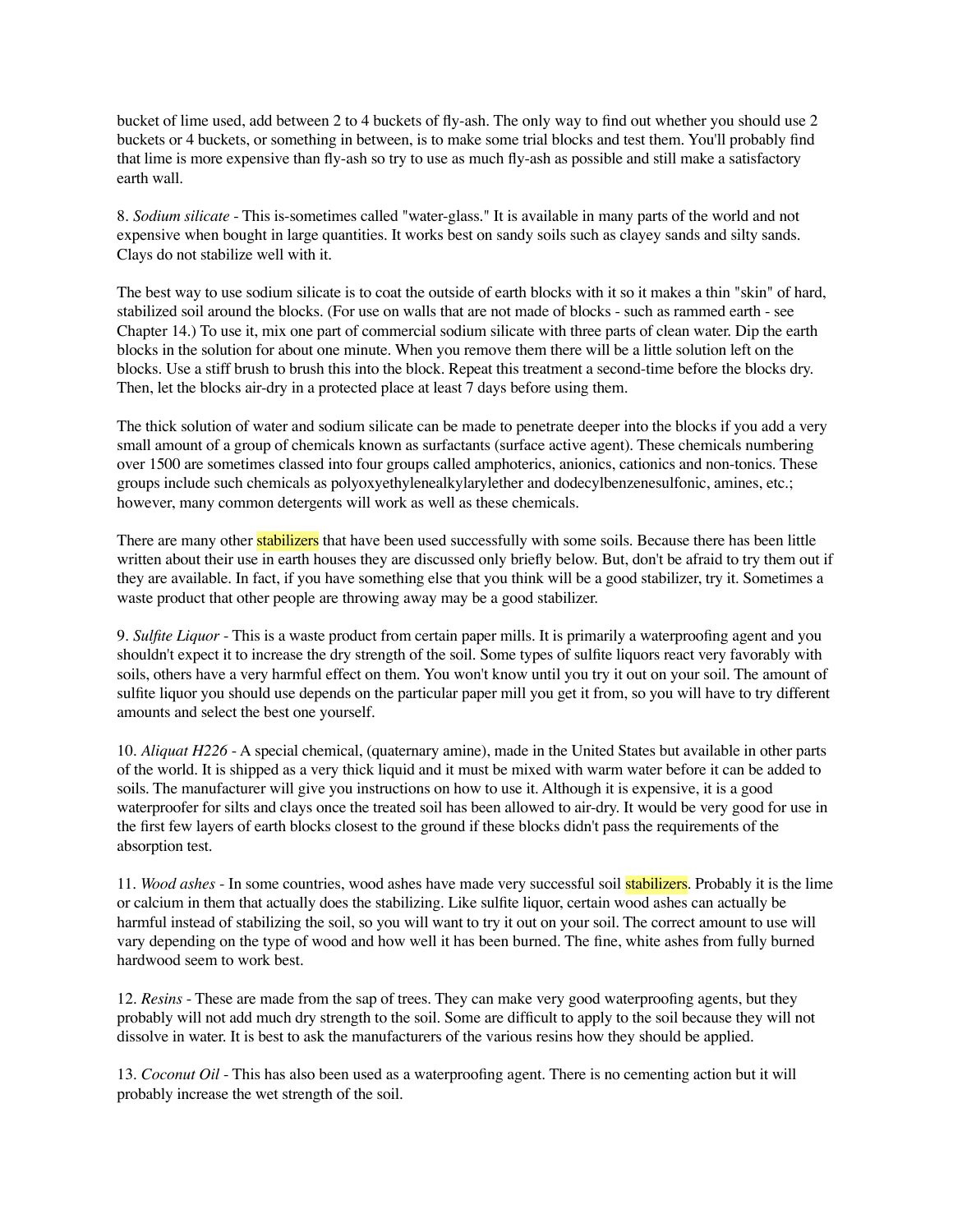14. *Tannic Acid*.

- 15. *Rotted Plantain Leaves*.
- 16. *Cattle Urine*.
- 17. *Cow Dung*.
- 18. *Molasses*.
- 19. *Gum Arabic*.
- 20. *Juice from Various Plants*.

### **How do you know whether a stabilizer will work?**

Because there are so many different kinds of soils, it is impossible to say whether any one stabilizer will work well on any particular soil. In Table I and in the early part of this chapter; you have been given some idea of what type of stabilizer to use with what type of soil. But the only way to find out what is best is to try them out on your soil. Make trial blocks and test them just as you were told to do in Chapter 2. Don't use expensive stabilizers if cheap ones are available and your tests show that they will do the job.

### **What can you expect stabilizers to do?**

You want stabilizers to increase both the dry and wet strengths of your soil; to reduce the amount of water absorption, and to keep your soil from being "melted" by a water spray or rain. Some stabilizers will do only one or two of these things, a few may do all of them.

For example, portland cement or lime may not decrease the water absorption, but it wouldn't make much difference if the wet strength of the block was high.

Some waterproofing type stabilizers may actually decrease the dry strength of the soil, but will greatly increase the wet strength and decrease the amount of water absorption. Naturally, then, these might be best in wet climates.

Certain stabilizers - lime is a good example - may actually cause a pressed or rammed earth block to weigh a little less. Don't let this bother you though because it won't hurt the strength of the soil.

Some stabilizers - lime again is a good example - will change the best moisture content for compaction. Lime stabilized soils usually need more water than the same soil unstabilized. You probably wouldn't notice this unless you accurately measured the amount of water needed. You can still use the simple test described elsewhere to determine whether stabilized soils for rammed earth and pressed blocks have the right amount of water in them to make the best blocks.

### **Do stabilized soils require special handling?**

Some types of **stabilizers** require special handling or they won't work at all. Remember it was mentioned earlier in this chapter that portland cement and lime needed to be moist-cured for at least 7 days or they wouldn't gain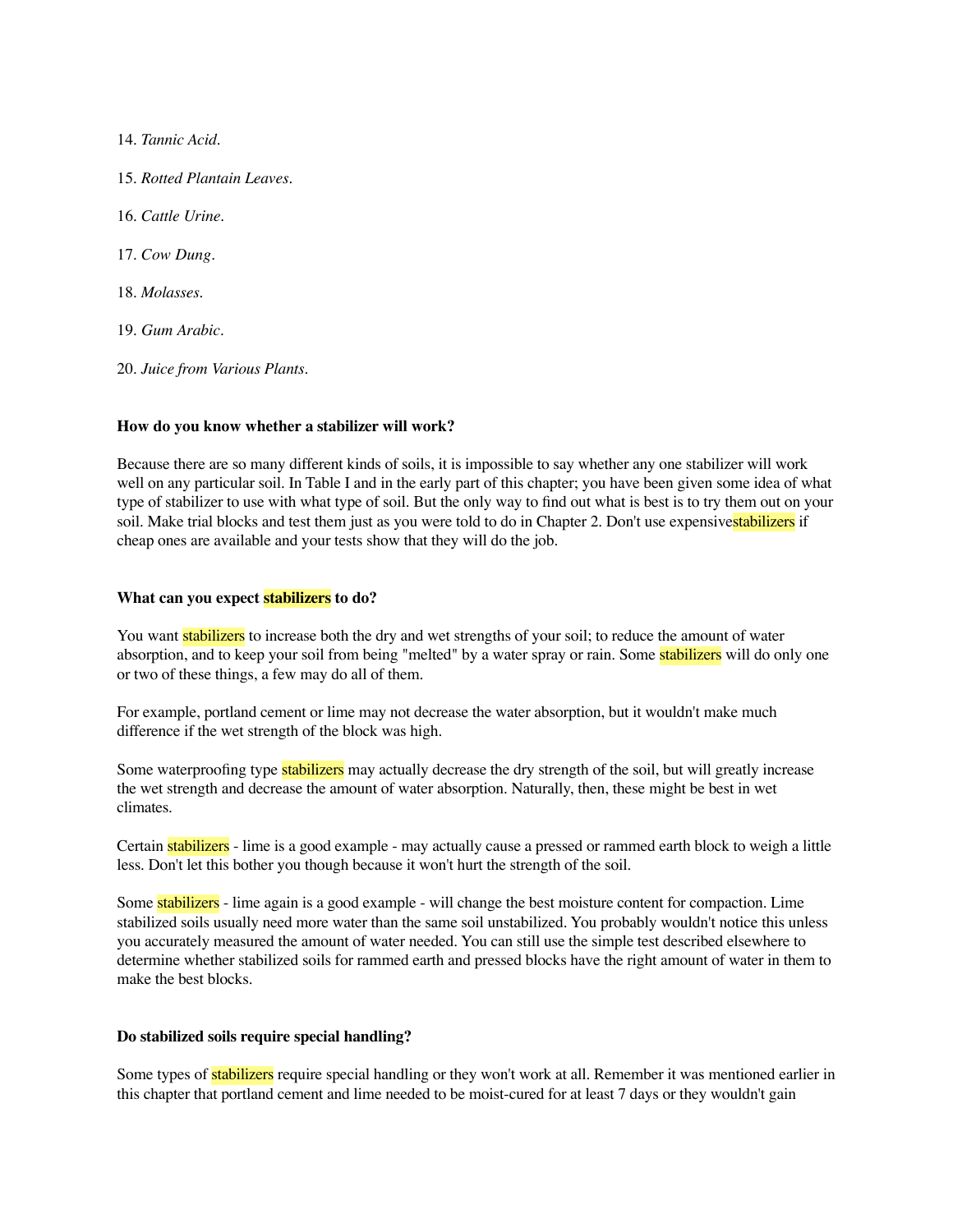strength. This is true of nearly all cementing stabilizers.

Most waterproofing stabilizers only work after the soils have been dried out once. This won't require special attention because you dry the soils out when you cure them in the sun, anyway.

With many stabilizers, the curing takes place after the blocks have been molded. But with asphalt emulsions, at least some of the curing has to be done while the soil is still loose *unless you are making adobe blocks*. For rammed earth and pressed blocks, spread the stabilized soil out in the sun to cure. There is no good rule to tell you when you can start using these soils and you will have to find out yourself by experience. If you can ram or press the soil and it doesn't act spongy or heave around the sides of your rammed earth tamper, it should be ready to use.

Cutback asphalts - those containing kerosene, gasoline, etc., are slow in curing. It might take several days before they are ready to be made into blocks or an earth wall.

NO STABILIZER IS GOOD UNLESS IT CONTACTS EACH PARTICLE OF SOIL. MIX THEM INTO THE SOIL WELL.

### **How much stabilizer should you use?**

Again, it is impossible to bay with any accuracy just how much should be used. It depends on the type of soil you have and what you want the stabilizer to do.

Sometimes you will need a lot of stabilizer - particularly with very sandy or very clayey soils.

You might find a soil that is suitable in all ways except that it doesn't meet one requirement, for example, it absorbs too much water. Then, probably a very small amount of a stabilizer will be needed. A soil that is not good enough to meet any requirements or maybe only one of them will require more stabilizer.

So, you can see that the only way to find out how much stabilizer is necessary is to make some trial blocks and test them. You should make up three trial sets of seven blocks each. If you use portland cement, trial amounts should range from 4 to 12 percent and for dime 2 to 6 percent.

EACH TRIAL SET SHOULD CONTAIN A DIFFERENT AMOUNT OF STABILIZER, RANGING FROM ABOUT- THE LOWEST THAT MIGHT WORK TO THE LARGEST AMOUNT YOU COULD POSSIBLY AFFORD TO BUY. TEST THESE TRIAL BLOCKS AND SELECT THE LOWEST AMOUNT OF STABILIZER THAT WILL MAKE YOUR BLOCKS GOOD ENOUGH TO SATISFY THE REQUIREMENTS IN TABLE 3.

When you have finally selected the exact amount of stabilizer that you need, there is one more thing to consider. With trial blocks, you use a small amount of soil and it is easy to do a good mixing job. During the actual construction of your earth house, the workers will handle much larger quantities of soil and the mixing will not be as good. The easiest way to take care of this i. to add a little more stabilizer.

All of this sounds, we realize, like a great deal of preparation and testing that needs to be done. That's the way it is intended to sound. It will be well worth your time and effort to find out for yourself what the best answers will be for you. If it takes you a couple months of preparation, remember, it's worth it. If you do your job right, your grandchildren will also have a good house to live in.

## **Chapter 4: Where to build**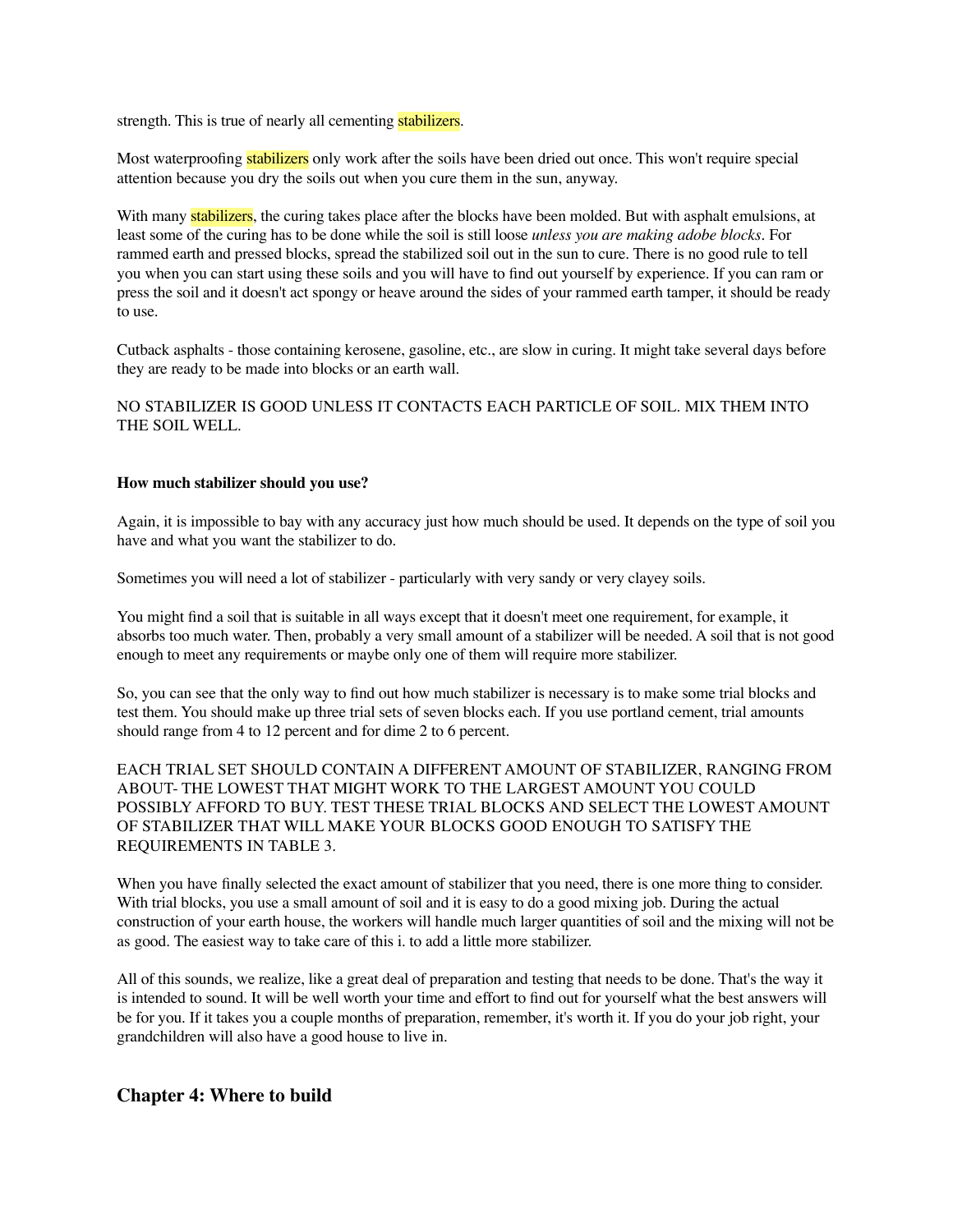The home builder needs a good place to build. The lot should be big enough not only for the house but also for a yard and a garden. Plenty of suitable soil must be available either on the property or nearby. Other factors are important, too:

The lot has to have good drainage. Standing water or muddy ground can be very destructive to earth houses. If water stands on the area after heavy rains, the lot will not be satisfactory unless trenches or ditches can be dug to carry the water away rapidly. Figure 19a shows a good site and Figure 19b a bad one.

The location of the home should also be convenient to roads, markets, or the owner's job.





Usually, old home sites work out well because the soil has stabilized itself or settled under the weight of the old house.

*LEVELING -THE LOT* - Clear (he site of unwanted brush anti vegetation before beginning construction. All vegetation and the organic top soil should be removed from the area the house will occupy. All spongy or soft material should be removed down to good, firm soil. Leave enough extra space outside the limits of the house for a working area. Save plants which will have ornamental value after the home is built.

After the location of the house is marked on the ground, mark the outlines of the house with stringlines nailed on stakes. Then level the ground inside the stringlines. This is shown in Figure 20. Low areas may be filled in from adjacent high areas, provided good soil, which will not wash away. is used. *Any fill material placed inside of the string lines should be well pounded with a hand tamper to make a solid foundation*. Otherwise, settlement of the fill material could cause cracks in the house. Extra dirt from the leveling job is kept for later use if it is the kind suitable for building.

*FINDING THE GROUND LEVEL* - Before laying out the actual outlines of the house, the general area it will occupy should be fairly well graded or leveled anti an accurate floor level should be marked out carefully.

This is done easiest by driving stakes into the ground. First, drive a stake to the desired floor level. Protect it by surrounding it with other stakes. Then, drive in other stakes around the approximate outlines of the house to exactly the same floor level. This can be done in two ways.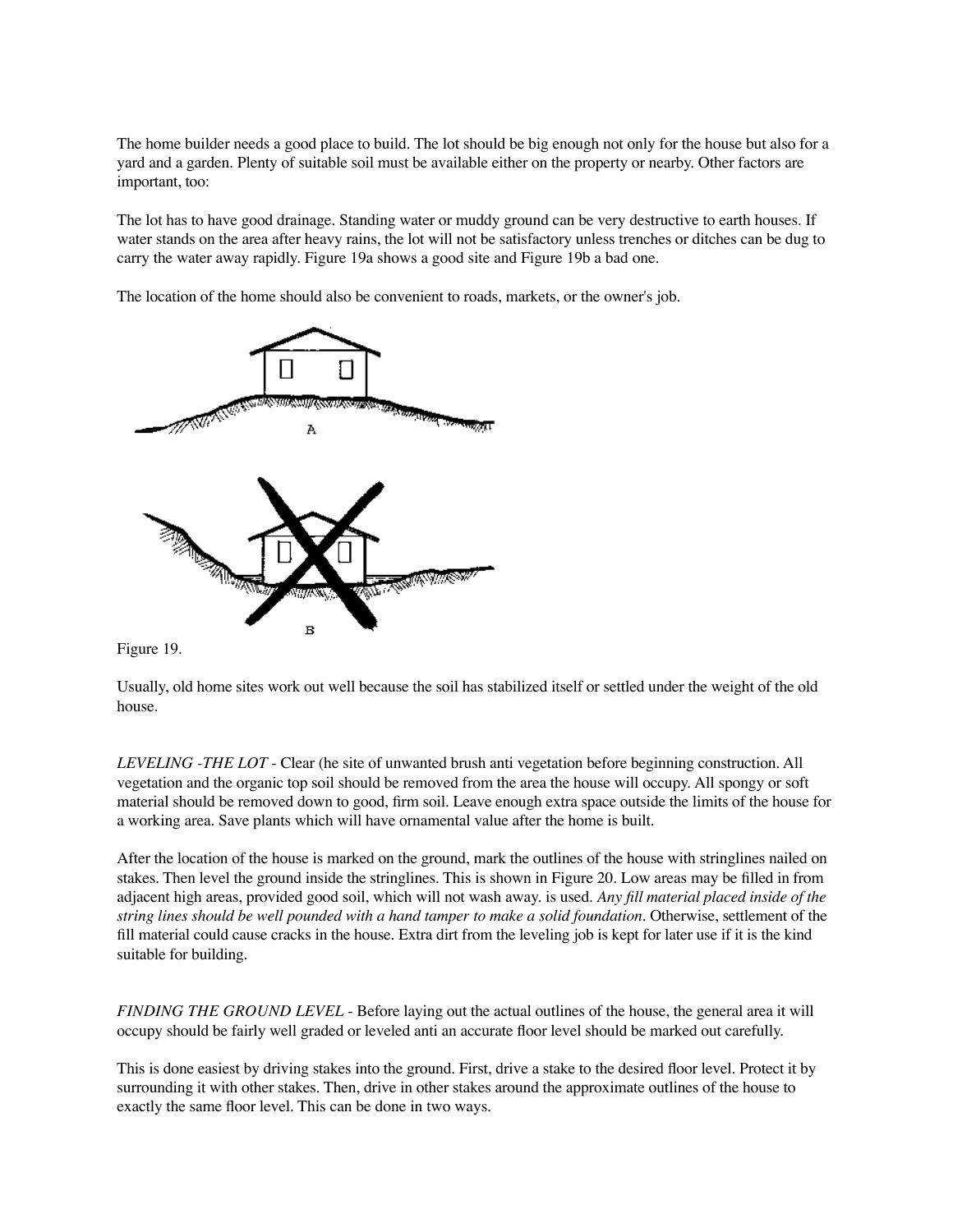To find the correct height of the additional stakes, if possible, a surveyor's level should be used and the tops of all the stakes can be accurately sighted. (For convenience, if the surveyor's level is used, make the tops of the stakes somewhat higher than floor level and later measure down from each stake to the desired floor level.)



Figure 20.





If a surveyor's level is not available, an ordinary clear or translucent plastic water hose will work just as well. Fill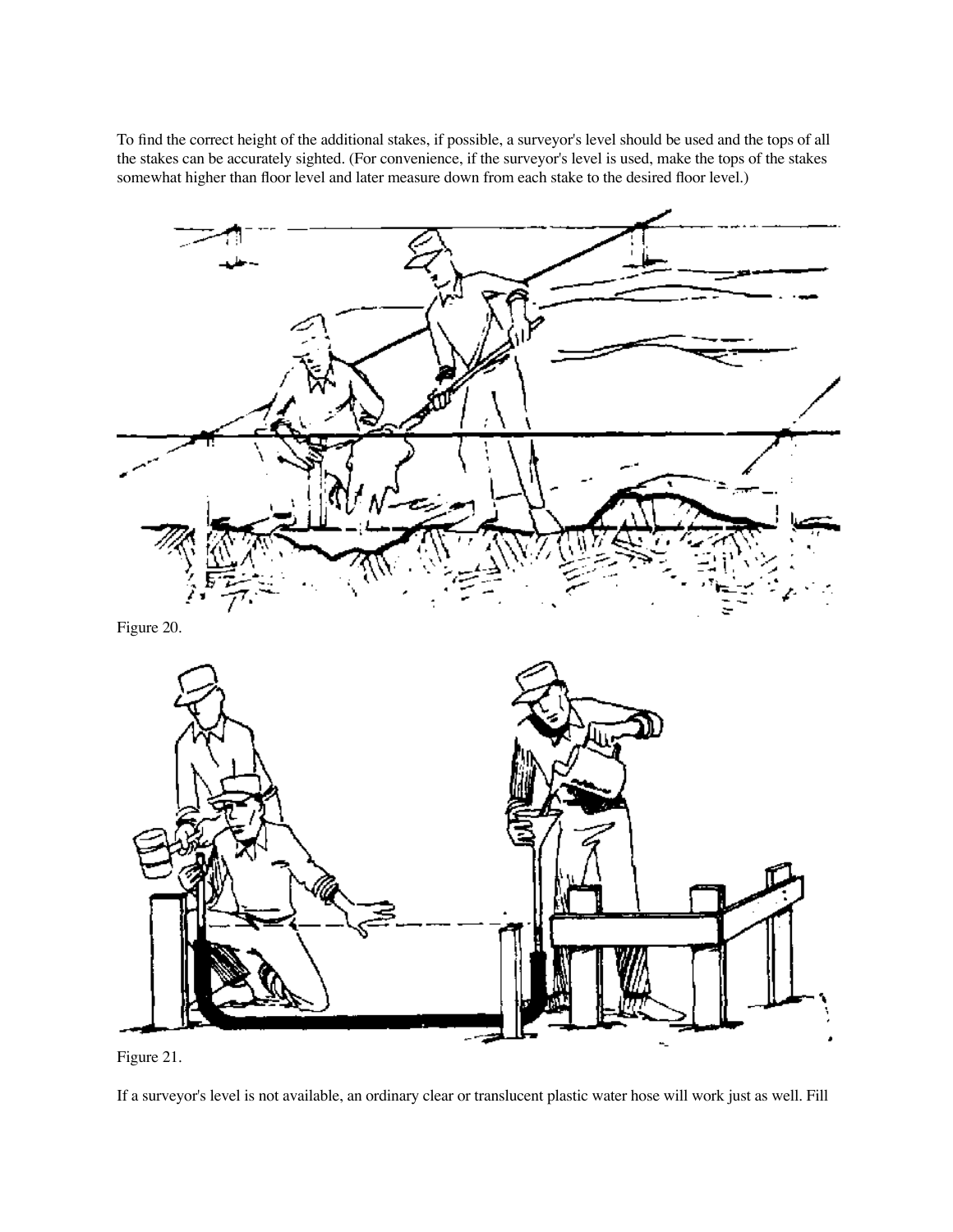all but about a foot of the hose with water.

By adjusting the water level at one end of the hose to the exact floor level indicated by the first guide stake, then all of the other stakes may be driven to the proper level by matching the tops of those stakes with the water level at the other end of the hose. The water hose method is shown in Figure 21.

By driving the first stake into the ground at what you judge to be the highest point of your lot, all of the other stakes, then, will stick out of the ground a little higher. If it turns out that the guide stake is lower than the ground level at other stake points, drive another stake next to the guide stake leaving enough length above the ground for later measurements. For example, have this added stake exactly one foot higher than the guide stake. Then drive the other stakes to match it. The desired level can be determined by measuring one foot down from the tops of these stakes or to such level as to have the lowest corner above grade.

The water hose also can be useful at other times during construction. It can be used as an accurate means of finding other levels or elevations. It is useful in finding the correct height of footings and foundation walls, checking to see that blocks are being laid level or even checking the top layer of blocks before the roof is placed.

It is a good idea to have corks or plugs to stop up the ends of the hose to keep the water from running out when the hose is not being used.

*LAYOUT OF THE CONSTRUCTION* - The next step is to mark the exact location of the exterior walls on the ground.



Figure 22.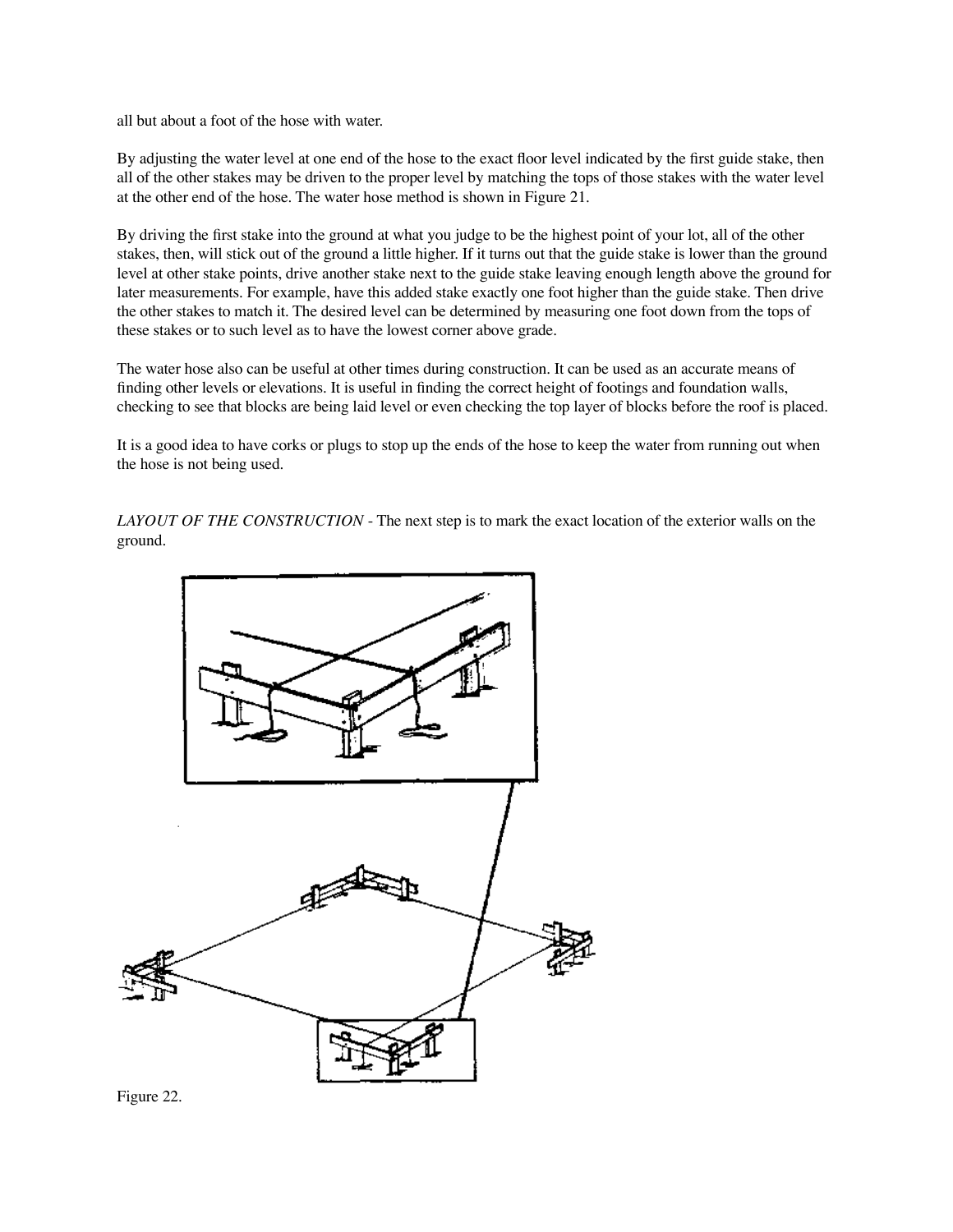The proper dimensions and shape are included in the house plans. Keep in mind which way you want your home to face. An architect can be very helpful. Consider such things as prevailing breezes, direction of sun, appearance, distance from street and property lines, etc.

After the location has been selected, the next step is to erect batter boards. These boards, Figure 22, should be at least 5 feet long so that adjustments can be made after they are placed in the ground. A set of batter boards should be placed at each corner of the exterior walls of the house. The batter board' at the corner where the ground is the highest should be set about 18 inches above the ground. Those at the other corners should be set at the same level (in other words they will be higher above the ground). They must be sturdy enough to hold the tight string lines which will be stretched from them to define the walls of the house.

Square corners can be made and checked simply.

To make a square, take three boards, exactly 3, 4 and 5 units long and nail the end. together as shown in Figure 23a.



Figure 23 (23a; 23b).

The angle between the 3-unit and the 4-unit boards will be 90 degrees or a "square" angle. By aligning the strings along these two boards as in Figure 23b, two sides of the hose can be properly positioned.

To begin the layout of the house, a stake should be driven about three feet inside one set of batter boards to form the first exterior corner. The right angle of the square is then located properly at this stake and all measurements begin from here. The stake would be placed just below where the strings cross in Figure 23b.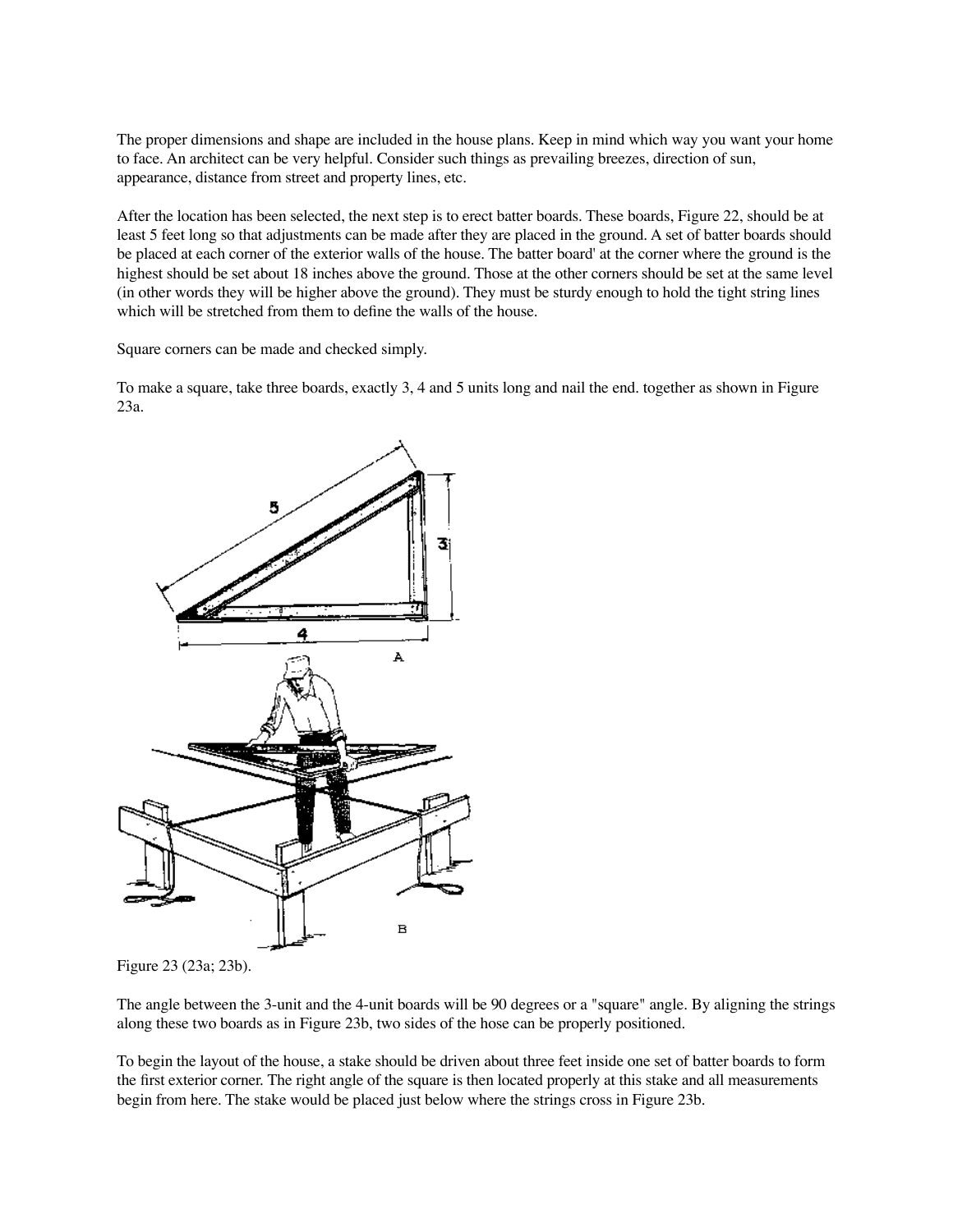

Figure 24.

String lines are then stretched between batter boards to mark the direction and length of sides of the walls. This procedure of measuring and laying out square corners is continued around the outline of the house until the task has progressed back to the starting point.

If the house outline is in the shape of a square or a rectangle, the alignment can be checked by measuring the diagonals - the length between opposite corners. If the outline has been properly laid out, and the corner angles are square, the length of the two diagonals will be exactly the same. If these lengths are not equal, adjustments should be made until they are by moving the positions of the strings on the batter boards. These diagonals are shown as heavy lines in Figure 24.

Even when a square is not available, an accurate layout can be made. To do this, mark off two corners of the house at the proper distance apart to establish a side of the house in the desired direction. Then, as closely as you can estimate their positions, lay out with strings the two sides that lead from the first side you have established. These sides should be of proper length. When this has been done, check the diagonals. If they are not exactly equal, the last two corners should be moved until the diagonals match each other. This will assure an accurate square or rectangle.

It is best to use more than one set of string lines to mark the dimensions of the building. The first set of lines marks the location of the outside edge of the walls of the building. However, the limits of the excavation for the footings (which are discussed in the next chapter) and foundation wall will usually be outside of the location of the walls. In this case, additional string lines are placed on the outside of the first set to mark the limits of the hole to be dug.

Once the string lines for the excavation have been placed, the limits of the excavation should be properly marked on the ground so the workmen will dig along the proper lines. This can be done by driving guide stakes directly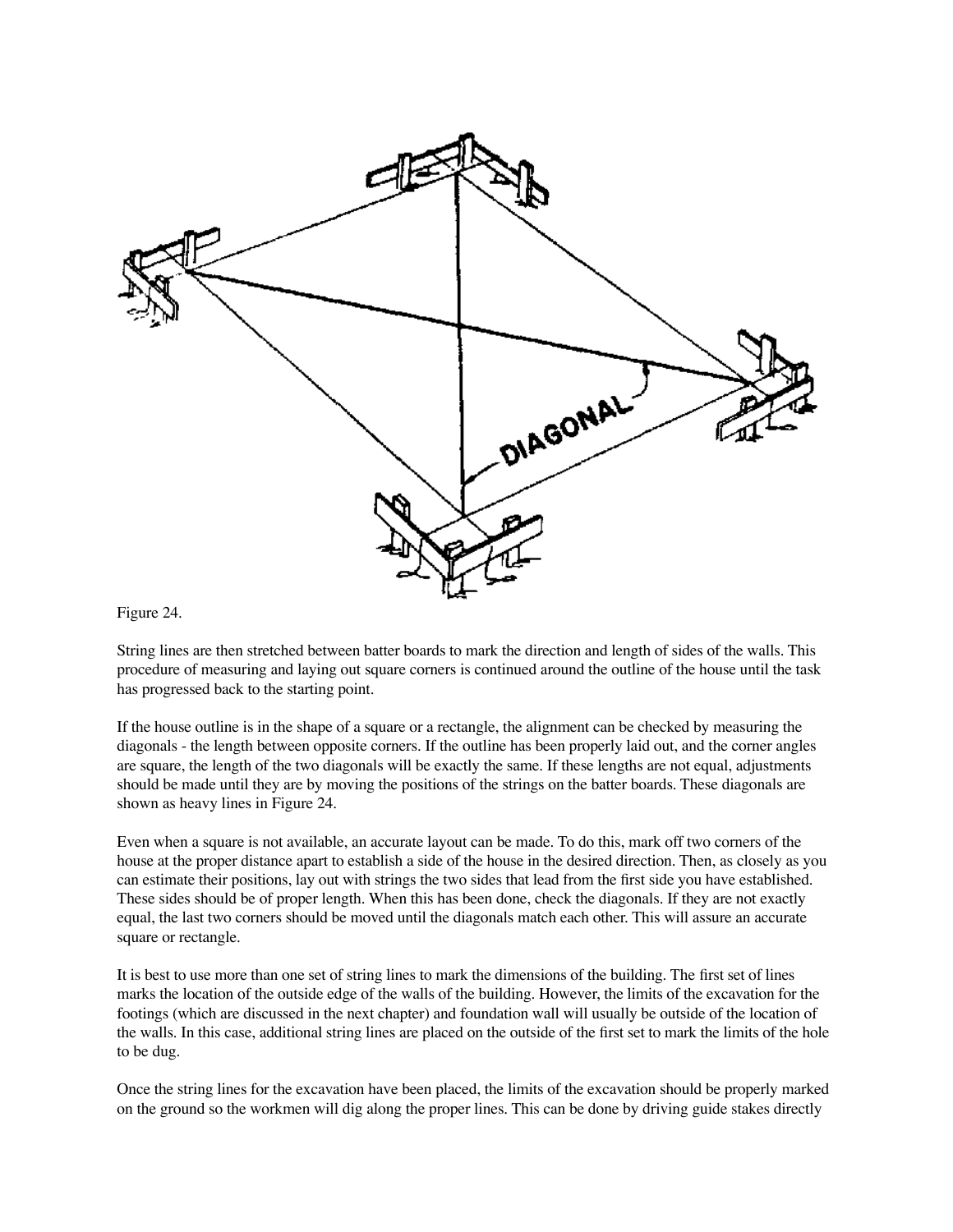beneath the string lines marking the excavation, or by spreading a thin line of lime beneath the string lines. In either case, the string lines should be removed during the excavation so they will not be broken by the workmen. Be sure to mark the location of the string lines on the batter boards so they can be put back in exactly the same place after the excavation is complete.

*DRAINAGE* - If the house is to be built on nearly flat ground, d drainage of the lot away from the house should now be considered. Any lines of wash, or gullies that cross the construction site should be turned away by digging new ditches away from the house and filling in the ditches with tamped soil. It is also important that the ground level next to the building be higher than the rest of the lot so that water will drain away from the building. A canal or ditch several fee away from the foundation may be necessary to carry away excess water during heavy rainfall.

# **Chapter 5: Foundations**

The foundation is that part of the house that is built below the ground surface and supports the house. A properly built foundation will keep the house from being damaged or twisted out of shape due to settlement of the earth, high winds, or frost action. A good house must have a good foundation; it is the most important part of the house.

*TYPES OF FOUNDATIONS* - House foundations may consist of separate *piers or footings*, which receive the load of the house through heavy beams that rest on them, or they may be *continuous footings* that run under all outside walls and load-bearing partitions. For earth walls, continuous footings are most commonly used. *A foundation wall* rests on the footing and extends upward and supports the walls. A typical continuous footing and foundation wall is shown in Figure 25. Not all such construction requires reinforcing steel.

*FOOTINGS* - Footings have three purposes: (1) to provide a solid, level base for the foundation walls; (2) to hold the weight of the house it supports on the earth so that the load will not be too great at any point for the soil to support; (3) to resist the "lifting" forces of hurricane or high winds which can tip a house over or move it off of its foundation.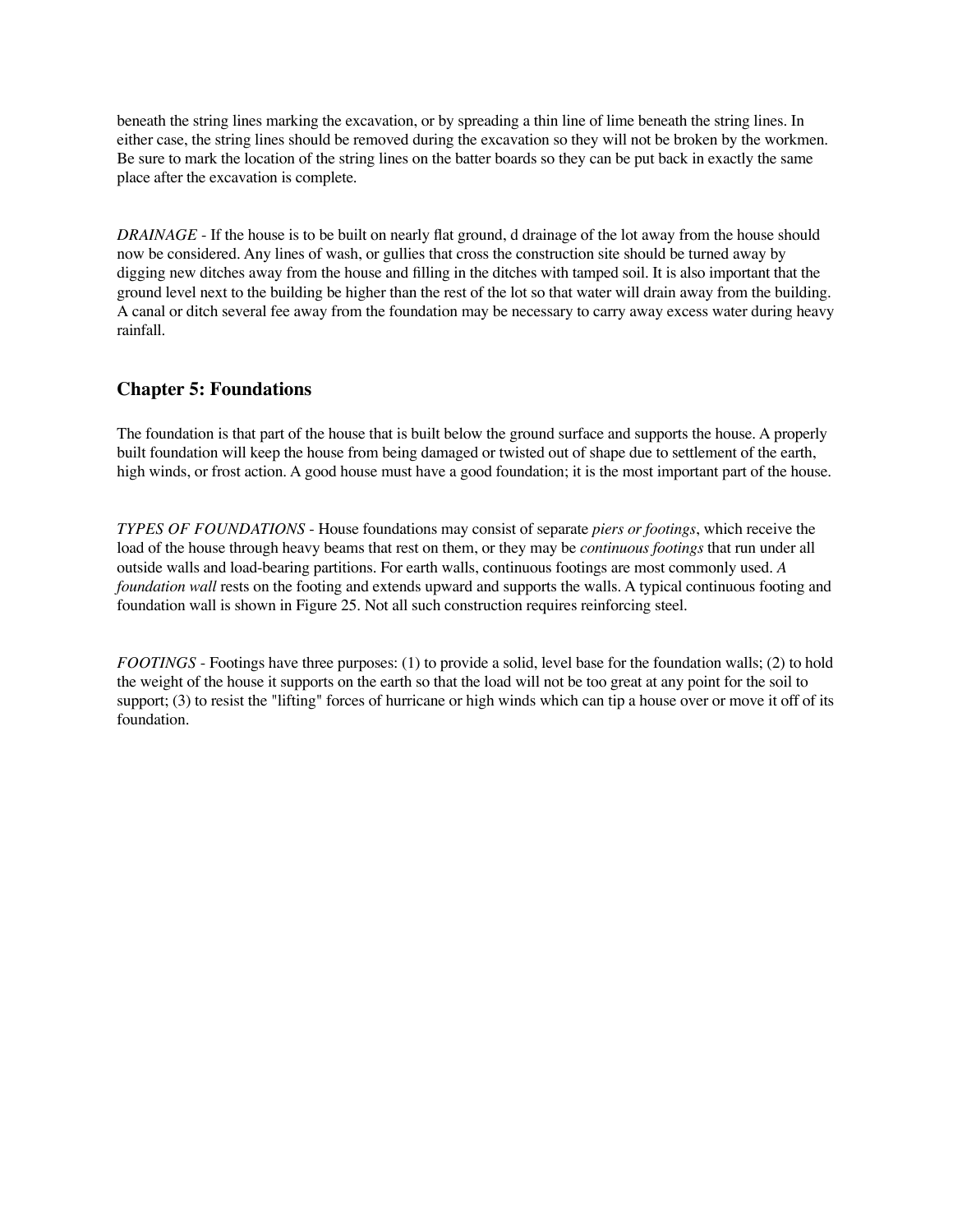

The size and depth of footings depend on: the type of material used to make them; the weight they must support; the load the soil will support, and, to some extent, the weather conditions of the area.

*DEPTH OF FOOTINGS* - In areas where freezing weather occurs, footings must be placed in the ground at least as deep as frost is ever found. Otherwise, the footing will shift and crack the house during or after freezes. The frost line is shown in Figures 26a and 26b as a heavy dash line. Figure 26b shows what can happen if the footing is too shallow. If no other means of knowing this depth is available, it can be roughly estimated on the basis of the resistance to digging during particularly long and severe winters. Ice particles can be seen in the soil. The footing should be placed below where ice is found.

In warmer climates, the footing depth needs to extend deep enough to reach good, solid earth free from vegetation (roots, etc.) and deep enough to prevent washing out or shifting due to rain and flooding. Usually, this depth averages from 12 to 18 inches. An exception to this is where the soil shows considerable shrinking and swelling as it aria and becomes wet during the year. If this is the case, the footing should extend to a depth where seasonal changes in moisture are minor. Sometimes this can be estimated by the appearance of the soil. The soil is usually very crumbly in the area where the moisture changes seasonally and it takes on a more solid appearance below this depth.

The best and easiest way to find out the proper depth of footing is to see what depth was used for similar houses in your area. If the houses are holding up well and have not settled or cracked, the footing depth used for them will do for your house. If you have any doubt, go deeper.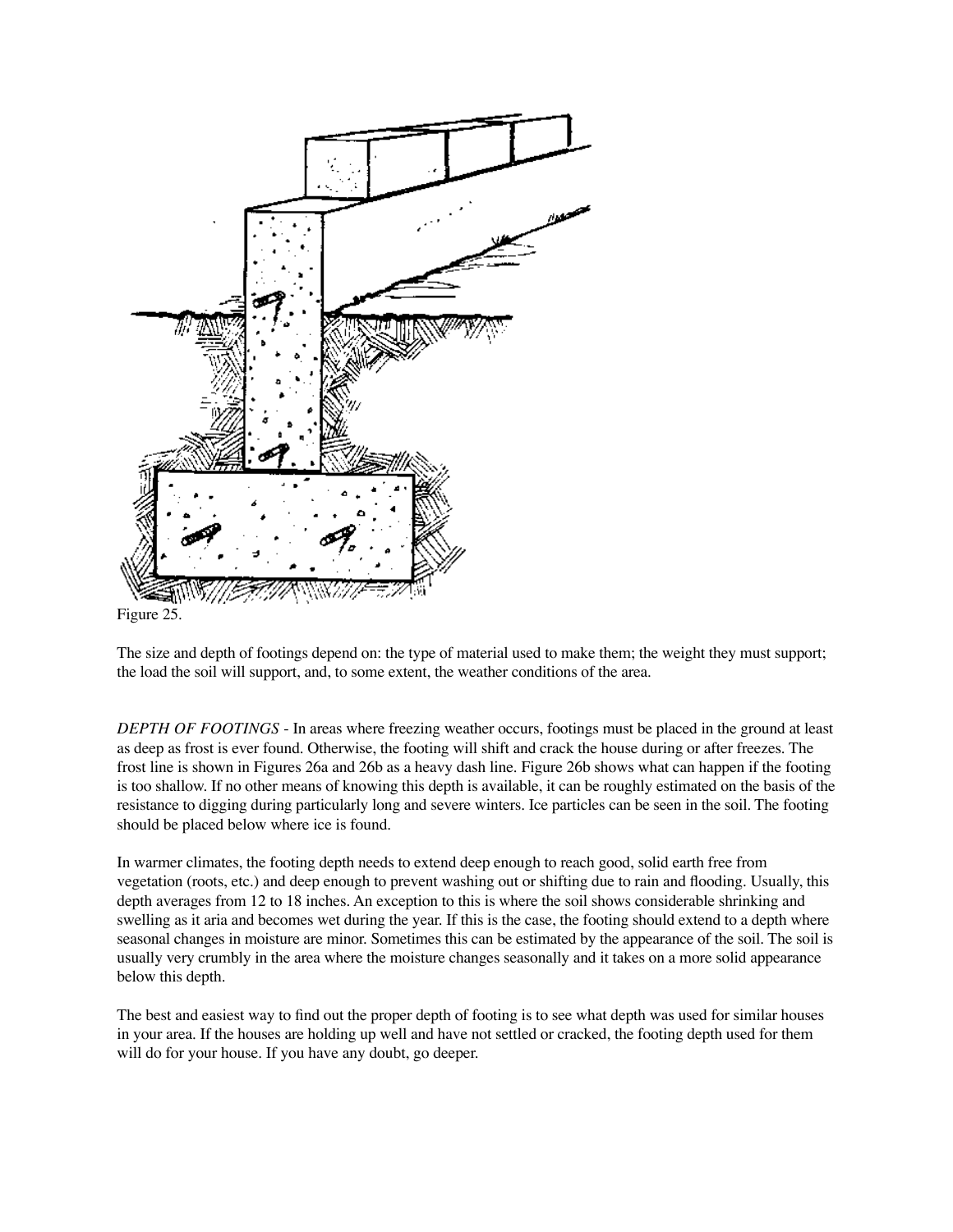*SIZE OF FOOTING* - The size of the footing will depend upon the strength of the soil and the weight of the house. As a general rule, most shallow clays and shallow silty soils should not be loaded above 2,000 pounds per square foot of footing area. Firm sandy and gravelly soils may carry from 4,000 pounds to 6,000 pounds per square foot.

If there is any question about the value of the soil, a loading tat should be performed. A simple loading tat is described in Appendix A. Use it if you can. If you can't, then the strength of the soil can be very generally estimated using the 'simple strength test" given in Appendix A.

Once the bearing value or strength of the soil is known, and the weight of the house has been determined, the width and thickness of the footing can be easily determined from Table 4. The dimensions given in Table 4 can be varied somewhat depending on local experience but do not reduce any satisfactory values you find. The building in Figure 27 shows the effect on an earth wall of an under-designed foundation.



Figure 26.

*MATERIALS FOR THE FOOTINGS* - Since the footings are buried in the soil, they should consist of materials that cannot be damaged by decay or insect attaches. Use concrete, stone, brick, concrete block and similar materials. Recently, some footings have been made with stabilized soil. However, they have not been in place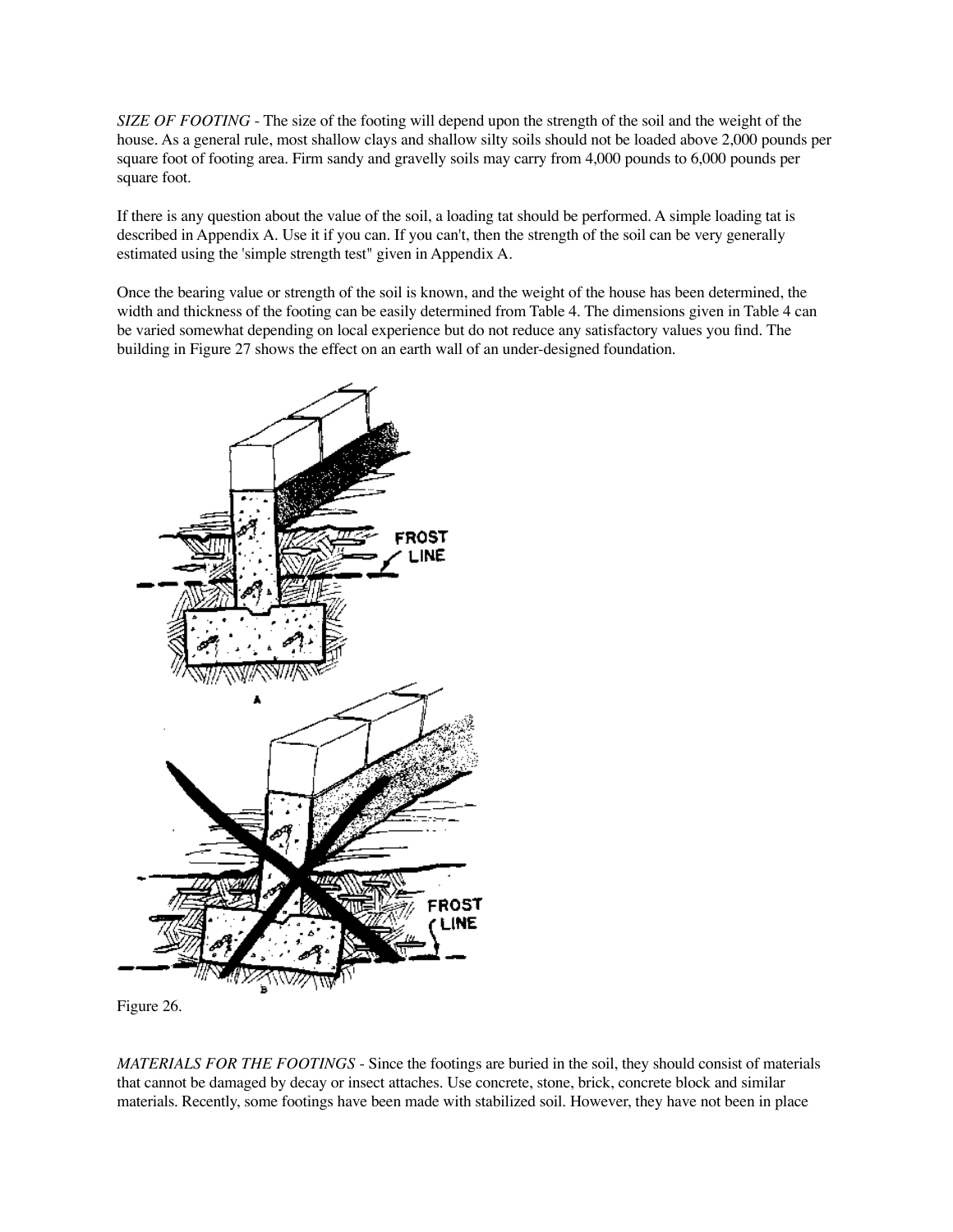long enough to determine how suitable they might be. On the basis of what is now known, it is better to avoid the use of stabilized soil for footings except in arid or semi-arid regions.

*CONCRETE FOOTINGS* - Footings made from poured concrete are the most popular type because they are easy to make and work very well; however, they will probably be the most expensive type. Usually forms are not needed: as a trench can be dug to the correct depth and width of the footing and the concrete can be poured directly into the trench to form the required footing thickness. (See Figure 28.) If the soil i. sandy or tends to slide or cave in, then simple forms are required to insure that the footings are wide enough and that the soil does not fall in the freshly poured concrete. These forms may consist of boards with width equal to the thickness of the footing and held in place by enough wooden stakes to keep the boards from moving or bowing. *The forms should always be removed*, but not earlier than 48 hours after the concrete has been poured. It is best to cure the concrete for several days by covering it with wet sacks, leaves, etc.



Figure (See Table 4.)

## **TABLE 4**

### **FOOTING WIDTHS AND THICKNESSES FOR CLAY FOUNDATION SOILS**

### **IF SOIL STRENGTH IS**

**A**

**B**

**C**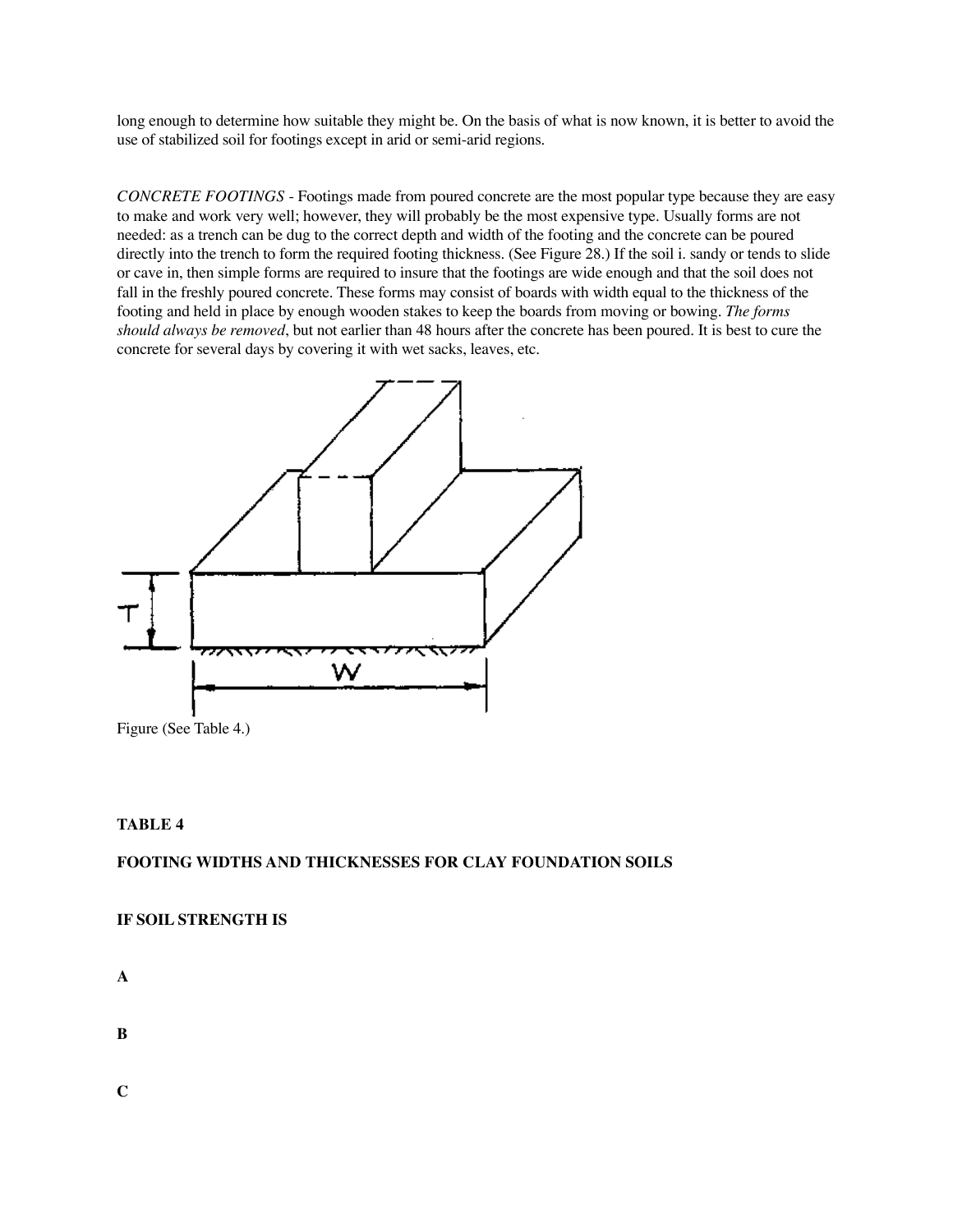**D E**

**F**

**USE W AND T**

**W**

**T**

**W**

**T**

**W**

**T**

**W**

**T**

**W**

**T**

**W**

**T**

Kind of House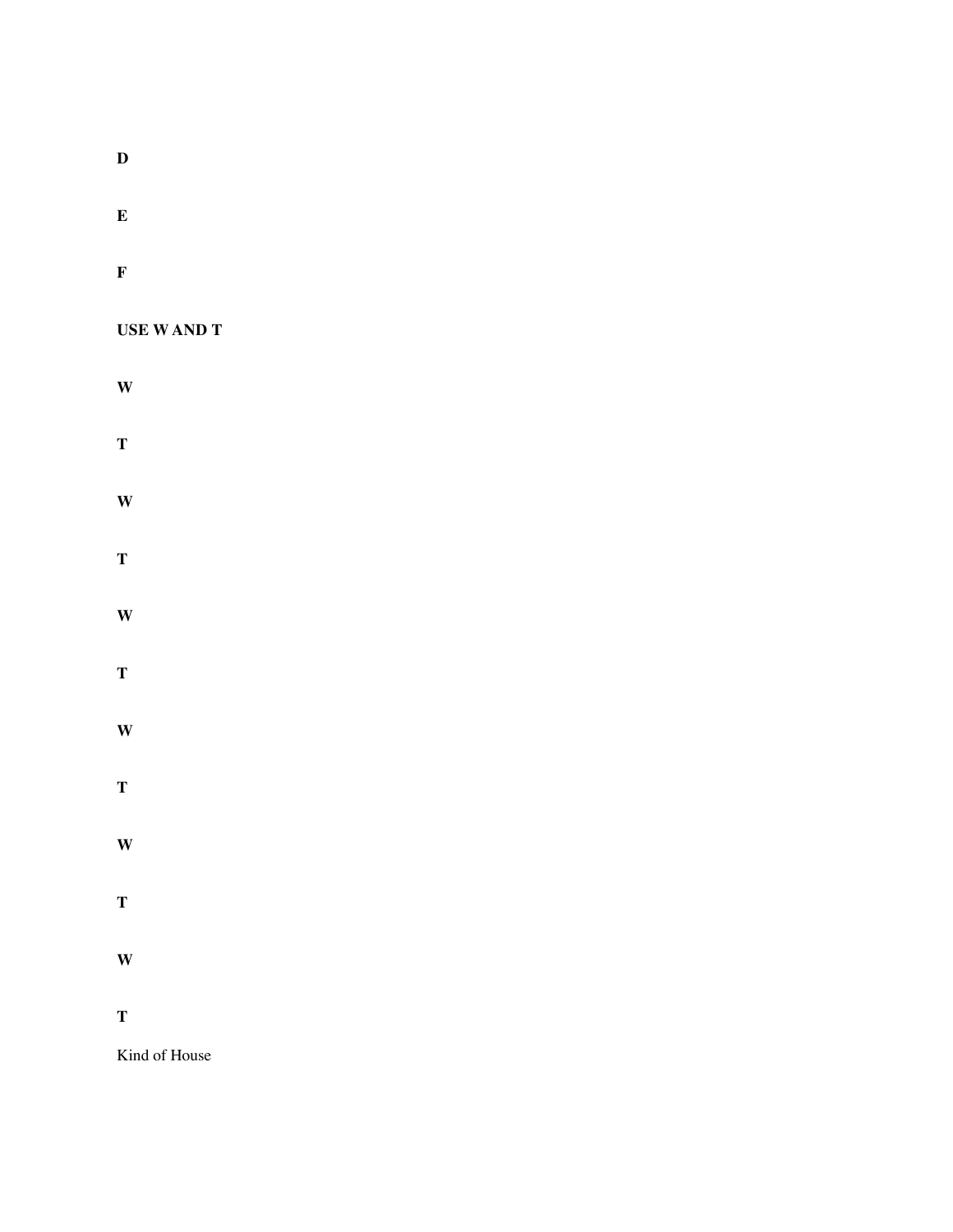| 18"                                        |
|--------------------------------------------|
| 7"                                         |
| 12"                                        |
| 1/8"                                       |
| 12"                                        |
| 8"                                         |
| 12"                                        |
| 8"                                         |
| 12"                                        |
| 8"                                         |
| 12"                                        |
| 8"                                         |
| One Stow - 6 inch thick walls - Earth Roof |
| 27"                                        |
| 8"                                         |
| 15"                                        |
| 9"                                         |
| 12"                                        |
| 10"                                        |
| 12"                                        |

One Story - 6 inch thick walls - Light Roof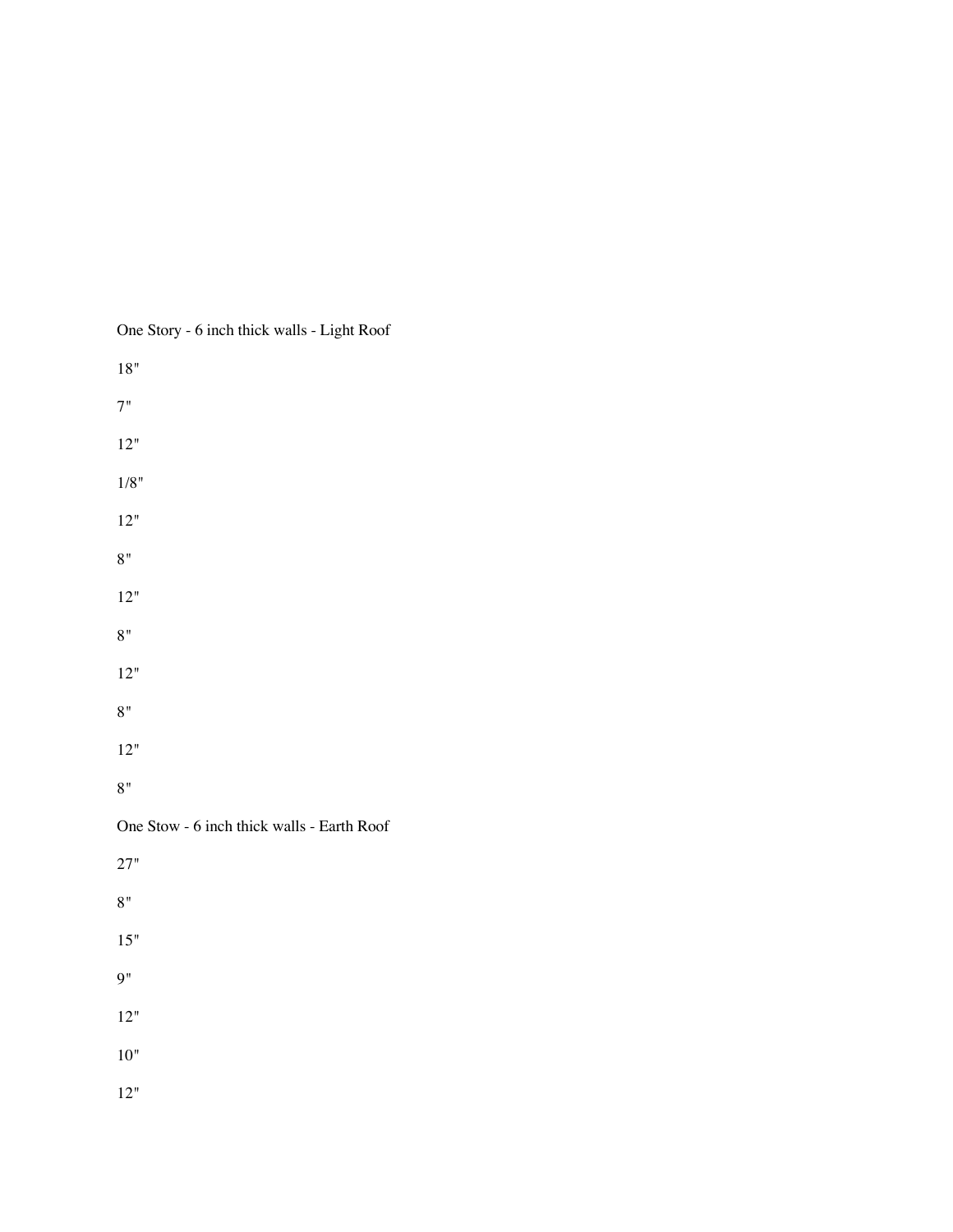| 10" |  |  |
|-----|--|--|
| 12" |  |  |
| 10" |  |  |
| 12" |  |  |
| 10" |  |  |

| 36" |  |  |  |
|-----|--|--|--|
| 18" |  |  |  |
| 18" |  |  |  |
| 9"  |  |  |  |
| 12" |  |  |  |
| 11" |  |  |  |
| 12" |  |  |  |
| 11" |  |  |  |
| 12" |  |  |  |
| 11" |  |  |  |
| 12" |  |  |  |
| 11" |  |  |  |

| One Story - 9 inch thick walls - Earth Roof |  |  |  |  |  |  |
|---------------------------------------------|--|--|--|--|--|--|
|---------------------------------------------|--|--|--|--|--|--|

One Stair - 12 inch thick walls - Light Roof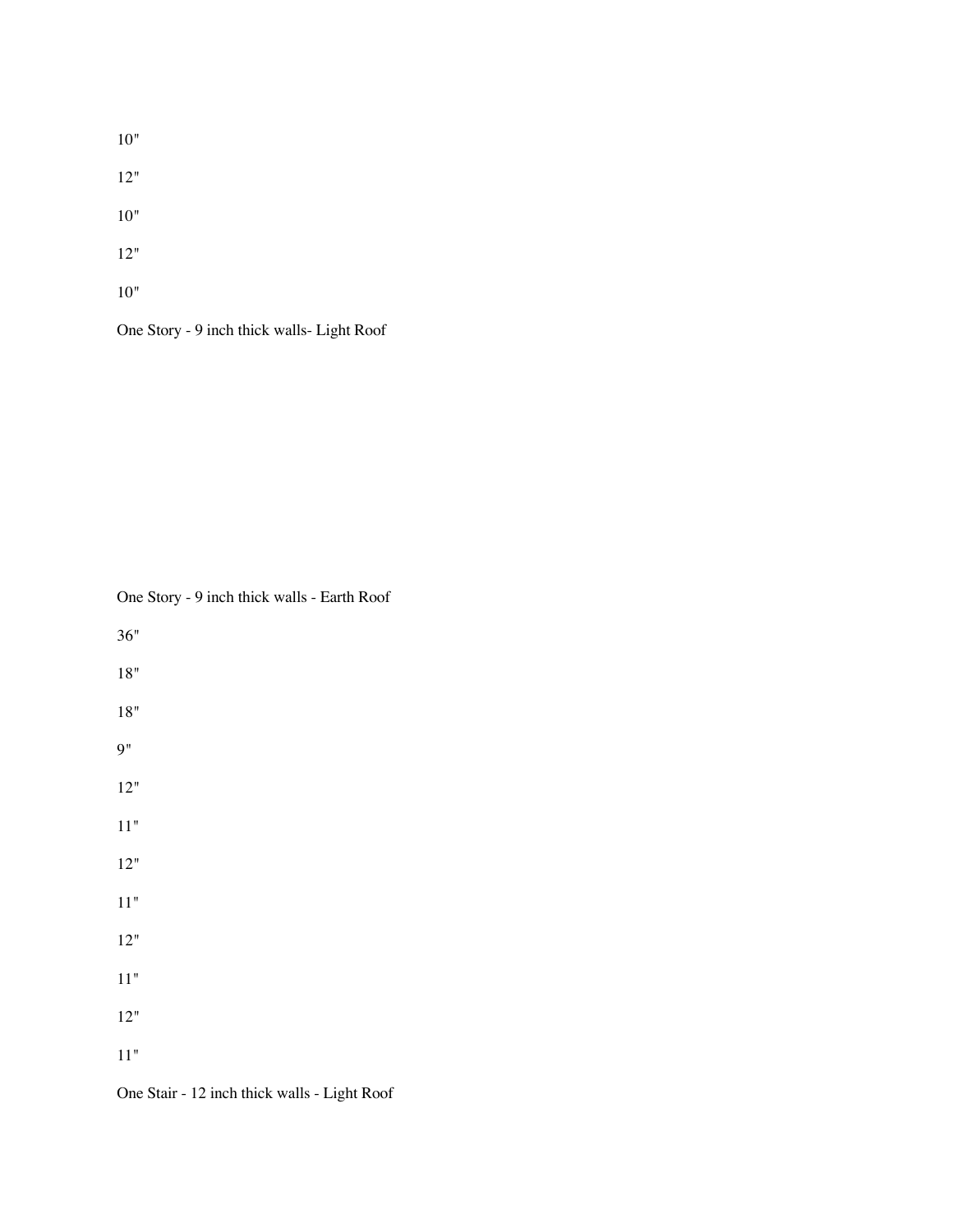| 36"                                          |
|----------------------------------------------|
| 18"                                          |
| 18"                                          |
| 10"                                          |
| 12"                                          |
| 12"                                          |
| 12"                                          |
| 12"                                          |
| 12"                                          |
| 12"                                          |
| 12"                                          |
| 12"                                          |
| One Story - 15 inch thick walls - Light Roof |
| 36"                                          |
| $8\frac{1}{2}$ "                             |
| 21"                                          |
| $10"$                                        |
| 15"                                          |
| 12"                                          |

One Story - 12 inch thick walls - Earth Roof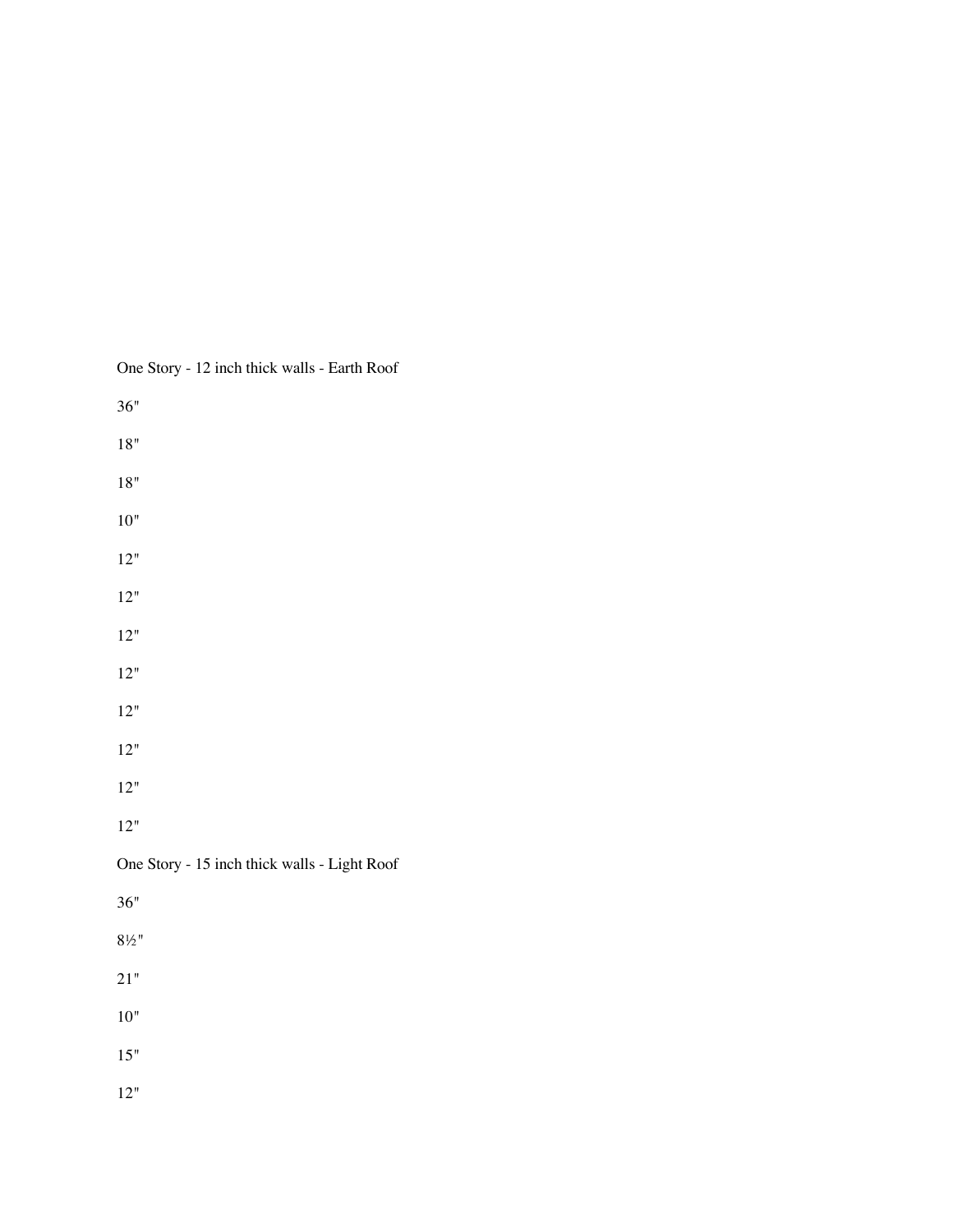| 15"                                            |
|------------------------------------------------|
| 12"                                            |
| 15"                                            |
| 12"                                            |
| 15"                                            |
| 12"                                            |
| One Story - 15 inch thick wall - Earth Roof    |
| 86"                                            |
| 9"                                             |
| 24"                                            |
| 10"                                            |
| 18"                                            |
| 11"                                            |
| 15"                                            |
| 12"                                            |
| 15"                                            |
| 12"                                            |
| 15"                                            |
| 12.                                            |
| Two Story - 9 inch & 6 inch walls - Light Roof |
| 36"                                            |
| 9"                                             |
| 24"                                            |
| 10"                                            |
| 18"                                            |
| 11"                                            |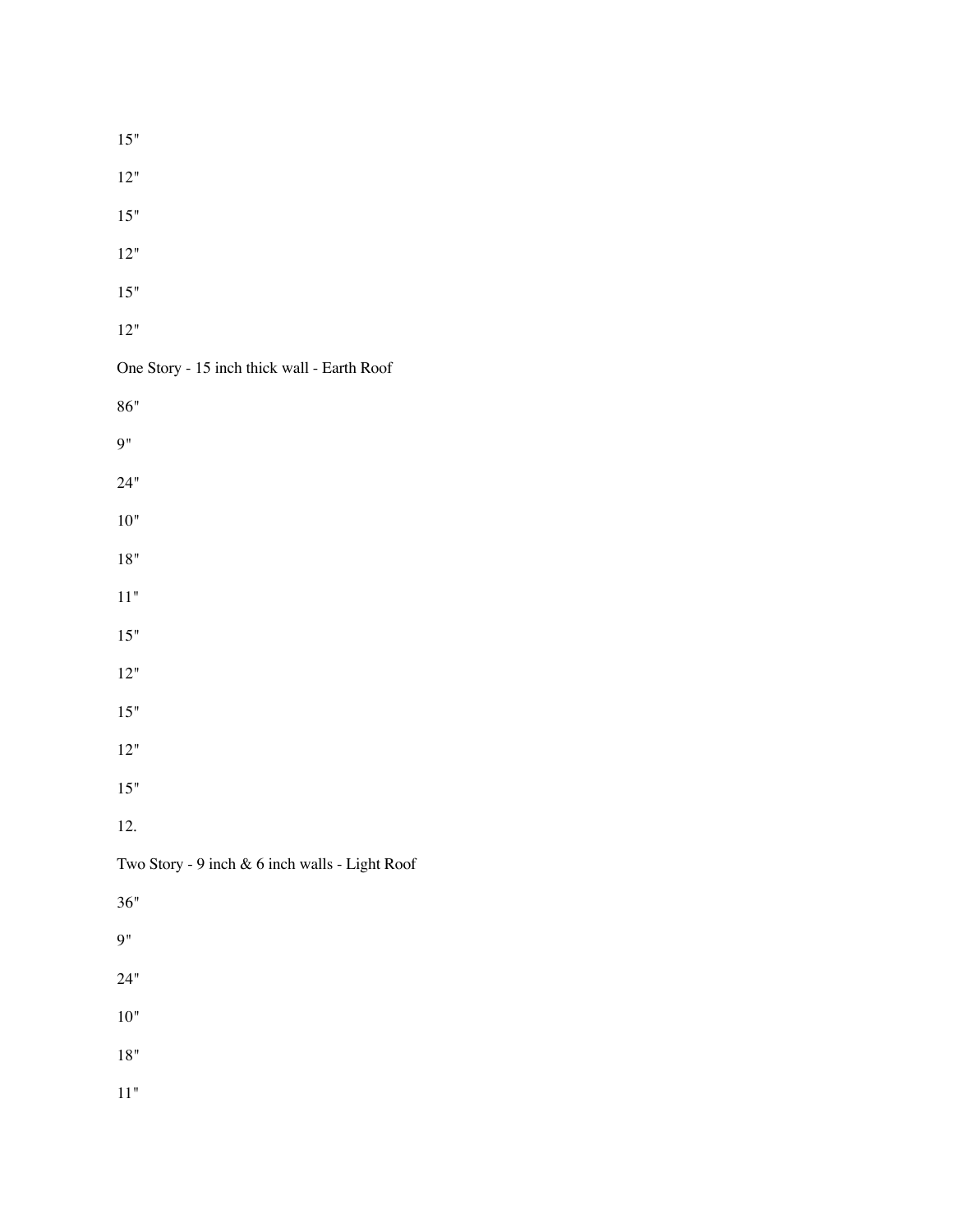| 15"                                             |
|-------------------------------------------------|
| 12"                                             |
| 15"                                             |
| 12"                                             |
| 15"                                             |
| $12"$                                           |
| Two Story - 9 inch & 6 inch wall - Earth Roof   |
| No*                                             |
| 27"                                             |
| 9"                                              |
| 21"                                             |
| 11"                                             |
| $18"$                                           |
| 12"                                             |
| 15"                                             |
| 12"                                             |
| 12"                                             |
| 12"                                             |
| Two Story - 12 inch & 9 inch walls - Light Roof |
| No                                              |
|                                                 |
| 30"                                             |
| 9"                                              |
| 24"                                             |
| 10"                                             |
| 18"                                             |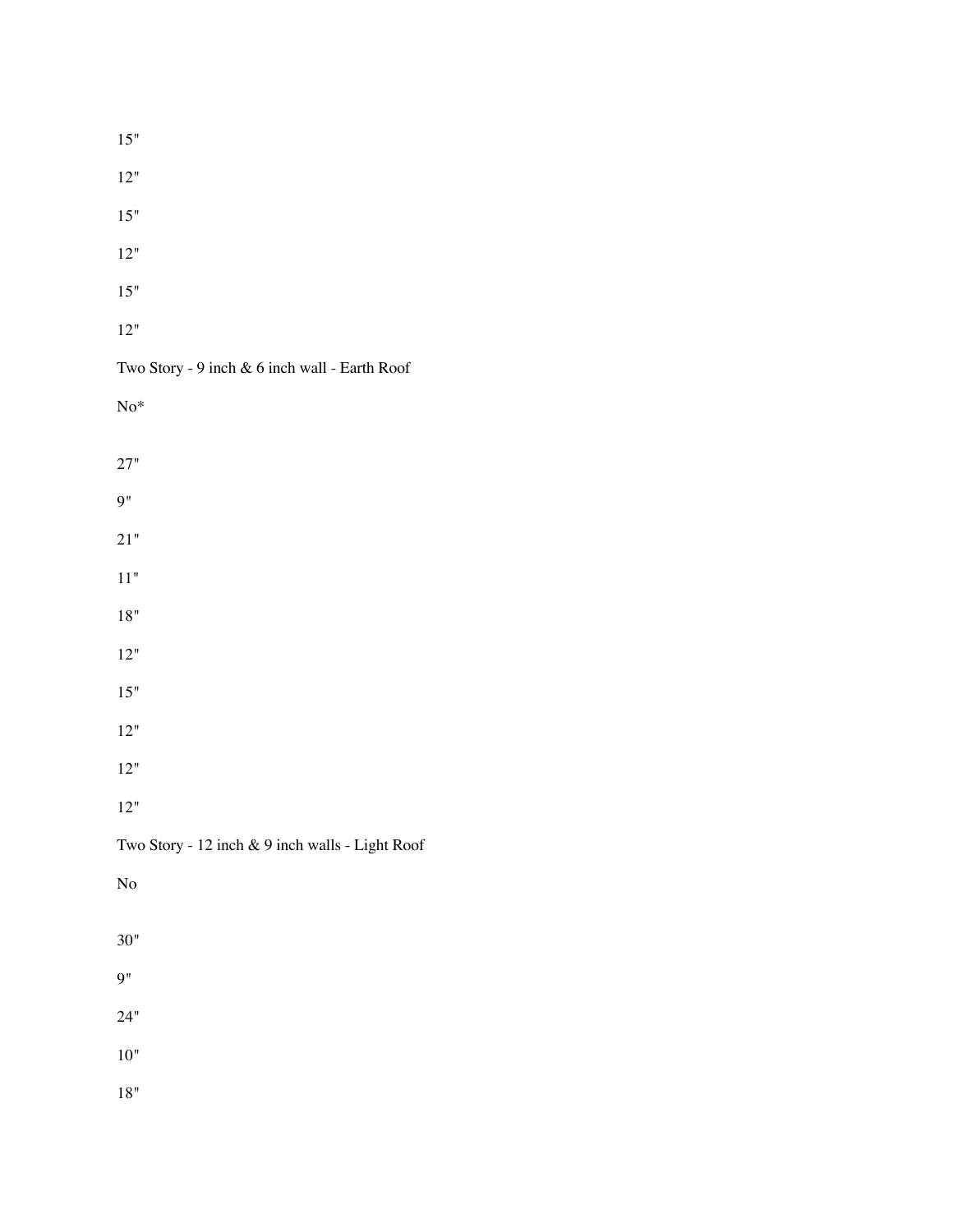| $12"$                                            |
|--------------------------------------------------|
| 15"                                              |
| $18"$                                            |
| 15"                                              |
| 13"                                              |
| Two Story - 12 inch & 9 inch walls - Earth Roof  |
| No                                               |
| 33"                                              |
| 9"                                               |
| 24"                                              |
| 11"                                              |
| 21"                                              |
| 11"                                              |
| $18"$                                            |
| 12"                                              |
| 15"                                              |
| 13"                                              |
| Two Story - 15 inch & 12 inch walls - Light Roof |
| No                                               |
| 36"                                              |
| 10"                                              |
| 27"                                              |
| 11"                                              |
| 24"                                              |
| 12"                                              |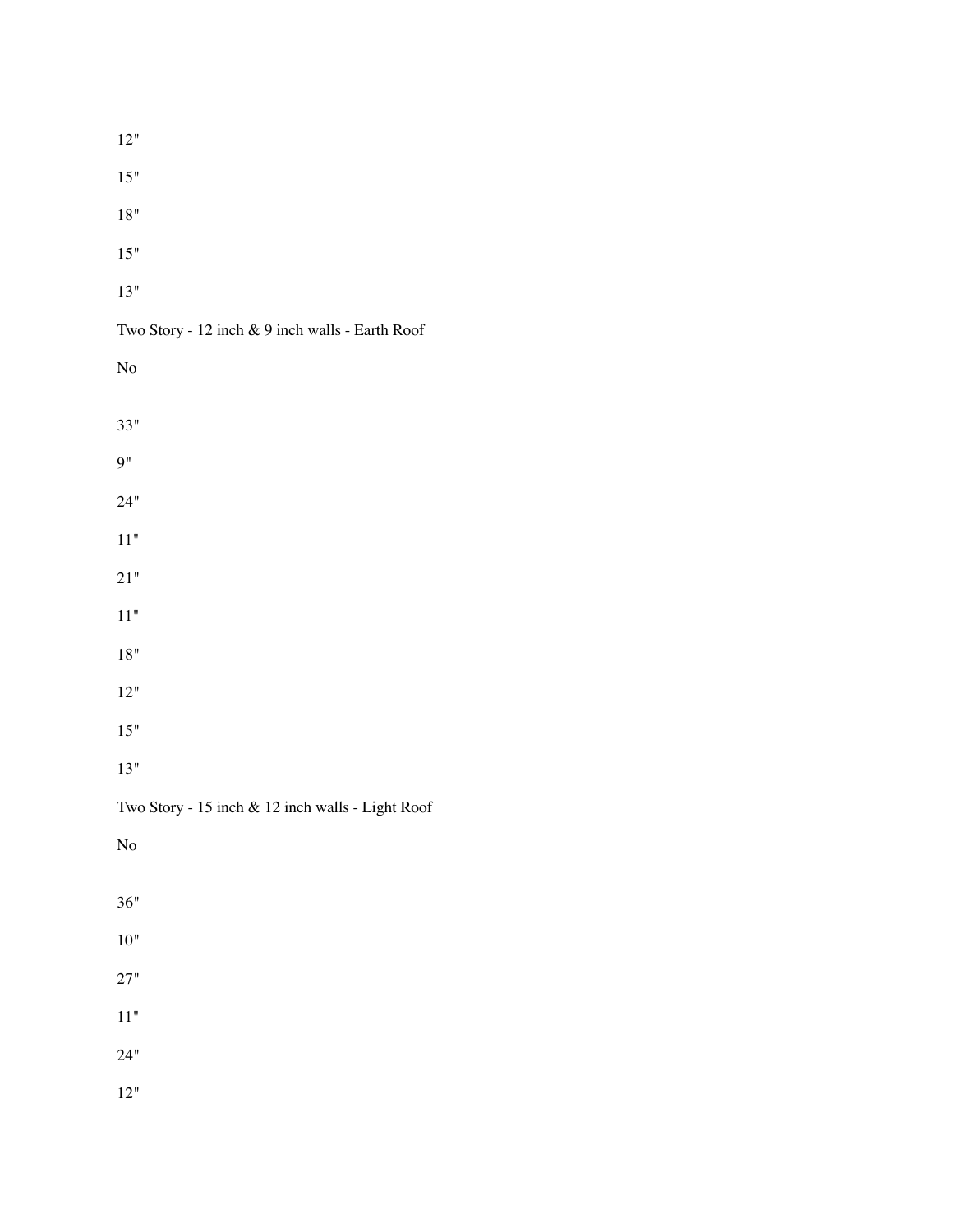| $18"$                                            |
|--------------------------------------------------|
| $13"$                                            |
| $18"$                                            |
| $13"$                                            |
| Two Story - 16 inch & 12 inch walls - Earth Roof |
| ${\rm No}$                                       |
| $\mathrm{No}^*$                                  |
| $30"$                                            |
| $10"$                                            |
| $27"$                                            |
| $11\mathrm{''}$                                  |
| $21$ "                                           |
| $13"$                                            |
| $18"$                                            |
| $14"$                                            |
| Two Story - 18 inch & 16 inch walls - Light Roof |
| $\rm No$                                         |
| $\rm No$                                         |
| $36"$                                            |
| $11\mathrm{''}$                                  |
| $30"$                                            |
| $12"$                                            |
| 24"                                              |
| $13"$                                            |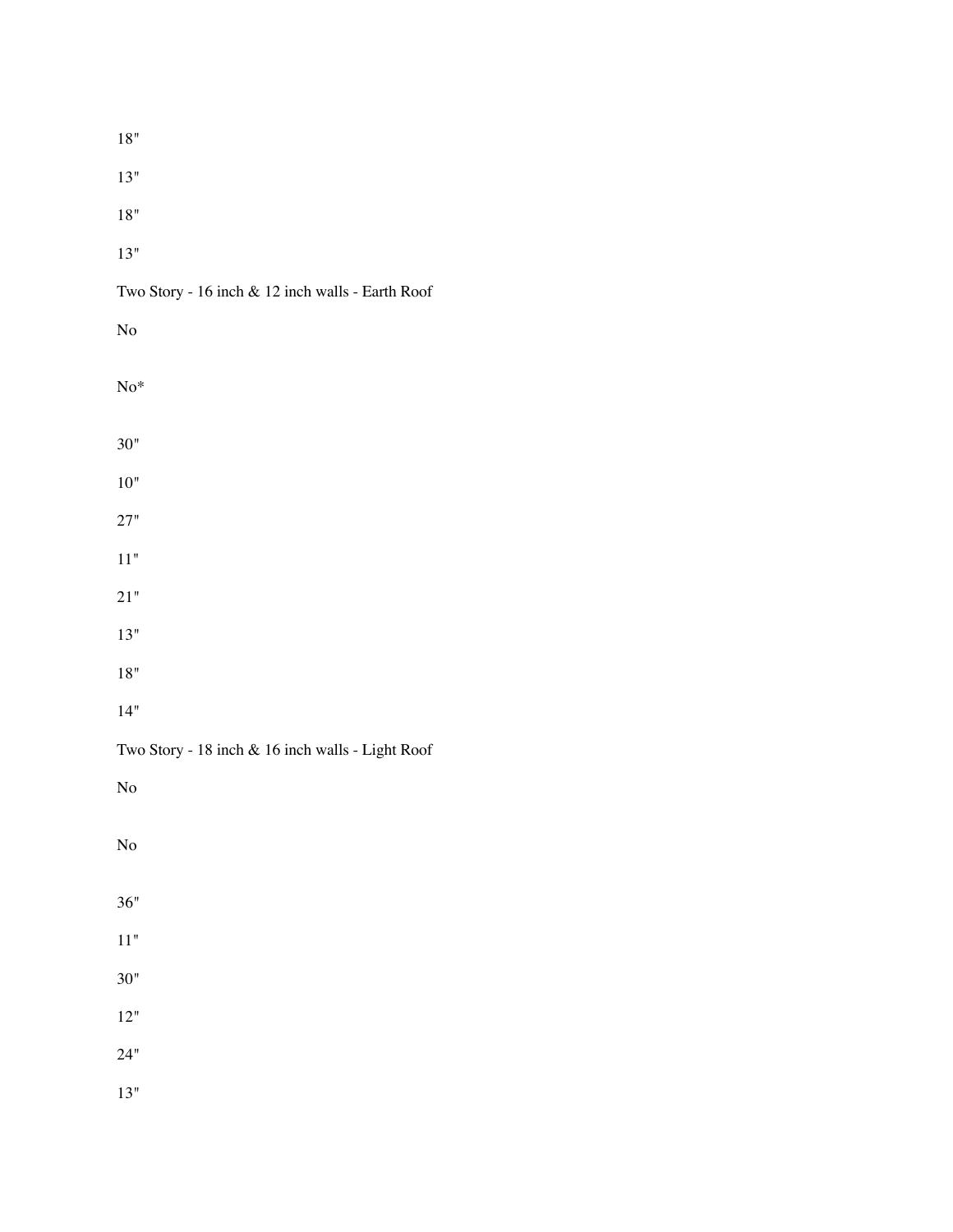| 21"                                              |
|--------------------------------------------------|
| 14"                                              |
| Two Story - 18 inch & 16 inch walls - Earth Roof |
| No                                               |
| No                                               |
| 36"                                              |
| 11"                                              |
| 33"                                              |
| 12"                                              |
| 27"                                              |
| 13"                                              |
| 24"                                              |
| 13"                                              |

\* Do Not Build on Foundation Soil This Soft.

When digging for footings it is always better to dig on the "safe" side; that is, too deep, rather than too shallow. If the excavation is too deep it can be filled with extra concrete, sand or earth, but the sand and earth must be *tamped* in and not just loosely placed.

Concrete footings do not always require reinforcing steel but it is better to have them lightly reinforced to resist cracking that occurs with changes in temperature. Conditions where reinforcing is considered absolutely necessary include occasional "soft" spots in the bottom of the trench, and areas subject to earthquakes, hurricanes, or swelling of the soil. Reinforcing is also needed if the footing projects beyond the foundation wall more than 2/ 3 of its thickness. In these cases, it is desirable to seek the services of an engineer or architect for advice concerning the kind. size and location of reinforcement.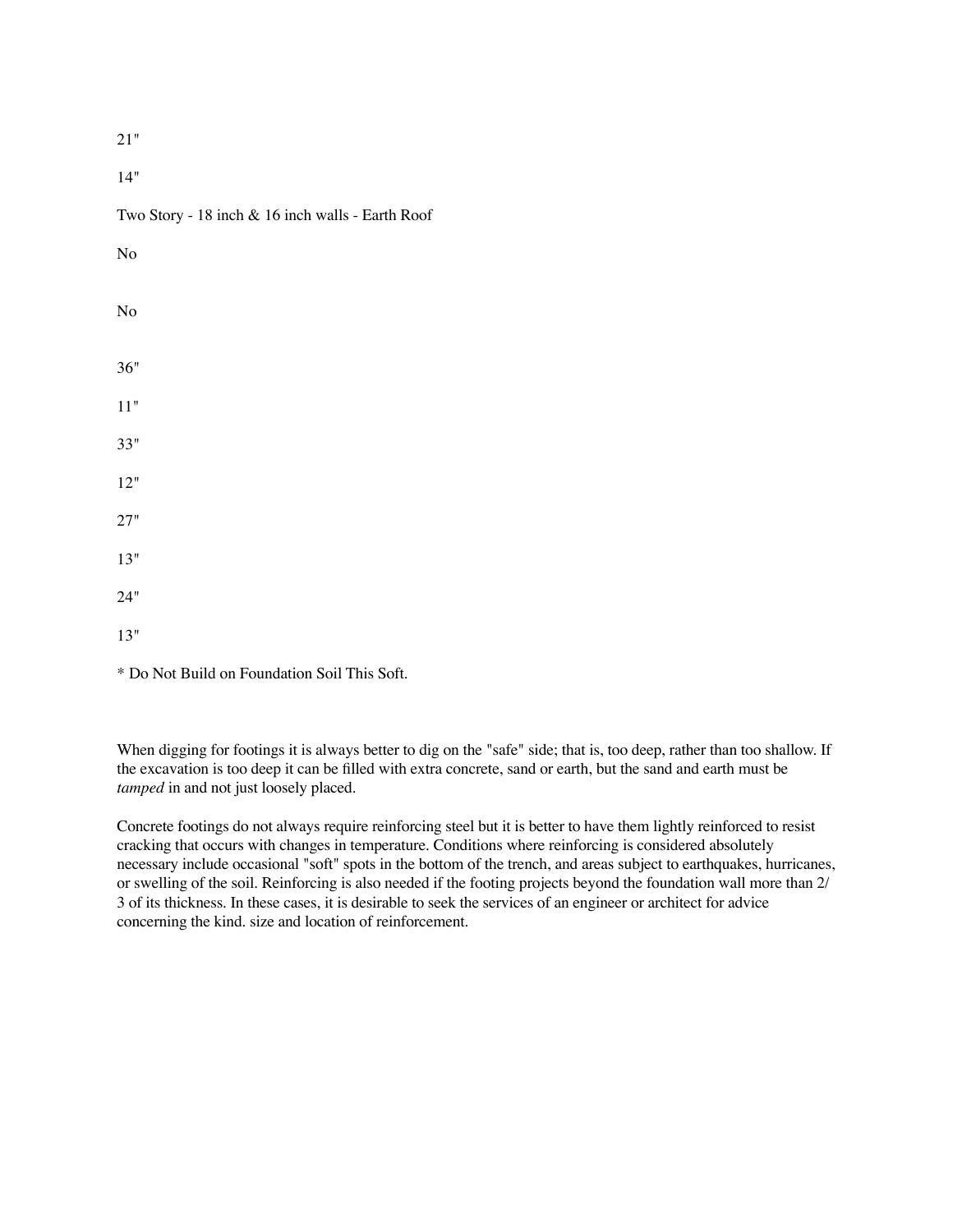

Figure 28.

The concrete for the footing should have enough water to be workable but at the same time it should not be so wet that the mortar tends to flow away and leave only the larger rocks. A good concrete mix for the footing uses:

1 part portland cement

3 parts clean washed sand

4 parts clean gravel

about 5 to 7 gallons of water for every 94 pound bag of cement

A good way to estimate whether or not you have the correct moisture is to place some of the mix in a bucket and rod it about 25 times with a smooth steel or wood rod. Then from a height of 6 inches above the surface, drop a smooth round rock about 4 inches in diameter into the mix. If it dents the mix about 1½ inches, the water content of the concrete is about right.

If reinforcing rods are used, they are placed in the excavation and *securely supported* at the proper height before the concrete is poured. The top finish of the footing is left very rough to provide a good bond for the foundation wall. It is usually a good idea to leave a small channel or groove in the center of the footing as shown in Figure 28 to provide additional bond between the footing and the foundation wall if the footing is made of concrete. If at all possible in earthquake areas, short lengths of steel reinforcing rod should be placed in the footing so they will project into the foundation wall and tie it securely to the footing. This usually requires careful spacing of these rods.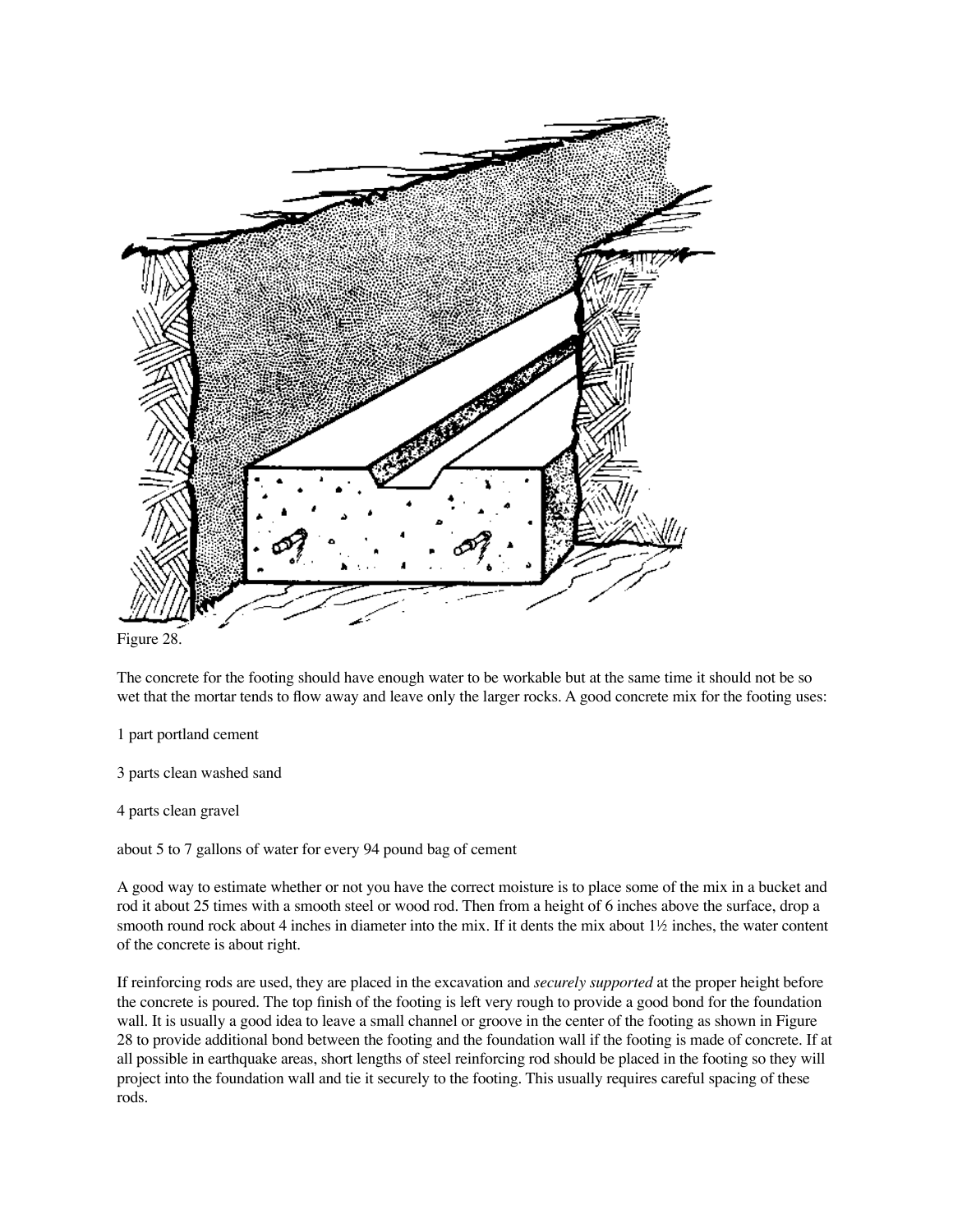Sometimes the amount of concrete for the foundation can be greatly decreased by placing large stones in the trench and pouring the concrete around them to form the footing. If the stones are large it is a good idea to make the footings somewhat thicker than for regular concrete footings. Roughly, the thickness should be about l½ times the size of the largest stones. For example, if 6'' stones are used, the thickness should be 9".

*MASONRY FOOTINGS* - Bricks, concrete blacks, or rubble stone laid in mortar also make good footings. When using bricks, concrete blocks, or any *regularly* shaped materials, it is necessary that the bottom of the trench be leveled accurately; otherwise, the foundation wall may be unlevel. Either tamped sand can be used to level the bottom of the trench or a thin bed of concrete can be poured. For rubble stone footings, the trench does not have to be as level, but care must be taken to bring the height of the stones up so that the final surface - after being covered with a *thin* layer of mortar - will be level. Figure 31 shows a rubble stone footing.

Masonry footings may often be much cheaper to construct than concrete footings, since less cement is required. However, they are harder to lay and require more time to complete. Also, it is difficult to properly reinforce them. For this reason, they are not usually recommended for areas of hurricanes, high winds, and where the soil tends to swell.

Mortar used in the masonry or rubble footings should be of a high grade that will not fall apart with time. The following mix works well:

4 parts portland cement

1 part lime

12 parts clean sand

sufficient clean water to form workable mix

If masonry cement is available, use one part masonry cement, three parts sand and sufficient clean water to form a workable mix.

*FOUNDATION WALLS* - The foundation walls, which rest on the footings and support the walls of the house, must be strong, have a flat surface to start the earth wall on, be straight and they must be level.

Poured concrete, concrete blocks, burned brick, structural clay tile, or stones laid in mortar all make good foundation wall materials.

Again the most suitable, but probably the most expensive foundation wall is made from poured concrete. In earthquake or hurricane areas or where the soil swells considerably, it is advisable to reinforce the foundation walls in the same way as footings are reinforced. The amount, size and spacing of the steel reinforcing should be determined by a competent engineer or architect.

Well-stabilized earth, either in the form of blocks or rammed-in-place earth, may also be used. Since experience with these materials is limited, however, it is recommended that they be used only in areas of light rainfall and on sites that are well sloped to drain water away from the footings.

*SIZE OF FOUNDATION WALLS* - In constructing the foundation wall, two things must be considered - the thickness of the wall, and the height of the wall above the ground level.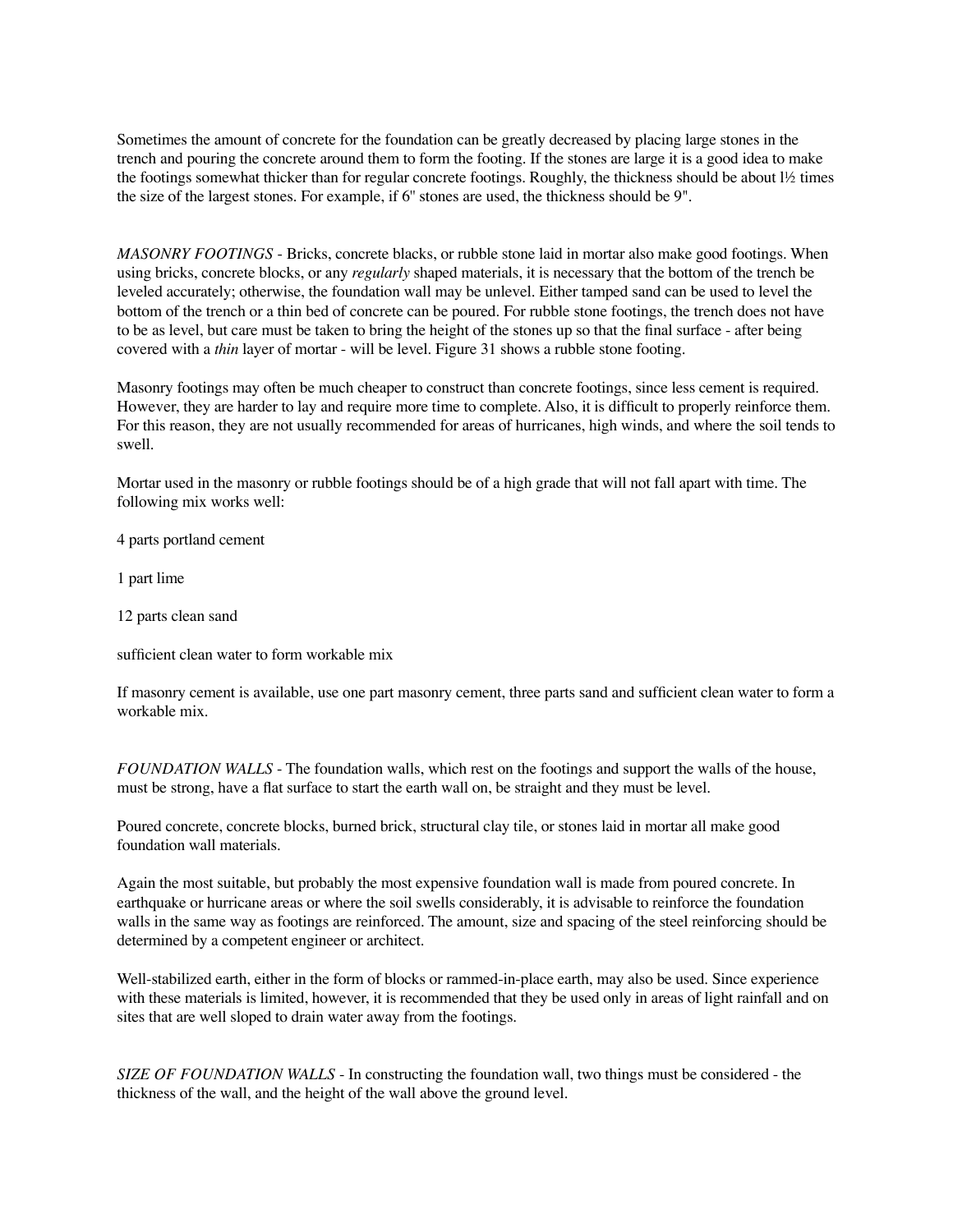Foundation walls should be made at least as thick as the earth walls that they support. Sometimes they are thicker, but this is true only when they will be used to support other loads, such as the interior floors.

The height of the foundation wall should be sufficient so that rain splash will not reach the earth blocks and cause them to erode or wash out. This height depends on the amount of rainfall and width of roof overhang. For dry areas (rainfall less than 15 inches per year) and wide roof overhangs, the foundation walls should extend 8 inches above the ground surface. For high rainfall areas and small roof overhang, 18 inches above the ground is required and under normal rainfall conditions, 12 inches is required. Even when a stucco or surface finish is used over the earth walls, the foundation wall should extend to the heights given above.





*CONCRETE FOUNDATION WALLS* - When using poured concrete for the foundation walls, use forms (shuttering) to hold the concrete until it hardens These forms are set directly on top of the footing and must be solidly braced against the walls of the trench or at the ground surface to prevent movement when the concrete is poured. They should also be thick enough and braced well enough to prevent bulging.

Wood sheathing 1½ to 2 inches thick and braced about every 6 feet works well, or 1" tongue-and-groove boards braced every 2½ feet. If plywood is used, a thickness of 5/3" to ¾" is satisfactory. A typical wood form is shown in Figure 29. Constructing wood forms is a misleading job. They always seem too strong, and therefore wasteful, while they are being built. Once the concrete is poured, it is too late to correct the mistake of not making them strong enough. A bulging form is difficult or impossible to repair. *Do not try to saw money by making the forms too weal*.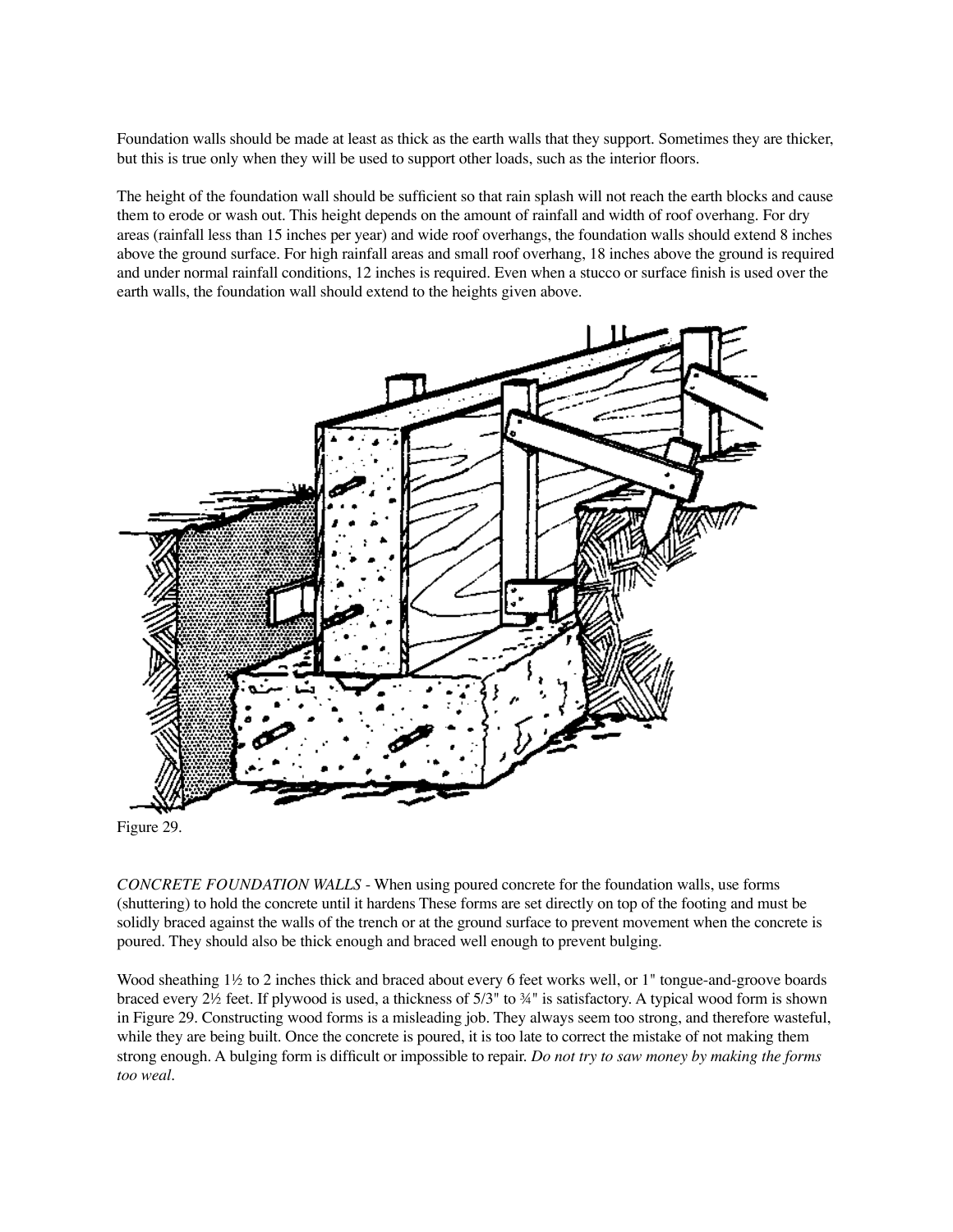The concrete forms should be carefully placed in the correct position and then well braced to prevent movement as shown in Figure 29. Once the forms have been braced, the top of the foundation wall should be located by driving nails and drawing lines on the inside of the forms. This can be done accurately using the water hose method given in Chapter 3. This height should be marked on the forms all the we, around the house as shown in Figure 30.

If reinforcing steel is to be placed in the foundation wall, it is easier to set only one side of the forms first (usually the inside form), mark the correct height of the wall on the form and then place and tie all of the reinforcing steel before erecting the remaining forms. This helps to line up the steel and get it to the correct height.





After the forms have been placed and checked for correct al alignment and strength, the footing inside of the form should be swept clean, then lightly sprinkled. It is a good plan to leave a few small openings in the bottom of the forms so trash can be swept out. Be sure to close these openings before the concrete is poured. To keep the concrete from sticking to the forms, they should be wetted with water just before the concrete is poured, or better still, mopped with light oil before the forms are erected, not after.

*Once the concrete pouring begins, it must be continued until the entire foundation wall is completed*. Otherwise, undesirable joints in the concrete will be formed. The concrete should be "rodded" or tamped into the forms with a smooth steel or wood rod to pack it down solidly. Otherwise, you might get air pockets which weaken the wall seriously. Proper rodding is important over the entire foundation wall, but it is especially important on the outside face because not enough rodding can result in holes that look had. The concrete can be the same as that used for the footing with perhaps a little more water to make it easier to work. Placing ease may be estimated by the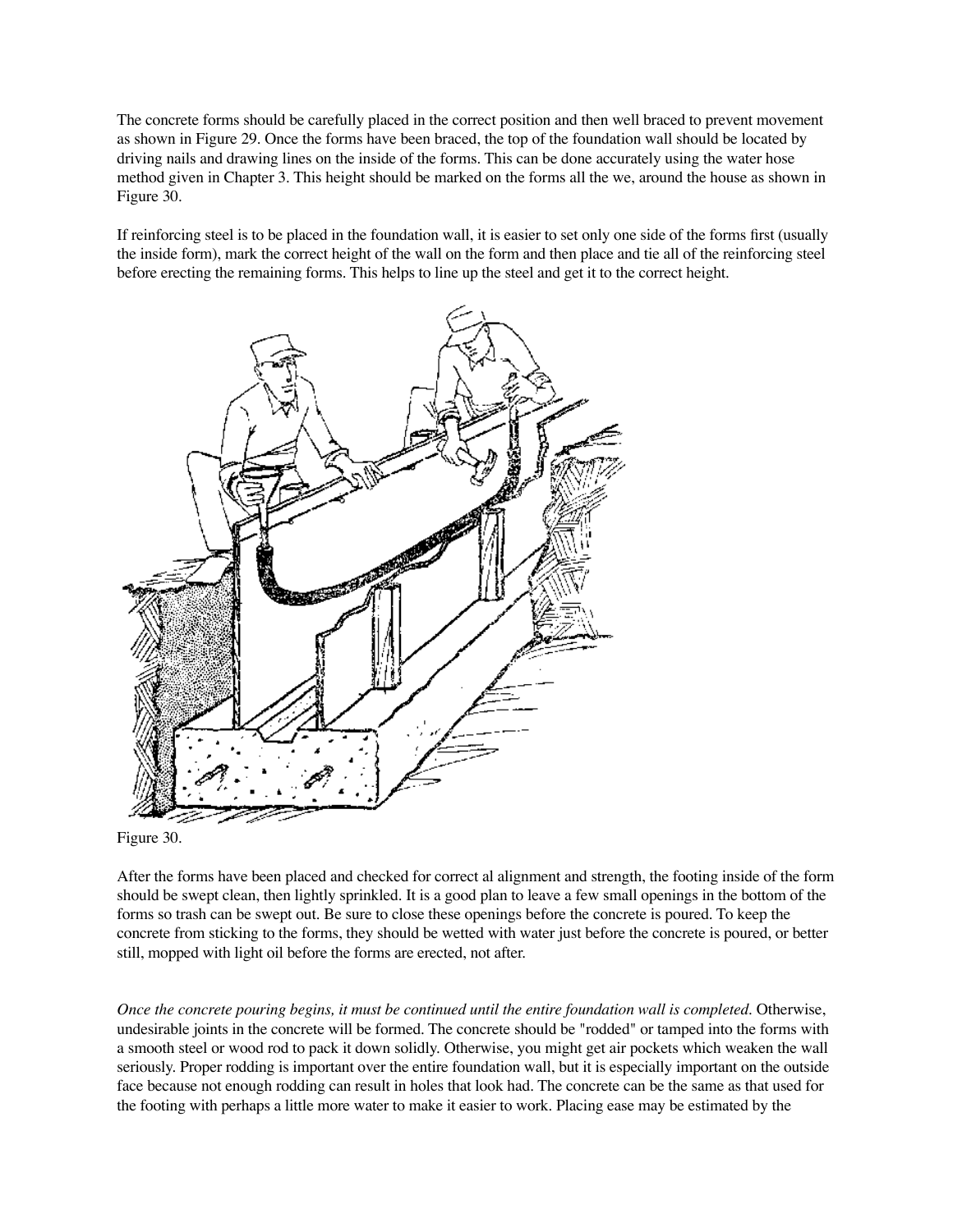method outlined earlier under "concrete footings." If you use the method outlined earlier under "concrete footings," the rock should dent the mix about 2-2½ inches.

The gravel in the concrete should not be too large or it will get wedged between the form and the reinforcing steel. The largest size stone in the concrete should be about ½ of the distance from reinforcing bars to the edge of the form or between adjacent reinforcing bars, whichever is smaller. Remove the forms two days after the wall is poured. Keep the concrete moist by sprinkling or covering with wet sacks for a few more days. If there are any voids in the concrete, patch them as soon as the forms are removed. Use a grout or mortar mixture and smooth it out with a trowel or straight stick.

*MASONRY FOUNDATION WALLS* - Requirements for masonry foundation walls are the same as for poured concrete walls; that is, the walls should be straight, level and strong.

For laying the walls, a good, strong mortar should be used. The following mix has been found to be good:

4 parts cement

1 part lime

12 parts clean sand

sufficient water to make a workable mix.

The way to lay the blocks or bricks is the same as described in Chapter 10 (page 100) for laying earth blocks. Use the string lines on the batter boards to guide you in obtaining straight walls. The water hose method should be used to make sure that each course of blocks or bricks in the wall remains level during construction. If it is absolutely necessary to use masonry foundation walls in earthquake or hurricane areas, they can be reinforced by using mesh especially made for this purpose, heavy woven fence wire, or even small (3/8" or less) reinforcing bars. The reinforcing is placed between horizontal joints and sufficiently protected with mortar to prevent rusting. Again, a competent architect or engineer should design the correct amount, type, and placement of the reinforcing. Also, if hollow tile or blocks are used, it is a good idea to fill many (sometimes all) of the holes with mortar to obtain extra strength.

*RUBBLE FOUNDATIONS* - Often, a large supply of stones, broken brick, or other suitable materials is available for building a rubble foundation. This type of foundation works well and is economical, although it is harder to reinforce. Instead of building a footing and foundation wall, the rubble foundation can be constructed as one solid piece which tapers up so that it is the width of the earth wall at the top. (See Figure 31.) The width at the bottom is determined in the same way as for footings using Table 4.

Only hard, durable materials should be used in a rubble foundation. Mortar of the same type described for masonry foundation walls is suitable for holding the rocks together. Often, during the clearing of the site and digging for the foundation, suitable rocks and other materials can he saved for construction of the rubble foundation.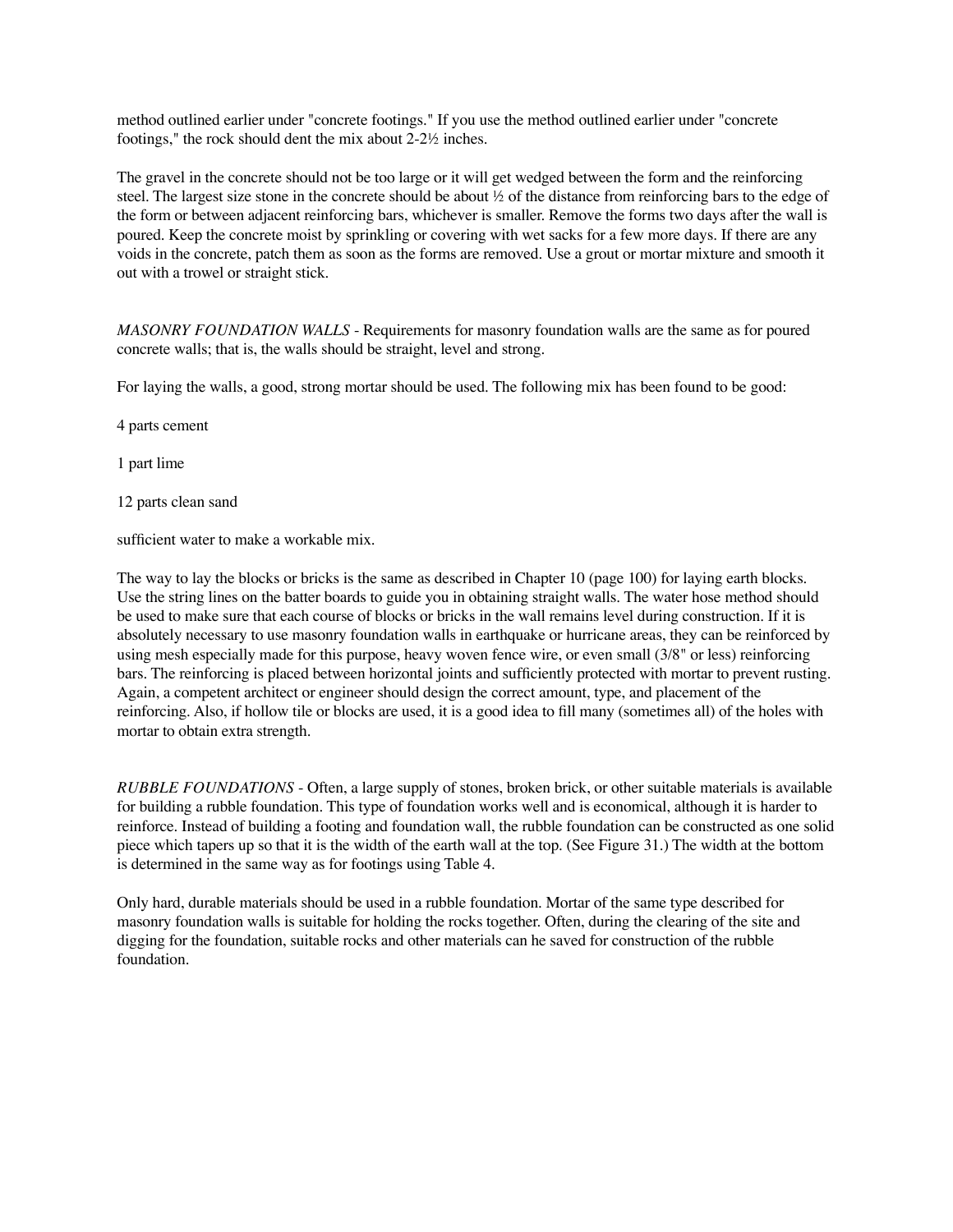

Figure 31.

Construction requires patience and it is more difficult to obtain the correct level and straightness using rubble. The largest stones available should be placed at the bottom of the foundation and the top should be covered with a thin layer of mortar to provide a smooth, level surface for the first layer of the wall.

*BACKFILLING THE FOOTING EXCAVATION* - Since the excavation for the foundation wall and footing is wider than the foundation wall, it must be backfilled. Preferably, the backfill material should he the native earth removed from the excavation. It should be placed back into the excavation as close as possible to the same moisture content and compactness of the surrounding, undisturbed soil. This always means tamping the soil back in place. Tamp it in thin, equal layers on both sides of the foundation wall so that there is no possibility of damaging or forcing the wall to lean. You can use the same kind of tamper described elsewhere for rammed earth.

## **Chapter 6: Lightweight roofs**

Unless the roof of the house is to be made of heavy material, such as earth, you can build the roof right after the foundation has been completed.

If the roof is built before the walls, it needs to be supported by temporary or permanent studding of heavy upright timbers or, if available, any one of several kinds of metal uprights.

There are several practical lightweight roofing materials. Among them are corrugated asbestos sheeting, corrugated metal sheets, lightweight tile or thatch. If any of these are to be used, there are a number of advantages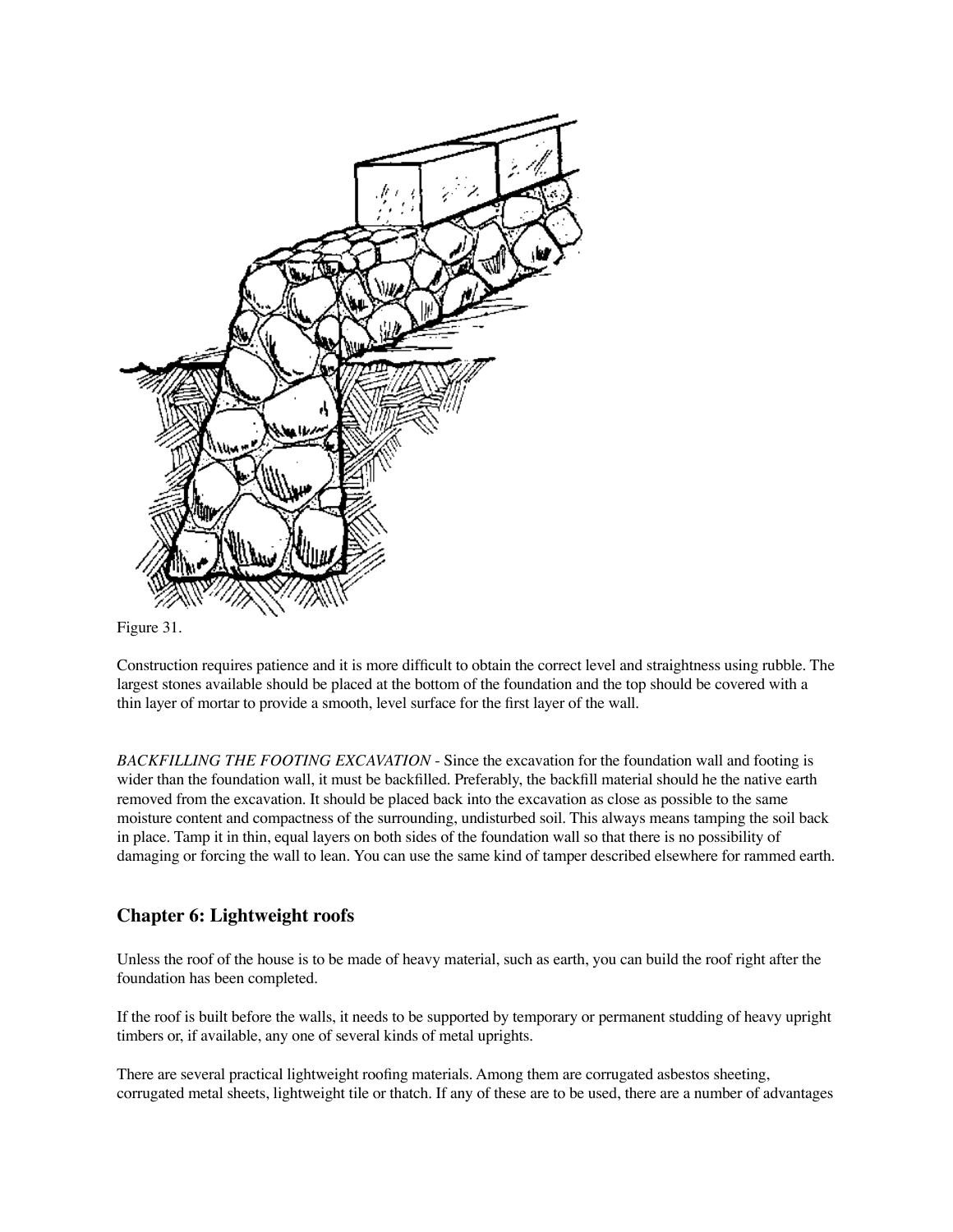to building the roof right after the foundation has been completed.

Here is why a roof in place can be of great advantage to the builder before the walls are built:

- 1. The shelter makes a good curing space for building blocks or bricks.
- 2. It provides desirable shade for curing earth walls.
- 3. It makes a good work area and provides shade for the builders, especially in warmer climates.
- 4. Tools and materials can be kept under the roof to protect them from weather damage.
- 5. It can even provide temporary living space.

This method has the following disadvantages:

1. It is harder to do than building the roof after the walls are completed.

2. Extra material is needed for the roof supports.

In many cases, these supports can be left permanently in place. If they are not left standing after the walls are finished, of course, these timbers can be used again for something else.

Figure 32 shows the roof of a Korean house in place before the walls were constructed.

Full details on how to build roofs are covered in Chapter 12.

## **Chapter 7: Preparing the soil**

Once you have your source of soil and have experimented with it enough so that you know how to use it best, the next step is to *work out a careful and orderly plan, step by step*, of what you are going to do with it.

To build a house of earth blocks or rammed earth means that you will have to:

- 1. Move several tons of soil.
- 2. Have a source of water handy.
- 3. Prepare your soil mix (adding stabilizers if necessary).
- 4. Set up a block-making or ramming operation.

To do these things efficiently, you must have what you need where you need it. For example, if you plan to build a house of blocks, they should be completed and stacked for curing as close as possible to where they will be used in the walls of the house.

If the roof has been built beforehand, as suggested in Chapter 6, the block making operation should be set up under it. The roof will provide shade in sunny weather and will permit work to go on if the weather is bad.

In planning the location of each step, study the order shown in Figure 33.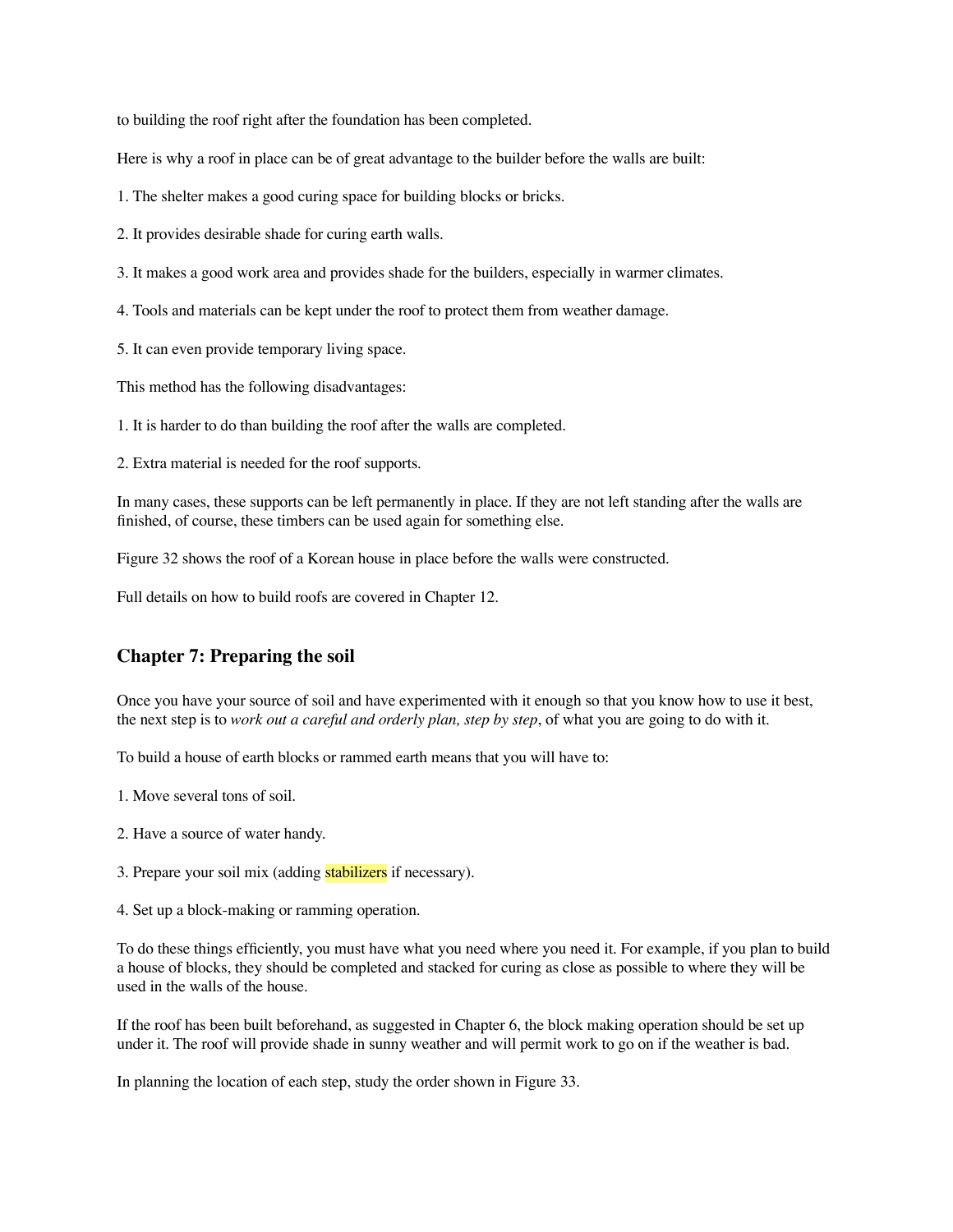*DIGGING THE SOIL* - It does not matter how the soil is dug and moved to the place where it will be used. There are, however, some points to remember whether the soil is dug by machinery or by men with picks and shovels

Machine dug soil usually is lumpy. It is important that all clods or lumps are completely broken up before mixing in the water and stabilizer.

If the soil is lumpy, you should provide a space to break it up so that it will not be mixed with the freshly dug earth. If the soil is dug with picks and shovels in the first place, you will find that very little breaking up will be needed.

Often, you will be mixing two or more soils together to make your best possible mix. If you do, bring your soils to your building site and keep the different kinds into different piles. When you blend them later, you can make the mixture you found to be the best from your earlier testing.

Often, the builder will find a situation like this: a layer of top soil about a foot or more thick; then a couple of feet of sand under that, and beneath the sand, a layer of clay or sandy clay. If the builder will first Bet rid of the top soil, he can make his building mixture as he goes along by digging down the sides of the hole through the layers. If he is able to do this, then, he does not have to spend a lot of time later on making his proper blend. He can do all this as he digs by paying attention to the amounts of the different kinds of soil he digs. Do it this way if you can, of course, instead of removing the soil by digging out each layer and stockpiling it separately.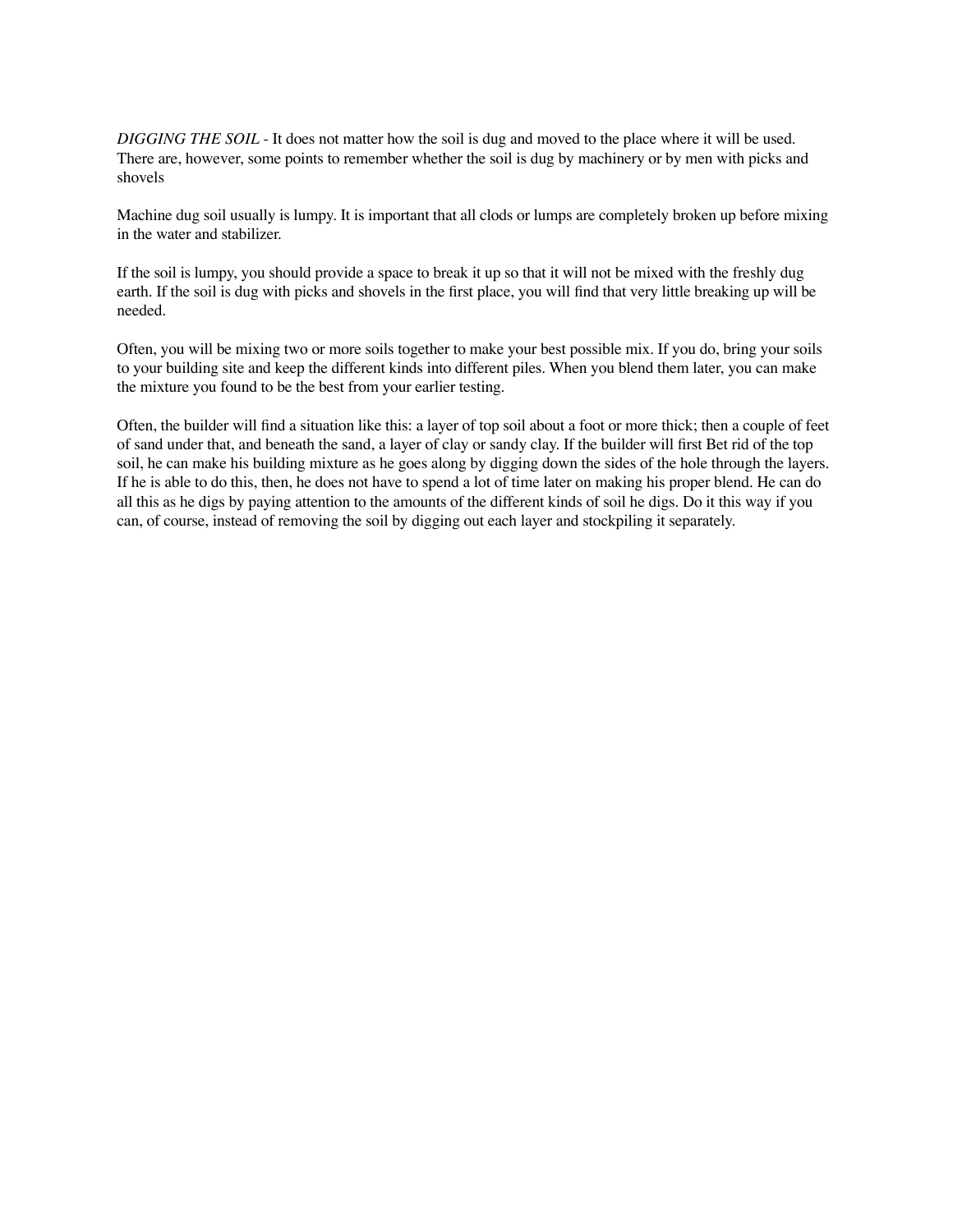



*MOISTURE CONTENT* - The moisture content of the soil as you dig might be very close to the right amount needed for best compaction. (See pg. 30 to determine whether you have the right amount of water.) If it is, you can put your mix directly into the block-making machine or in the forms for rammed earth, unless, of course, you are going to mix **stabilizers** in the soil.

If the soil type is just right, as it sometimes is, but the mixture is too dry, the pit can be sprinkled with water before the earth is dug out. A little experience will quickly tell the builder just how moist the soil should be and how deep the water will penetrate into the sides of the pit.

For adobe construction, it is better to add water while the digging is going on. In this case, the mixing is also done in the pit. But if dry or powderedstabilizers are being added, they must be added to fairly dry soil first because it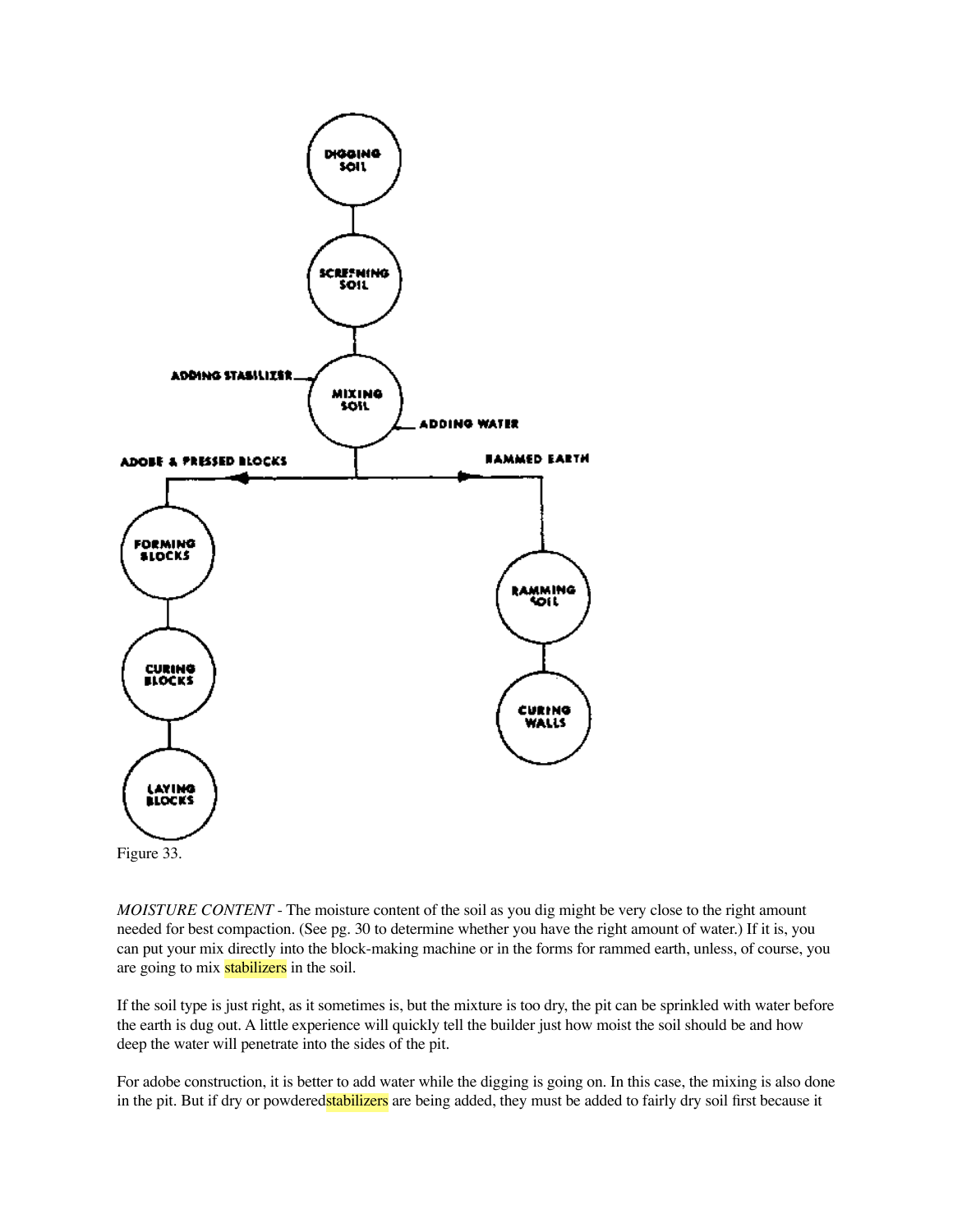is difficult to mix them evenly into wet or muddy soil.

*PREPARING THE MIX* - If your soil mix is made up of two or more separate soils, here are some rules to follow in order to get best results:

1. Get rid of undesirable material. Be sure to remove all roots, leaves, trash and any other organic material.

2. Break the soil down to proper size before blending.

3. Stones larger than 1½" should be gotten out.

4. After all dirt clods have been broken up and crushed, put the soil through a screen with openings between ¼ and ½ inch. See Figure 34 for screens that have worked out well. Anything that does not go through should be discarded or crushed more.



Figure 35.

Of course, if rocks up to  $1\frac{1}{2}$ " are being used in rammed earth or blocks, then, the size of the screen openings should be big enough to allow the size you want to use to go through. In this case, extra care must be taken to see to it that clods of dirt are completely broken up. If large clods are in the mix, water may not penetrate them. Later, when the wall becomes soaked by rain, the clods may swell and ruin the wall, or they could wash out and leave a hole that weakens the whole structure.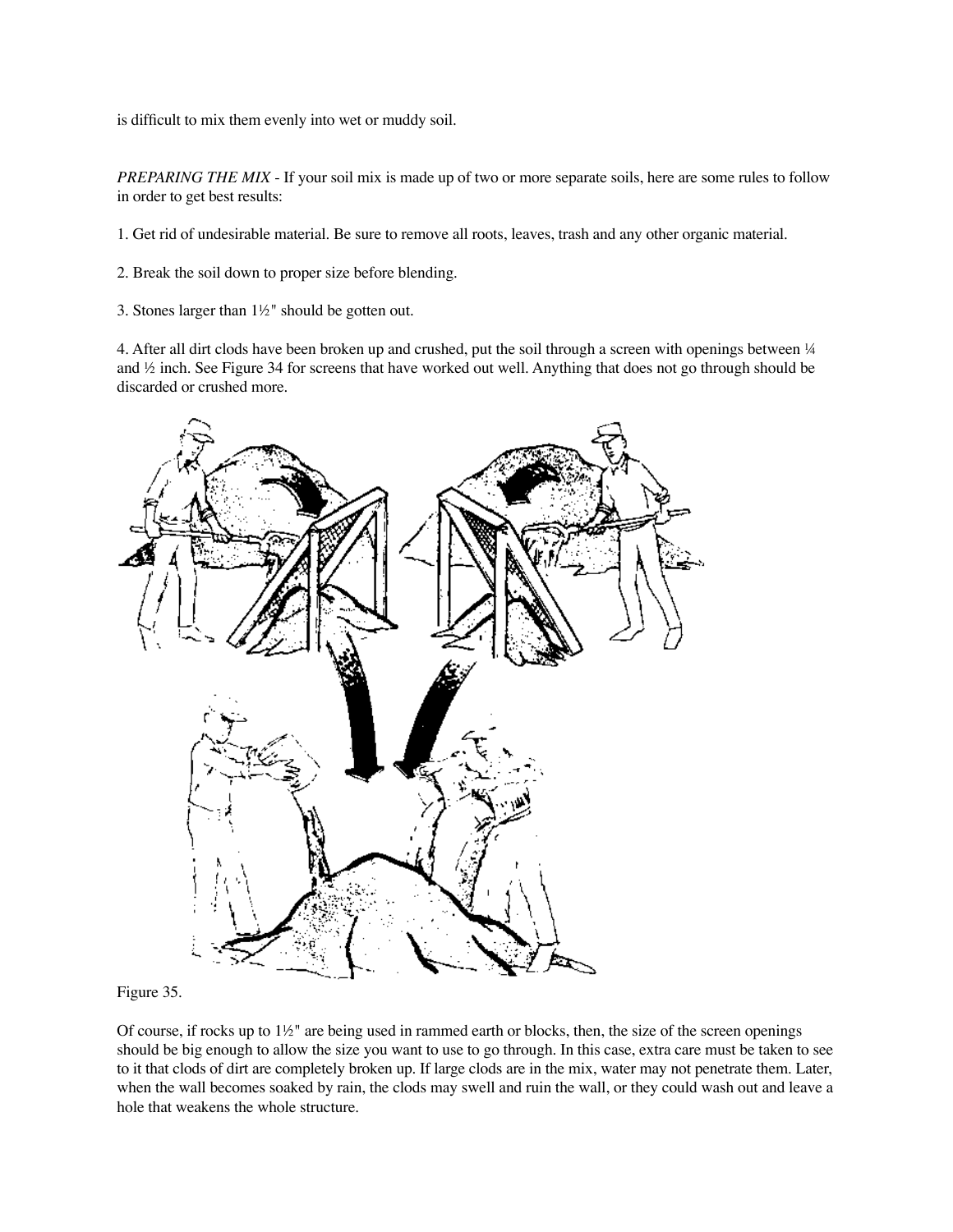When two or more soils are to be blended, for example, when they come from different pits, it is best to sieve them separately and keep them in separate piles. Then, when it is time to mix them together, the correct blend can be measured out, such as "one pail of this soil to two pails of that soil," etc. This operation is shown in Figure 3a. Weighing the separate soils does a more accurate job, but it also takes much longer. A little practice will teach the builder to make his blends accurately enough so that weighing is not necessary.

During the blending operation, be sure the right mixture is kept the same. If it is a 2-1 mix, be sure it is always two to one.

*MIXING THE SOIL* - This is one of the most important steps in the whole operation. Mixing with the right amount of water is absolutely essential. The quality of a finished wall depends on good mixing and the right moisture content at the time the soil is being pressed into blocks or into a wall.

There are three methods for mixing the soil you can use:

- 1. A motor-powered mixer.
- 2. A manual or animal-powered mixer.
- 3. Or a mixing board and shovels.

If available, a motor-powered mixer can save you a lot of time on a large project but you must have the right kind Of mixer. Mixers which have paddles attached to the drum so that drum and paddles rotate as one piece (such as in an ordinary concrete mixer) will not be satisfactory for mixing soil for pressed blocks or rammed earth unless the soil is very sandy. The best type to use is one that has paddles or teeth that rotate in a stationary drum or container. If you are making adobe, a concrete mixer will work fine because an adobe mix is much wetter.

Several commercial mixers are available but a homemade mechanically powered mixer can be built if some type of motor is available. For small mixers, a gasoline engine of approximately 5 horsepower works well. Tractors or automobiles may be modified so that a belt or chain drive take-off can be used.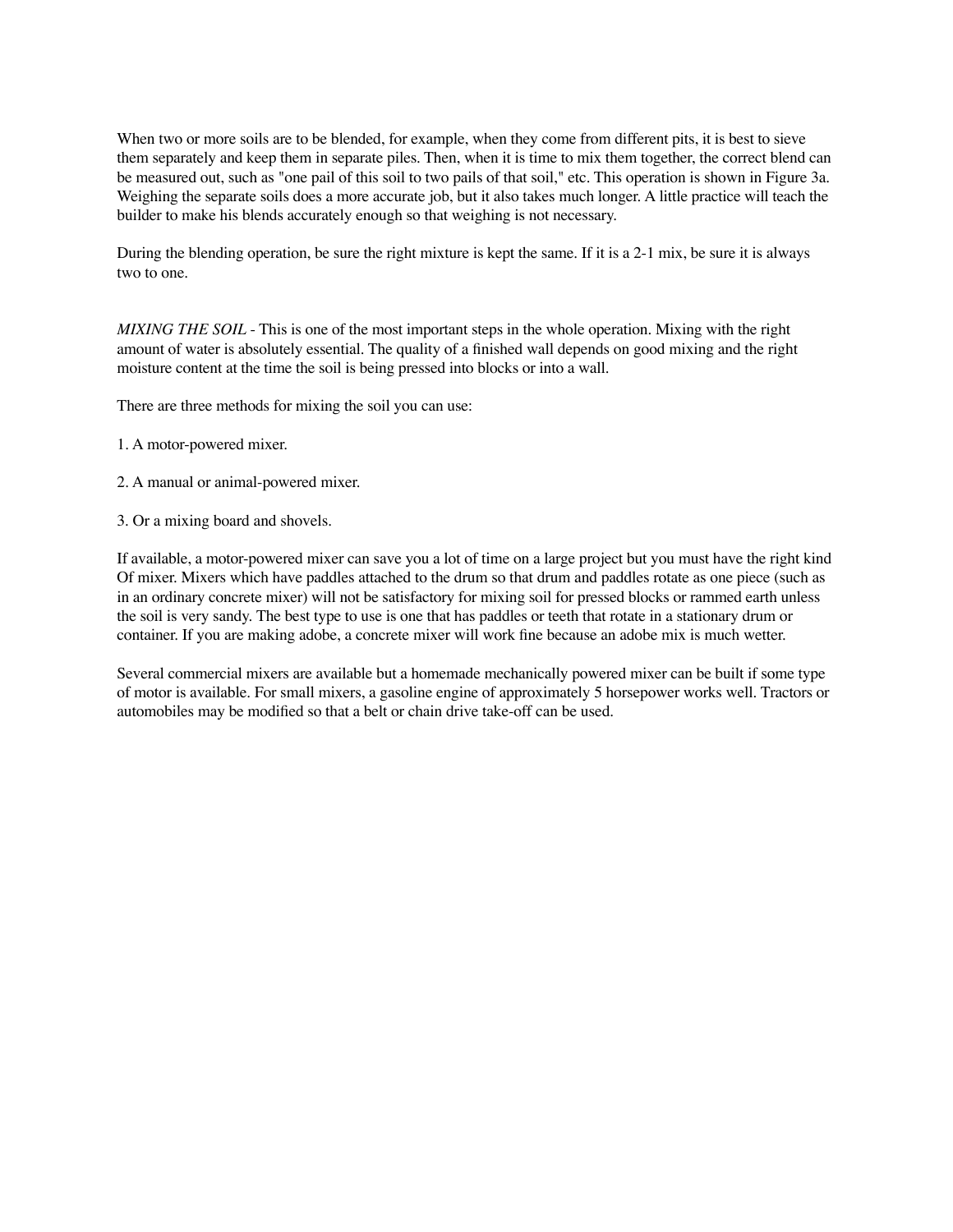

Figure 37.

A 55-gallon oil drum makes a good container for mixing. Figure 36 shows a successful mixer that you can make yourself.

A 25 or 30-gallon oil drum can be wed to make a smaller hand or animal powered mixer.

Be sure you have mixer large enough for the job.

For a single house project, the cheapest and easiest method for mixing soils is by hand. All you need is a flat surface and a shovel or a hoe. The floor of the house, if concrete, makes an excellent surface if you have built it beforehand.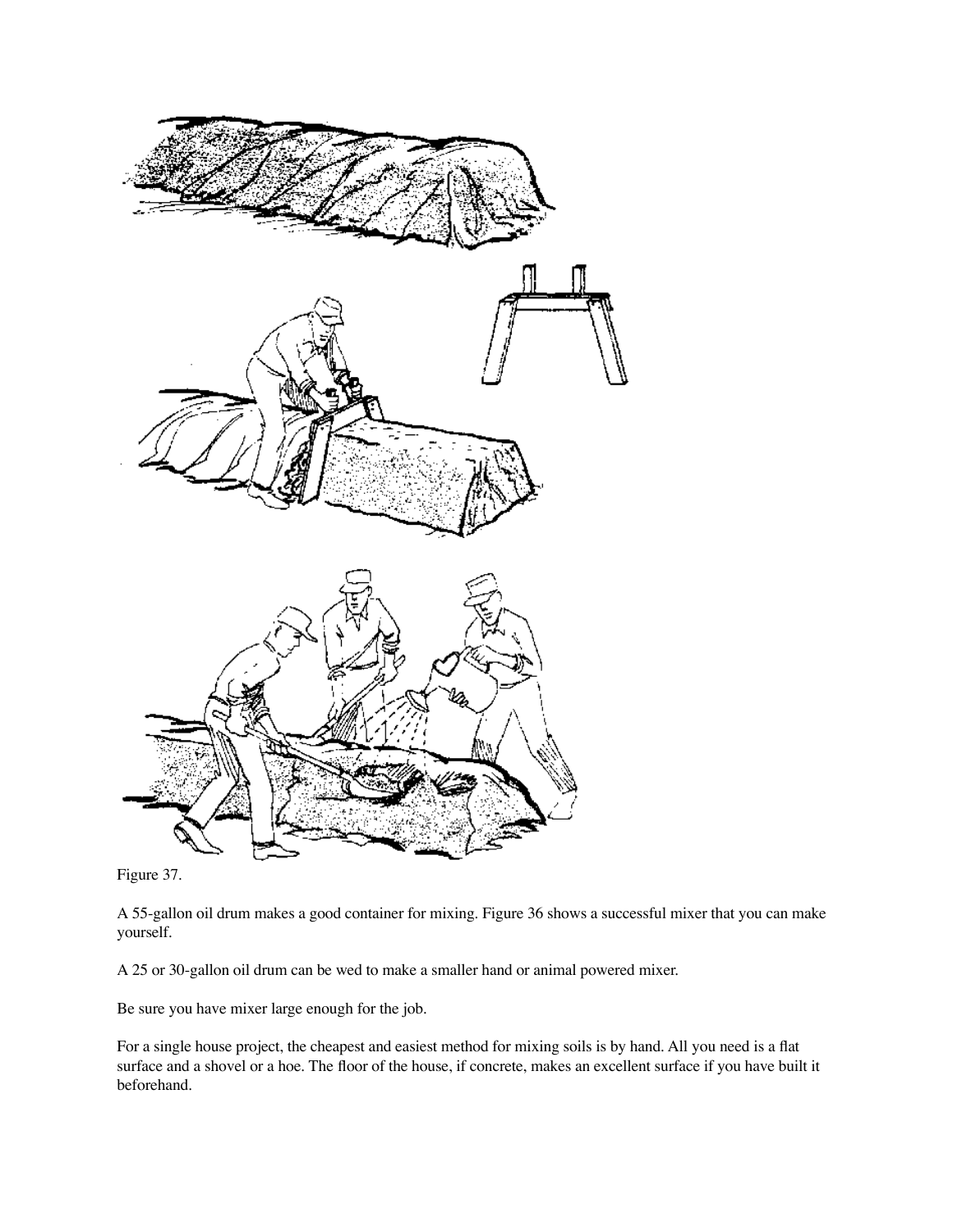To make sure that all batches of mix are the same, soil, water and stabilizer (if you are using them) must be measured accurately. The best way to do this i. to lay out a long row of soil, about 18 inches wide. Then use a template as shown in Figure 37 to level off the row to the right height, maybe six inches or a foot. Fill in the low spots and level again with the board. For every batch of mix, be sure that the rows are the same length and all are of the same width and thickness. If you are using stabilizers, sprinkle the right amount on top of the row. Pour a little water at a time and we the shovel to turn the material over and work it toward the center of the row. An ordinary garden sprinkling can is ideal for adding the water. But be sure to add the same amount of water and stabilizer (when used) to each batch. If you make each row the same way every time and use the same amount of water for each row, each batch of mix will be the same.

*Do not mix more soil than you can use at one time*. There is one exception, however. In cases where you are using lime with soil containing a lot of clay, thoroughly mix about half of the lime required and then add the water and allow it to "season'. for a day or two. While it is seasoning, cover the mix with wet sacks or leaves so the soil will not dry out. During this seasoning time, the lime will react with the soil to break down any clods or lumps that clay has. After the mix has seasoned, work it again carefully with shovels, add the rest of the lime, mix and add a little more water, if needed. Then, it is ready to be made into blocks or rammed into a wall.

#### **Chapter 8: Making adobe blocks**

The art of making adobe earth blocks is ancient - and the old hand-mixed methods work as well today as they ever did. But, if you have some machinery to help mix the soil and move it, you can make good blocks a lot faster.

*MANUAL (OR OLD) METHOD OF MAKING ADOBE BLOCKS* - When a lot of cheap labor is available, use it. All you need are forms for molding the blocks and simple tools for mixing and moving the earth.

The forms may be made for single blocks, but two- or four-block forms are better. Strong, long-lasting forms can be made from 2-inch thick planks. When the forms do not have to last a long time, I-inch thick planks or  $\frac{3}{4}$ -inch thick plywood can be used. The forms will receive a lot of wear, so make strong ones. Use plenty of nails or bolts or, better yet, reinforce them with strips of metal at the corners. Since they will be wet much of the time, it helps to soak the forms in oil for a while before you start to use them. Some people line the insides with metal so the forms will last longer and the blocks can come out easier.

Adobe blocks can be made almost any size, but they should be kept small enough so that one man can lift them al! day long without tiring too much. An average workman can do this if the blocks weigh about 50 pounds or less.

Adobe blocks are commonly made 4 to 6 inches thick. The width of the block matches the desired thickness of the- wall, between 9 and 18 inches. The length, then, is controlled by the weight of the block. Two typical sizes of blocks that have been used are 5x10x20 inches (weight about 55 pounds) and 4x12x18 inches (weight about 50 pounds).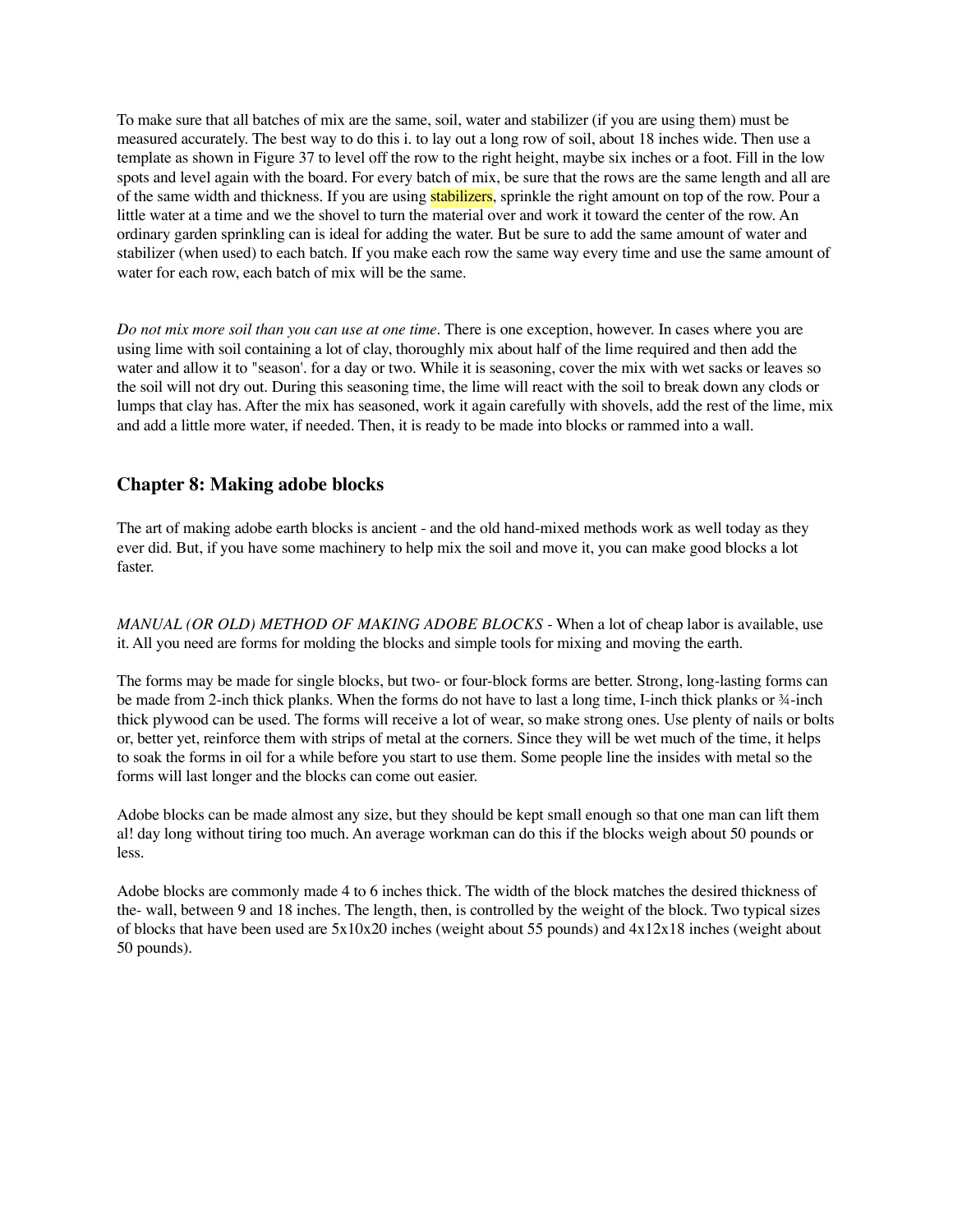

Figure 38. Preparing the soil mix.



Figure 39. Charging the forms

The manual method is most efficient when four workers are used. Two men prepare and mix the soil while the other two mold and remove the blocks, then, clean the forms. The dry soil is prepared as explained in Chapter 7. Then it is mixed with water as shown in Figure 38 until the soil barely flows when lightly kneaded. A good way to estimate whether enough water has been added is to use a stick to make a 3-inch deep, V-shaped groove in the soil mix. The mix is wet enough if the sides of the groove bulge and just begin to flow together.

Bituminous emulsions or other liquid **stabilizers** are added to the soil mix at the same time as the water. Dry or powdered stabilizers are mixed in before the water is added.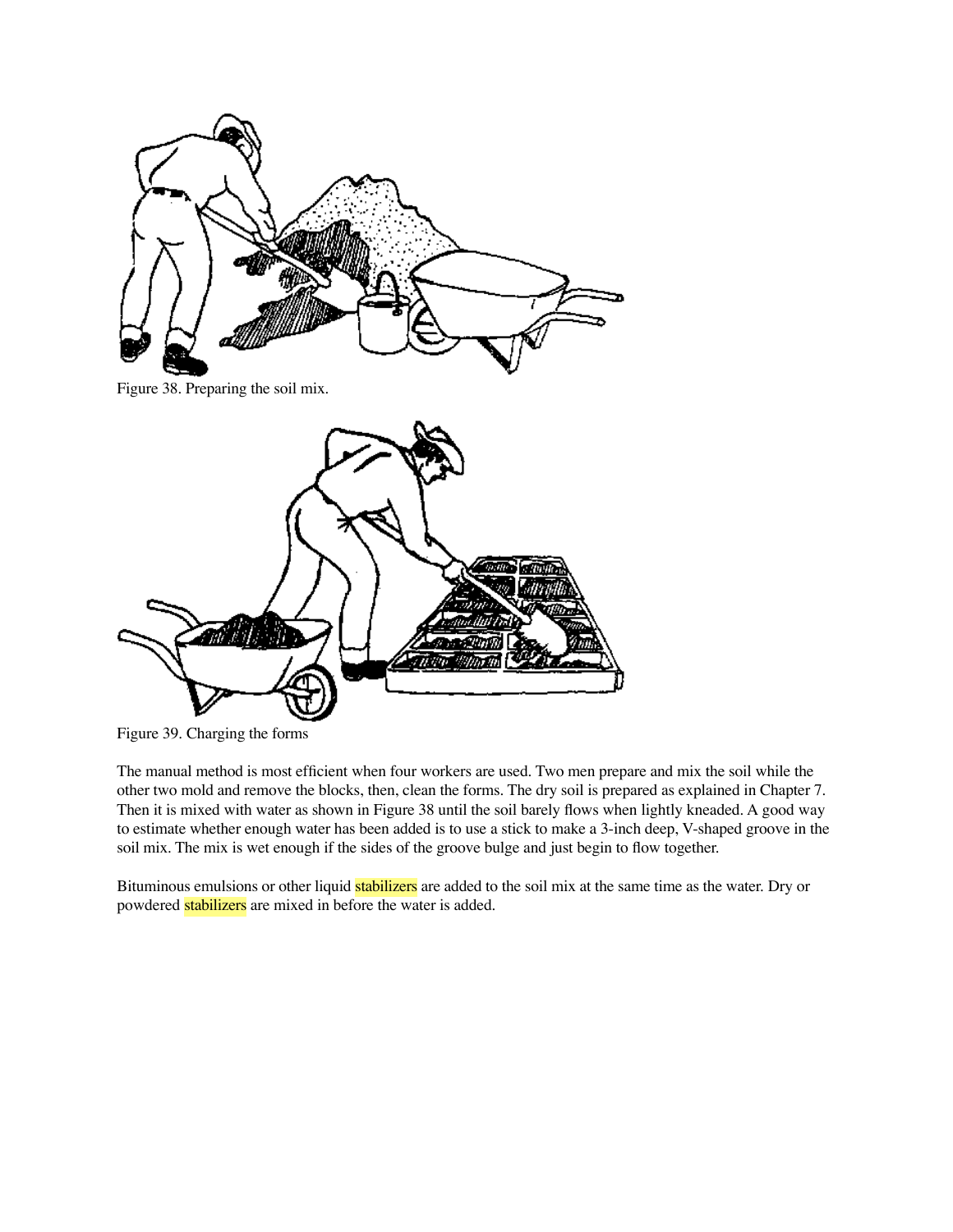

Figure 40. Kneading and leveling the blocks



Figure 41. Lilting the forms from freshly made blocks.

After thorough mixing, the adobe mix is placed in the forms as shown in Figure 39. It helps to drop or throw the mix in the forms so it packs tightly. The mix is then kneaded by hand as shown in Figure 40 to fill all of the corners and remove all air bubbles. If the kneading job is done well, the adobe blocks will be solid and have strong corners and edges. After kneading, a small board or trowel is used to cut off the extra soil and smooth the top edge of the molded block. A little water sprinkled on top of the block will help in smoothing it off.

As soon as possible the forms are lifted from the freshly made blocks as shown in Figure 41. The only way of knowing when to remove the forms is to try it. If the blocks slump or bulge too much, either the forms are being removed too soon or the mix is too wet. If the mix sticks to the forms when they are removed, it is too dry or the forms have not been oiled enough. With some soils the forms may be removed immediately. With other soils you may have to wait longer.

After removing the forms they are washed as shown in Figure 42 and returned to the casting bed for the next batch.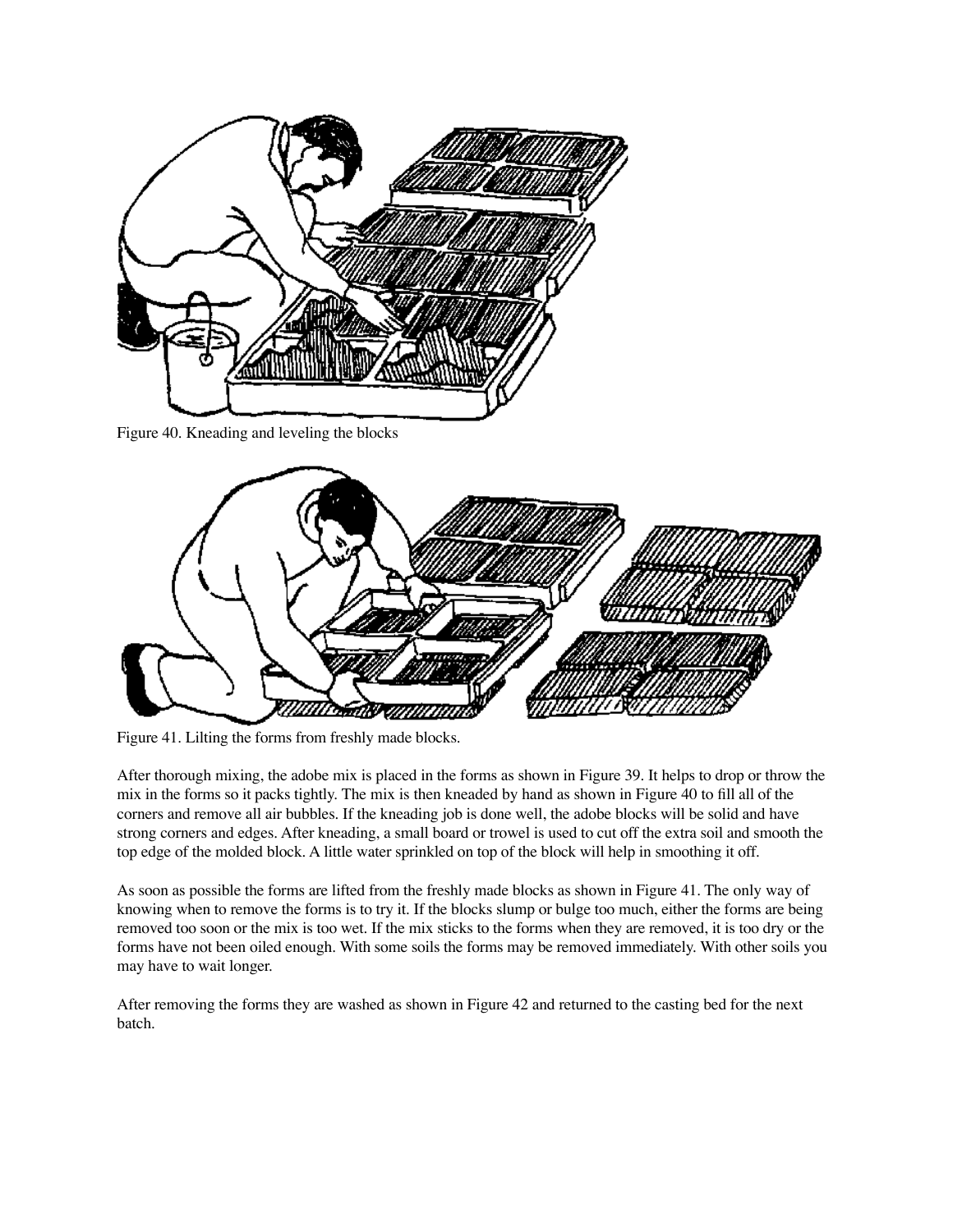

Figure 42. Washing forms for next cycle.



Figure 43. Front end loader is used to mix soil with water in large sump.

*MECHANICAL METHOD OF MAKING ADOBE BLOCKS* The mechanical method of making adobe blocks is not much different from the hand method. By using machinery to mix and dump the soil you can make blocks faster, but you need bigger forms and more of them. A larger casting bed is also required.

The size of the adobe blocks is the same as those made by the manual method, but the forms should be big enough to make 12 to 36 blocks at once. For these bigger forms, use 2-inch thick lumber. If enough water and earth are available to keep the mixing process continuous, as many as 40 to 50 forms may be used.

Using the mechanical method, two or three workers may be enough. One man operates a tractor with a front-end loader such as shown in Figure 43. He digs the soil if necessary, mixes the soil and water in a large pit and then scoops the soil mix up and drops it in the forms. This operation is shown in Figure 44. The other men knead the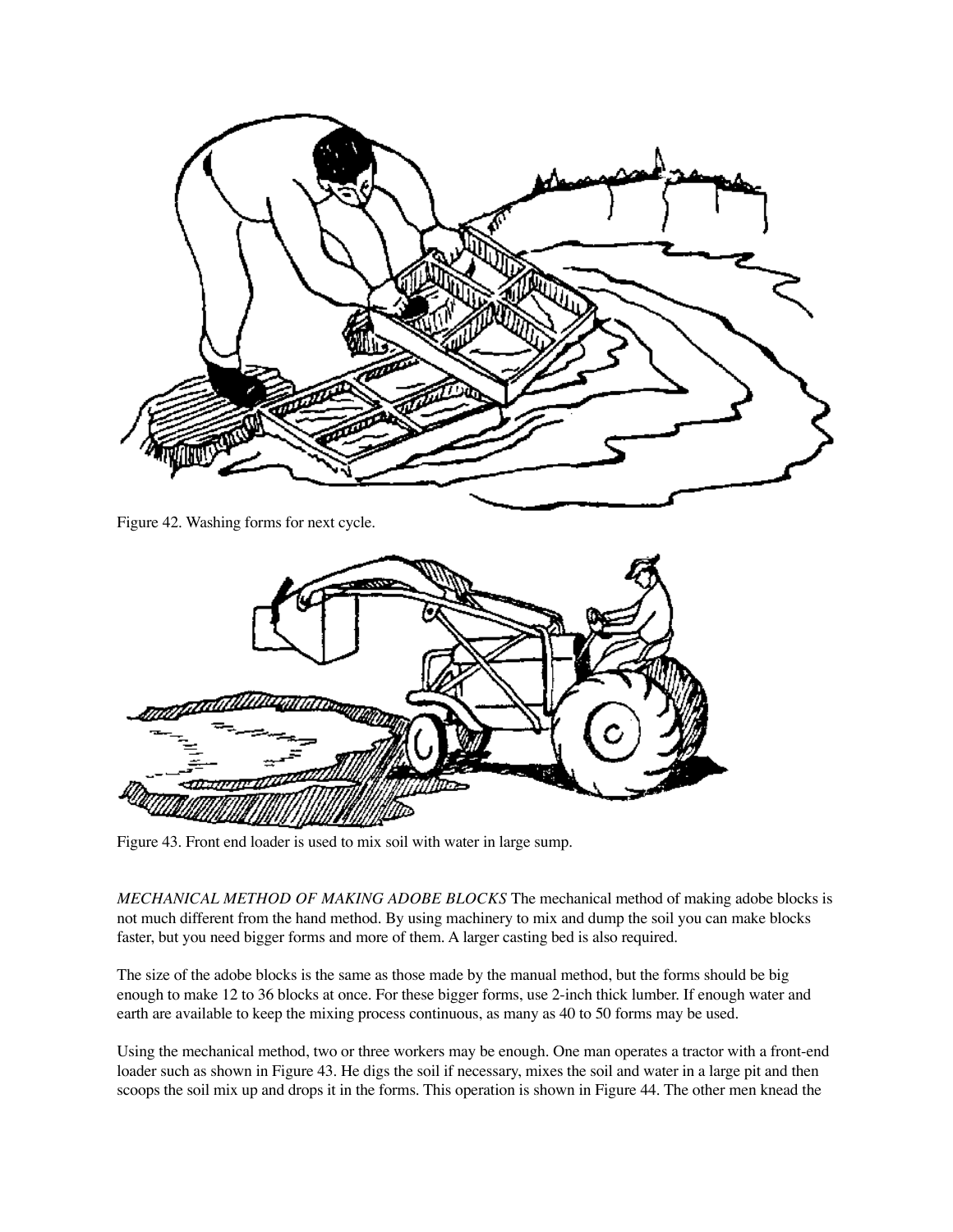mix into the forms and lift the large forms from the molded blocks at the proper time. This method will vary depending on the type of mechanical equipment that is available. The front-end loader was used only as an example.



Figure 44. Machine transports prepared soil mix to multi-forms.

*CURING ADOBE BLOCKS* - Adobe blocks must be cured or sun-dried before they can be used. The usual way of curing the blocks is as follows:

1. After the mold is removed from the newly made blocks, leave them in place two to four days without being disturbed. Gang molds may be used with a pallet to speed this operation. The mold can be removed after the soil mass has set sufficiently to hold its shape and the pallet with blocks can be set aside out of the way while curing takes place.

2. As soon as the blocks are strong enough to be picked up without chipping or breaking, place them on edge to finish curing. At this time any loose sand or other material clinging to the block is scraped off with a small stick (see Figure 45). Curing will take about a month, but it depends a lot on the weather and the type of stabilizer in the block.

3. If stabilizers such as lime or cement are used, cover the blocks with wet cloth or straw as soon as the molds are removed. Keep them moist for seven days and then turn them on edge to complete the curing. (See Figure 58, Chapter 9.)

4. At the end of the curing period, the blocks are stacked on edge as shown in Figure 46 so they will take up less room.

Because of the long curing period for adobe blocks, a large curing area must be available. During dry, hot seasons they can cure without a protective roof. But if it is apt to rain during the curing period, a protective covering will be needed The blocks shown in Figure 47 were ruined by rain before they had a chance to cure.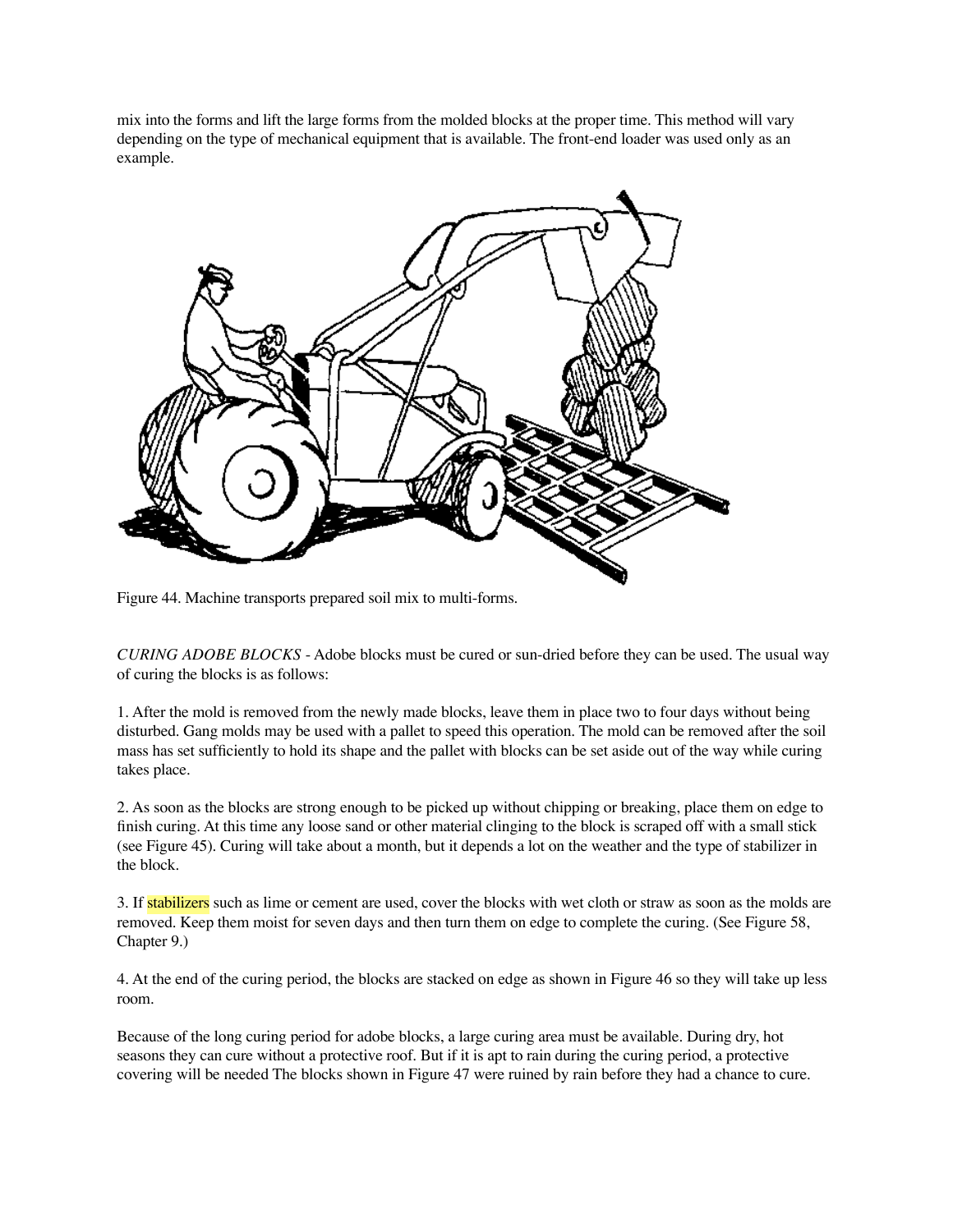

Figure 45. Unstabilized block is turned on edge to dry after two to four days.



Figure 46. Adobe block is stacked after a month of curing.

An example of an inexpensive shed used for curing blocks is shown in Figure 57 in Chapter 9. But all types of covering must allow the air to circulate around the blocks or they will take too long to cure.

Some builders have laid adobe blocks before they have cured completely. This can be done if the blocks do not shrink after being laid and if they are strong enough to be handled without breaking. The savings in time may not justify this procedure, however. It is really better not to lay uncured blocks.

*CHECKING QUALITY OF BLOCKS* - Controlling the quality of adobe blocks during construction is not as difficult as it is for pressed earth blocks because moisture content is not so important. It still should be done, though. You can make quick tests such as the reaction to shaking, dry strength. etc., explained in Chapter 2 to determine whether your soil mixture has changed. You should also make tests on the cured blocks to determine whether the correct soil is being used and whether the correct amount of stabilizer is being added. The following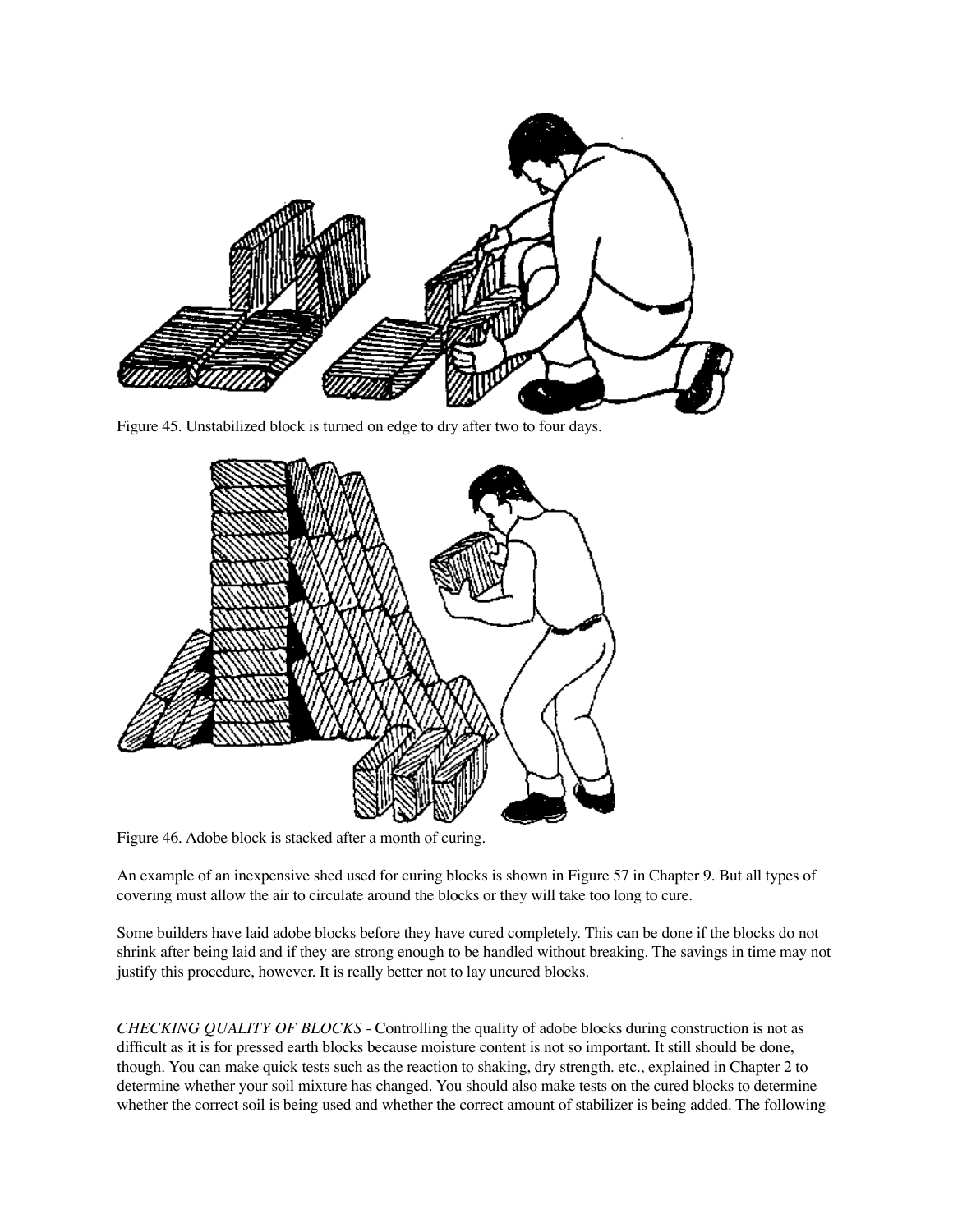tests are recommended.

1. Strength tests of the cured blocks should be made often using the procedures given in Chapter 2. From the first 100 blocks made, two or three blocks should be selected for strength tests. Later it is sufficient to check one block out of every 150 to 200 blocks.

2. *Spray testing* is an easy way of checking the quality of adobe blocks and assuring uniformity. These tests should be performed on cured blocks using the procedure described in Chapter 2. The number of tests to be performed is the same as for the strength tests.

3. *Absorption test* as described in Chapter 2 is one of the easiest ways of checking uniformity of the blocks. Check the same number of blocks as for the strength test.

All of the control tests should be done on blocks which have cured for the same amount of time. If tests are performed on blocks which have cured for one week and then other tests are performed on blocks that have cured three weeks, you could not expect the results of the tests to be the same.

**Chapter 9: Making pressed earth blocks**



Figure 49. The various shapes of blocks produced by the Land-crete block making machine allow rigid construction of corners and tees.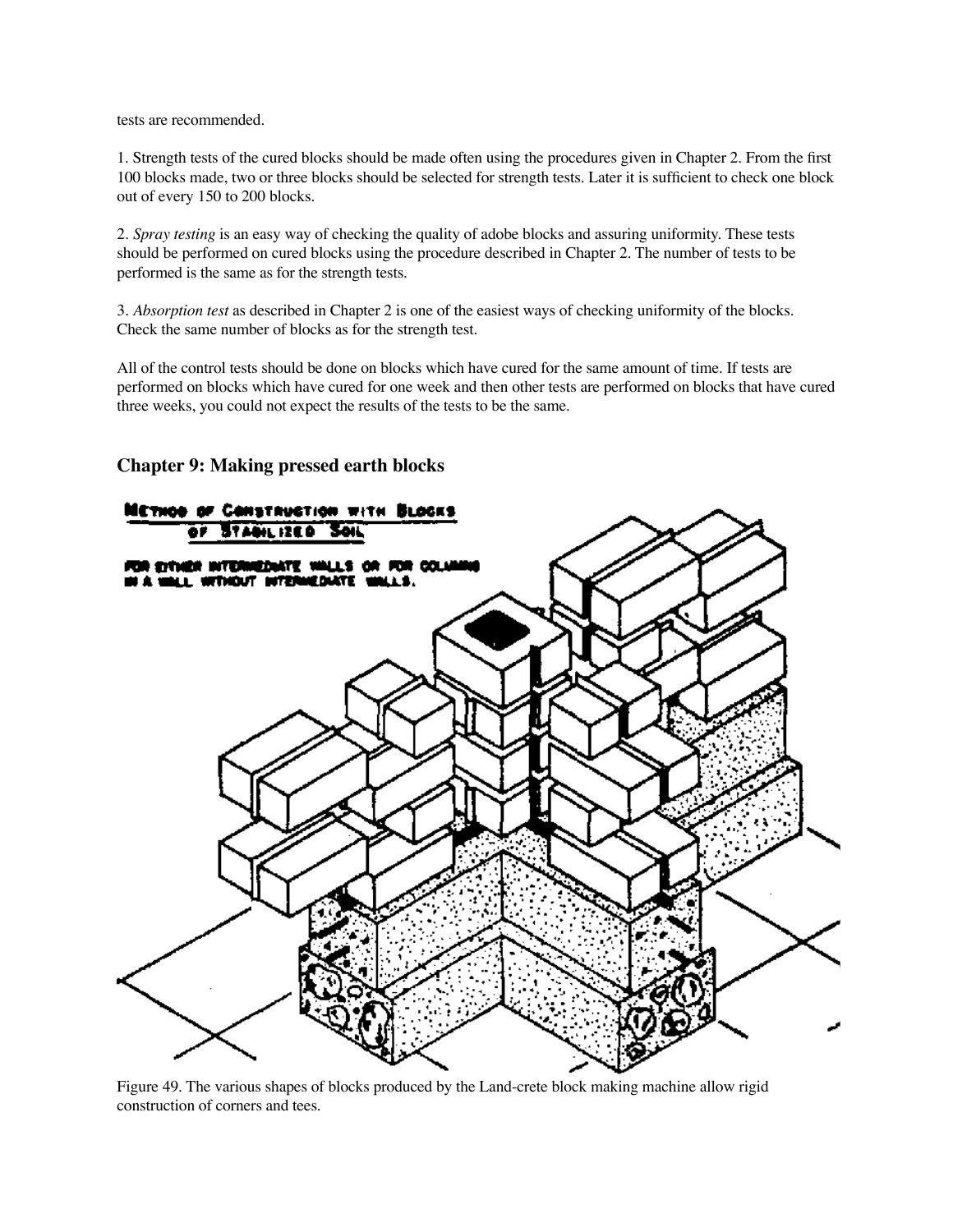*ELLSON BLOCKMASTER* - The Wilson Blockmaster is a manually-operated block (or brick) making machine manufactured by Wilson Equipments (Pty.) Ltd., 285 Fox Street, Johannesburg, South Africa. The machine operates on a lever system with a constant length of stroke so that the block thickness is always the same. The high lever ratio (500-1) makes a very dense, solid block. Different molds can produce blocks 9x12x4 inches or 6x12x4 inches. Other molds and attachments are available to form interlocking blocks, 4½x9x4 inch bricks or 18x9x4 inch hollow blocks. The manufacturer claims a production rate of 900 to 1100 blocks per 8 hour day with an increased rate up to 1400 to 1500 blocks per day with a semi-automatic loader attached. If the  $4\frac{1}{2}x9x4$ inch bricks are made, the rate is approximately doubled since two bricks are made in one operation. Two men would be required to operate the machine and two or three more to prepare the soil.

*CINVA-RAM* - The CINVA-Ram (Figure 52) was developed by the Inter-American Housing and Planning Center (CINVA) at Bogota, Colombia, in 1952. It is operated by manually applying pressure on a long lever arm. It produces blocks which are  $11\frac{\cancel{1}}{2}x3\frac{\cancel{1}}{2}x$  inches (either hollow or solid) and will also produce  $11\frac{\cancel{1}}{2}x5\frac{\cancel{1}}{2}x1\frac{\cancel{1}}{2}x$ inch tiles for roofs or floors. The long lever arm arrangement produces dense, high-quality blocks. The CINVA-Ram is presently distributed by Metalibec Ltda, Apartado Aero 233-NAL 157, Bucaramanga, Columbia, South America, under license from l B. EC. Housing Company, New York, U.S.A. The machine weighs only 140 pounds and is the lightest of the four machines mentioned here. Three men, doing all of the work, including processing, mixing, molding, etc., should make 300 blocks a day. Five workers can make 600 per day by dividing the jobs.

*SUMMARY OF BLOCK-MAKING MACHINES* - All of the machines discussed above make high quality earth blocks. Each machine certainly has its advantages and disadvantages and certain machines will be available in some areas of the world where others will not. There are probably other good machines that will make good earth blocks, but it is not practical in this manual to discuss all of them. We will use the CINVA-Ram machine to discuss the procedure for making blocks.

*BLOCK-MAKING OPERATIONS* - A team of five or six men working with one machine achieves the best production. Three men handle the digging and processing, while two men operate the machine and mold the blocks. Another man may be used to stack the blocks for curing.

*PLACING SOIL MIX IN MACHINE* - With most of the block-making machines (particularly with CINVA-Ram) it is necessary to get the correct amount of soil mix in the machine each time. Fast, simple weighing equipment can be used, but a wood or metal scoop will do almost as well. A scoop for the CINVA-Ram is shown in Figure 53. A worker can scoop into a loose pile of prepared soil mix, scrape off the excess material with a piece of straight wood or sheet metal, and then dump this measured amount directly into the machine. The size of the scoop is determined by the correct amount of mix to make a dense block. Another way is to use only one size scoop but use an adjustable scraper as shown in Figure 53.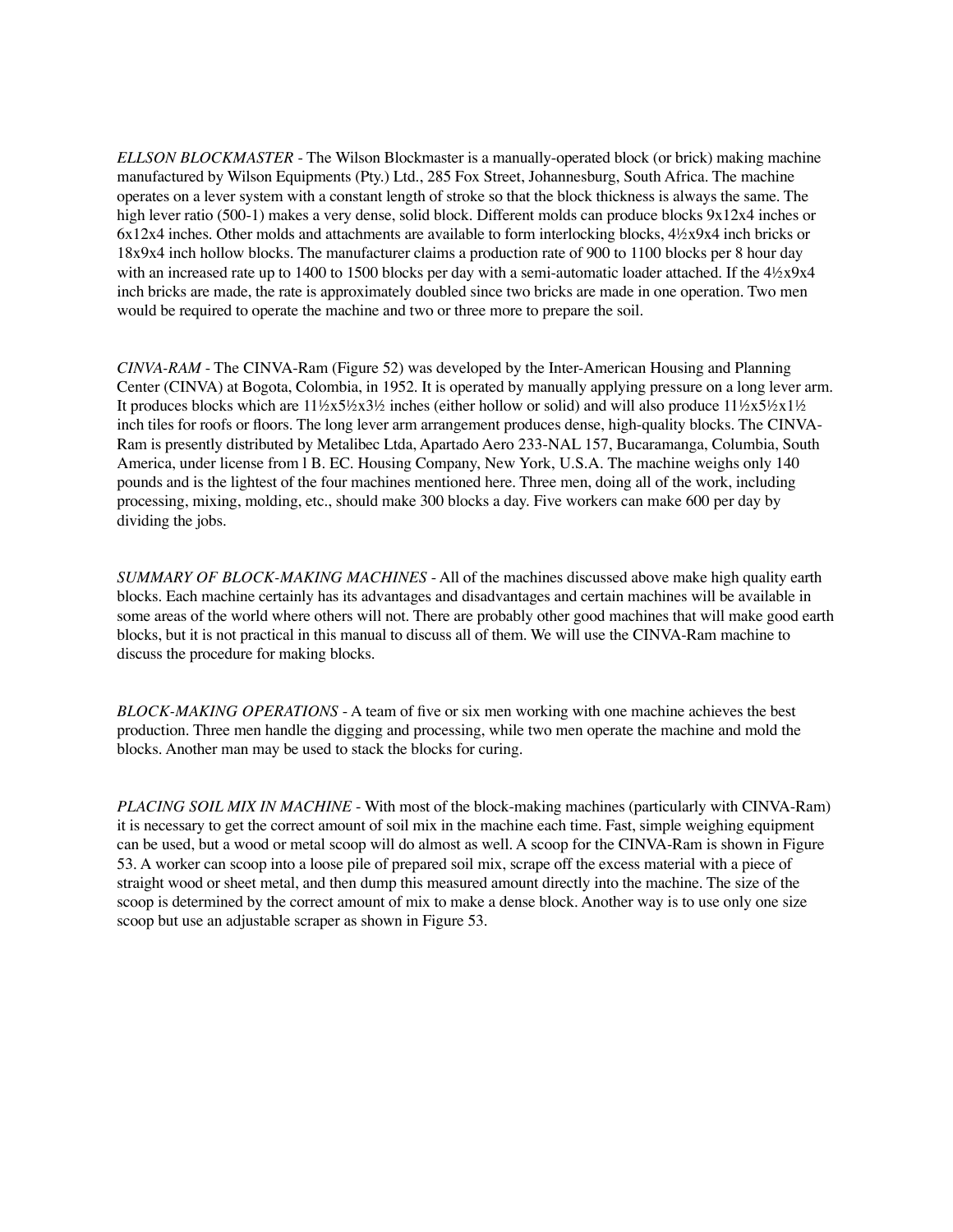





Before each scoop of mix is placed in the CINVA-Ram, a light coat of oil should be brushed on the sides and bottom of the molding box. A mixture of I part engine oil and one part of kerosene is fine. The oil coating keeps the blocks from sticking to the sides of the mold and makes them easier to force out.

The scoop of soil mix is then placed in the oiled mold box. For many soils, a scoopful of loose material will not completely fill the mold box and the cover can be easily closed. Some soils, however, have a tendency to "fluff" when moist (usually. the sandy materials do this) and they must be lightly pressed clown by hand before the mold cover can be closed. It has also been found that many blocks are not compressed tightly at the corners and these corners will later chip or break off during handling. This does not affect the overall strength of the block but can spoil the looks of the wall later on. To avoid this problem, loose mix in the corners can be pressed down tightly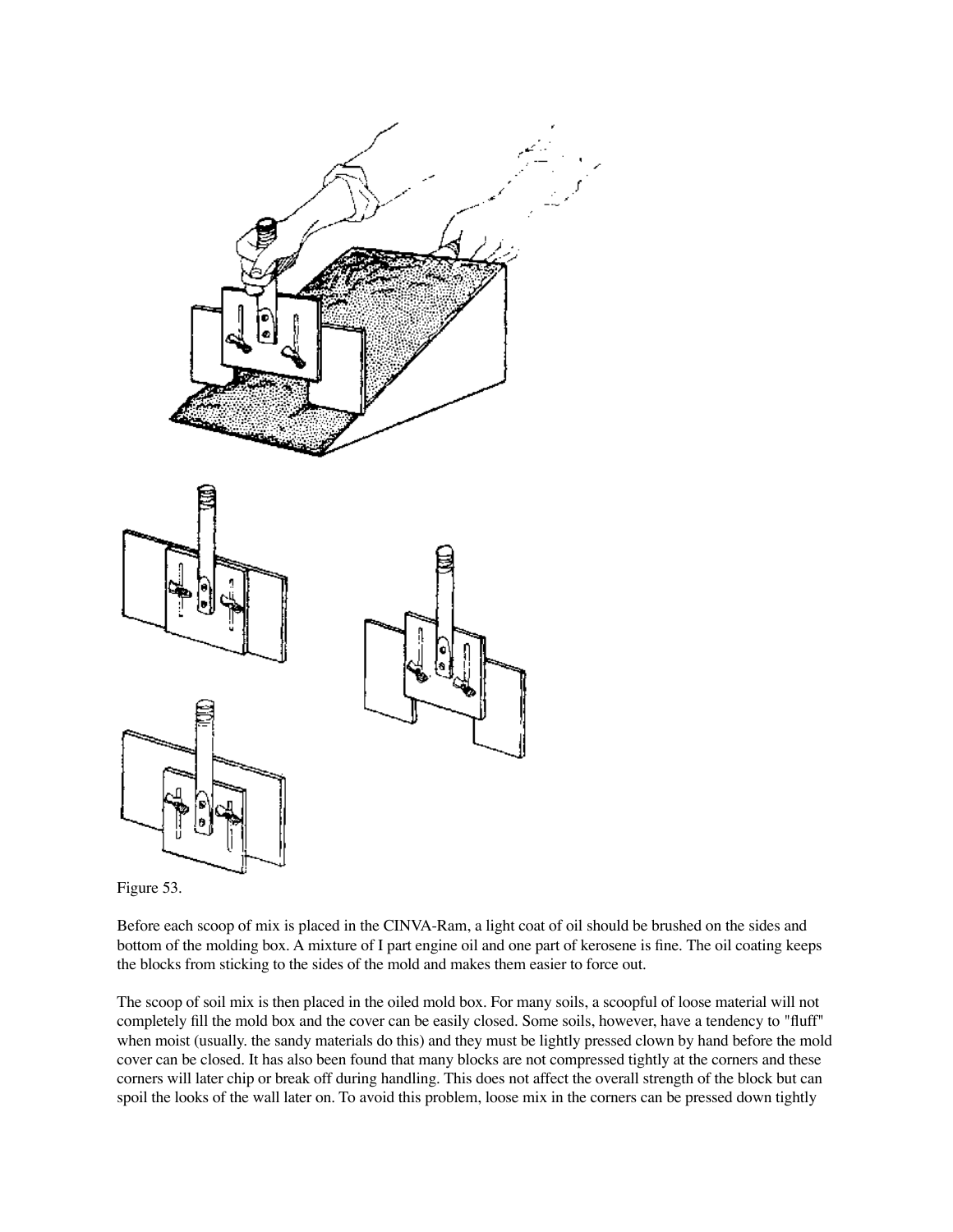by hand or a little excess soil mix can be placed in each of the corners.

*PRESSING THE BLOCKS* - The worker who fills the mold box slides the cover on. His partner applies the pressure on the lever. This is a most important part of the operation and requires practice to do well. The CINVA-Ram was developed so that as little as 70 pounds of force applied to the end of the lever produces a block dense enough to be satisfactory. However, it has been proved that denser blocks are much stronger and more weatherresistant. So, it is recommended that at least 130 pounds of force be applied to the lever arm; that is, a man weighing about 130 pounds should be able to apply all his weight to bring the lever down to a level position.

A good block depends on the correct amount of soil in the mold box. If the lever arm can be pushed to the level position without pressing hard, then not enough soil has been placed in the mold and the block will not be dense If too much soil has been placed in the mold, then the lever arm cannot be brought down to the level position, even with considerable force. The block produced in an overfilled mold still will not be dense enough. The builder can judge when he has the correct amount of mix in the box: He will feel the greatest force when the end of the lever lacks about one foot from being level.

If weighing equipment is available, you should determine the density of your blocks by measuring their weight and volume. The best blocks are the heaviest or most dense ones.

*EJECTING BLOCKS* - In the CINVA-Ram, blocks are pressed out of the mold by lifting the lever arm and swinging it to the other side of the mold box. After extruding, the block should be transferred to a suitable place for curing. If the top of the block bows or cracks during this extruding process, the soil mix was probably too wet. These blocks will be weak and should not be used. Newly-made soil blocks containing clay can be handled with little fear of breaking. New sandy blocks may crumble when handled, so they should be moved on a wood or metal piece called a pallet. Some fresh blocks must remain on pallets until they are strong enough to be moved. It may be necessary to have enough pallets on hand to handle an entire day's production of blocks. The only way to know whether pallets are required is to make blocks and see how they hold together when they come out of the machine.

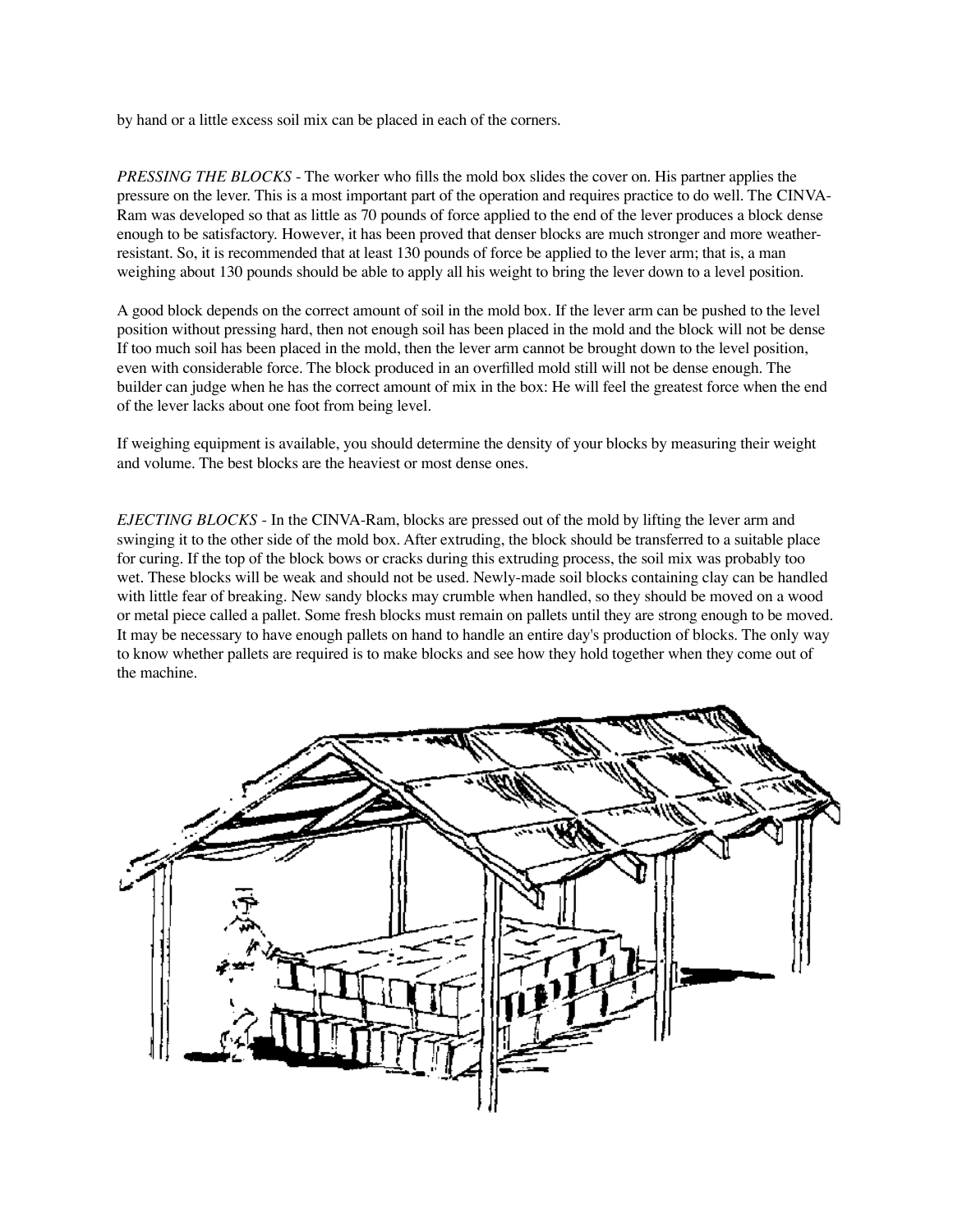Figure 57.

*CURING BLOCKS* - While curing, blocks should be stored in a place where they will not be disturbed and close to where they will be used.

Curing is completed when the water used for molding is dried out. They will dry out faster in the sun. If the area received a lot of rain, dry them out under a covering or cheap shed as shown in Figure 57. If the roof of the house was built first, dry them under the roof.

A wet cure period is necessary for *stabilized* blocks to gain strength, particularly if they contain cementing type stabilizers. (See Chapter 2.) During the wet-curing period, blocks should be stood on end and covered with wet sacking, leaves, or other material as shown in Figure 58 so they can be kept moist. After curing, the covering is removed and the blocks are stacked while they dry.



Figure 58.

Some builders do not wait until the blocks are completely dry before laying them in the wall. This does no harm as long as the blocks do not crack when being laid and do not shrink later. But, let them cure for at least a week before using; the longer the better.

*CHECKING QUALITY OF BLOCKS* - When a large number of blocks is being made, a few bad ones are bound to turn up. Sometimes, even a whole batch of blocks will be of poor quality because somebody did something wrong. Mistakes happen, and the builder can guard against them by performing occasional control tests. The type and number of tests that should be performed depend on the size of the job and type of construction. For pressed earth blocks the following tests are recommended:

1. *The moisture content* of each separate mix should be checked before blocks are molded. If the mixes are small, you can check moisture by making a ball of the moist mix as described in Chapter 2 and dropping it on a hard surface. For large mixes try to use the more exact tests for moisture described in Appendix B. Use soil samples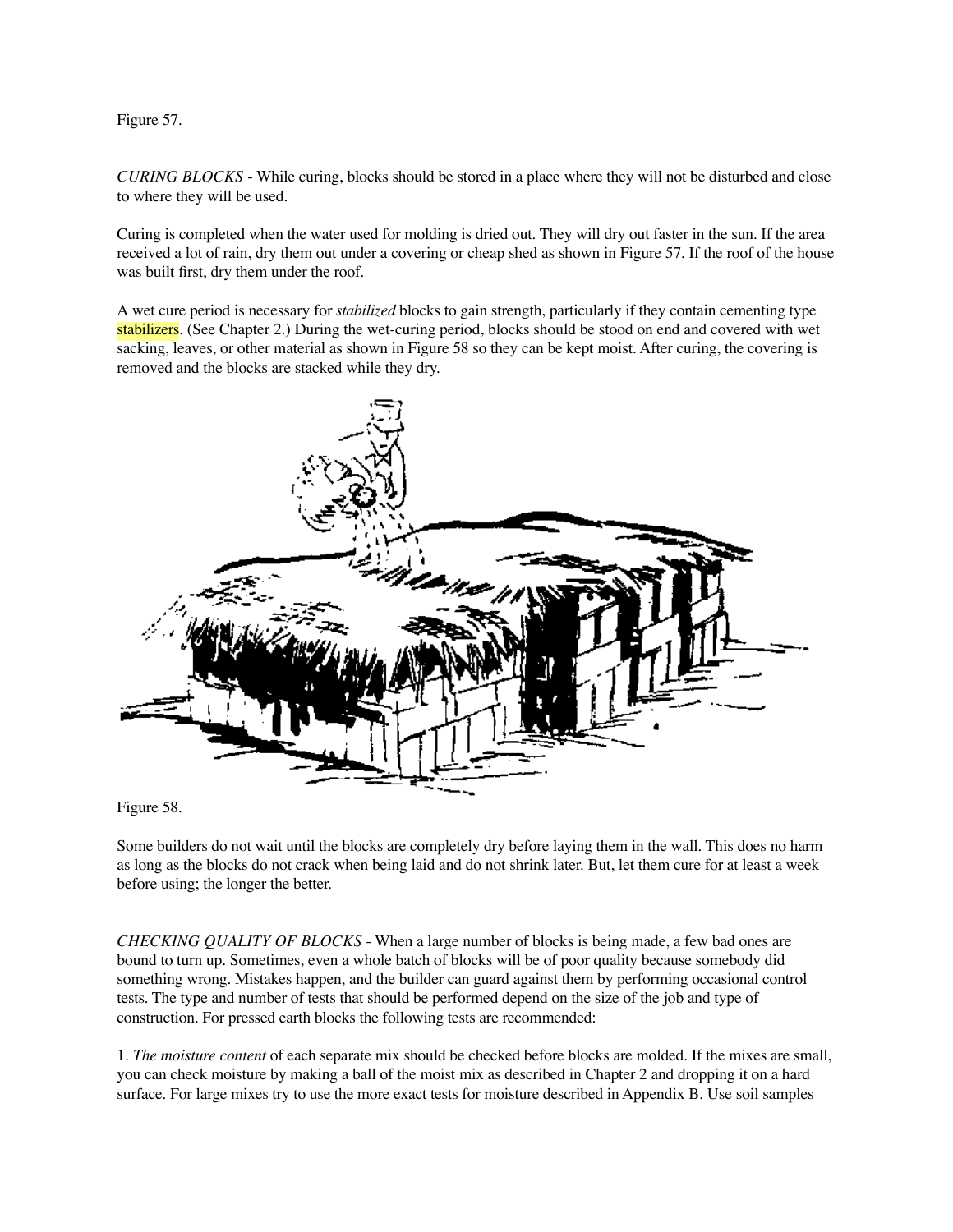weighing 1 to 2 pounds.

2. *Spray tests* should be performed occasionally to see if the resistance to weathering is as good as expected. These tests should be performed on cured blocks using the procedure described in Chapter 2. If the job is just starting then 2 or 3 (or even more) bricks out of the first 100 bricks should be checked. Later it is sufficient to check one brick out of every 150-200 bricks made.

3. *The strength* of the block should also be checked often to make sure that the block will be as strong as expected. These tests should be performed on cured blocks using the procedures given in Chapter 2 or Appendix A. The number of tats that should be performed is the same as given above for the spray tests.

4. *Absorption tests* can be easily performed on cured blocks using the procedure given in Chapter 2. Make an absorption tat each time you do a spray test.

5. *Density* tests to determine whether your blocks are being pressed enough should be done if weighing equipment is available. Remember that the heaviest blocks are the best ones.

If the blocks do not pass these control tests, block-making should be stopped immediately until the trouble is located.

#### **Chapter 10: Making walls with earth blocks**

Earth blocks. whether adobe or pressed, are laid in level layers (or courses) just like ordinary burnt bricks. Each course is offset one-hale of the width of the block as shown in Figure 59 so that the vertical joints are not continuous. The blocks are joined together with a mortar to give a uniformly strong wall. Some block-making machines produce blocks with interlocking grooves and ridges so the blocks bond together without using mortar. This type of bond is not very satisfactory, particularly for areas subject to earthquakes or high winds.

The selection of a correct mortar is an important step, and the information given below should be closely studied before a mortar is selected.

*MORTARS FOR PRESSED EARTH BLOCKS* - The mortar used for pressed earth blocks may be one of highquality like that used for burnt bricks, or it may be made from the same soil mix used for the earth blocks. Here is one high quality mortar that has been successfully used with many different types of earth blocks:

1 part portland cement.

1 part lime.

6 parts clean sand (particle size less than 1/8").

Sufficient clean water to make a workable mix.

If masonry cement is available, use one part masonry cement, three parts sand and enough water to form a workable mix.

If soil mix is used for the mortar it should be one low in clay content to avoid shrinkage cracks. Since the mortar is not pressed like the blocks, it will require some sort of stabilizer - usually portland cement or lime - so it will have approximately the same strength as the blocks. Research has shown that mortar for stabilized pressed blocks should contain about twice as much stabilizer as the blocks to be as strong as the blocks. In other words, double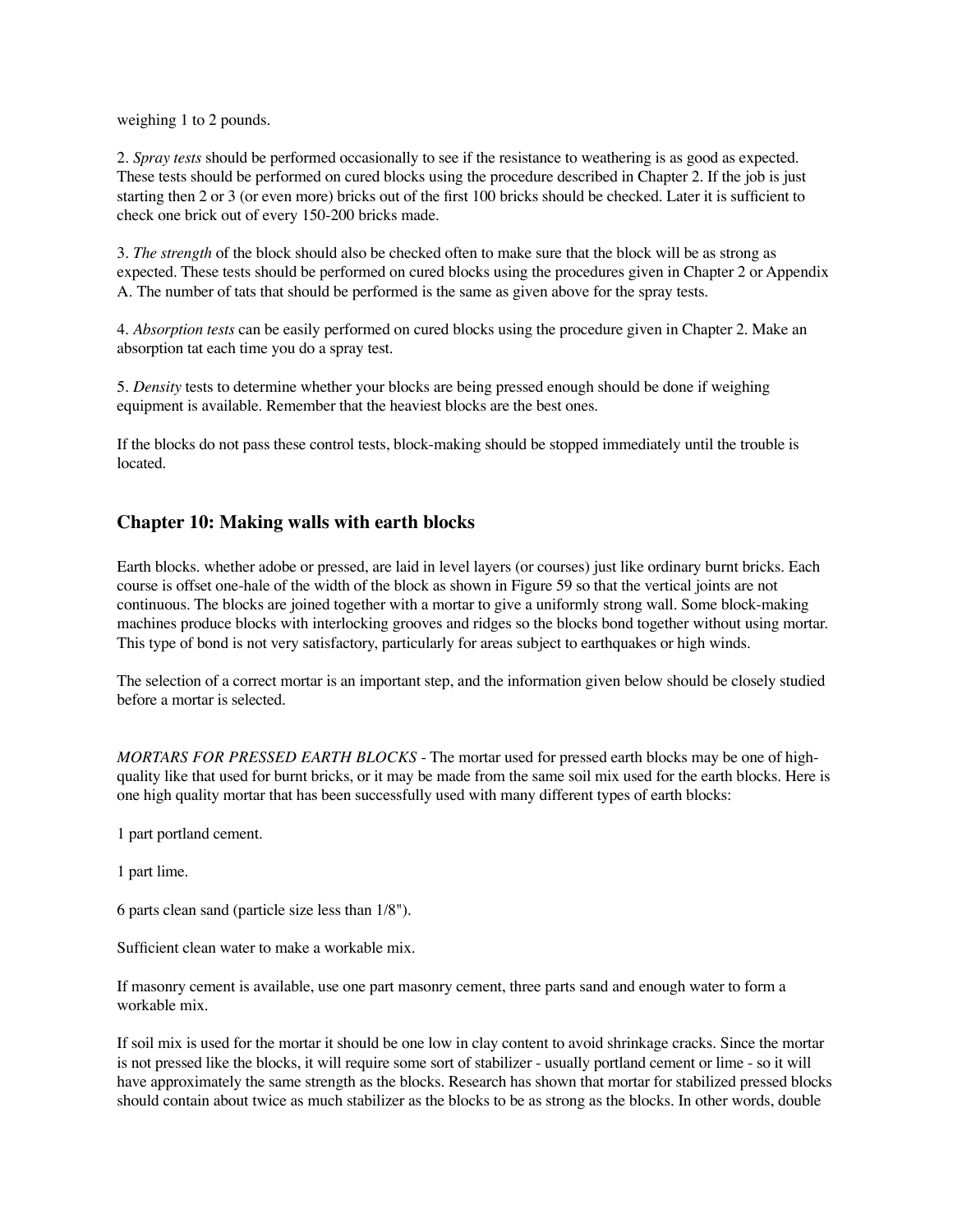

the amount of stabilizer you used for your blocks when making a stabilized soil mortar.

Figure 59.

The soil mix or sand to be used in the mortar should be sieved through a small screen.

*SELECTING THE BEST MORTAR FOR PRESSED EARTH BLOCKS* - There are some simple tests that can be used in selecting a good mortar. Before making these tests, it is first necessary to know something about laying blocks. Since pressed earth blocks are usually dried before they are laid, they are likely to absorb some of the water from the wet mortar. If they absorb too much water from it, the mortar will dry out too fast. Then it will be weak and will not form a good bond with the block.

A simple way to determine if this will happen is to draw a 1-inch diameter circle on the surface of a block with a wax pencil or crayon. Using some sort of dropper, rapidly place 20 drops of water inside the circle. If the block completely absorbs the water in less than  $1\frac{1}{2}$  minutes, the blocks need to be wetted. This can be done by completely immersing *stabilized* blocks in water for a minute or two. *Unstabilized* blocks can be thoroughly sprinkled with water. Allow the surface water to be absorbed into the blocks before the mortar is applied.

After the blocks have been properly wetted, two or more of them are joined together with each of the proposed mortar mixes using the same thickness of mortar joint that will be used in the wall. It is important that the consistency ("wetness") of the mortar mix be the same as if it were being used in a wall. The excess mortar is removed or "struck off" and the mortar joint allowed to dry at least one day. The mixes are judged from the appearance of cracks in the mortar. A mortar is unsuitable if it contains open cracks that will allow surface water to enter the joint. Fine hairline cracks in the surface are usually not damaging. Mixes that have damaging cracks need either more sand or more stabilizer.

If the test joint you made shows no cracks, set the tat blocks aside in a protected area for at least 7 days. If portland cement or lime is used as a stabilizing agent they should receive a wet cure for the first day. At the end of the 7-day drying period, drop the joined blocks on a hard surface from shoulder height so as to land on the corner of one of the blocks. The fragments are inspected to determine if the cracks follow the pints or cross the joints through the blocks. Any mortar that is strong enough to hold the blocks together so that some of the cracks are through the blocks is a strong, durable mortar.

If the cracks are all in the mortar joints, the mortar may be suspected as being too weak for successful use. Some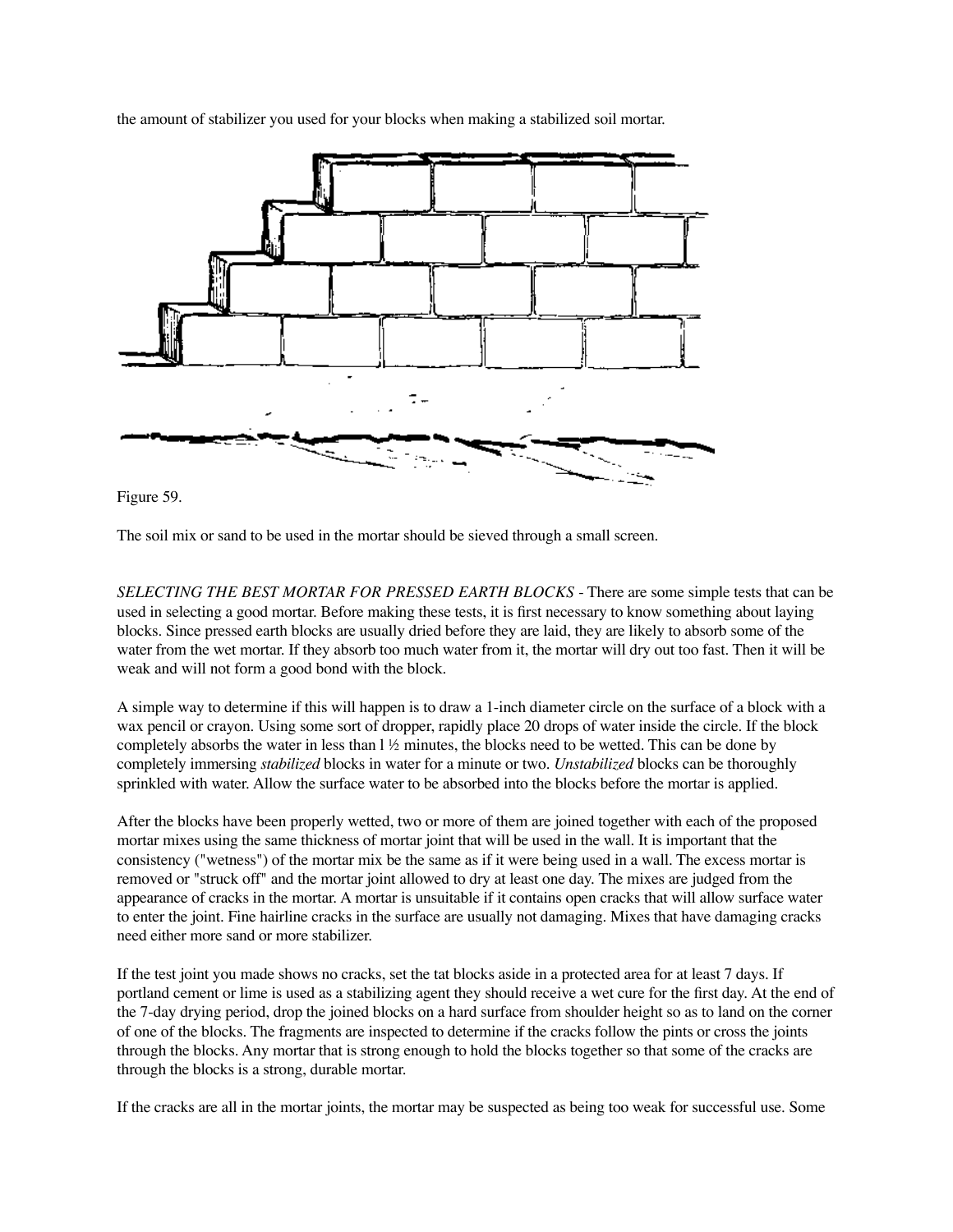blocks are extremely strong and may not crack through the block. In such cases, the only thing to do is to estimate by some other means the force required to pull the blocks apart.

*MORTARS FOR ADOBE BLOCKS* - Tests have shown that the mortar for adobe blocks should have about the same strength as the blocks themselves. If the mortar is much stronger than the blocks, it could cause the blocks to crack when it shrinks. For this reason, it is usually best to use the same soil mix (including stabilizer) as was used for the blocks. This mix should be put through a fine screen to remove large particles which are never desirable in the mortar.

If the mortar does not satisfactorily bond the blocks, it may help to wet the blocks first by sprinkling them. Adding a small amount of stabilizer might also help. However, as a general rule, very little trouble is experienced with mortars for adobe blocks.

*SETTING DOOR FRAMES* - Before the block-laying begins, all door openings should be accurately located and marked on top of the foundation wall. Sometimes the door frames are set in place before laying the blocks.

Another satisfactory method, often used with adobe construction, is to leave an accurately measured opening for the door frame to be placed after the block laying is completed. If the door frames are placed first, great care should be taken to make sure that they are in the correct position. They should be perfectly plumb and then solidly braced. The frames should be perfectly square (do this by measuring across the diagonals) and then braced diagonally also.

*TERMITE PROTECTION* - In certain areas of the world, especially in tropical climates, termites or white ants are so bad that they will even burrow in earth blocks. If the house is being built in such an area, special precautions must be taken. The common method is to use a thin metal shield which is placed on top of the foundation wall and have it project out and down from the wall at least three inches. It may also be advisable to treat the soil and lumber with suitable insecticides to minimize attack by termites.

*LAYING THE BLOCKS* - After the correct mortar mix has been selected and the termite shields and door frames are in place, the blocks are ready to be laid. The usual procedure is to place the first layer of blocks around at least most of the house as shown in Figure 60b. Leave space for the mortar in the joints, but do not put it in. This step provides the correct block spacing for the remaining courses. When proper spacing has been obtained by trial the blocks are then laid with mortar.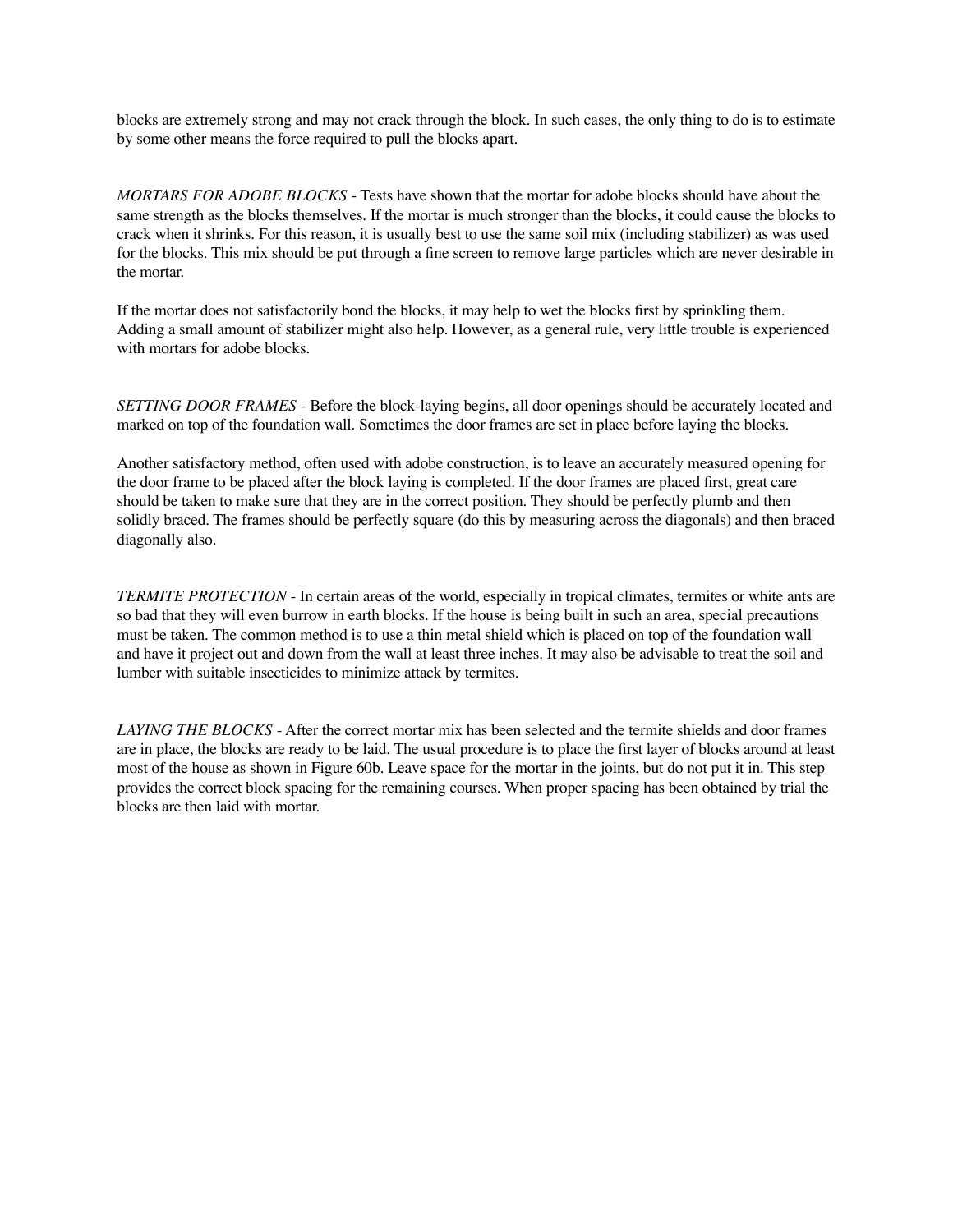

Then several courses of blocks are carefully laid at the corners and at the door frames as shown in Figure 60c. These provide a guide for laying the remaining blocks, so they should be rayed level and correctly spaced. String lines are then stretched between corners of the building as shown in Figure 61 or between a corner and a door frame. The string line should be placed so that it will just be level with the top of the next row of blocks to be laid and checked to see if it is level. If an adjustment is needed, it should be made. It is best spaced a small distance out from the outside edge of the wall (usually about 1 inch). In this manner, the person laying the blocks knows exactly how far the block should be from the string line to give a straight wall. (It may be handy for him to have a small block of wood of just the correct thickness so that he can measure the distance from the string line to the face of the block.) The string line is moved up to the next course after a course is completed. In this manner the courses are brought up to the level of the window sills. Then the block laying is stopped while the window frames are set in place.

Adobe blocks have rougher surfaces and it will be a little harder to lay them to a straight line but it can be done.

A house with crooked walls will not look as good, so check often to be sure that your walls are going up plumb (vertical). Use a level or plumb bob to check them.

Figure 60a; 60b; 60c.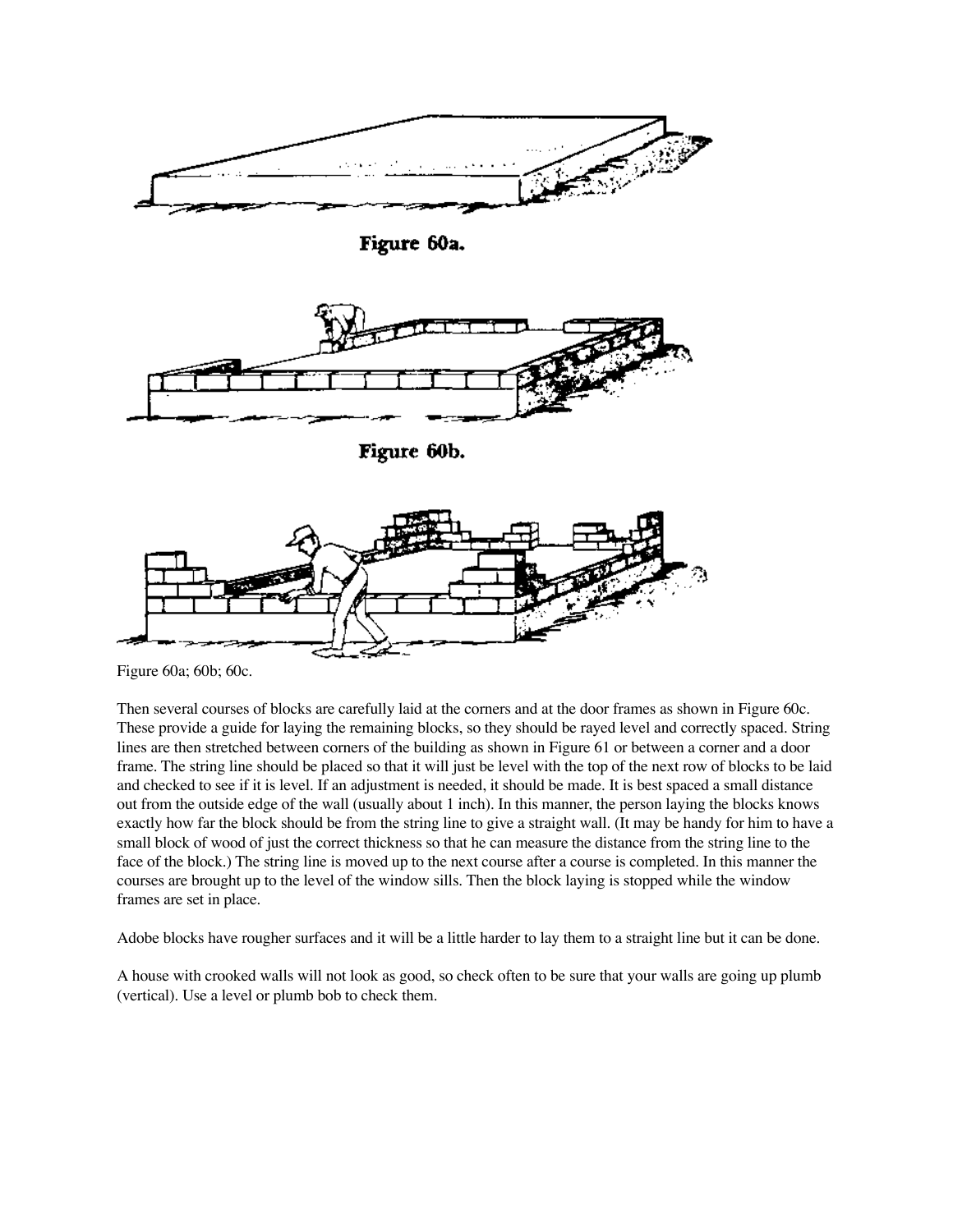

Figure 61.

The block layers (or masons) should have helpers to keep enough mortar mixed, to soak the blocks (if needed) and to keep a supply of blocks easily available to the mason at all times. The mason needs the correct tools for his job, a large and small trowel, a jointing tool, hammer, and level.

The mortar is placed on top of the blocks with the trowel. Sufficient mortar is used to give a joint somewhat thicker than desired. The mason then puts mortar on each end of the block and sets it in place. Using the trowel handle, he lightly taps the blocks into the exact position and then strikes off the excess mortar which has been squeezed out of the joints. After the mortar has become slightly hardened (in about 30 minutes) the mason finishes the mortar joints. This is done with a rounded tool called a jointing tool, which slightly indents the joints and removes rough edges. This serves to pack the mortar tightly in the joints and also makes the joint more waterproof. The masons helper should occasionally sprinkle the fresh joints with water to keep them from drying too fast. When the mason needs half blocks at door frames and windows he can cut blocks by giving them a sharp tap with the edge of his metal trowel.

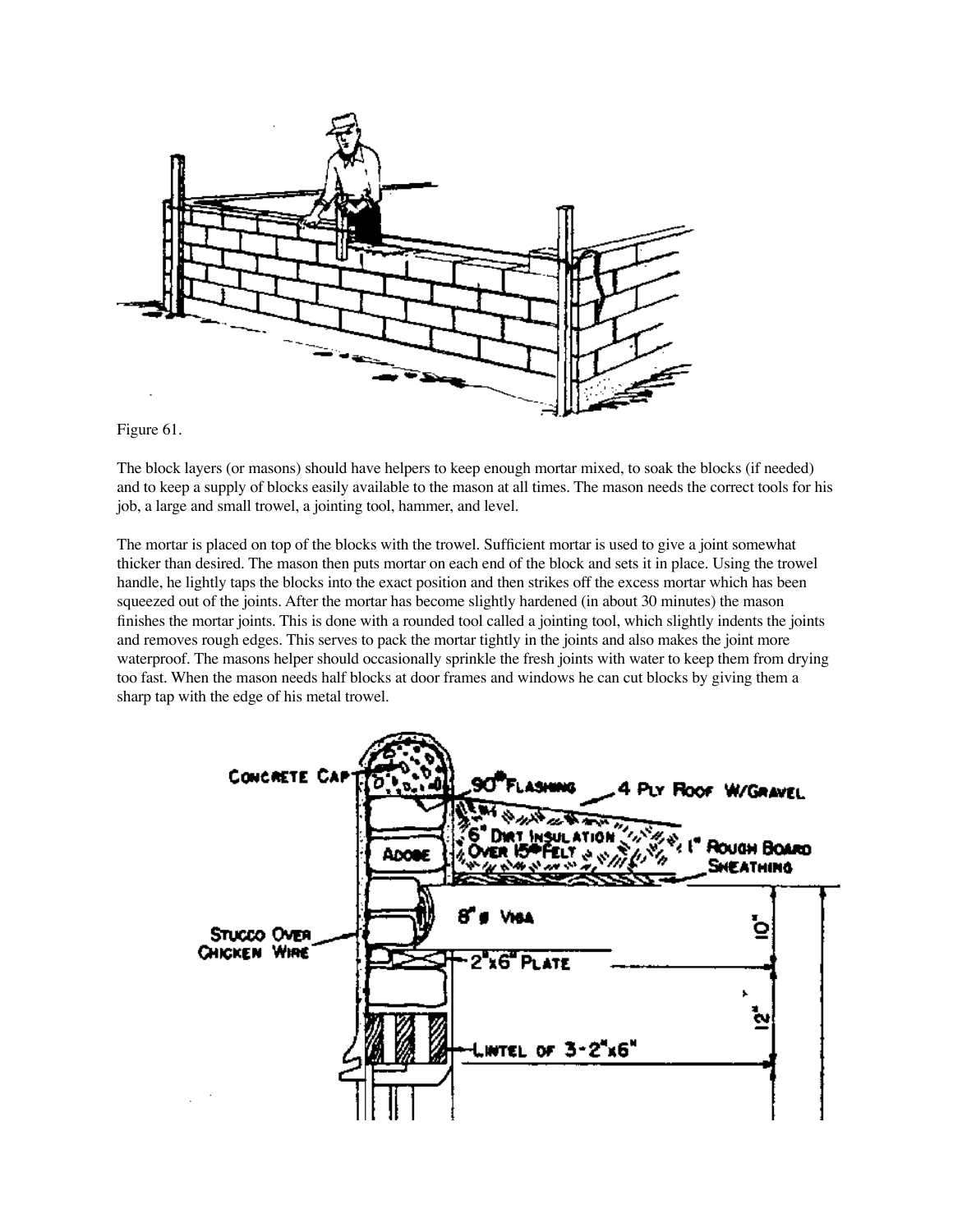

Figure 64. A builder in Albuquerque, N. M., uses this wall section for adobe walls.

If the block wall is going to be covered with a thick surface coating, (as explained in Chapter 13) it is not necessary to finish the mortar joints with the jointing tool. Instead the mortar is left in a rough condition. either protruding out from the blocks or deeply indented. Some builders even omit the mortar from the vertical joints at the ends of the block. This, however, may not be a good idea but if it is done and if this space is later filled with the surface coating it provides a very strong bond between the surface coating and the wall. Rock chips set in the wet mortar, also provide a good bond for surface coatings. This method is shown in Figure 63 for an adobe house.

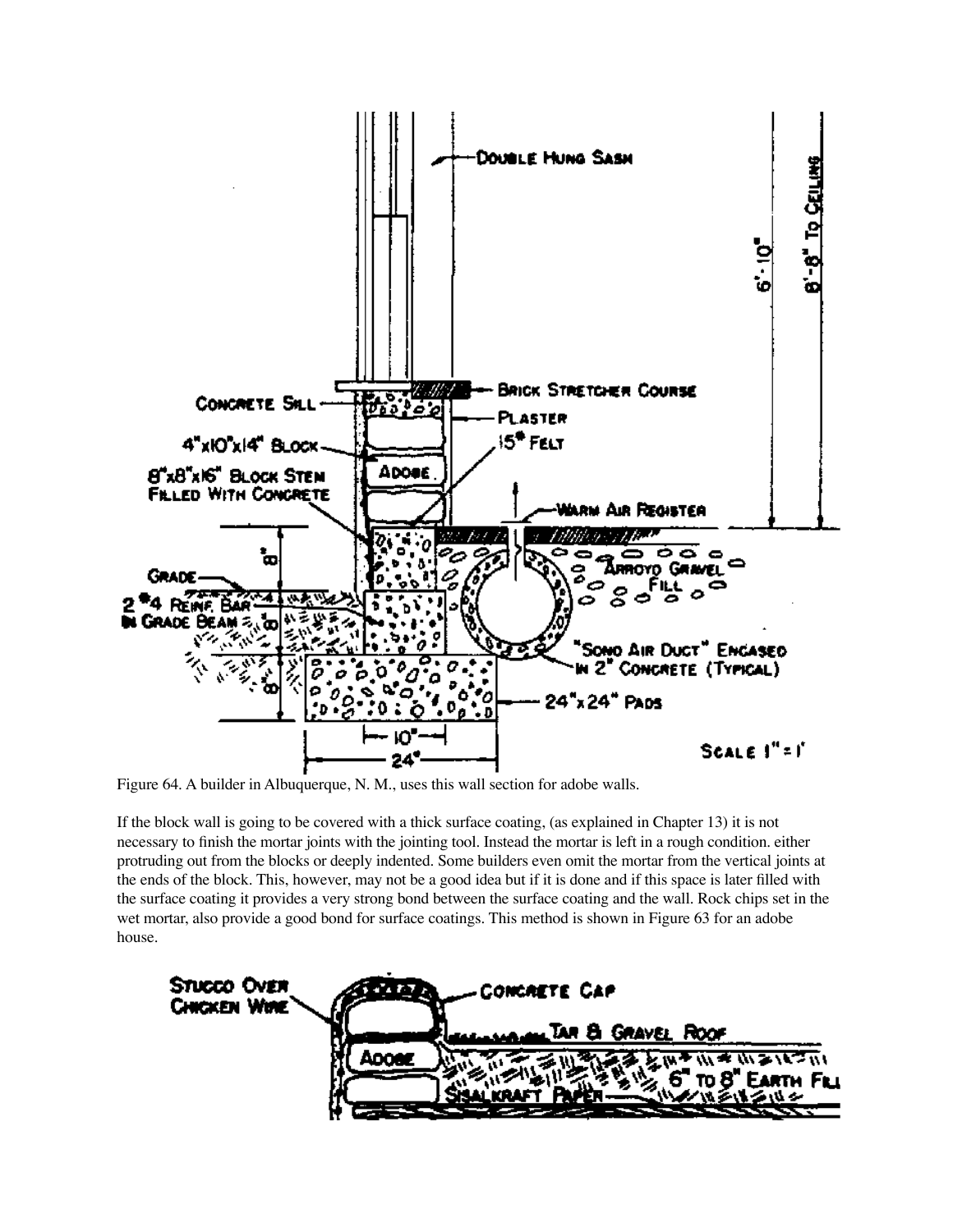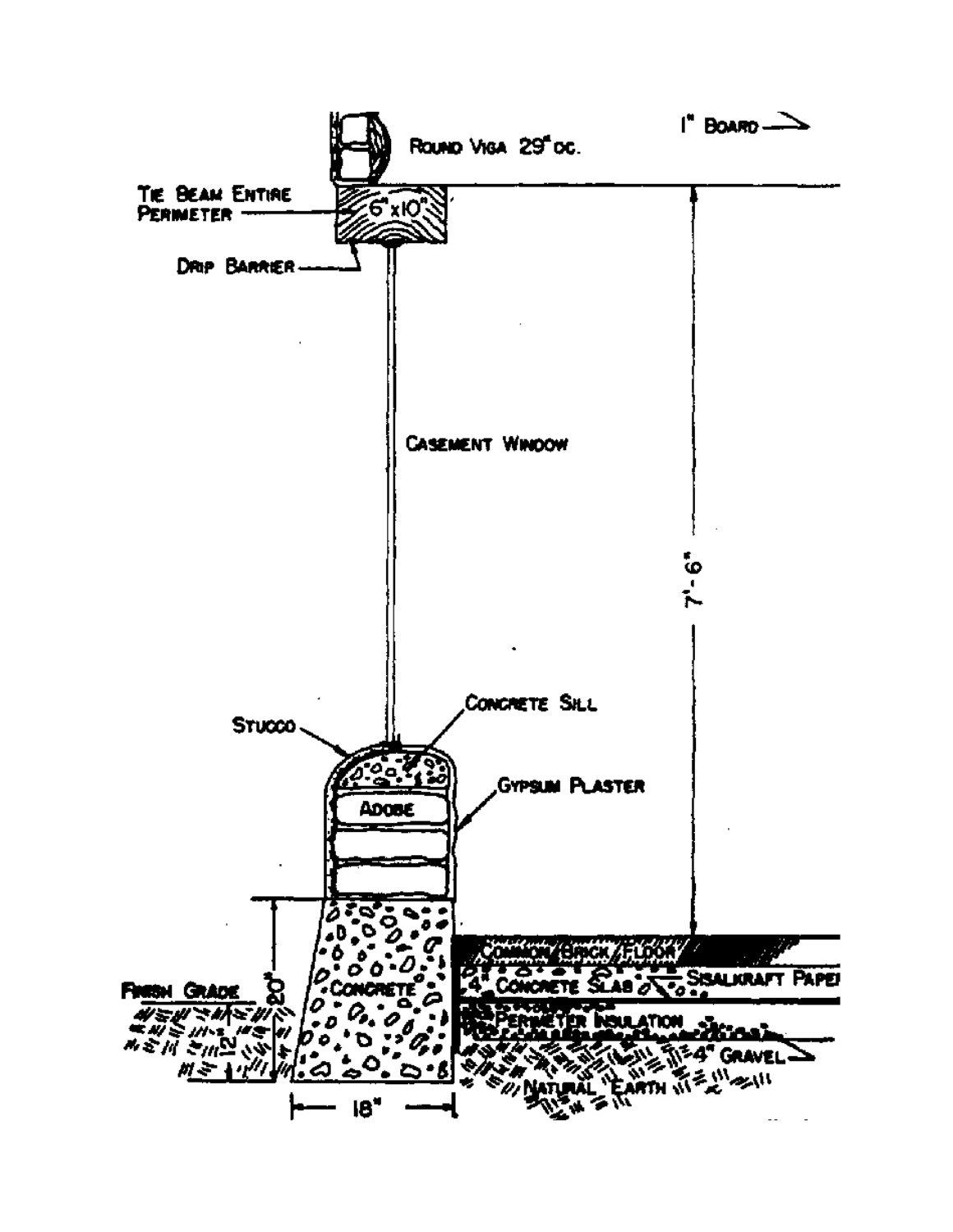# SCALE  $1'' \cdot 1'$

Figure 65. This typical wall section for adobe is used by a known Albuquerque, N. M., adobe building contractor.

*WINDOWS* - When the block wall has been brought up to the correct height, the window sill should be placed. This is one of the most common places for annoying leaks to occur and great care should be taken at this stage of the construction. The sill should be made of a sturdy material that will not rot. A good quality mortar can be used or preferably lightly reinforced portland cement concrete should be formed into a sill as shown in Figures 64 anti 6a. When a wood frame window is to be used, the masonry, sill should not at any place extend above the. bottom of the wooden sill or leaks will occur. The masonry sill should not stick out beyond its finished outside wall. An overhanging sill will collect water running down the face of the wall and cause damaging erosion. If an overhanging sill is used, it should have a drip groove underneath to prevent water from running down the face of the wall.

After the masonry sill is in place the window frame can be set and braced in the same mariner as the doors. Then, the block-laying can continue. Of course, you can also leave an accurately measured opening for the window and place it after the blocks have been raved. A trick often used by adobe builders when the walls will be covered with a surface coating is shown in Figure 67. Wooden nailer blocks - exactly the size of an adobe block - are placed at several points adjacent to door and window openings. The nailer blocks are mortared in place and their center is filled with mortar, also. Window and door frames can be nailed directly to these without fear of cracking adobe blocks. This method can also be used with pressed block walls that will receive thick surface coatings. Another and perhaps better method is to attach sheet metal strips to the frame which will extend into the mortar joints.



Figure 68. This shows how timber lintels are used above doors and windows. Above the lintels (in the cut out section) is shown a concrete bond beam.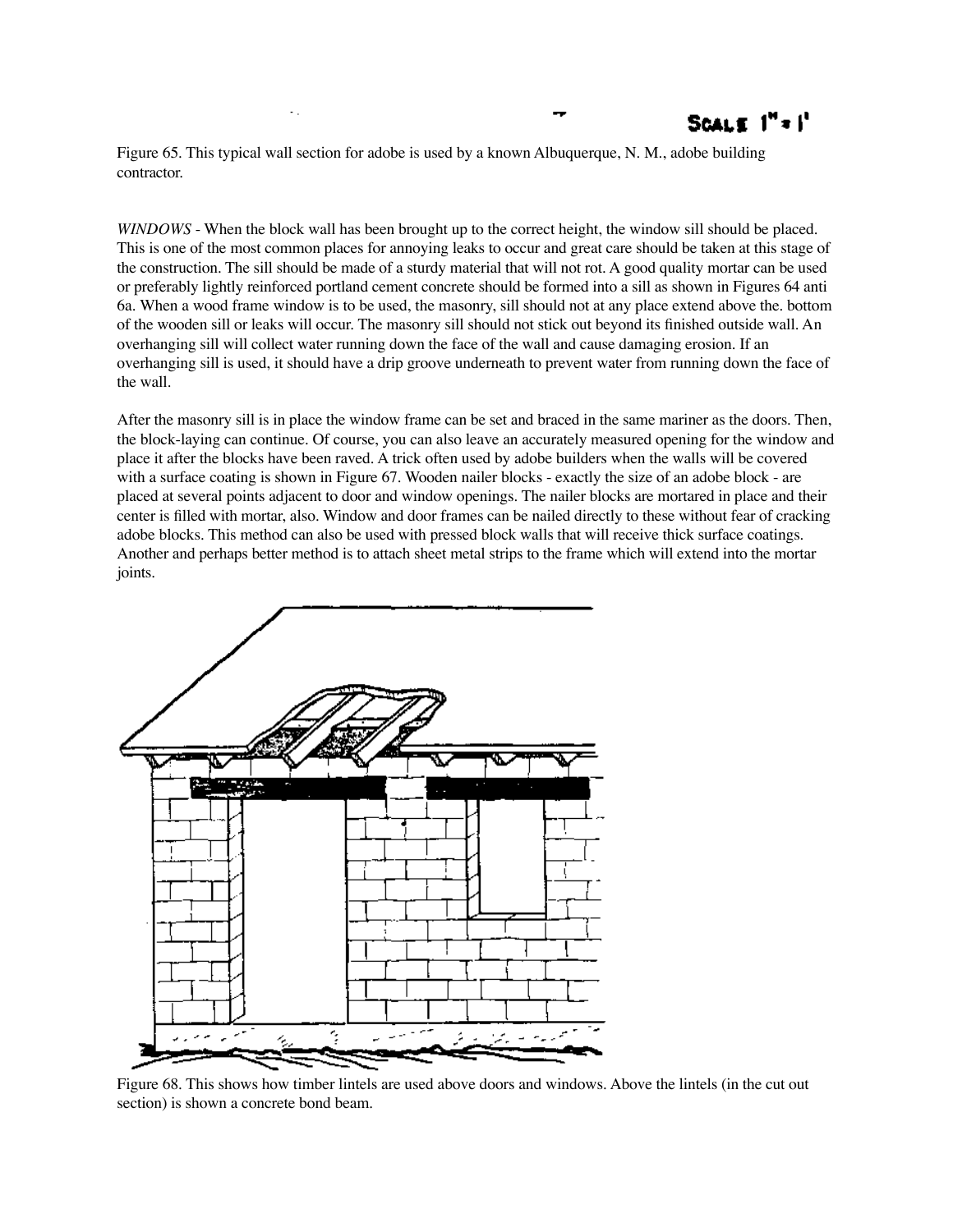*LINTELS* - The weakest spot in any house is over the doors and windows. A beam or other reinforcing cross piece called a lintel should always be used above these openings as shown in Figure 68. The lintel must be strong enough to support construction loads as well as the weight of the blocks above. A large timber or a reinforced concrete beam makes a good lintel. (Fig. 95 in Appendix A gives some thicknesses of lintels that can be used for various conditions.) The lintel should be at least as thick as the wall so that blocks laid on top of it will be fully supported. They should also project out on either side of the door or window for a distance at least equal to the thickness of the wall so they will have plenty of surface to rest on.

A drip barrier should be cut in all lintels. This barrier is a small groove (about ¼" deep and ¼" across) on the underside of the lintel about one inch from the outside edge. It will keep water from seeping back into the wall, itself. Figure 65 shows the location of the drip barrier.

This method was commonly used over a hundred years ago when this building was constructed, and it's still a good one. Railroad ties also make good lintels because they are strong and usually are treated to resist termites.

*BOND BEAMS* - Bond beams (sometimes called tie beams or perimeter beams) are used to reinforce the top of the earth wall against loads from the roof. (See Figure 68.) The beam distributes the roof load and ties the top of the walls together. If a low-ceiling house is being built, the bond beam can also serve as the lintel as shown in Figure 70. Bond beams should be the same thickness as the wall and preferably be tied to the wall with bolts or some other type of projection. The beams may either be wood or reinforced concrete. Wooden bond beams should be placed over a thin layer of mortar on top of the last course of blocks. Concrete bond beams (and lintels also) can be poured in place on top of the completed earth wall as shown in Figure 71. Make the forms strong so they will not bulge. If you are using a timber frame roof, set bolts in the fresh concrete for holding the roof down.



Figure 70. This shows a combination bond beam and lintel, made from reinforced concrete, that can be used, on low-ceiling houses.

*REINFORCEMENT* - The best made homes use extra reinforcing. In earthquake or high wind areas, reinforcing should always be used. The most common type of reinforcing used in a block wall consists of reinforcing rods or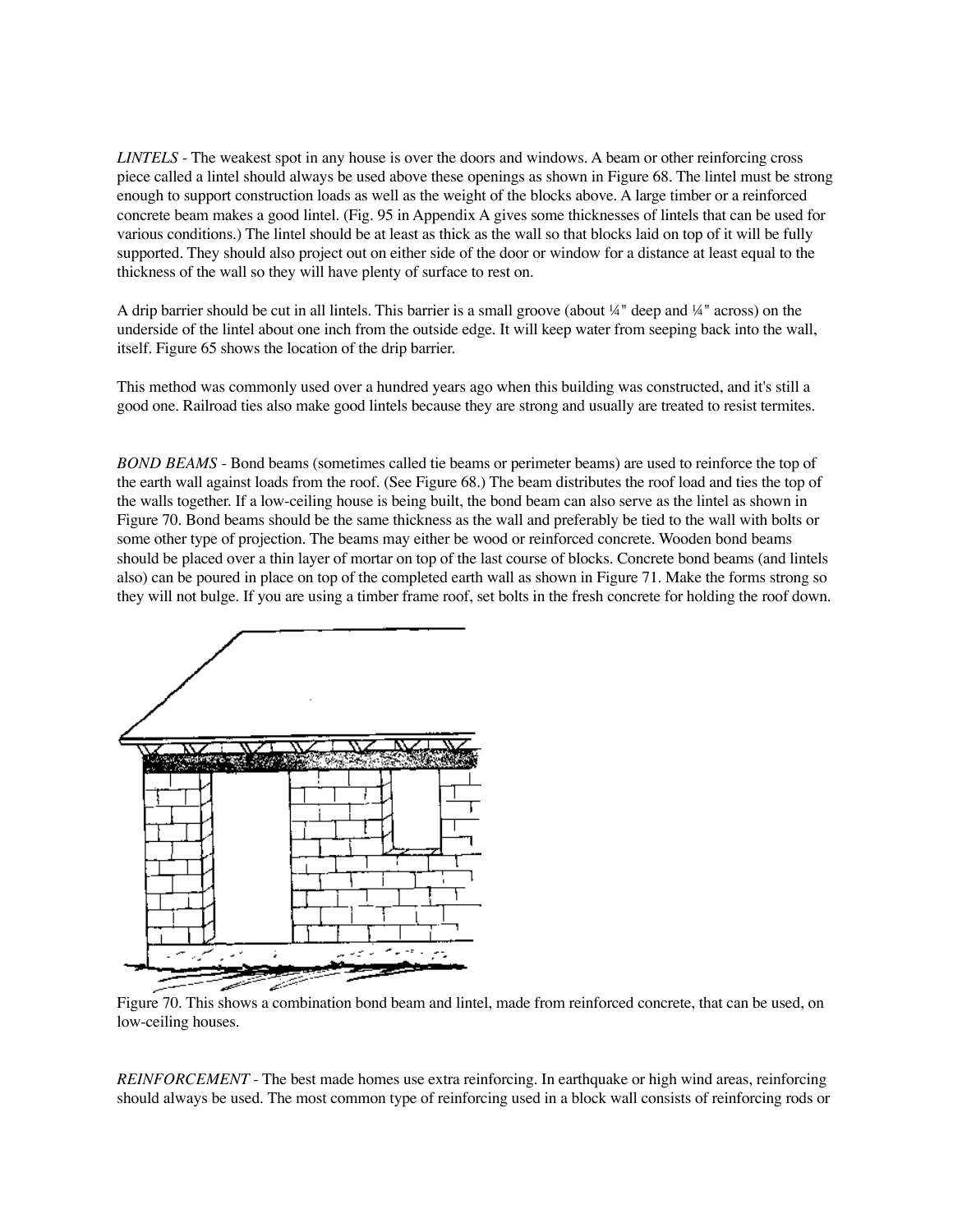wire mesh laid in occasional horizontal joints. These rods or mesh are embedded in the mortar between blocks and also serve to reduce shrinkage cracking. Usually this reinforcing is placed in at least one out of every six horizontal joints.

Additional reinforcing is normally required in the horizontal joints immediately under window sills. Since a window represents a weak place in the wall, most structural cracks occur at the corner of the window. Reinforcing is not required above the window if a sturdy lintel is used. Reinforcing rods are sometimes placed in the mortar joints at wall corners and where an inside wall joins into an outside wall. This reinforcing can be made from steel bars that are bent to form the shape of the corner of the wall junction.

Additional strength, particularly for a two-story building, is obtained with vertical reinforcing rods. For most block walls this means drilling a hole through the blocks and grouting the rod into the block. Vertical reinforcing is normally used only in areas subjected to severe earthquake shocks.



Figure 71. Forms like this can be used to pour concrete bond beams and lintels in place in the wall.

*EARTHQUAKE DESIGNS* - In areas subjected to frequent earthquake shocks, the following rules should be followed:

1. The plan of the building should be compact and rectangular in order to minimize the effects of shaking.

2. A continuous reinforced concrete foundation laid on compacted or solid ground is necessary.

3. One-story walls should not be less than 12 inches thick for exterior walls and 8 inches thick for interior walls. A two. story house should have 18- and 12-inch thickness exterior and interior walls for the first story and wood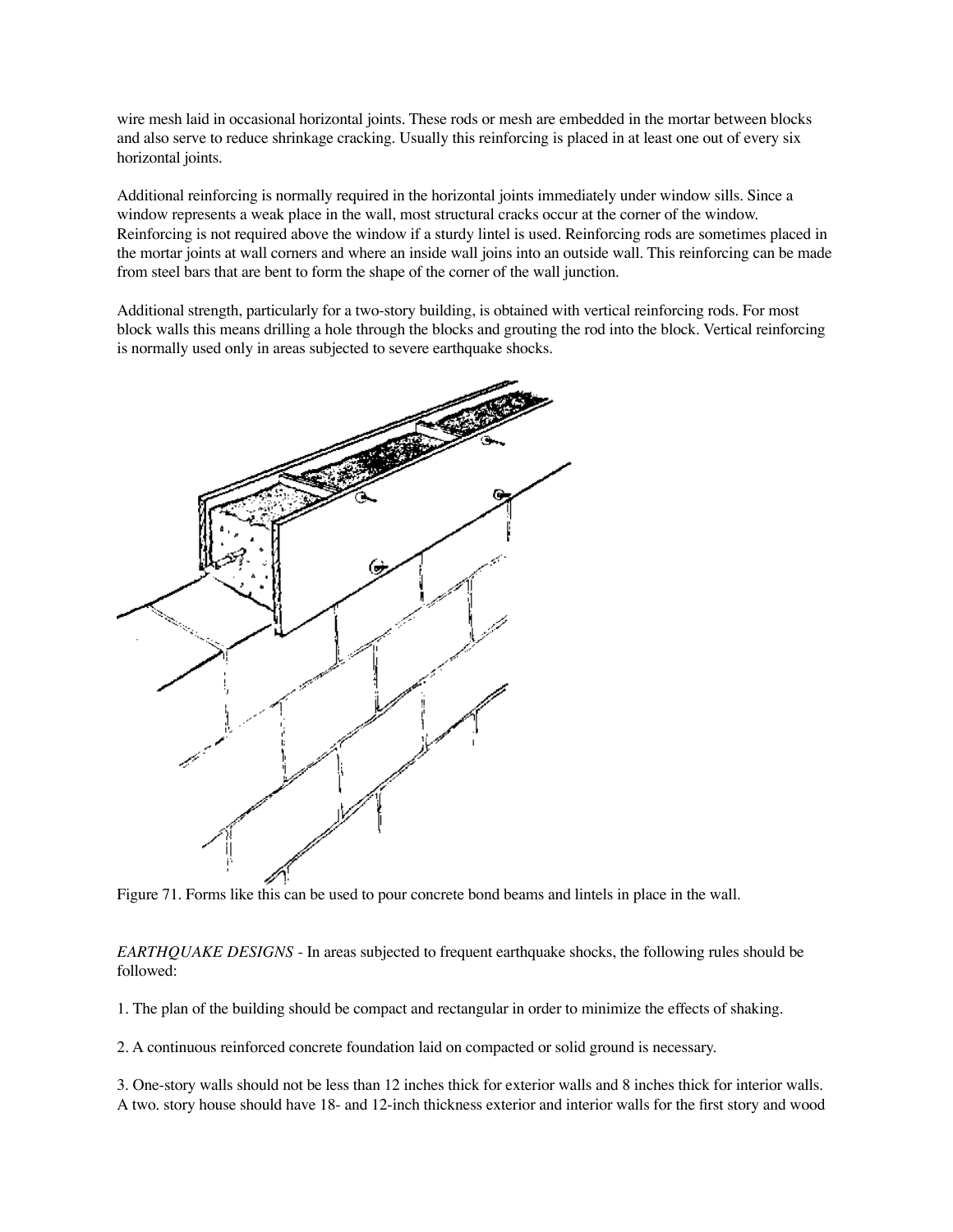framing for the second story. The lighter construction for the second floor minimizes the hazards resulting from earthquakes.

4. Reinforce mortared joints. Reinforcing rods or wire mesh should be placed in every fourth or fifth horizontal mortar joint and lapped over at corners. When surface coatings are used this method can be improved by using a four- to six-foot width of one-inch wire mesh in every sixth joint. The extra width is turned down against the face of wall and fastened to it. This provides a good bond for plaster.

*INSIDE WALLS* - The homebuilder has several choices of materials from which to construct the interior walls of the building. They may be made from the same soil that was used in the exterior walls. Normally they do not have to be as thick nor as strong. Also, they do not need to be weather proof. They should, however, be resistant to abrasion, and a hard plaster coating may be desirable.

## **Chapter 11: Making rammed earth walls**

A rammed earth wall, you might say, is a large pressed earth block. Because it is much bigger than a pressed earth block and it is made right on top of the foundation wall, it is harder to do well. But if you do it right, you will save a lot of effort. You don't have to move a lot of small blocks around and lay them in the wall. A rammed earth wall will make as good a wall as pressed blocks will make.

Don't try to build a rammed earth house without knowing exactly what you should do. It will be worth your while to spend a lot of time studying this chapter before you start.

After finding the right kind of soil for rammed earth, the most important thing to do is to build a form or mold to ram the earth in.

The next most Important thing is to ram the earth correctly.

*HOW TO BUILD FORMS* - The forms for rammed earth are a lot like those used for poured concrete. They are simply rectangular boxes without tops or bottoms into which earth is pounded. The forms must be strong because they will have to stand a lot of abuse before your walls. are finished. Since they will have to be moved often, they must not be too heavy for a couple of men to lift.

The forms can be made from metal, but since most builders will want to use wooden forms, we will talk about them only. A simple form can be made like the one shown in Figure 72. It uses 2" thick lumber (2"x6", 2"x8" or 2"x10") nailed to 2"x"4 braces or studs spaced 2' to 3' apart. You'll need two panels and several long (about 28" -30") 5/8" round bolts to hold them together. The bolts should be long enough to extend through the forms and studs with the threaded portion sticking out a couple of inches. After the forms are removed, the bolts are driven out of the wall and the holes filled with tightly rammed soil mix.

The form in Figure 72 are used for making straight wall sections. To make corner sections, make some special forms from the same type of wood.

In building a rammed earth wall, the bottoms of the panels are clamped tightly over the foundation wall or a section of finished wall. If they are the right thickness or width, the bottoms of the forms will be right, also. To space the top of the forms, use 2"x2'' wood "spacers" cut to exactly the same width as the wall.

To keep the earth from coming out of the fortes at the ends, use a piece called an ''end gate." End gates should always be as thick as the rest of the forms - 2" in this case. End gates also serve as spacer blocks at the ends of the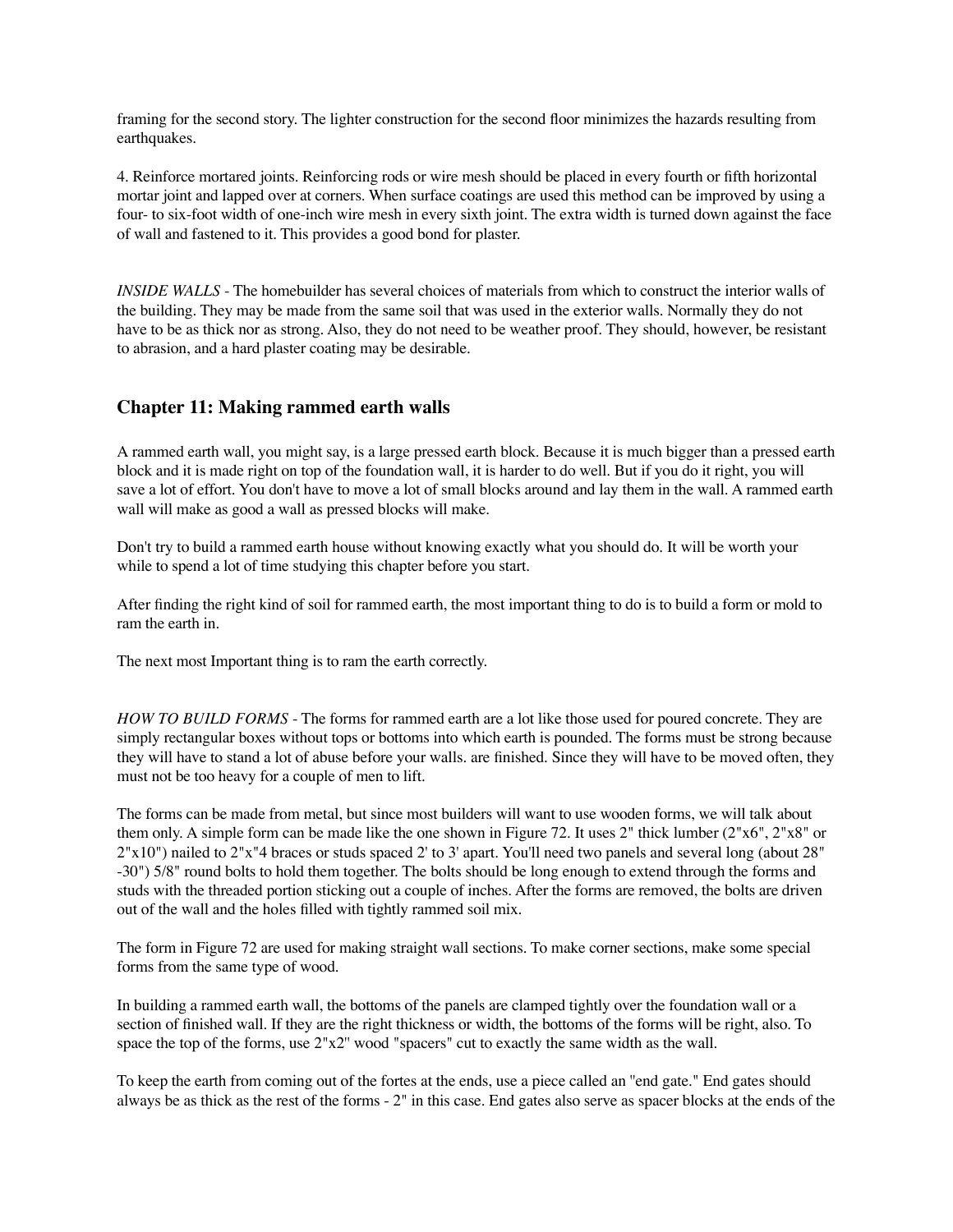forms so they should be as wide as the walls. In most cases end gates will be used right at the end of the forms, but they should be made so they will fit any place inside the forms in case you have to ram short wall sections. Try to space end gates so they'll be at least 8" from the nearest bolt. If you don't leave enough room, it will be difficult to ram the soil correctly.



Figure 72. Form for ramming.

Always nail a beveled piece of wood on the end gate so that it faces the inside wall. When the earth is rammed in the forms, the beveled piece will form a groove in the end of the wall. When the next section of wall is rammed, the groove will be filled with earth to form a solid joint that bonds the sections together.

The form shown in Figure 72 will be, fairly heavy for two men to handle. If a smaller form is made, it will be lighter, of course, but you will have to move it too often.

Plywood, 1" thick, will do as well as 2" planks, and will make lighter forms. It must be braced better, though. Use 2"x4" studs spaced 18" apart in both directions. The bolts should be at least ½" in diameter.

Plywood is easiest to use in making forms, hut it is more costly than ordinary lumber and sometimes is hard to get. It will make nice, smooth walls, but it gouges easily if accidentally struck with the corner of the rammer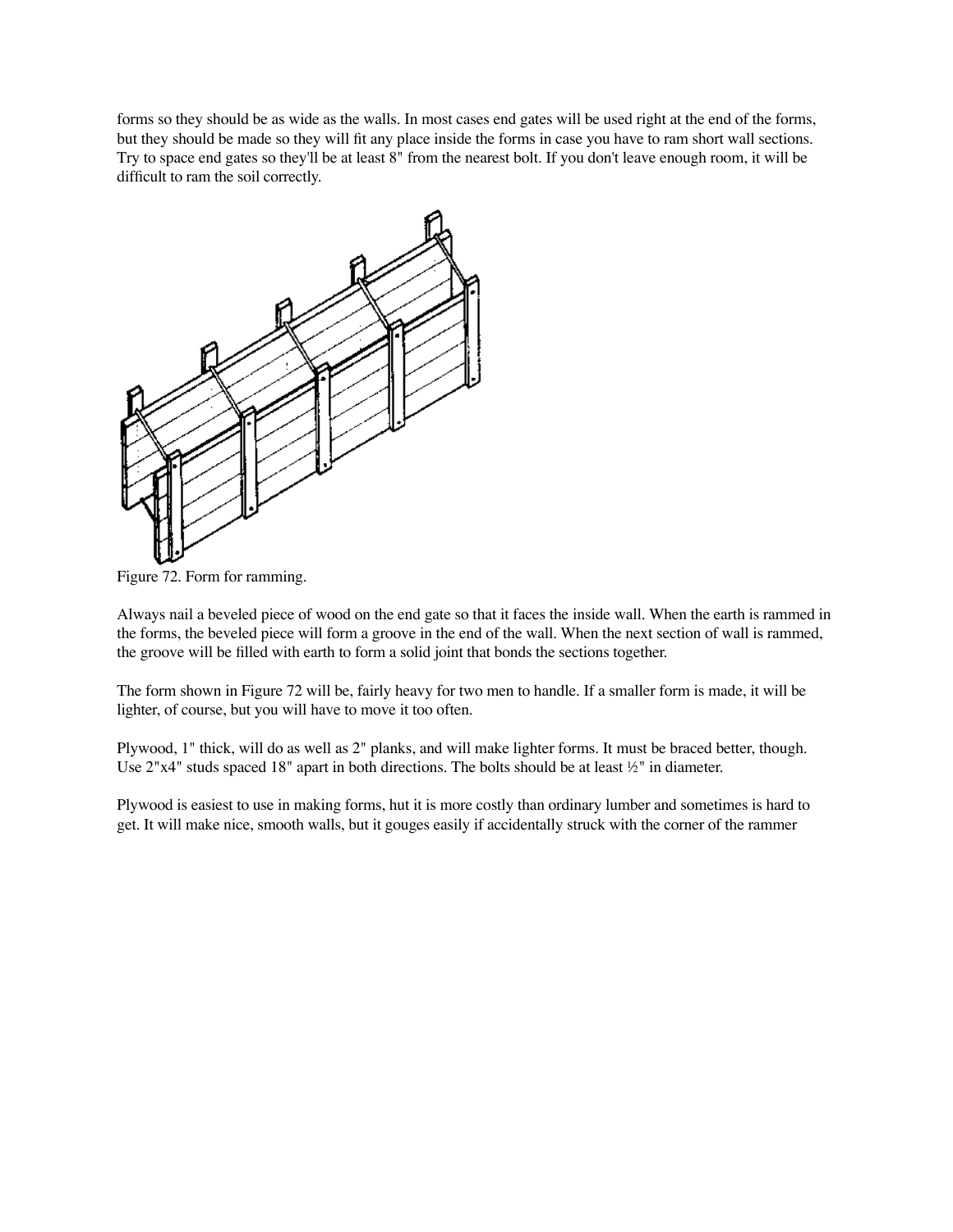



Other thicknesses of lumber can be used, of course. Bolt and stud spacing can be based on those shown in Figure 72.

Instead of bolts, which might be hard to get, you can use thin metal strips to hold the forms together. Small slots are cut in the forms for the metal strips to go through. Metal peg. or large nails hold the strips to the forms and wedges can be driven to pull the strips tight as shown in Figure 75. Instead of pulling the metal strips out of the wall a, you do with bolts, just leave them in place. If you are going to use a plaster surface coating leave them sticking out a short distance to bond the surface coating to the wall. If not, cut them off flush with the surface of the wall.

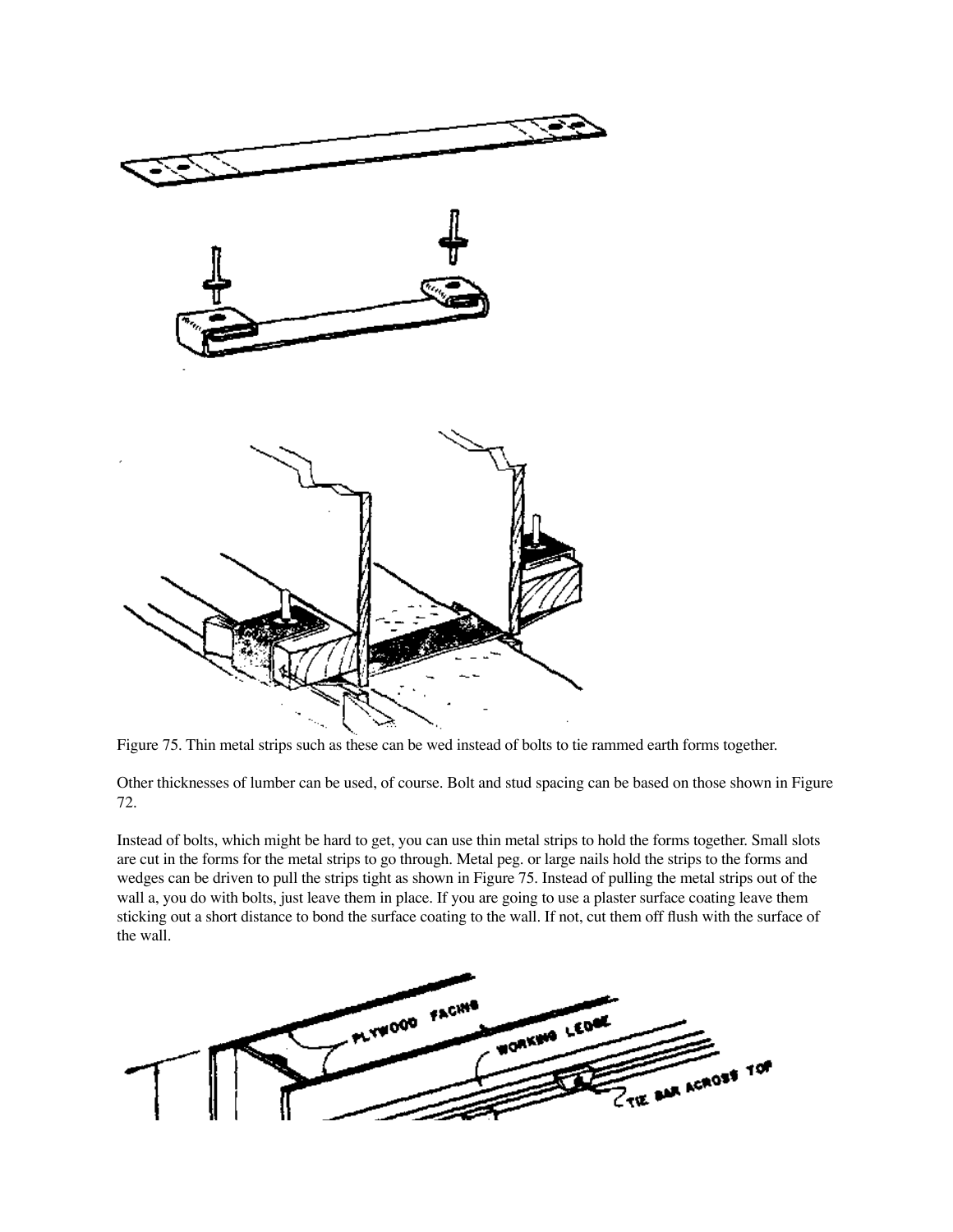

Figure 76. This is a special form that was designed to use the metal de strips shown in Figure 75.

Of course, if you use strips, you will need many, but they are not costly. They can, be cut from thin pieces of sheet metal or even from heavy metal cans. A form that has been especially designed to use these metal strips is shown in Figure 76.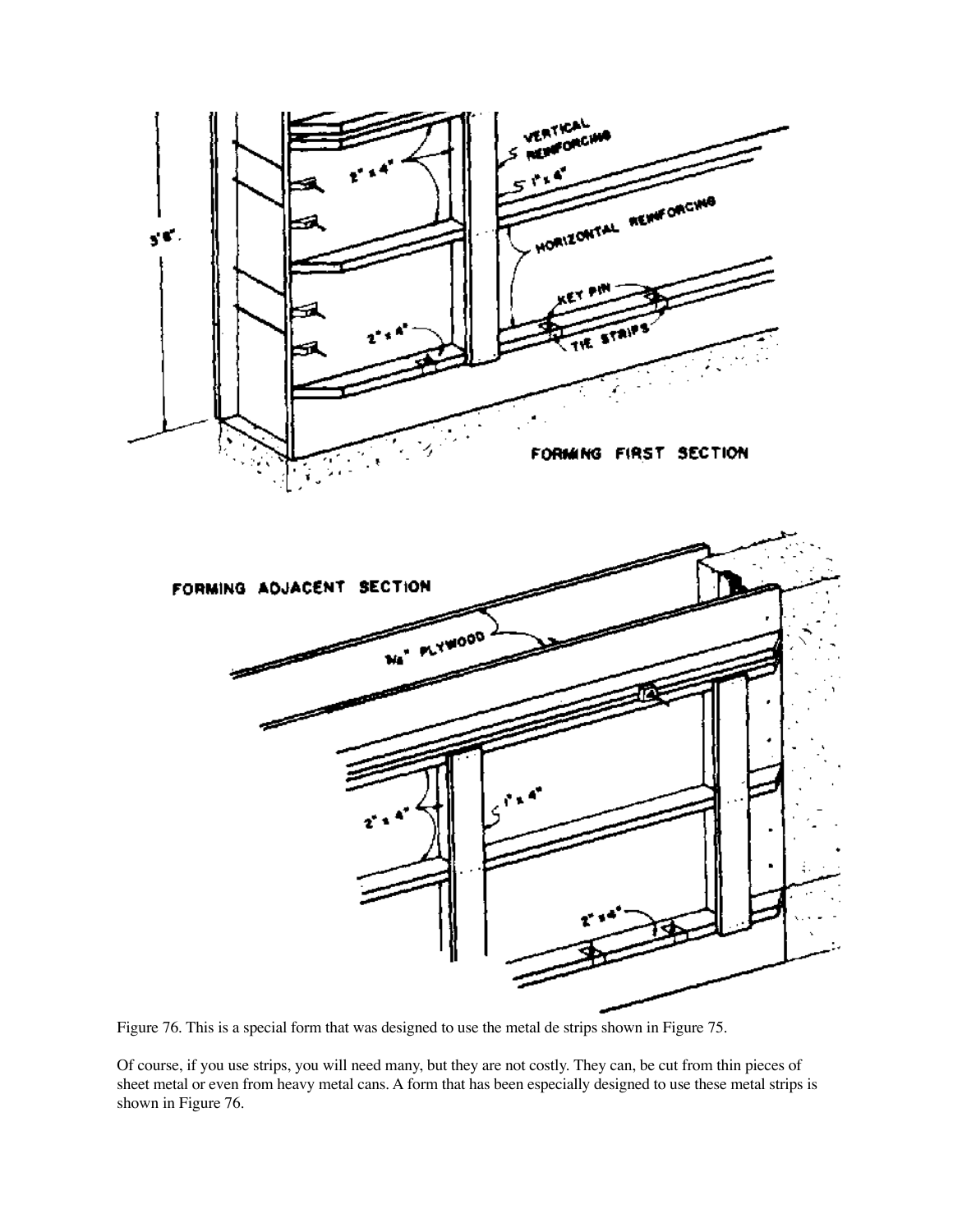Another type of form that has been used is shown in Figure 77. The top bracing and rods are strong enough to hold the bottom of the form together. You'll need only a few bolts and you don't have the bother of removing the bolts from the wall. But the forms are harder to make and they also must be sturdier. Don't try them unless you are an experienced builder.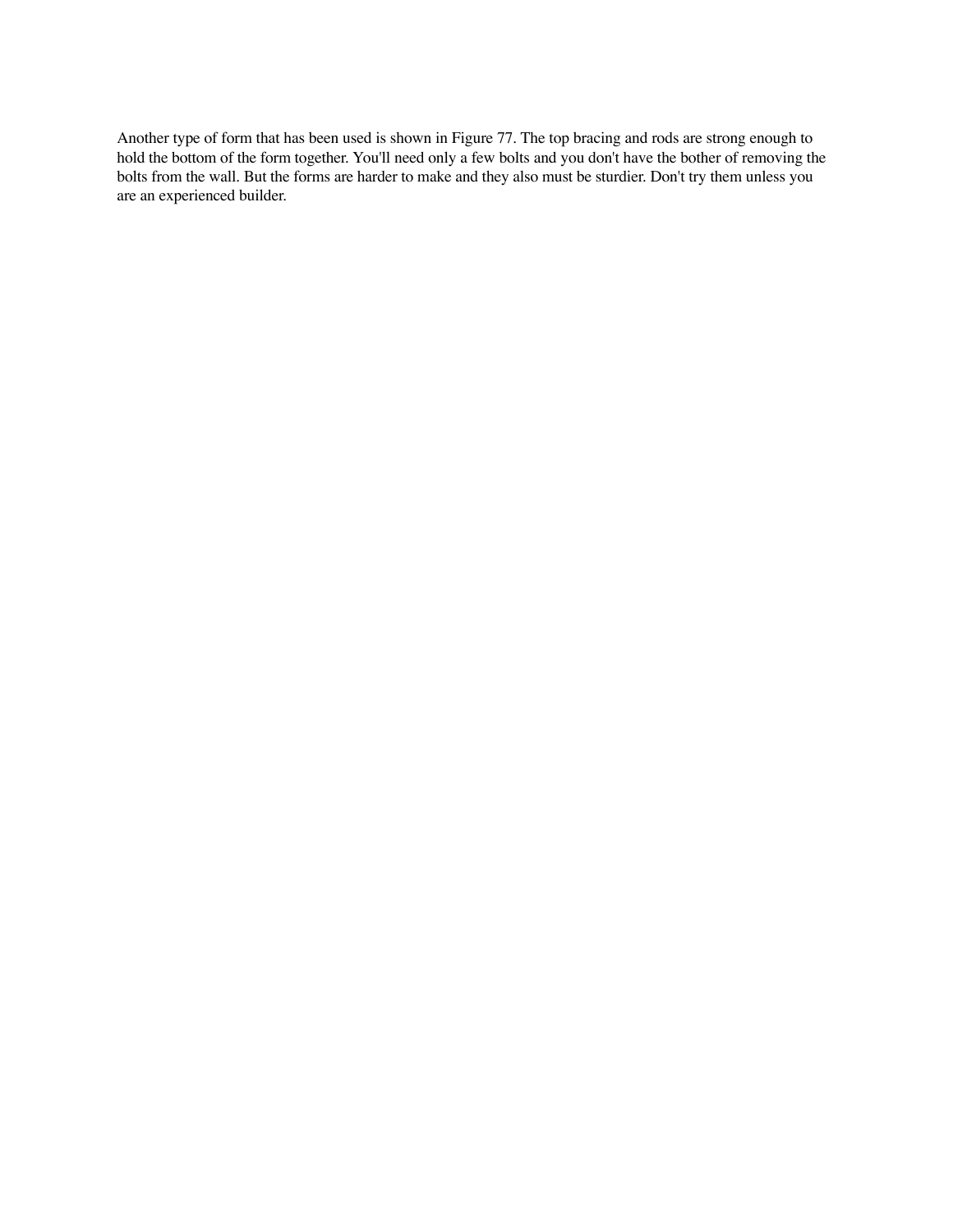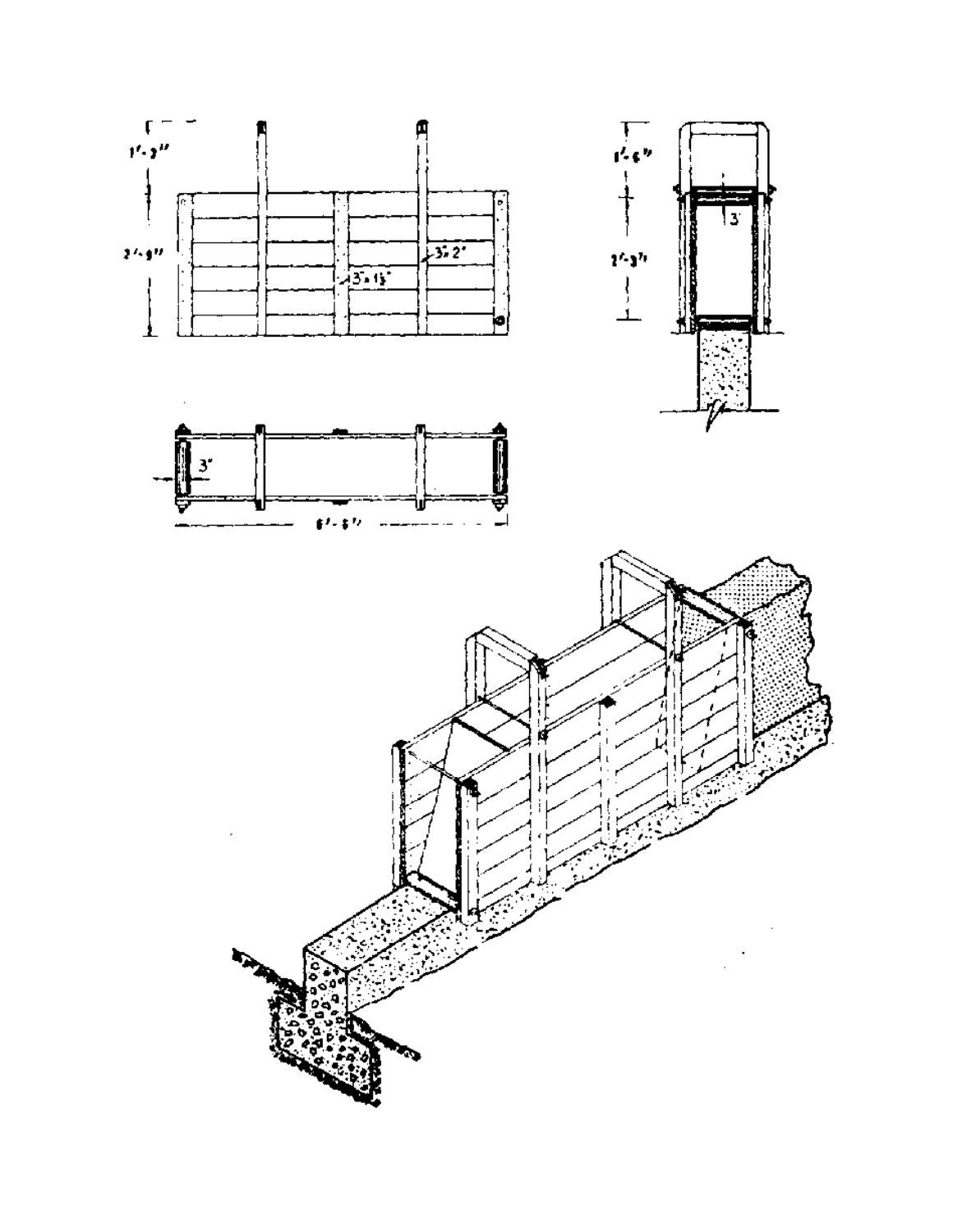Figure 77. Form for ramming.

Here are some hints that might help you when you make forms:

1. Don't make your forms deeper than 2 or 2½ feet. If they are creeper, it will be difficult to ram the earth correctly at the bottom of forms.

2. Use seasoned lumber for your forms. Green lumber will warp.

3. Keep your forms oiled with a light-weight oil. This will stop warping, and keep the soil from sticking to the lumber.

4. When your forms are not being used, stack them flat in a protected and well-drained area so they won't warp.



Figure 78.

5. Make your bolts with crank-type handles as shown in Figure 78.

6. You can crank the bolts off and on faster than you can tighten the nuts with a wrench.

7. If several houses are being built, line the inside of your forms with thin sheet metal. They will last twice as long.

8. Drive a couple of nails partially in your spacer block and bend them over to fit on the bolts as shown in Figure 78. When you set the forms up, stick the bolts through the nails to hold the spacer blocks in place while you are tightening up the bolts.

9. If you can't find suitable bolts, use heavy wire to hold the forms together. Thread the wire around the studs and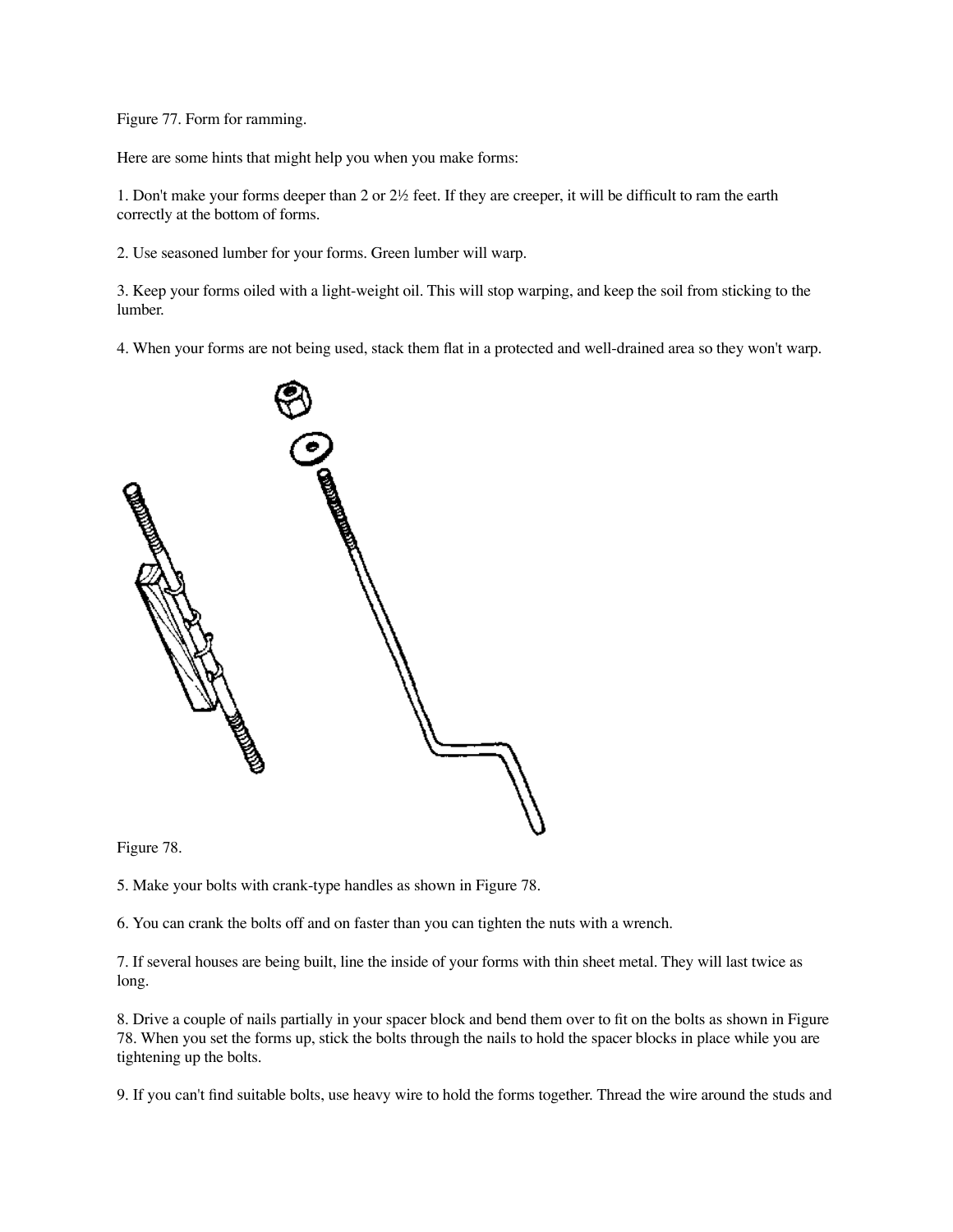twist it tight with a rod or heavy nail. When the forms are removed, cut the wire off flush with the wall.

10. Every place where you have an unprotected corner, nail a small strip of wood, cut on a 45° angle, to the inside comer of the forms. This is called a chamfer strip, and it will help to "round off" the sharp corners.

#### **Rammed Earth Tampers**

Most rammed earth tampers are the hand type, but if you want to tamp soil faster, an air tamper - which requires expensive equipment will be better.

*HAND TAMPERS* - The weight of hand tampers is very important. The heavier the tamper, the faster the earth can be rammed. So use the heaviest tamper your laborers can handle all day long without overtiring. Small laborers cannot lift hand tampers weighing more than 16-18 pounds for long without tiring. Larger men may be able to work efficiently with tampers weighing 20 to 30 pounds.

The size of the striking face is regulated depending on the weight of the tamper. A good rule to follow is this: the tamper should weigh two pounds for every square inch of tamper face. A tamper with a 3"x3" square face (this is the most popular size) should weigh 18 pounds. For a 4"x49" square face the tamper should weigh 32 pounds.

A square tamper with a flat striking face is the best to use. Round-shaped and other curved faces may not gouge the forms as badly as square ones, but they don't compact as well, either. If you care to, you can make a few tampers with special shaped faces for compacting in small areas, such as around the end gates of the forms.

Figure 79 shows a sturdy metal tamper that is easy to make. Tampers can also be made of wood hut they are a little harder to use because they are bulky. The striking face of wood tampers should be covered with a piece of metal to prevent rapid wear and splitting

This hammer can be guided easier and therefore it does not damage the forms as much as a one-man tamper.

*AIR-TAMPERS* - With an air-tamper one mall can tamp soil in one-half to one-third the time that he could using a hand tamper. Many types of air-tampers are available. Get a light one that doesn't weigh more than 25- 30 pounds. It should be a long-stroke machine, of moderate feed, that delivers powerful blows. A six-inch square tamping face can be used with this type of machine.

A constant air pressure of approximately 70 pounds per equal-e inch is necessary. An air compressor with a free air delivery of 24 to 30 cubic feet per minute will operate one tamper

*THICKNESS OF TAMPED LAYERS* - A good rammed earth wall should be well tamped from top to bottom. Layers which are placed too thick will be loose at the bottom and will wash out <luring rains. The thickness of each loose layer of earth before tamping should not be more than 1" more than the width of the tamping face. For example. don't try to tamp more than 4" of loose soil with a 3"x3" square-faced tamper. After tamping, a 4" loose layer should be approximately 2½" thick

*CONSTRUCTION PROCEDURE* - The construction procedure for rammed earth walls is very similar to that used for earth blocks. The first step is to install the termite shields, if required. Bend them down 80 they are Oat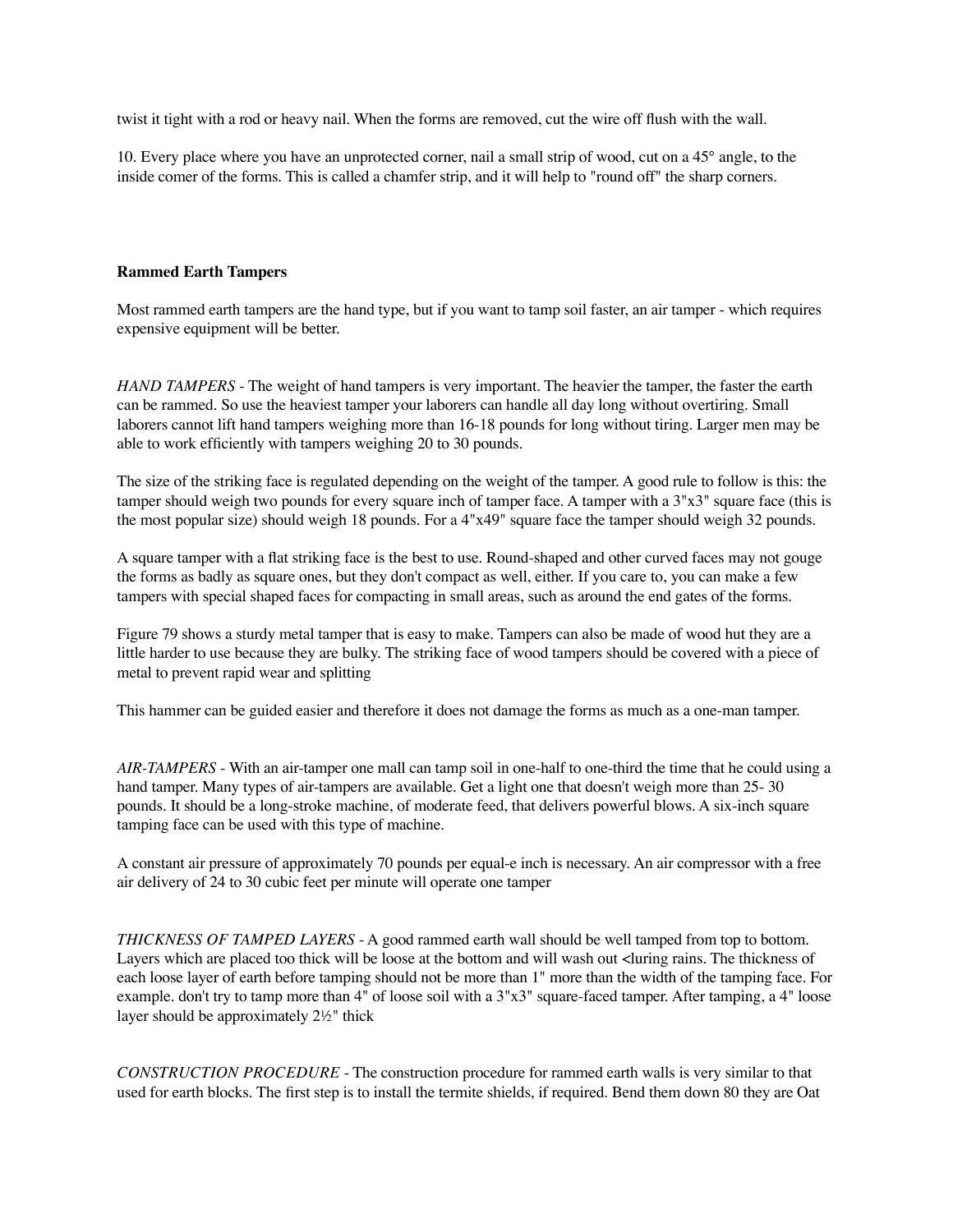against the side of the foundation wall. Then, place the forms over the foundation wall and draw them up tight against it with the bottom row of bolts, wires, or whatever you may be using. The end gates and spacer blocks are then inserted and the top row of bolts is tightened. You are now ready to start ramming. Figure 80 shows a rammed earth' wall under construction.

When a section is completed, the forms are moved, fastened tightly at their new location, and ramming continues. Ram a complete section around the house before starting the next layer. Joints between layers should be staggered like those in pressed blocks so they do not form a single, weak line in the wall. This method is shown in Figure 81.





Figure 81 also shows how the beveled piece of wood on the end gate forms a good vertical joint between sections.

The first sections to be rammed should be the corners of the house. *Particular care should be taken to make sure that corner forms are perfectly plumb or vertical*. This is most important and should be checked often. A RAMMED EARTH WALL THAT IS BUILT LEANING CAN NEVER BE STRAIGHTENED.

Use string lines stretched between the corners to line up wall forms and assure straight walls. The method shown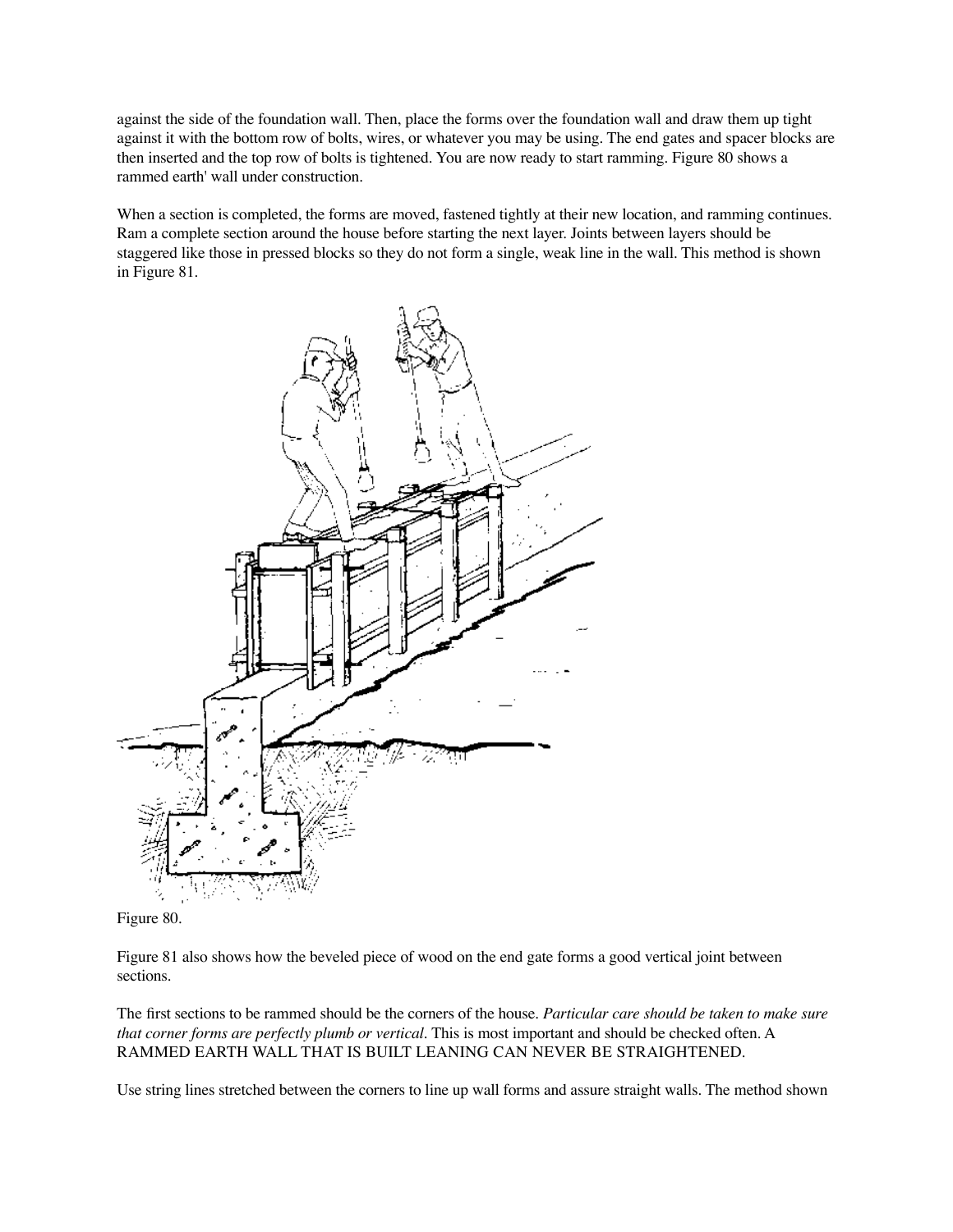in Figure 61 works well, but place the string line slightly above the tops of the forms so it will not touch the forms.





Protect newly-constructed wall sections until they gain strength. At night and when rain threatens, all walls exposed to rain should be protected with mats, heavy cloth, or waterproof paper. It is very important that this protection cover the top of the wall, since erosion starts there first. Walls stabilized with cement, lime, or other cementing-type stabilizers should be protected and kept moist during the entire curing period. Sacks or mats, moistened several times daily are good for this.

Some soils - particularly the sandier ones - may have a tendency to crumble when the next section is rammed on top of an earlier lift. If this happens, wait until the lower section gains enough strength to prevent this. For soils having cementing-type **stabilizers** in them, wait 3 or 4 days if possible. In general, you can ram on top of any wall section as long as it doesn't crumble or crack.

Before ramming a new section, scratch the top of the lower completed section about  $\frac{1}{2}$ " deep with a pointed wood or steel stake. If the completed section is dry, moisten the top of it slightly. This will improve the bond between sections.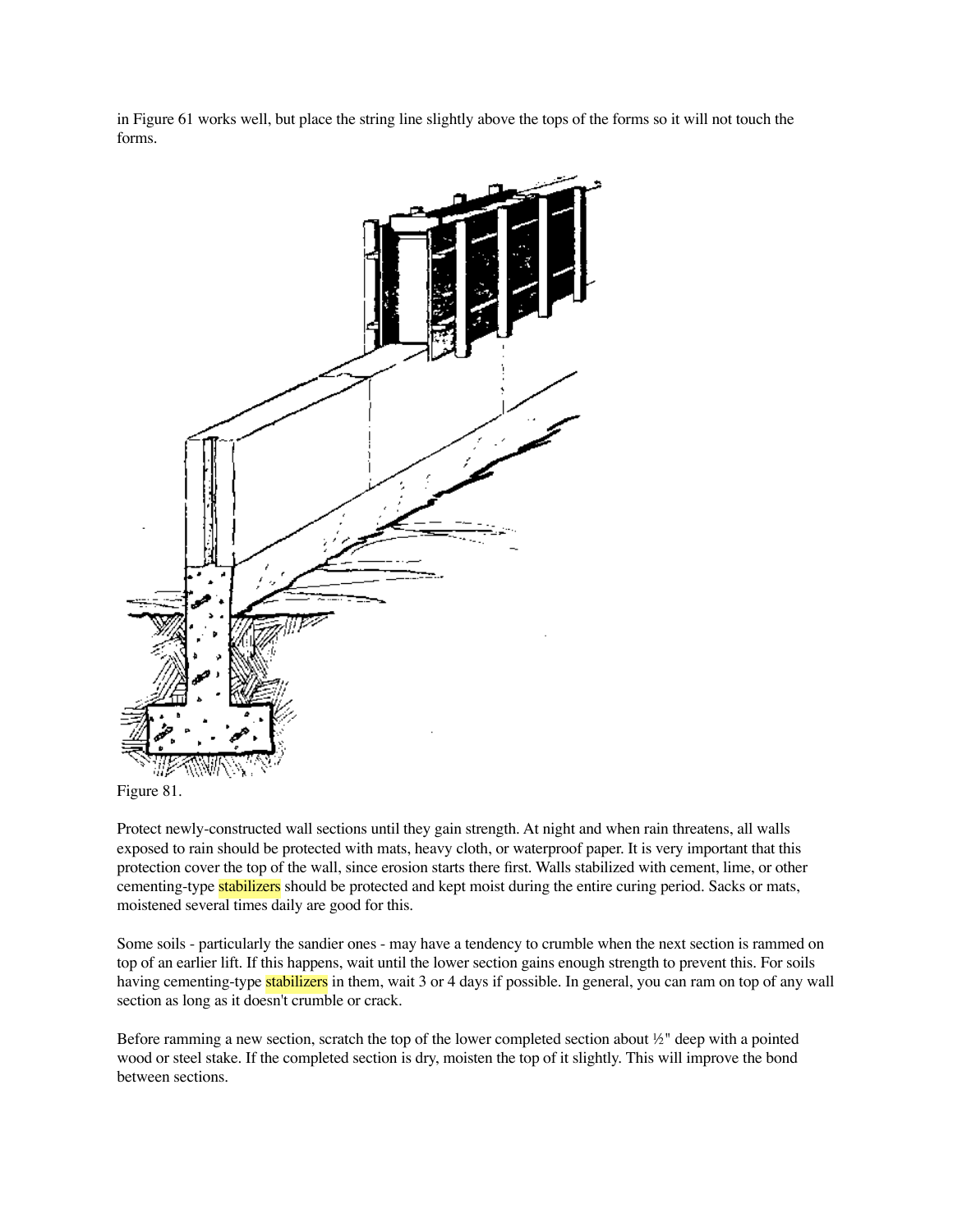*NUMBER OF WORKERS NEEDED* - Once the soil mix is prepared, 2 to 4 workers can be used to construct the wall. Two men can do the ramming but, if the forms are short, the work will be more efficient if only one man stands in the forms. One worker is required to shovel the prepared soil mix into the forms. One worker, supplied with soil, can ram about 3 cu. ft. of soil in an hour.

Since the workmen operating tampers stand inside or on top of the forms, scaffolding or supports are not required for them. But as the wall increases in height, scaffolding may be necessary for the worker shoveling soil mix inside the forms. A worker on the ground shovels the mix onto the scaffolding. This requires a total of three or four workers. An alternative is for the man tamping the soil to pull up additional soil as needed in a bucket and pour it into the forms.

Scaffolding or other supports will also be necessary when the wall is high and the forms must be moved around.

*TAMPING THE SOIL* - REGARDLESS OF HOW GOOD THE SOIL MIX IS, A RAMMED EARTH HOUSE WILL NOT LAST LONG UNLESS IT IS TAMPED ENOUGH AND UNLESS THE MOISTURE CONTENT OF THE MIX IS RIGHT. The two go together, because unless the moisture content is right, the earth cannot be tamped right. For this reason, the moisture content should be checked often, not only when it is mixed, but also when it is being tamped. Mixes which are too wet or too, dry should be remixed. Cementstabilized mixes which have dried out should not be used.

#### RAMMING SHOULD BE CONTINUED ON EACH LAYER UNTIL THE NOISE FROM THE RAMMING TOOL CHANGES FROM A DULL THUD TO A CLEAR, RINGING SOUND.

Workers operating the tampers have a hard but important job. Their work should be checked often. An easy way to check for soft spots is to shove a sturdy knife blade into various spots in the rammed layer. Soft spots found in this manner should be rammed some more. The important places to check are directly against the forms, in corners, and around beveled strips on end gates.

If the soil tamper will not ring regardless of the number of tamps, then something is wrong with the mix. Probably it is too wet, so check it closely.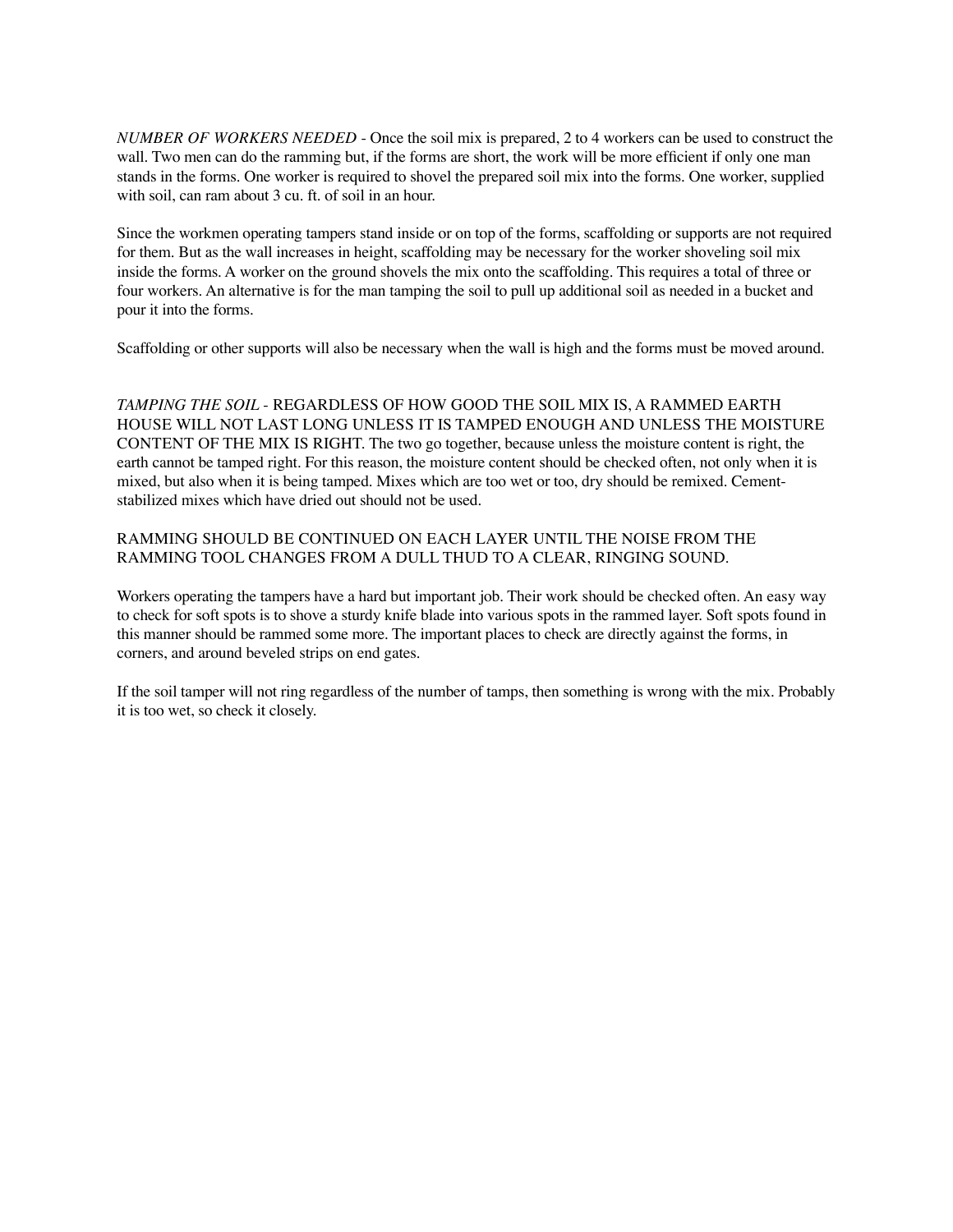



*DOOR AND WINDOW OPENINGS* - Openings for doors and windows can be done two ways in rammed earth construction. One way is to set the door and window frames first and ram the earth around them. If this is done the frames should be solidly braced as shown in Figure 82 otherwise they will be forced out of place by the high pressures produced by ramming. Brace door and window frames across the diagonals also so the openings will remain square. Frames should be as wide as the walls and should have ties sticking into the wall to hold them firmly in place.

The other way is to ram the earth first leaving an opening in the wall for the frames. When this method is used, the beveled strip is removed from the end gate. The end gate is then accurately positioned at the spot where the opening is to occur. Wooden nailer blocks must be placed in the wall so that door and window frames can be securely attached to them. The blocks are placed on top of a tamped layer and adjacent to the end gate. The next layer is tightly rammed around the block to hold it securely in position. The result is shown in Figure 83. Another method also shown in Figure 83 uses a single piece of timber the full height of the opening. Lightly nail this piece to the end gate so the end gate can be easily removed from it after each layer is completed. When using this method, the door frame does not have to be as wide as the wall, but the unprotected edges of the wall should be chamfered as explained on page 119.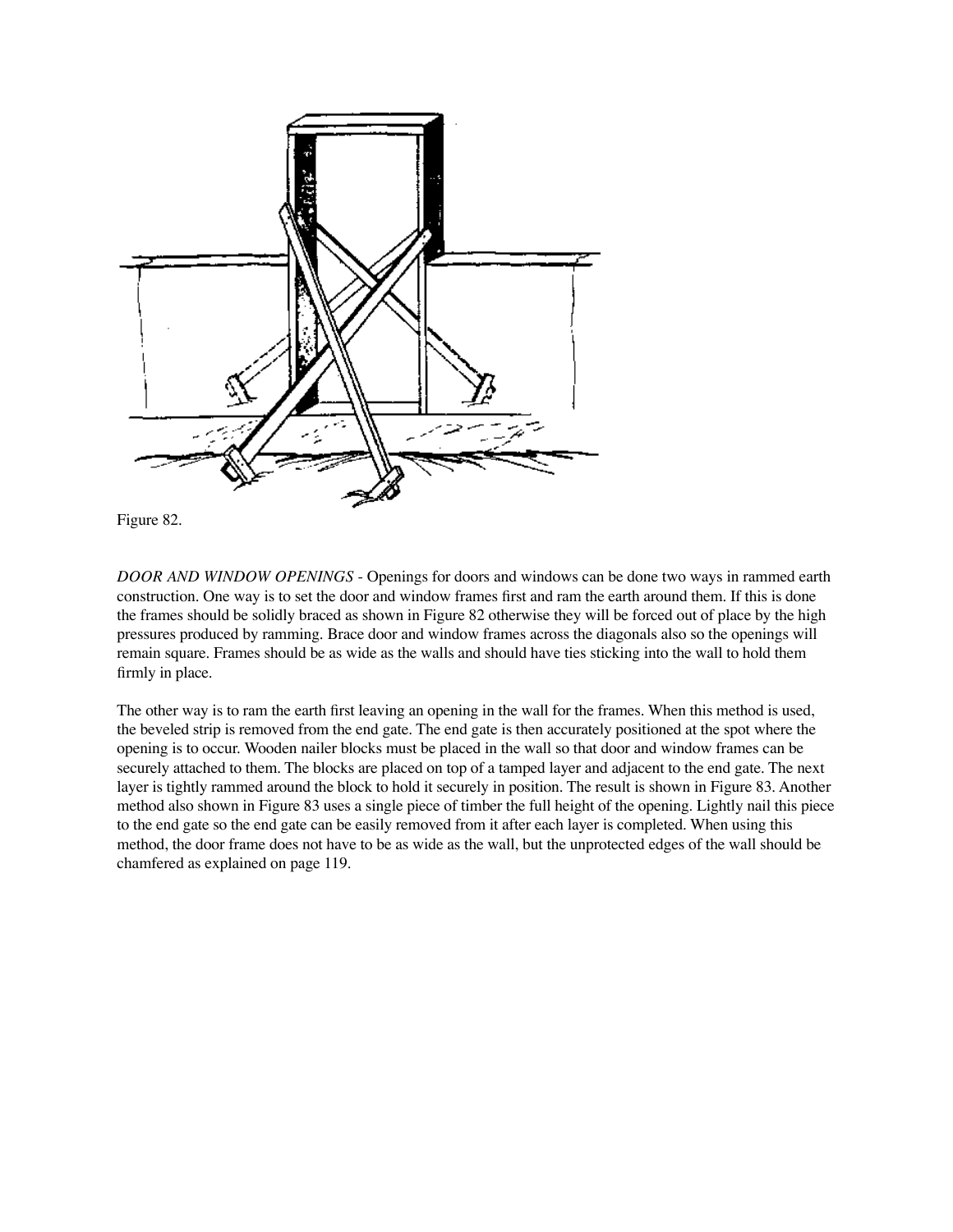



Sometimes you may run into a situation like this:

You will be ramming against a short section of w 11 (say 3' long) which is adjacent to a window opening. The pressure from ramming against this short section may cause it to slide toward the open space. To keep this from happening, strongly brace the short section against the wall on the opposite side of the opening or against stakes driven in the ground.

If a section does slide, tear it down and ram a new section in place.

*WINDOW SILLS* - For window sills in rammed earth follow the same rules as for pressed blocks.

*LINTELS AND TIE BEAMS* - Lintels and tie beams are constructed in the same way as for pressed blocks. There is one precaution to be noted, however. The pressures from ramming the earth on top of a lintel may be great enough to cause it to break or permanently sag. To keep this from happening. put sturdy braces beneath the lintel during ramming as shown in Figure 84, or design the building so that there is no earth wall over the door and window openings. This method is often preferred.

*REINFORCEMENT* - Barbed wire, woven wire or small metal reinforcing rods may be used to reinforce a rammed earth wall. This is particularly necessary if the building is being constructed in an area that has earthquakes or high winds and is made of stabilized earth. Reinforcing is not as effective in unstabilized earth walls as it is in stabilized material. Reinforcement around door and window openings always strengthens a wall. It eliminates damaging cracks at these points.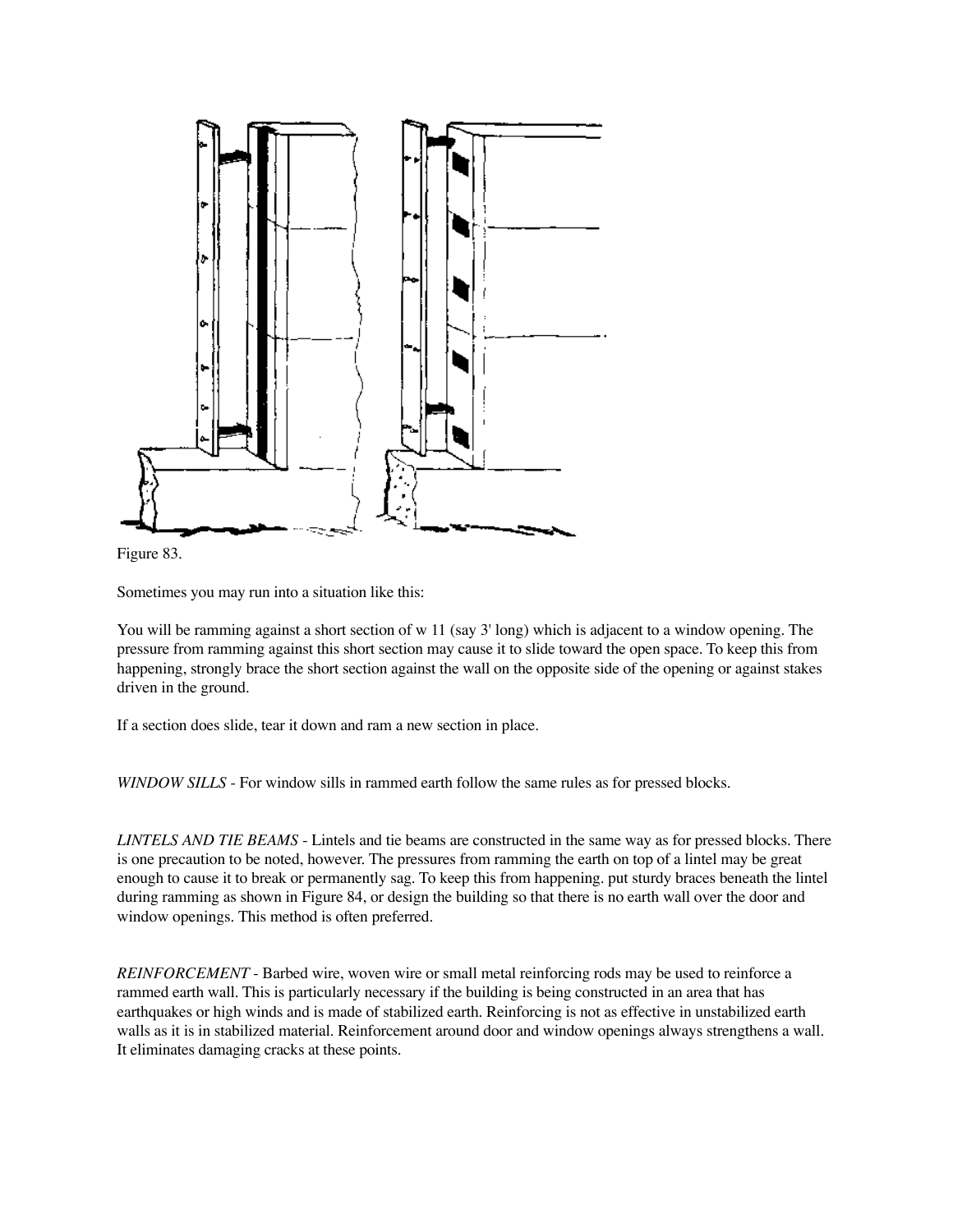

Figure 84.

Reinforcement should be placed no closer than two inches from the outside of the wall. Place it in lengths a little longer than the forms. Turn up the extra length against the end gate so that it can be bent down into the new section after the end gate is removed. Securely fasten the reinforcement in the new section to that extending from the previously compacted section.

## **Chapter 12: Roofs for earth houses**

Any type of roof used on ordinary houses can also be used on earth houses. Thatch or sheet metal roofs are commonly used. But often it will be cheaper to use an earth roof on your house.

Three types of earthen roofs are used:

- 1. Bunker fill roofs
- 2. Arch or vault roofs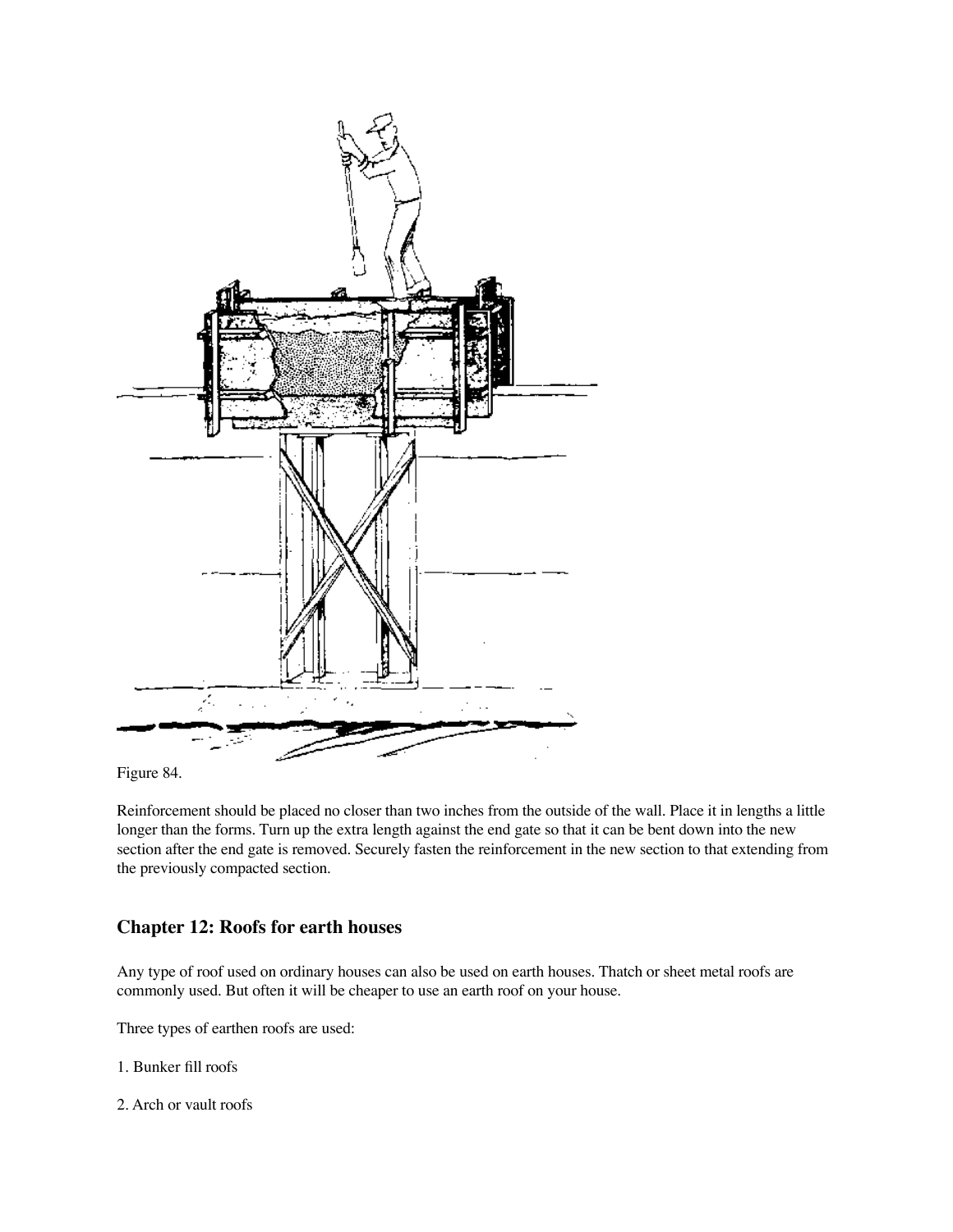3. Frame roofs supporting earthen tiles.

These are things an earth roof must do:

- 1. It must be strong enough to remain in place;
- 2. It must not leak;
- 3. It must provide protection so that water running off the roof will not run down the sides of the earth wall.

*BUNKER FILL ROOF* - A bunker fill roof is a flat roof in which large timbers, (sometimes called "vigas" in parts of the U.S.) support a tamped or compacted earthen blanket. See figure 85. These supports can be sawed timbers or the trunks of small trees, six to eight inches in diameter, spaced approximately 30 inches apart. For large buildings, such as the school shown in Figure 86, large trunks, ten to twelve inches in diameter, can be used. A nice appearance is produced by alternating the large and small ends of the vigas. Also, putting the small ends all in the same direction would cause that end of the roof to be weak. A tilt or pitch is given to the vigas so that the finished roof will slope about ½ inch per foot of length.



Figure 85. The cutaway section of this bunker fill roof shows the layered structure of the roof. From the top down, the components are gravel and asphalt, building paper, earth fill, building paper, wood sheathing and supporting beams (vigas).

On top of the vigas, place some type of covering to support the earth fill. This can be 1" lumber, some type of reed such as bamboo, or even small saplings. Run the sheathing diagonally from center to center of the vigas.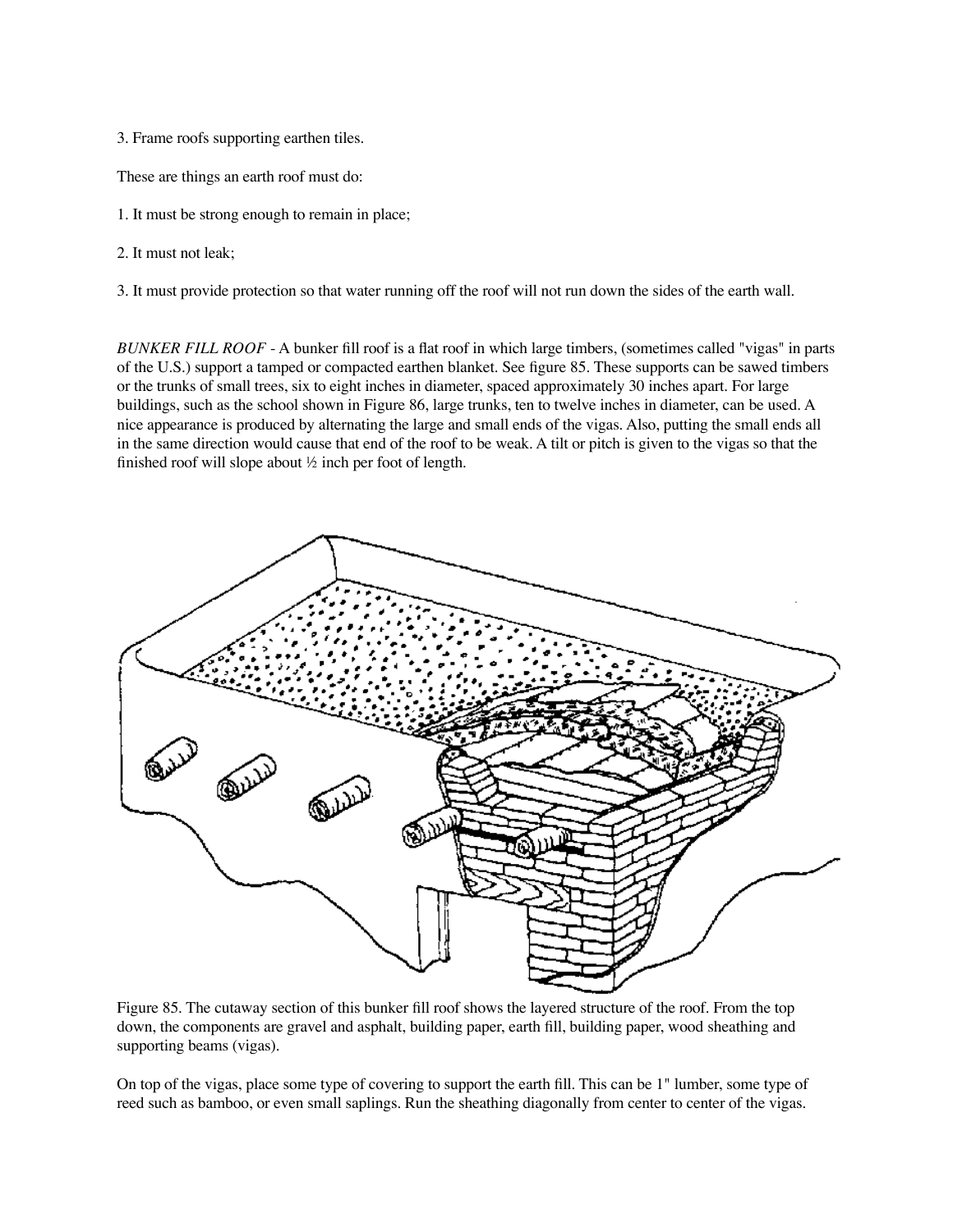This will compensate for the unevenness of the vigas. Over the sheathing, use heavy building paper or a thin layer of straw to keep the soil above from seeping through.

A compacted earth fill is placed on top of all this. The thickness, when tamped, should be at least four inches. Deeper fills up to eight inches are better and will increase the life of the roof, reduce the amount of heat going through the roof and lessen the chances of seepage.

The roof should be built up in lifts and packed like rammed earth. The thickness of the loose lift placed at one time depends on the size and weight of rammer used.

The soil type for bunker fill roofs should be similar to that used for rammed earth. Clayey soils will shrink and crack and allow water to seep through. Often, it will pay you to use a stabilizer in your roof material. Lime, cement, or any waterproofers will do. Another way is to add oil or asphalt to the last layer of earth to be compacted. After allowing a few minutes for the oil to penetrate, tamp it into a dense water-tight layer.

A protective surfacing may be needed in climates that get a lot of rainfall. Gravel spread on the top of the surface lessens erosion caused by rain. A coat of asphalt will help hold the loose gravel in place.

Water from the roof must not be allowed to run down the walls of the house. A spout or canal projecting out away from the wall will solve the problem. A half section of split bamboo would do nicely, or, a trough made of wood or sheet metal would do as well. The spout should extend far enough away from the walls to prevent erosion - at least two feet.

*ARCH OF VAULT ROOFS* - (See Figure 88.) These types of roofs are used in areas where timber is scarce. They require some skill to build although in some areas such roofs have been used for centuries and local masons know how to build them.

Arched, vaulted or domed roofs are usually built of burnt brick although there is good reason to believe that well stabilized earth blocks can be used.

The outside walls of the house must be strong enough to resist the outward force caused by a vault or dome. In most cases walls are made very thick - 2 to 3 feet - depending on the distance between walls. In many cases rooms are placed side by side to help absorb the forces but the outside walls will still have to be very thick. A reinforced concrete bond beam around the top of the outside walls will add greatly to the strength and may make it possible to reduce the wall thickness. However, a qualified structural engineer should design any such walls and beams.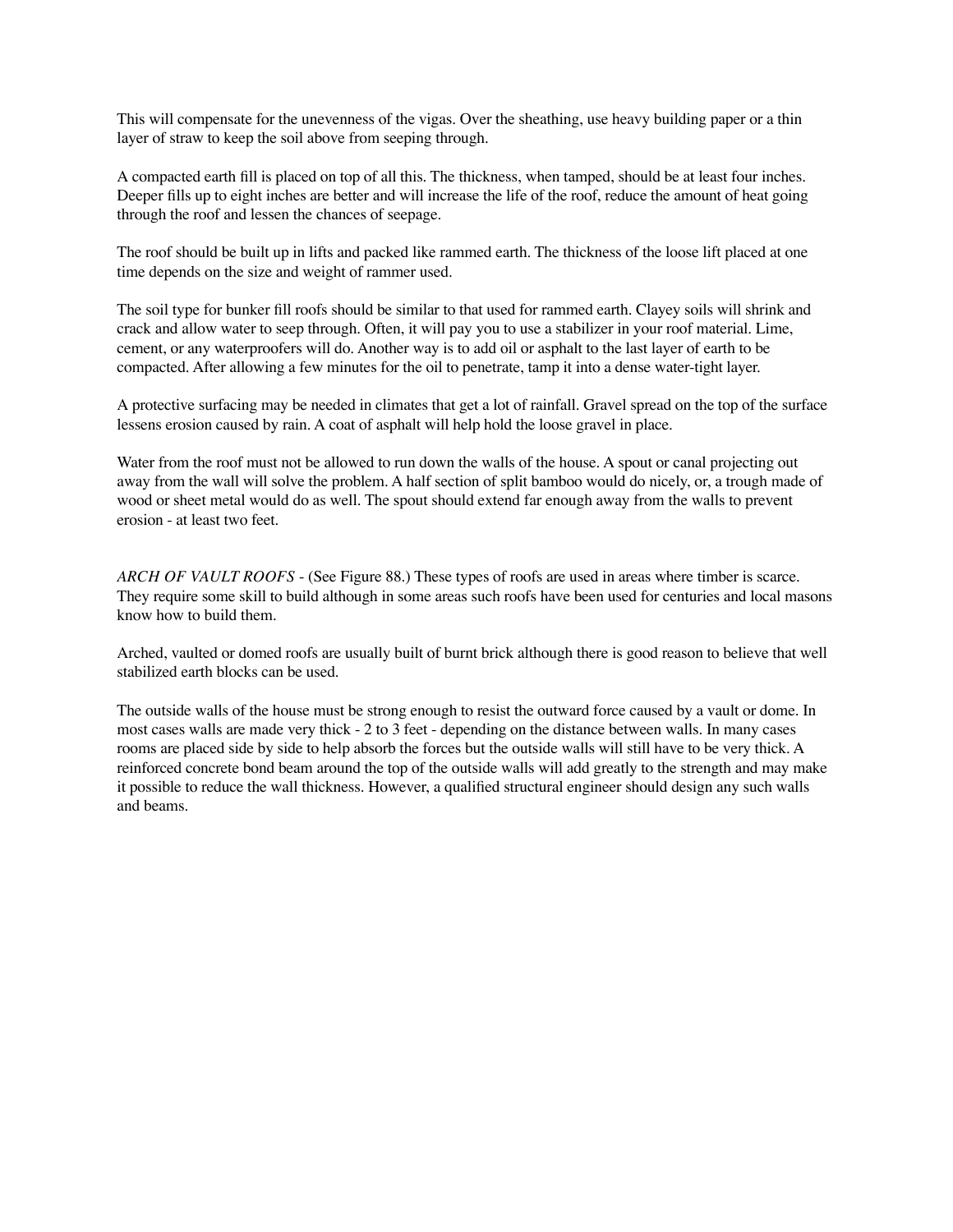

Figure 88. This style of earth dome and vault construction was used in a reconstruction program at New Gourna, Egypt.

The mortar used in laying brick or stabilizing earth block in an arch, vault or dome is usually of a quick-setting type. In many middle Eastern countries a mortar made with gypsum is common. If cement or lime mortar is used, it is necessary to have a form to support the brick until the mortar sets. This is usually too expensive and is rarely used in small house construction.

If you should use this type of roof, get methods and design from someone who has done it before.

*EARTH TILE ROOFS* - Earth tile have also been used for roofs. They can be pressed in a block making machine by using fillers. They can also be of sun-dried adobe but in either case it is best to stabilize the earth. The tiles are placed on a wooden frame just as shingles are. The tiles should be 1 1½" to 2" thick and about 1' long. Good sun-dried tiles are made with a thatch (or grass) "tail." See Figure 89. The thatch tail helps prevent rain from eroding the block, and provides insulation for the inside of the house.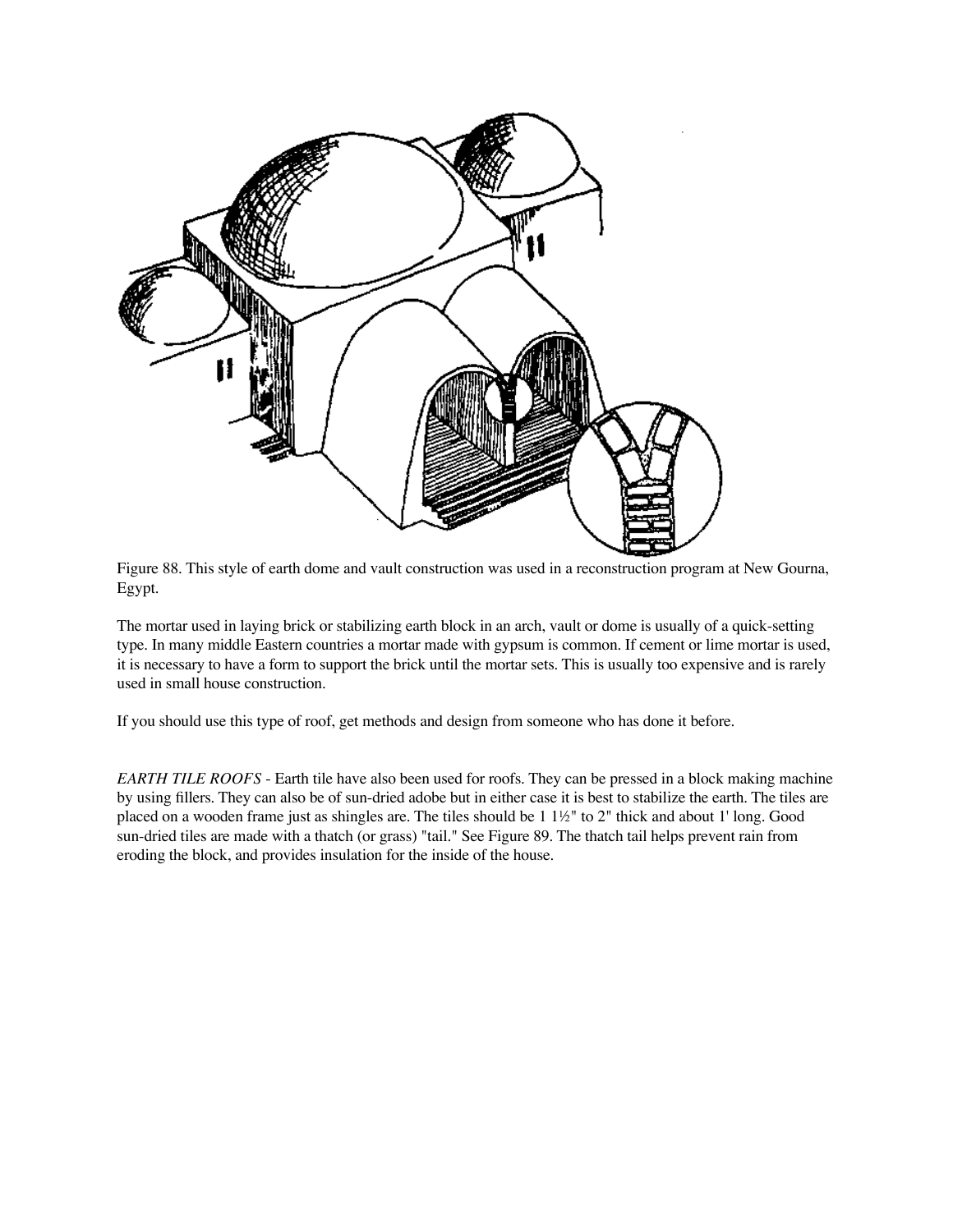

Figure 89. A thatched-earth tile roof of this design proved successful in research studies in India.

The best earth tiles are made with stabilized soil. Lime, cement and asphalt work well. Since they are so thin, tiles should have a very high resistance to the spray test.

The roof frame must be built strong enough to support the weight. Also, wooden strips (called stringers) must be placed in the roof at close enough intervals so that each tile rests on two stringers, either directly or indirectly. Tiles are often made with a lip or groove near the upper edge so that they will lie securely on the stringers.

## **Chapter 13: Floors**

The most desirable type of floors for an earth house is, of course, a concrete slab, a wood floor or a floor surfaced with cement tile or ceramic tile. However, in some areas where good sand and gravel are not available for concrete, and where wood is scarce and commercially made tile cannot be obtained, an earth floor can be substituted. Properly compacted earth or high strength stabilized earth tile will make a reasonably durable floor. Extra stabilizer is required if floors are to last a long time, because floors get the hardest wear of any part of the house. Even the most primitive dwellings have some type of oil or fat worked into the soil as a stabilizer.

*TYPE OF SOIL FOR EARTH FLOORS* - For earth floors, use the same soil you use to build your house but add extra stabilizer.

The floor must be able to withstand scrubbing and must be tough and durable.

Lime and portland cement make the best **stabilizers**. Emulsified asphalt will make good floors but the dark color may be objectionable. Wood ashes and even animal blood have been used.

*TAMPED OR RAMMED EARTH FLOORS* - Before making the earth floor, it is necessary to remove all organic topsoil, or at least down to 6 to 7 inches below the level of the finished floor. Then compact the top layer (3"-4") of existing soil with a tamper before the floor material is placed.

In areas where swelling soils are damaging to buildings this ramming should be avoided. Untamped soil will swell less than tamped soil.

The first layer above the existing soil is filled with about four inches of clean sandy or gravelly material. The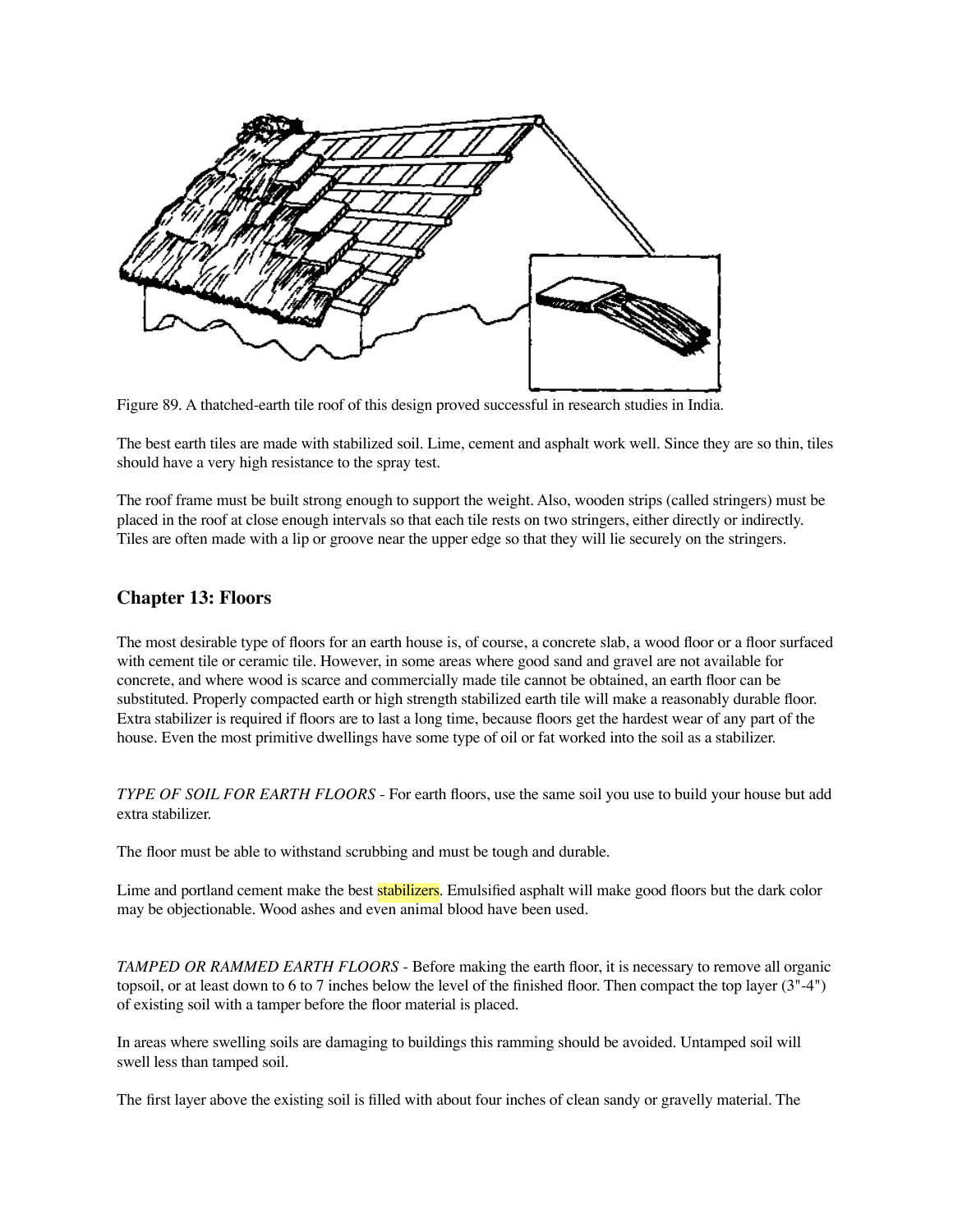purpose of this material is to stop moisture that may rise up from the existing soil. The sandy material should be well tamped to strengthen it and to keep it from settling. If the existing soil is the swelling type, use about 6 inches of sandy material.

The floor is laid above the sandy course. Place it in two layers each about  $1\frac{1}{2}$  inches thick. The lower layer can contain less stabilizer than the top because it does not get any wear. The soil should be carefully rammed into place. Be sure the moisture content is correct. Check it using the method described in Chapter 2. When you finish tamping, level up the area by scraping or tamping high spots.

The final finished floor layer is placed next. This layer should contain enough stabilizer to make the cured surface difficult to scratch with a nail. This might require 2 to 3 times as much stabilizer as might be used in earth walls. Test your mix by making small rammed earth test blocks just as you would for a rammed earth wall. After the test blocks have cured check them for hardness and water resistance.

After tamping the top layer, smooth out any tamper marks and then cure the floor for several days.

Portland cement and lime-stabilized floors may be cured by sprinkling the floor or putting wet sacks on top of it. At the end of the curing period, a thin portland cement slurry made from cement, water and fine sand may be applied to the floor to seal any cracks and waterproof it. Certain oils will do the same job.

Don't walk on the floor until it is hard.

*TILE FLOORS* - Pressed earth tiles may do just as well as rammed earth floors. They can even look nicer, particularly if you make tiles from several different colored soils. The CINVA-Ram or any other block-making machine that makes; 1½ to 2" thick tiles can be used. Use enough stabilizer in the soil so the cured blocks are difficult to scratch with a nail. Make test tiles to check the stabilizer content.

Stabilized tiles should be moist-cured for 7 days and then dried in the sun before placing them. Prepare the floor area the same way you would for rammed earth floors. It is very important that the sandy layer be level and wellcompacted before placing the tile. If it isn't, the floor v ill be rough and unsightly.

It is better to mortar tiles in place with a mortar of sand, portland cement and water. Carefully smooth the mortar joints to keep from having grooves in the finished floor. Tiles can be laid without any mortar if they are placed closely together. They may rock a little or come loose, but it won't hurt if they are put back right away.

Since cured tiles are used, the floor can be walked on as soon as the joints get hard. This will take 2-3 days. Oils or waxes may be used to seal the top surface of the floor. Tallow has been used, and if applied hot, beeswax may also be quite suitable.

*HEATING THE HOUSE THROUGH THE FLOOR* - You can heat your house by heating the floor.

This idea is used in the United States and other places in the world(Korea, for example) with tunnels under the floor. These tunnels carry heat from a fire which is built at one of the openings.

This method of heating should not be attempted unless you have someone experienced to show you how to do it.

## **Chapter 14: Surface coatings**

A surface coating is a layer or film of material placed over an earth wall.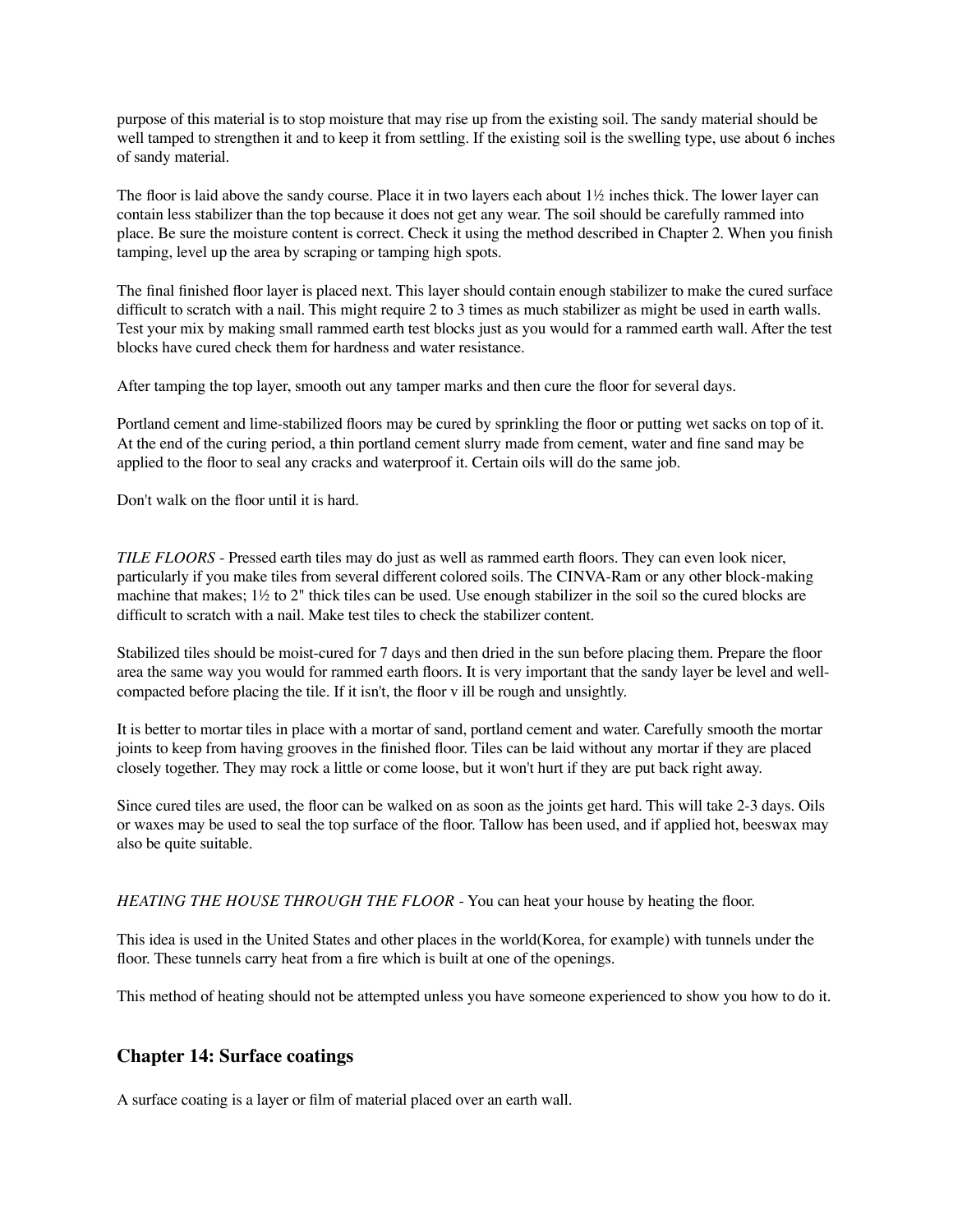This is what surface coatings do:

(a) They can make some earth walls look better.

(b) They can help earth walls shed rain water.

(c) They can make earth walls last longer.

Decide whether you want to use surface coatings when you are planning your house - not after it is constructed.

*APPEARANCE* - Houses built of carefully made *pressed blocks* look better without surface coatings.

*Rammed earth* walls will have a pleasing appearance if the inside of the forms is smooth and in good condition during construction. In fact, some rammed earth house owners feel that a few form marks are pleasing to an earth wall and they do not care to use surface coatings. But if the insides of the forms were rough and in poor condition, a surface coating will probably improve the wall's appearance.

Most adobe home owners prefer surface coatings on their houses.

One way to decide on a. surface coating is to look at other homes in your area. See if surface coatings helped their appearance.

Remember this:

A cheap or poorly applied surface coating that quickly peels off looks worse than none at all.

The owner must decide how often he is willing to repair the surface coating to keep it looking good. Most cheap surface coatings need repairing every 2 or 3 years. If the owner is young and healthy and does not mind the time and small expense of repairing the coating, a cheap surface coating may be suitable. But if the owner cannot perform frequent repair work, his walls will look bad, and they may suffer severe damage. Then a more expensive coating will be necessary.

*DAMAGE FROM RAIN WATER* - If you follow the instructions in Chapter 2 for selecting soils for earth houses, you won't have to worry about rain damage unless you have to use very clayey soils. If your test blocks, even when stabilized, do not pass the spray test, try a surface coating.

Even the most expensive surface coatings are likely to develop cracks and let some water through them and into the wall. If your wall contains a lot of clay, the water will cause it to swell and crack surface coatings that are stiff. Check to see whether this will happen to your surface coating. Completely coat a few test blocks of your soil mix and subject them to both the spray test and absorption test. If the surface coating cracks or peels, the same thing will happen to your house when coated.

*INCREASING THE LIFE OF THE WALL* - Other things beside rain may wear down an earth wall. Strong winds carrying dust, children throwing rocks or sticks, and even animals, can scar or damage earth walls especially unstabilized ones. If these things occur in your neighborhood or area, then unstabilized walls should be coated. Most stabilized walls can resist them.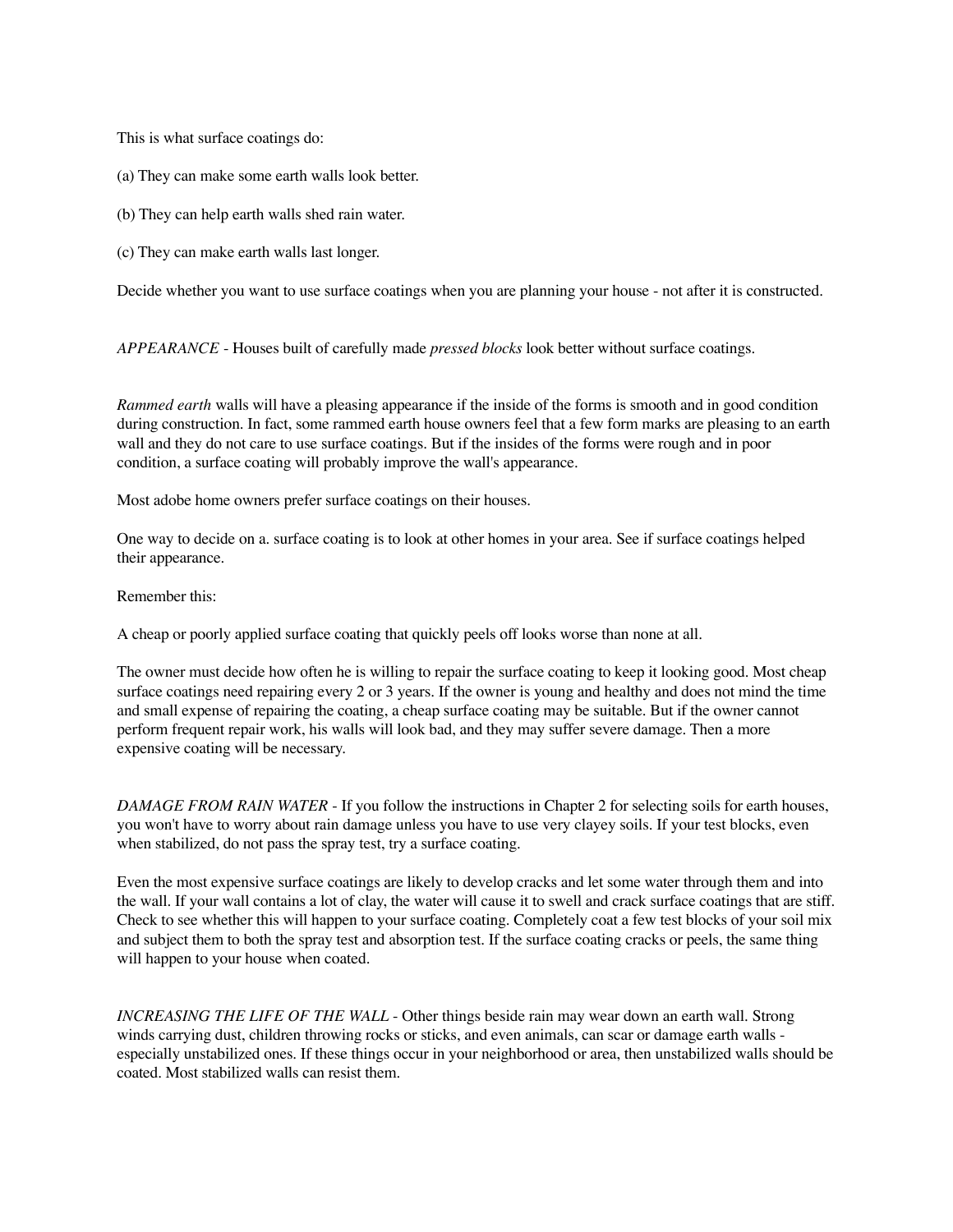*COST OF SURFACE COATINGS* - Since most surface coatings require some type of stabilizer, you must decide whether it is best to use the stabilizer in the surface coating or in the wall itself. Surface coatings normally take less stabilizer than for stabilizing the entire walls. But it also takes additional time and money to apply surface coatings and keep them repaired. Unless you can get by with a thin, cheap surface coating, the total cost will be nearly the same whether you use a surface coating or stabilize the entire wall.

*TYPES OF SURFACE COATINGS* - There are four main types of surface coatings:

(a) Plasters

(b) Slurries

(c) Paints

(d) Special chemicals

*Plasters* are placed on the walls in fairly thick layers - about ½". Below is a high-quality plaster mix that has worked well on earth houses:

1 part portland cement

4 to 5 parts clean sand

Sufficient water to make a thick mixture

Add a small amount of lime if the plaster is hard to spread.

Apply this plaster in two coats. each about  $\frac{1}{4}$ " thick. Moisten the wall and then throw or "splatter" the first coat against the wall with a large brush. This will not only bond the plaster to the wall, it will leave it rough so the second coat will bond to it. (See page 143 concerning reinforcement of plasters.) Cure this coat at least 12 hours (more in wet areas) before applying the second coat. The second coat may be brushed on also, but if a smooth surface is desired, put it on with a metal trowel. Rough surfaces have less tendency to crack and they look better on most homes.

Don't apply cement plasters on a sunny wall; wait until it is shaded. When a section of wall is completed, cover it and keep it moist for a day or two, until it gains strength.

Cement plasters should be used only on stable walls. Remember that walls containing a lot of clay will swell and crack the coating.

Low-cost mud plasters can be made by combining a soil mix with water. These are called Dagga plasters. Dagga plasters made with the right kind of clay and having sufficient sand in them may be as good as any other plasters. Most good ones contain about 2 parts sand to one part clay. Dagga plasters will not last if they contain too much clay, the wrong kind of clay, or when they are too soft. The red and brown laterite clays found in the tropic zones make excellent Dagga plasters.

Dagga plasters can be improved by adding a stabilizer to them. Lime or cement work well. Try one part lime or cement to 9 parts of soil. Asphalts can also be used in Dagga plasters to waterproof them but they will not harden the plaster and they may make it too dark to look good on a house. Many of the other **stabilizers** mentioned in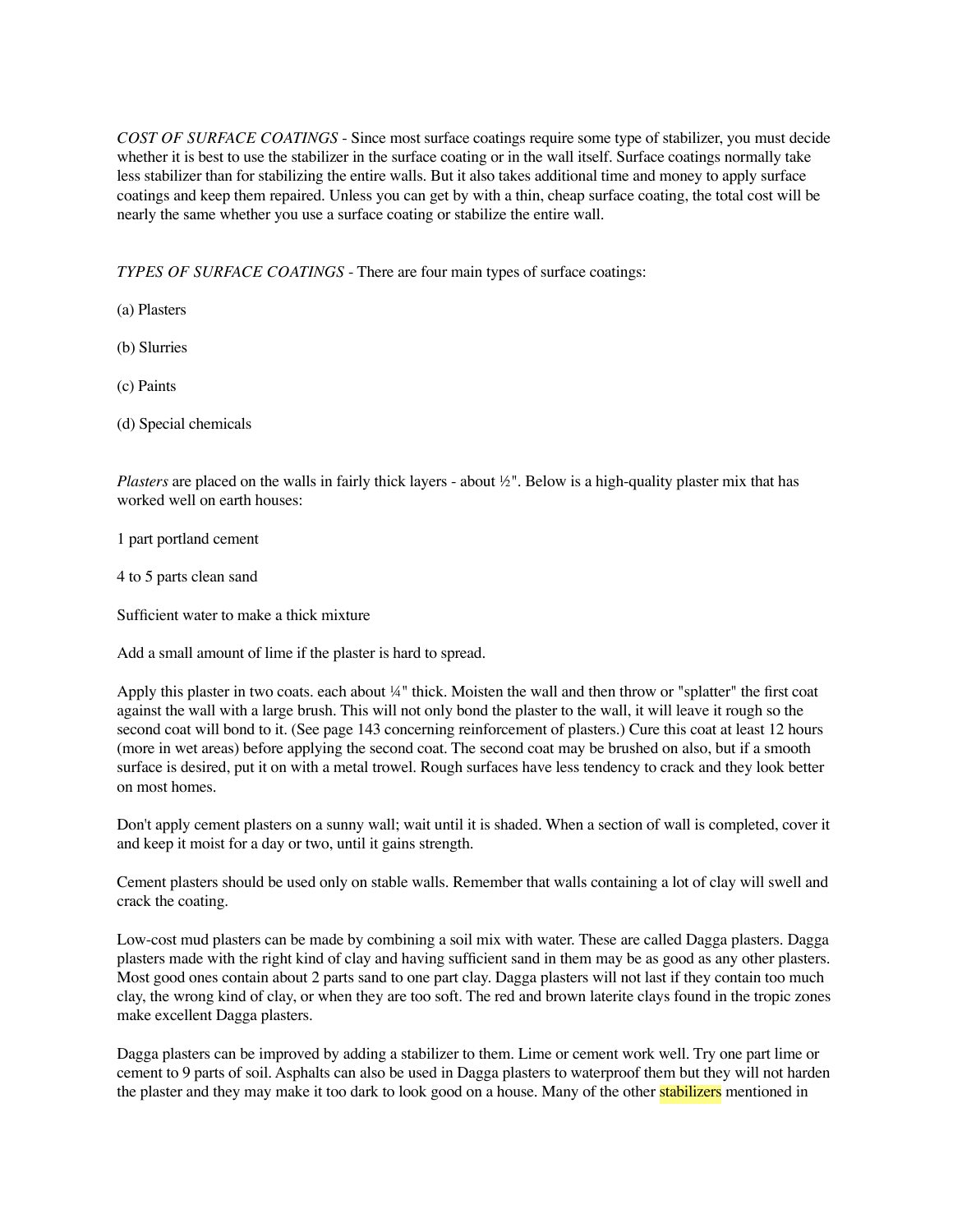Chapter 3 can be used. Experiment by trying them out on small sections of your wall or on test blocks of your soil mix. Watch for damaging cracks as the plaster dries.

Dagga plasters are usually applied to a previously moistened wall with a trowel to a thickness of about  $\frac{1}{2}$ ". Roughening the dagga surface will help to keep cracks from forming when the plaster dries.

*Slurries* are mixtures of cement or lime and water. They are brushed on the wall in thin coats like paint. Good ones may last 5 to 10 years.

Some of the best slurries are made from equal parts of cement and lime mixed with enough water to make a thick liquid. Adding a small amount of clean, fine sand will give the slurry a gritty texture.

Moisten the earth wall before the slurry is applied. Then brush on two coats at intervals of 24 hours. Keep the slurry mixed while applying it or some of the materials may settle to the bottom of the container.

Slurries make economical surface coatings, but they must be applied to the right kind of wall. Earth walls that shrink and swell will cause them to crack and peel off.

Paints make good surface coatings for some walls. Cement-based masonry paints work best. They are tougher and last longer than plain cement slurries. Present oil-based house paints and aluminum paints do not work on earth walls. However, new ones may be developed that work as well as cement-based paints.

It is not practical to include a list of manufactured paints that have worked on earth walls because they may not be available in your area. If you want to try them, see the nearest paint salesman. Ask him for a demonstration and samples of his paints. Then see how they work on test blocks of your soil mix. Perform the spray test on completely painted test blocks and if you have enough time, allow the blocks to weather outside. The performance of these test blocks should tell you how well the paint will work.

You can make a cement-based paint but it takes several chemicals. Here is one that has been used:

1 part calcium stearate (powdered).

2 parts calcium chloride (powdered).

50 parts portland cement.

25 parts clean, fine sand.

Mix these ingredients together to obtain a uniform mixture. Then add 50 parts water anti mix with a hoe until a creamy mixture is obtained.

Pour the mixture through a fly screen to remove lumps and large particles.

Use white portland cement in the mixture if a white coating is desired. For other colors, add 3-4 parts of a powdered, oxide pigment.

Apply the paint in two coats with a large brush. Moisten the earth wall before applying the first coat. Paint only on shady walls and keep the painted surface slightly moistened so the cement does not cure too quickly. The second coat should not be applied sooner than 12 hours after the first.

Only the second coat needs to be colored. It can also be thrown on the surface with a large brush or broom to.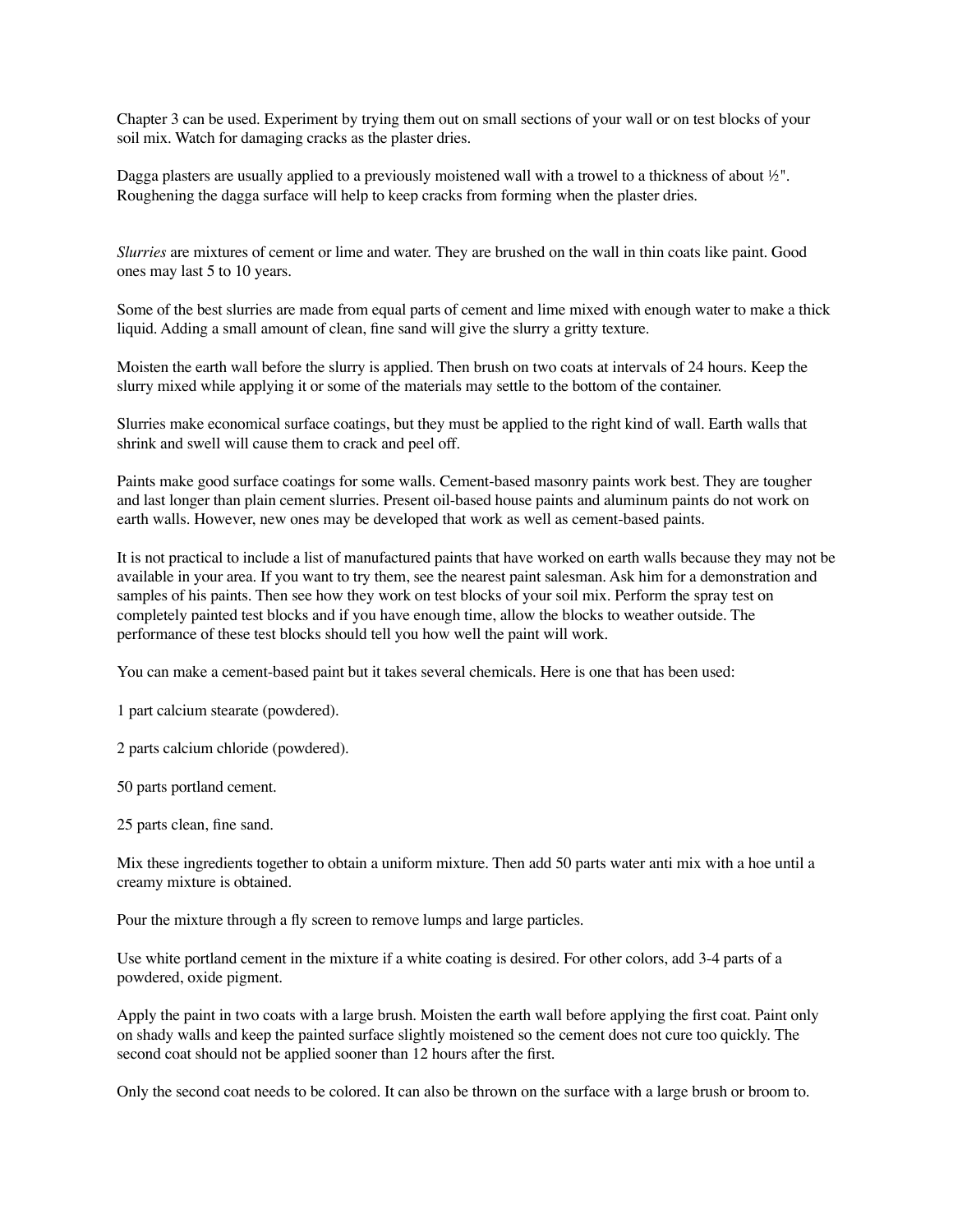obtain a pleasing surface texture.

White-wash paints - or water mixed with lime - can improve the appearance of earth walls. But they offer little, if any, protection against water or wear, and they only last for a short time. However, they are not costly and they are easily applied with a large brush.

A whitewash which offers some protection against water can be made with the following materials:

1½ gallons unslaked lime.

3½ gallons of water.

½ pound of melted tallow.

Boil the water in a large can, add the lime, and stir well. Then add the melted tallow to the boiling mixture and stir again.

Apply the mixture with a large brush. Add a little water if it is difficult to spread.

This white-wash will last about a year in most climates.

Certain *chemicals*, applied similar to paints, will make good surface coatings. One mentioned in Chapter 3 is a mixture of 1 part sodium silicate (40° Baume) and 3 parts water. The solution is brushed into the wall with a fairly stiff brush to get good penetration. Apply two coats a few minutes apart. A suitable wetting agent or surfactant (see Chapter 3) added to the solution will increase the penetration of the treatment in some walls.

The only way to find out whether chemicals will work is to try them. Spray tests and weathering tests should be performed on treated test blocks of your soil.



Figure 92.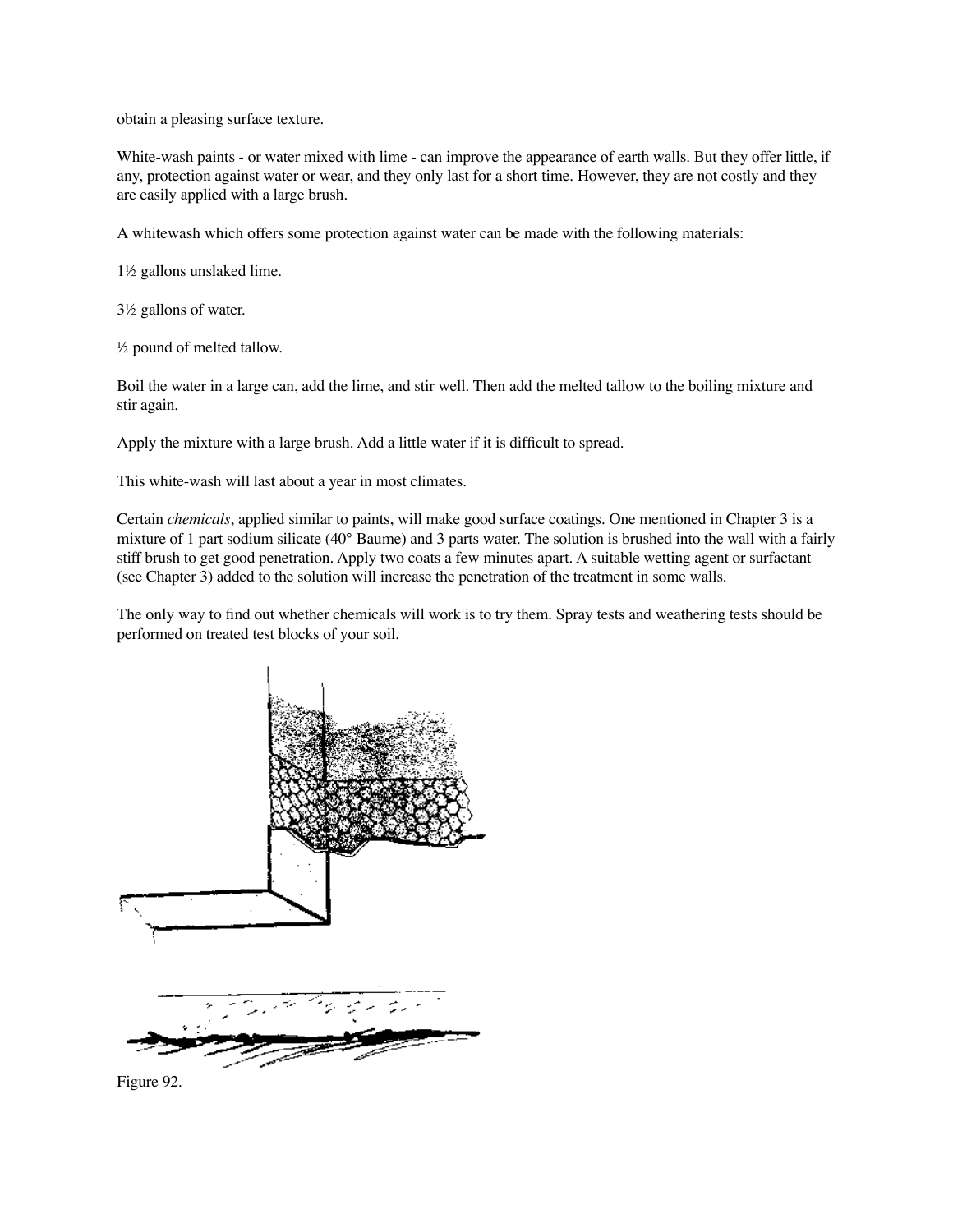*PREPARING THE SURFACE* - Surface coatings applied to poorly prepared walls will soon peel off. Before applying any surface coating, the entire thickness of wall must be completely dry. For properly cured blocks, this may take only a few weeks until the mortar dries. Rammed earth, wattle and daub, and cob walls will take much longer. In rainy area', walls may be damaged before they get dry enough to apply surface coatings. If this is liable to happen to your wall, use the stabilizer in the wall so it will be protected from the time of construction.

When completely dried, the wall must be brushed or swept to remove dust and other loose particles. Just before slurries or plasters are applied to a wall, moisten it slightly. Painting

the wall with a thin mixture of portland cement and water improves the bond between the wall and surface coating.

*REINFORCEMENT* - To strengthen plasters and improve their bond to the earth wall, wire reinforcement should be used. Woven wire fencing works well. Fasten the wire securely to the top of the earth wall by placing it in the last mortar joint or between the bond beam and the top of the earth wall. For houses with bunker fill roofs, the wire should be attached near the roof fill, brought over the top row of blocks, and bent down along the wall. This method is shown in Figure 65.

The reinforcement should extend into window and door openings so the plaster will be reinforced at all points. (Figure 92.) Nail it to the wall every 6-8 inches. Special nails with roughened surfaces work best.

When two coats of plaster are used, the first coat should be thrown or spattered through the wire reinforcement. This improves the bond between wall and plaster and also leaves the reinforcement approximately midway in the plaster coat.

When wire reinforcing is not available, the bond to the earth wall can be improved by leaving a deep opening in the vertical mortar joints. Chips of broken rock or concrete, inserted into wet mortar, will also bond thick surface coatings to the wall. (See page 102 for discussion of these methods.) For rammed earth walls, cut shallow holes 6 to 8 inches apart and drive nails in these holes until their heads are even with the outside wall surface. Another way is to cut long, narrow grooves 6 to 8 inches apart in the wall.

Remember that the strongest plasters are reinforced with wire. Use it if you can.

### **Suggested references**

Many good books are available that cover special subjects on earth houses in greater detail than can be done in this short manual. The ones listed below are some of the best ones available.

1. *ASTM Standards 1958, Part IV*. American Society for Testing Materials, 1916 Race St., Philadelphia 3, Pennsylvania.

2. Burkhart, Edsel J. *Investigation of Soils and Building Techniques for Rammed Earth Construction*, A. & M. College of Texas, Texas Engineering Experiment Station Research Report No. G. College Station, Texas, May, 1949. (Out of print.)

3. Cytryn, S. *Soil Construction*, State of Israel, Ministry of Labor, Housing Division, The Weizmann Science Press of Israel, Jerusalem, 1957.

4. *Earth for Homes*. Ideas and Methods Exchange No. 22, Housing and Home Finance Agency, Washington 25,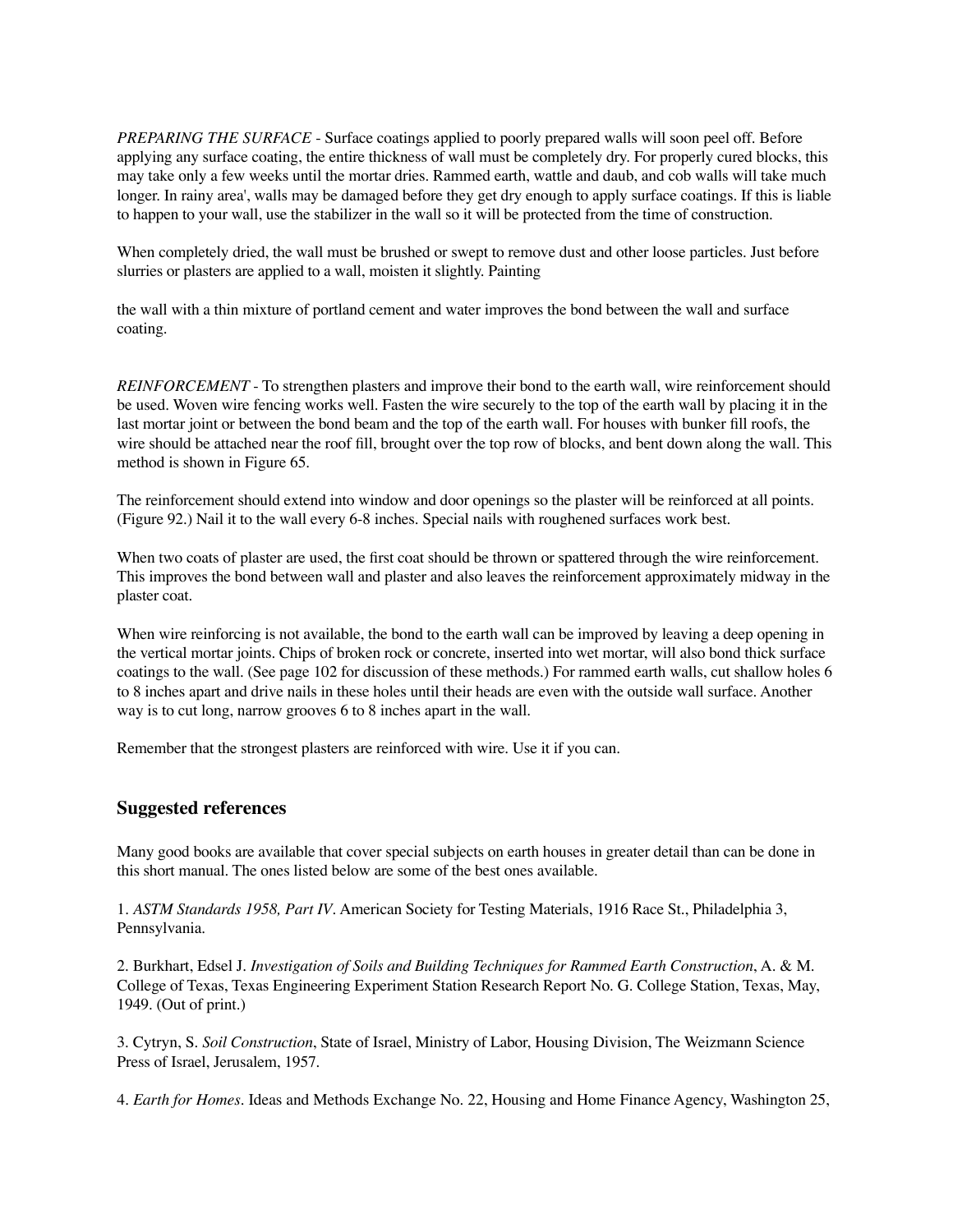D. C., March, 1955.

5. Fitzmaurice, Robert. *Manual on Stabilized Soil Construction for Housing*. Technical Assistance Program, United Nations, Sales No. 58.II.H.4, New York, 1958.

6. Harrington, E. L. *Adobe as a Construction Material in Texas*, A. 8: M. College of Texas, Texas Engineering Experiment Station Bulletin No. 90, College Station, Texas, 1945. (Out of print.)

7. *Housing and Town and Country Planning*. United Nations Bulletin No. 4, Sales No. 1950.IV.6, New York, October, 1950.

8. Long, J. D. *Adobe Construction*, University of California, Agricultural Experiment Station Bulletin No. 472, Davis, California, revised November, 194:6.

9. *Low Cost Houses*. Building Research Unit Bulletin No. 1, Council of Scientific and Industrial Research, Roorkee, U. P., India, September, 1949.

10. *Methods of Tests for Soil Classification and Compaction*. British Standards Institute, British Standard 1377, British Standards House, 2 Park Street, London, W.!, 1948.

11. Middleton, G. F. *Earth Wall Construction*, Commonwealth Experiment Building Station Bulletin No. 5, Sidney, Australia, 1952.

12. Webb, T. L., Cilliers, T. F., and Stutterheim, N. *The Properties of Compacted Soil and Soil Cement Mixtures for Use in Building*, National Building Research Institute, Union of South Africa, Pretoria, Series DR2, March, 1950.

13. Wolfskill, L. A., Dunlap, W. A., and Gallaway, B. M. "Earth Home Construction, a Field and Library Compilation with an Annotated Bibliography," Texas Transportation Institute, College Station, Texas, Bulletin No. !8, March, 1962.

## **Appendix A - Atterberg Limits of Soils**

The Atterberg limit tests on soils are simple tests that will tell you very generally whether the soils contain much clay and whether this clay will be harmful in your soils. There are two tests that you must perform: the liquid limit and the plastic limit. From these you can get a value called plasticity index. (The bar shrinkage test can also be used to get the plasticity index.)

These tests require some special equipment and a little bit of experience. You can do them yourself if you are careful, but it is better to have someone who knows how to do them.

The general equipment you will need to do these tests is listed below. Special items needed for each test are listed with that test procedure.

### *General Equipment Needed*

1. *Dish* - A smooth-bottomed round dish about 4½ inches in diameter and 1½ inches high. It is best if the inside is smooth or glazed. The type which chemists call evaporating dishes can be used.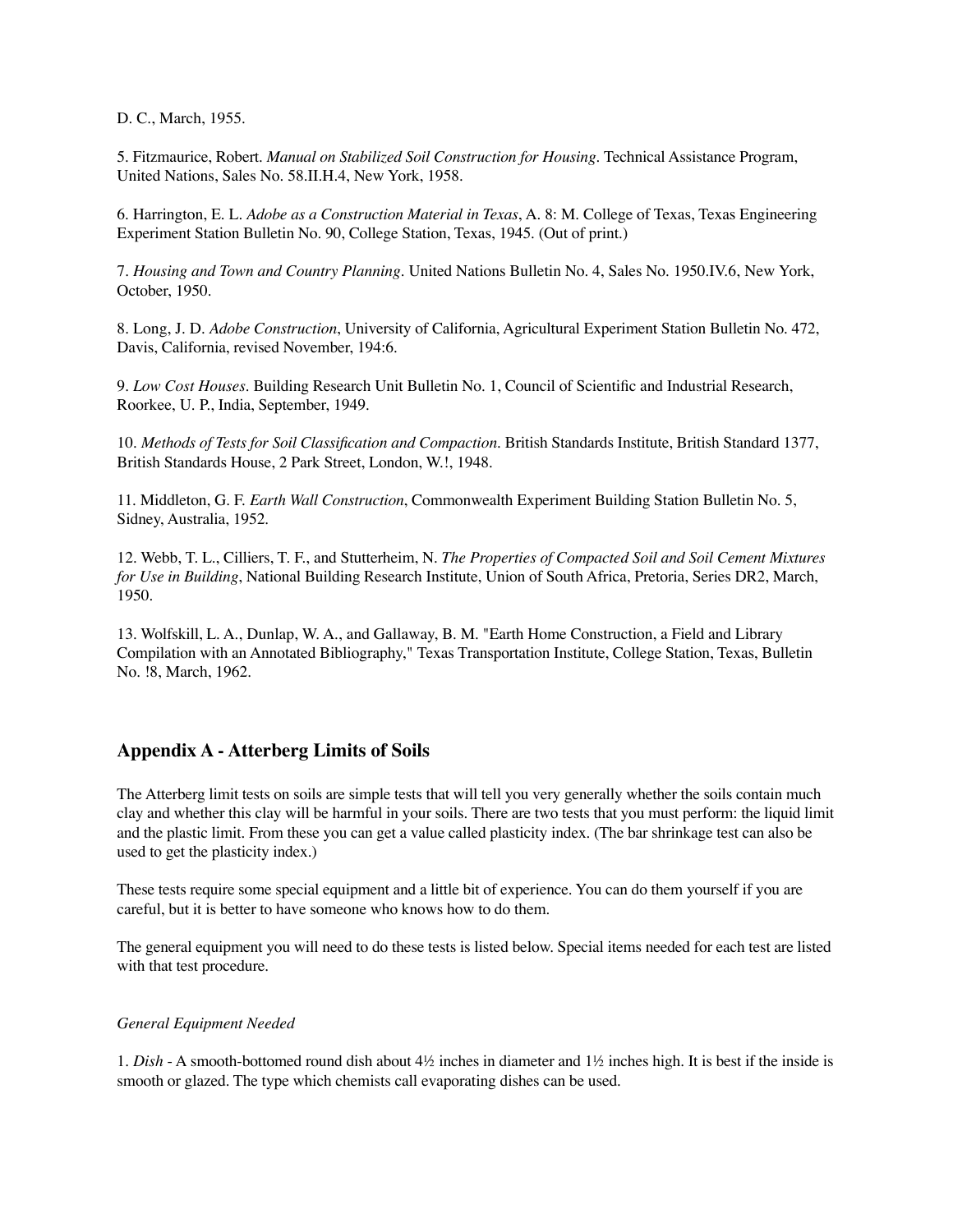2. *Spatula* - A spatula (or pill knife) has a flexible blade about 4 inches long and ¾ inches wide.

3. *Balance* - A balance or scale that will weigh at least 100 grams and is accurate to at least 0.1 grams. (An accuracy of 0.01 grams is better.)

4. *Oven* - A drying oven that will keep a temperature of 110°C or 230°F. This temperature is a little higher than the temperature at which water boils. The oven should have vents in it so the heated air will circulate.

5. *Boxes* - A few lightweight metal containers with tight fitting covers. Small aluminum or tin pill boxes work well. Curved pieces of thin glass like that used on large pocket watches or clocks can be used. They should he about 2 or 2½ inches across.

6. *Sieve* - A No. 40 mesh U. S. Bureau of Standards sieve or a No. 36 mesh British Standards sieve. You can do without a sieve, but it is better to have one.

7. *Forms* - Write the information you get from the test on a form of your own design.

#### *Sample*

You will need a sample weighing about 100 grams (a small handful) taken from the soil that you want to test. All of this sample should pass a No. 40 mesh (or a No. 36 British Standard) sieve. This sieve has openings about 1/ 64 inch square. If you do not have one, you can pick all grains larger than 1/64 inch out of the sample by hand. It will be easiest to do this if the sample is first dried in the sun and crushed up.

If you already know that you are going-= add a stabilizer to your soil, then add the same proportion of stabilizer to your sample as you intend to use in your house.

#### A. *Liquid Limit Test*

#### *Special Equipment*

For this test you will need a special tool to cut a groove in the soil. The grooving tool is carefully made so it cuts a groove exactly 2 millimeters wide with the sides of the groove sloping at an angle of 600 to the horizontal. If you cannot get one of these grooving tools, it is possible to we a spatula or even a knife.

#### *Procedure*

1. Place about three-quarters of your soil sample in the dish. Add small amounts of water to it, and thoroughly mix the water and soil. The water that you we should be of good quality, such as water you might drink. Add water until the mixture is a thick paste. Be sure that it is mixed well so it has no dry or wet spots.

2. Shape the soil mixture in the dish into a smooth layer I centimeter (approximately 3/8 inches) in thickness at the center of the dish. Divide the mixture into 2 equal portions by drawing the grooving tool down the center of the mixture. The point of the grooving tool should be placed against the bottom of the dish. Pull it through the soil so that it always stays at right angles (perpendicular) to the dish, leaving a V-shaped groove with a flat bottom that is 2 mm wide. Very sandy soils may be torn by this method. If so, cut the groove in several passes, making each pass go deeper until the clean surface of the dish shows at the bottom of the groove. If you do not have one of the grooving tools, carefully cut a groove in the soil using a knife or spatula. Make the bottom of the groove 2 mm wide and make sure that the sides slope up at an angle of  $60^{\circ}$  with the horizontal.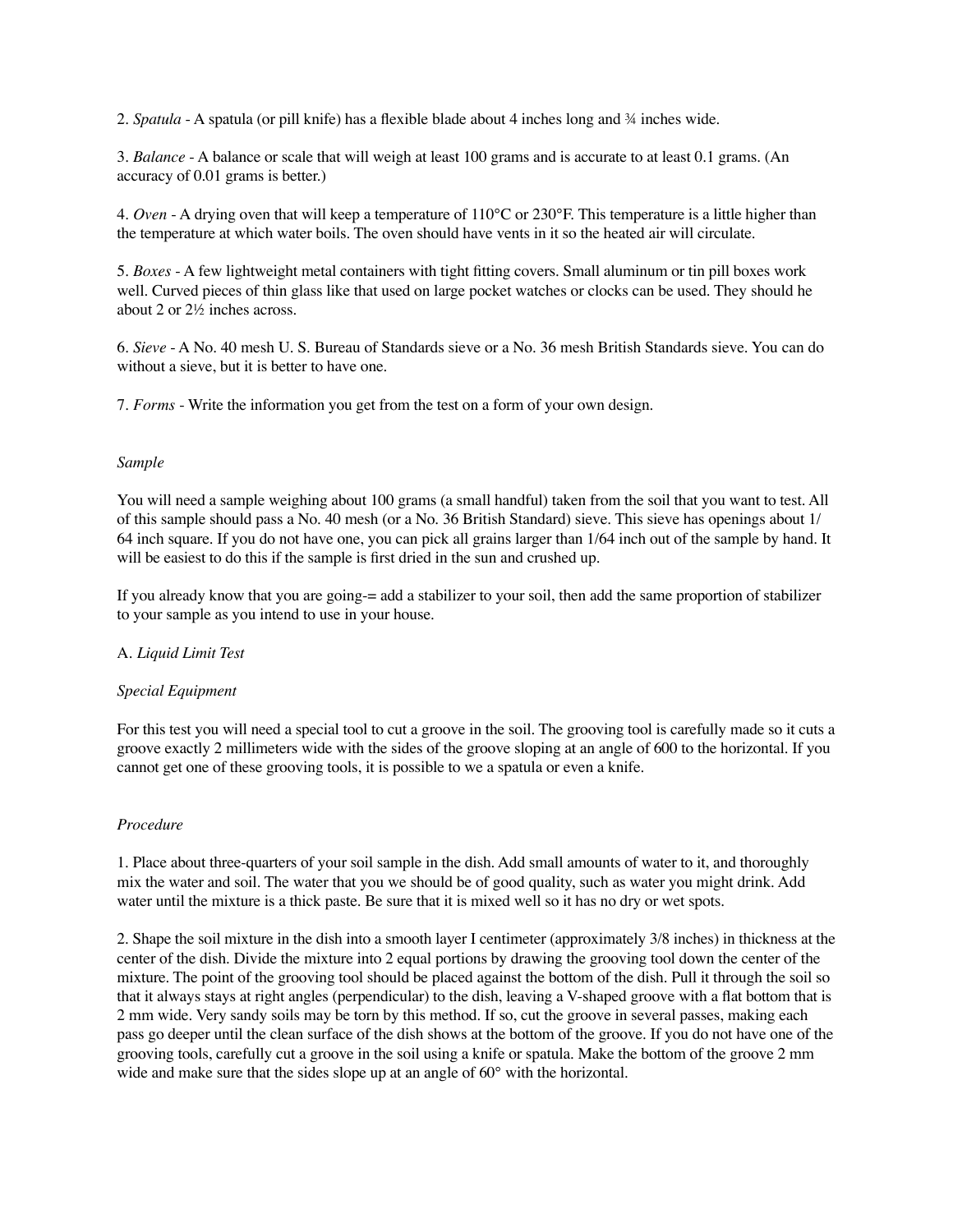3. Hold the dish firmly in one hand with the groove In the soil pointing directly in front of you. Then tap the dish lightly with a horizontal motion against the heel of the other hand 10 times. The dish should be moved a distance of about I to  $1\frac{1}{2}$  inches to strike it against the other hand which should remain still. If the amount of water is just right, the groove will flow together at the bottom for a. distance of exactly  $\frac{1}{2}$  inch. When it takes more than 10 taps to make the groove flow together, the soil is too dry. Add a little water. If it flows together with less than 10 taps, it is too wet. The soil can be dried by mixing it a while, or by adding some dry soil.

4. When the moisture in the soil has been adjusted so that the groove closes for  $\frac{1}{2}$  inch after 10 taps, the soil is at the liquid limit. With your spatula scrape a sample of the soil out of the dish at the point where the groove closed. Use a large sample if your balance is accurate only to 0.1 grams. Put this sample in one of your containers and quickly weigh the container and soil before the water evaporates. If your containers have lids, put them on to keep the water from evaporating during weighing.

5. Write the weight of the container and soil opposite W1 on your form. Then put the soil container in the 110°C oven until all the soil is dry. This should take 8-10 hours. but may be less. You can check by weighing it several times. When the weight no longer changes. it is dry. Now write the weight of the container and dry soil opposite W., on the form. The weight of the clean dry container, Wc, must be known also.

#### *Calculations*

The liquid limit is calculated as follows:

$$
Liquidlim it = \frac{\text{weight of water}}{\text{weight of oven - dried soil}} X 100
$$

or  $\frac{W_1 - W_2}{W_2 - W_c}$  X 100

#### *Precautions*

1. Be sure to use only material passing the No. 40 mesh sieve (or smaller than 1/64 inch) for the liquid limit test.

2. To get the best test results, thoroughly mix the soil and water. Tap the dish against the hand the same way with all types of soils.

3. Do not vibrate or jar the dish after the soil is grooved and before it is tapped.

4. After the groove has been closed, take the soil sample and weigh it quickly to prevent further loss of moisture.

B. *Plastic Limit Test*

*Special Equipment*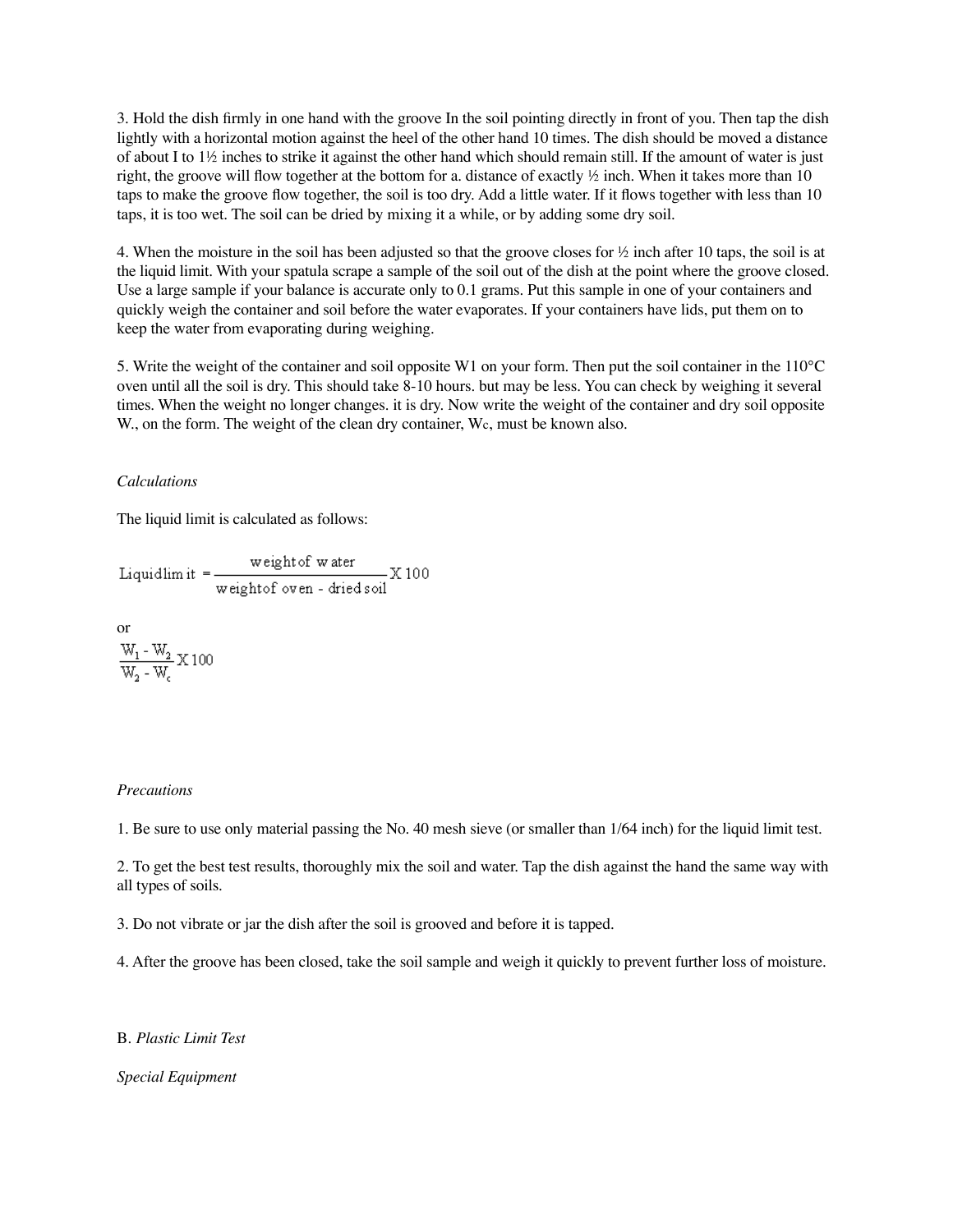The only special item you will need for this test is a surface to roll a soil sample on. A glass plate or a piece of smooth, shiny paper will work well.

#### *Procedure*

1. Take some of your dry soil sample and add water to it. Mix it thoroughly by squeezing and kneading it with the fingers and palms of the hands. The moisture content is about right when the soil can be easily shaped into a ball without sticking to the fingers.

2. Shape the soil mixture into a roll between the palms of your hands until it is about 2 inches long and ¼ inch in diameter. Then put this roll on a glass plate or piece of paper. Using the palm or fingers of one hand roll it into a thread. If the sample sticks to the plate or paper, it is too wet and must be dried some more.

Apply just enough pressure with your hands to cause the thread to get gradually smaller until it reaches 1/8 inch in diameter. You are looking for the thread to break or crumble just when it reaches 1/8 inch in diameter. If the thread breaks before it reaches 1/8 inch diameter, it is too dry. Thoroughly mix in some water and try again. If it can be rolled smaller than 1/8 inch diameter, just roll it up into a large thread and start over again. It will dry gradually by rolling it out. When it is just right, the 1/8 inch threads under your hands will crack or crumble into pieces about ½ inch long.

3. Collect the broken or crumbled soil threads and place them in one of your containers. Weigh the soil and container. Call this weight W1 and record it. Then dry the soil in the 110°C oven until all the water is driven off. Weigh the dry soil and container and record this weight as W2. The weight of the clean dry container. Wc, must also be known.

### *Calculations*

The plastic limit is calculated as follows:

Plastic lim it = 
$$
\frac{\text{weight of water}}{\text{weight of oven - dried soil}} \times 100
$$

$$
= \frac{W_1 - W_2}{W_2 - W_c} \times 100
$$

#### C. *Plasticity Index*

Get the plasticity index of the soil by subtracting the plastic limit value from the liquid limit. It is calculated as follows:

Plasticity index = Liquid limit - Plastic limit

#### D. Bar Shrinkage Test

The bar shrinkage test is an easy way to find the plasticity index of a soil. It will also give you some other very good information about your soil. It has one advantage: you won't need a balance to do weighing. But, you will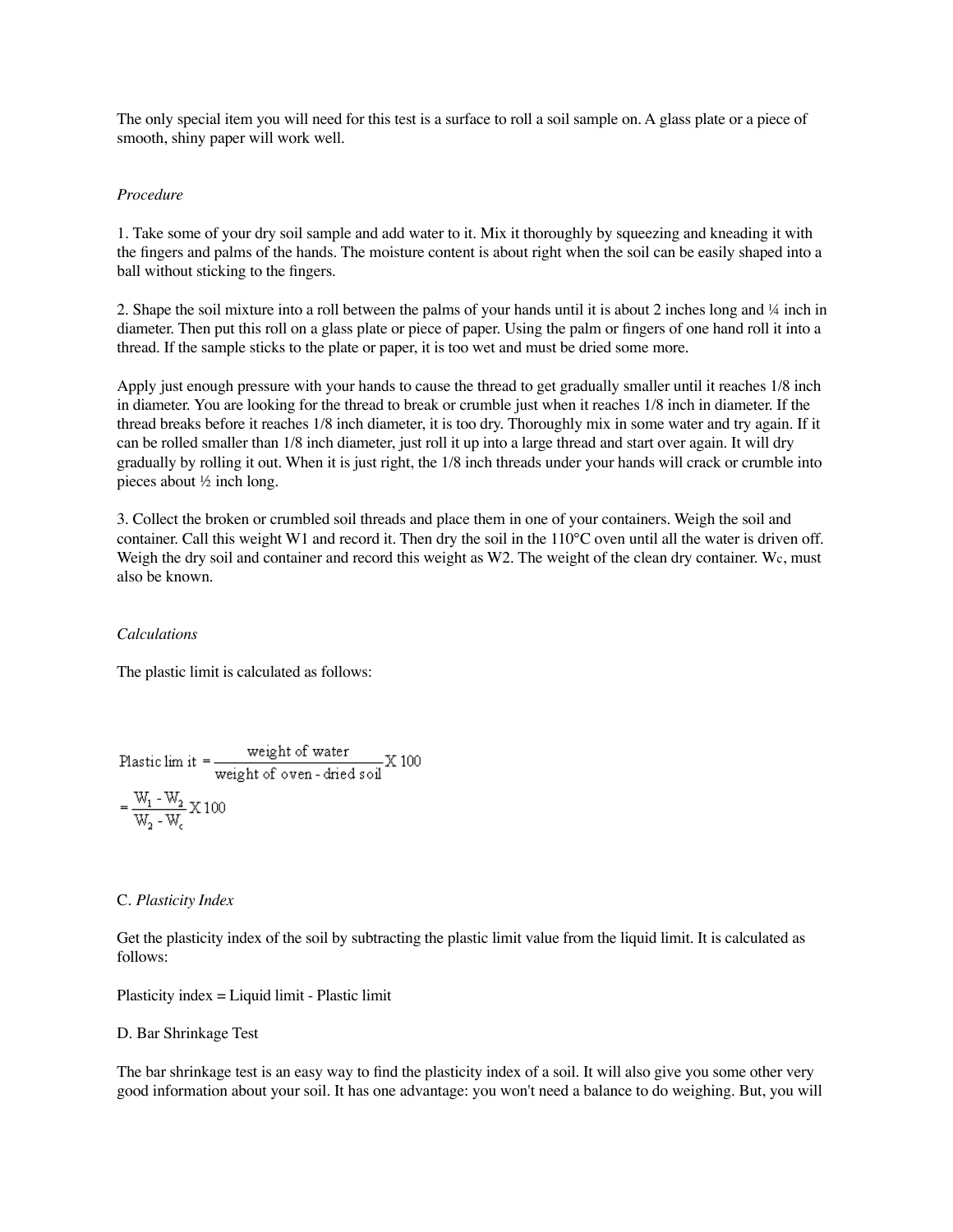need a special piece of equipment.

### *Special Equipment*

For this test you will need a special metal mold shaped like a box but without a top. The best size is 5 inches long and ¾ inches by ¾ inches square.

### *Procedure*

1. The sample you use for this test should be prepared exactly like the one for the liquid limit test. It should be mixed with enough water to make it slightly more fluid than the liquid limit. For example, cut a V-shaped groove in the soil as explained in Step 2 of the liquid limit procedure. If the groove closed with about 5 taps of the dish against the heel of the hand, the mixture is just right.

2. Place a very thin coating of grease or vaseline on the inside walls of the shrinkage mold. This will keep the soil from sticking to the mold as it dries. Place enough wet soil to fill the mold one-third full. Gently jar the mold or tap it on a stack of papers to cause the soil to flow into a smooth layer. This will also remove unwanted air bubbles in the soil. Put in more soil and jar the layers until the mold is completely filled. Scrape the excess soil from the top of the mold with a straight stick or piece of metal.

3. Dry the soil bar. To keep it from cracking, first let it dry at room temperature for one day. Then put it in the 110°C oven until it dries completely. Very accurately measure the length of dried soil bar. Also measure the exact length of the mold in case it is not exactly 5 inches long.

## *Calculations*

The bar shrinkage is calculated as follows:

Bar shrinkage =  $\frac{\text{(Length of wet bar)} - \text{(length of dried bar)}}{\text{Length of wet bar}}$  X 100

## **Test for Strength of Foundation Soil (Clays)**

How strong is the foundation soil? How wide and how thick should the footing of portland cement concrete be?

To get the answers to these questions we must first get some measure of the strength of the foundation soil at the site where the house is to be built.

You should dig several small pits like the one in the picture (see Figure 93) and from each one, cut a small block of soil and trim it with a knife so that it will be just the same size as shown. Take the small blocks and test them in the lever tester shown in Figure 94 which you can make for this purpose. Push at Point A first with your first finger. If the soil block crushes, the foundation soil is very soft and a large house should not be built on it. If the soil does not crush when you push at A, it has some strength and the test should be continued. Now push at B. If you can crush it by pushing with one finger at B you know that the strength of the soil is greater than the one that failed from pressure at A so you will look in Table 4 in the column marked A and opposite the type of house you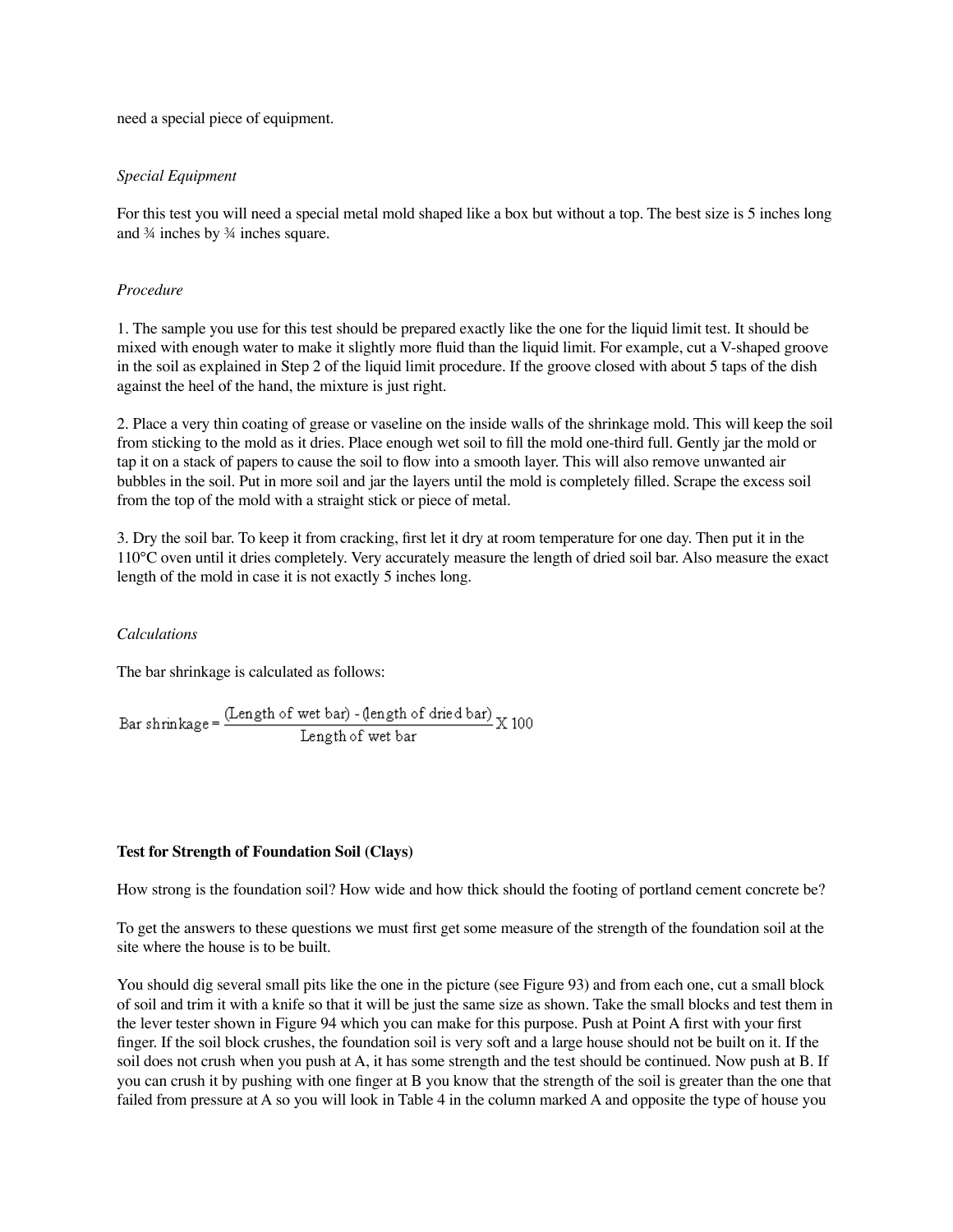plan to build to read the width and thickness of the continuous concrete wall footing. If you cannot crush it by pushing at B. then try at C. If the soil crushes at C, then use the width and depth of footing opposite B in the table and so on. You may find some clays that will not crush when you push on the end of the lever. These are very strong soils and you may use the sizes shown in the table at E. You should be able to push with one finger as shown in the picture, 18 to 20 pounds (8 to 9 Kg.). See how much you can push by pushing on a set of scales or balances. If you push only 10 to 12 pounds then use the footing size next larger than you would otherwise.



### CUT FOUNDATION SOIL

TEST SAMPLE LIKE THIS AND

TRIM BOTTOM AND TOP SQUARE Figure 93.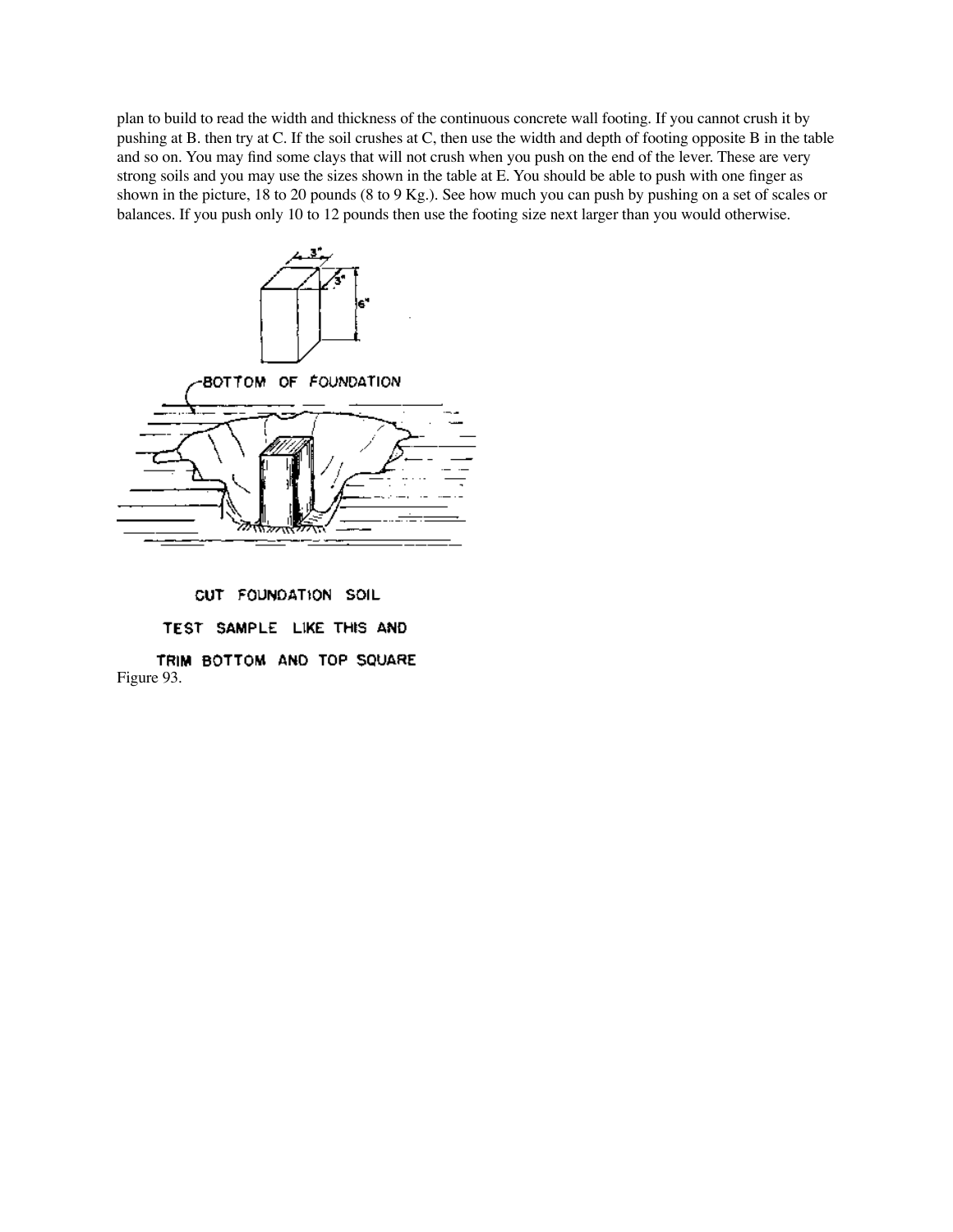

Figure 94. Simple lever tester for soils.

# **Appendix B - Useful Formulas**

Area of circle ( $p = 3.14$ ,  $r =$  radius)

(p) (r2).

Area of triangle  $(h = height, b = base)$ 

 $\frac{1}{2}$  (b) (h).

Area of rectangle  $(a,b = length of sides)$ 

(a) (b).

Volume of block  $(a,b,c =$  lengths of sides)

(a) (b) (c).

Unit weight of block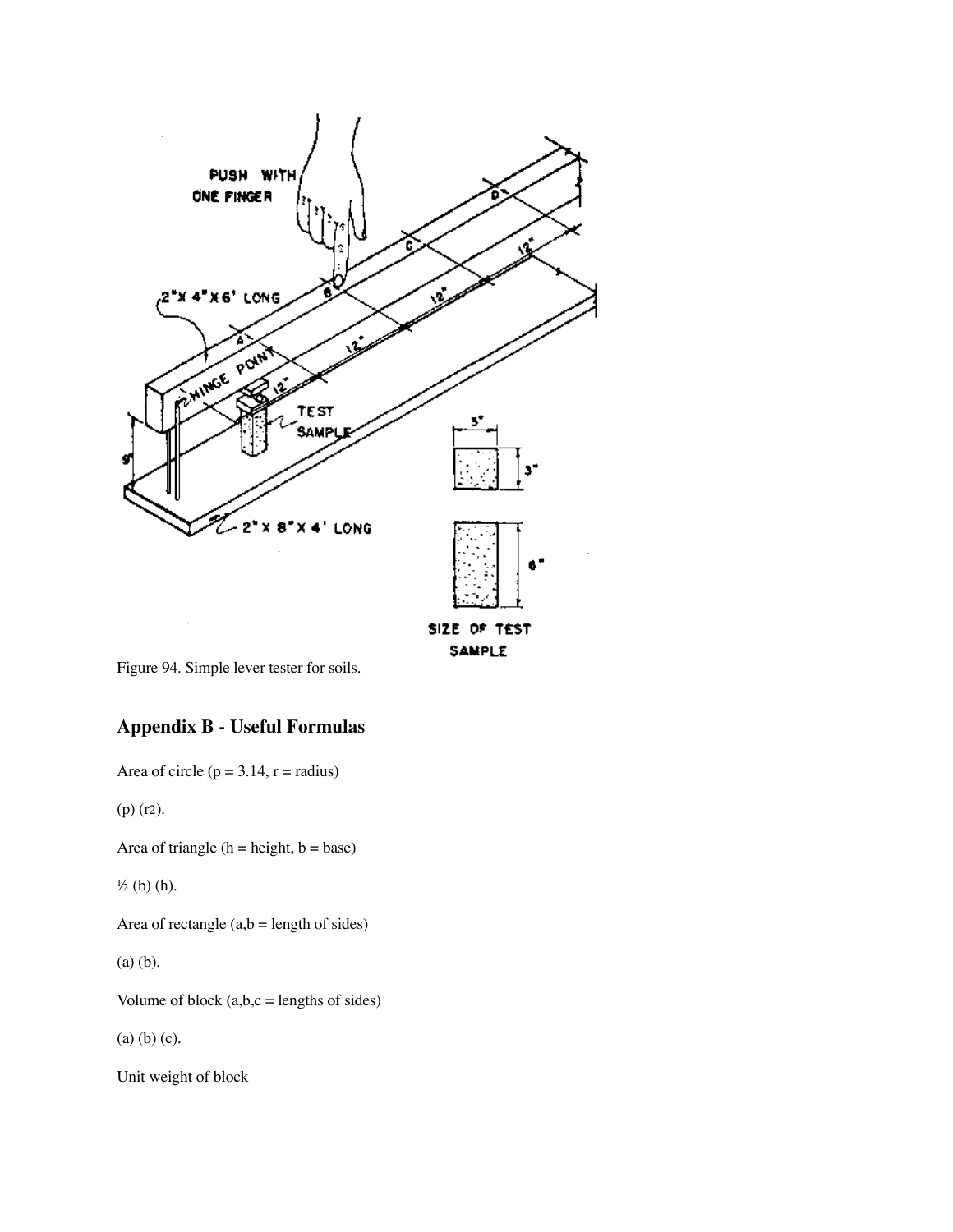$(a,b,c = length of sides in inches)$  (W = weight in pounds)

 $(W)$  (1728)  $(a)$  $(b)$  $(c)$ Volume of cylinder  $(h = height)$ 

(p) (r2) .(h).

Unit weight of cylinder  $(r =$  radius in inches)

 $(h = height in inches)$ 

 $(W = weight in pounds)$ 

 $\frac{(W) (1728)}{(\pi) (r_2) (\hbar)}$ Compressive strength

 $(P = failure load)$ 

 $(A = cross sectional area of specimens)$ 

 $\frac{\mathbf{P}}{\mathbf{A}}$ Moisture content, w

 $(W_1 = \text{wet weight of soil})$ 

(W2 = dry weight of soil)

 $\frac{\mathbf{W_1} \cdot \mathbf{W_2}}{\mathbf{W_2}}$ 

Plasticity index,

P.I. (L.L. = liquid limit) (P.L. = plastic limit)

## **L.L. - P.L.**

Examples of Long Multiplication

a.)

19 x 328

328

\_19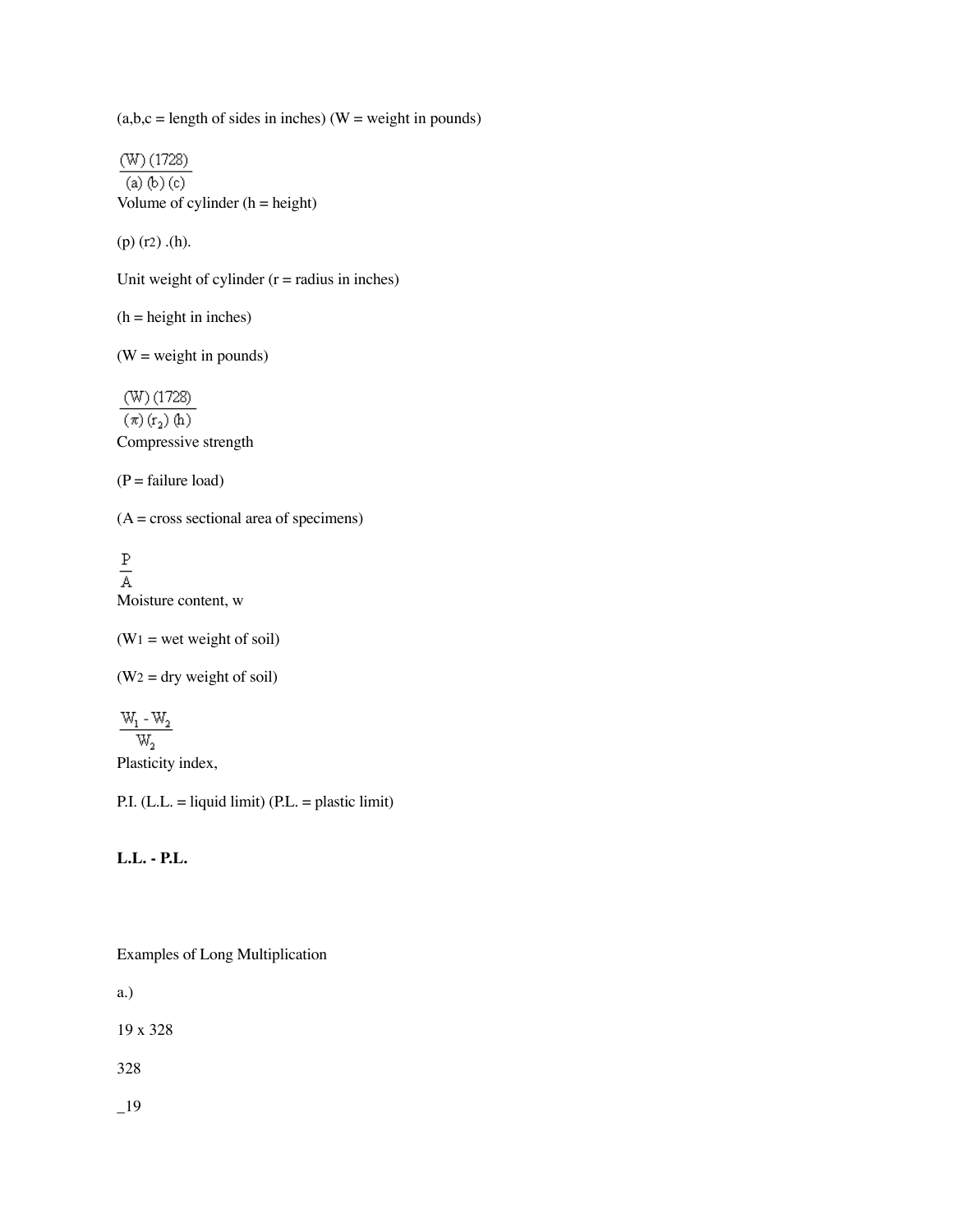| 2952                             |
|----------------------------------|
| $328\,$                          |
| 6232                             |
| b.)                              |
| $19$ x $32.8\,$                  |
| $32.8\,$                         |
| $\_19$                           |
| 2952                             |
| $328\,$                          |
| 623.2                            |
| c.)                              |
| $1.9$ x $32.8\,$                 |
| $32.8\,$                         |
| $-1.9$                           |
| 2952                             |
| $328\,$                          |
| 62.32                            |
| $\mathrm{d.})$                   |
| $23.7$ x $41.8\,$                |
| $41.8\,$                         |
| 23.7                             |
| 2926                             |
| 1254                             |
| $836$ $-$                        |
| 990.66                           |
| <b>Examples of Long Division</b> |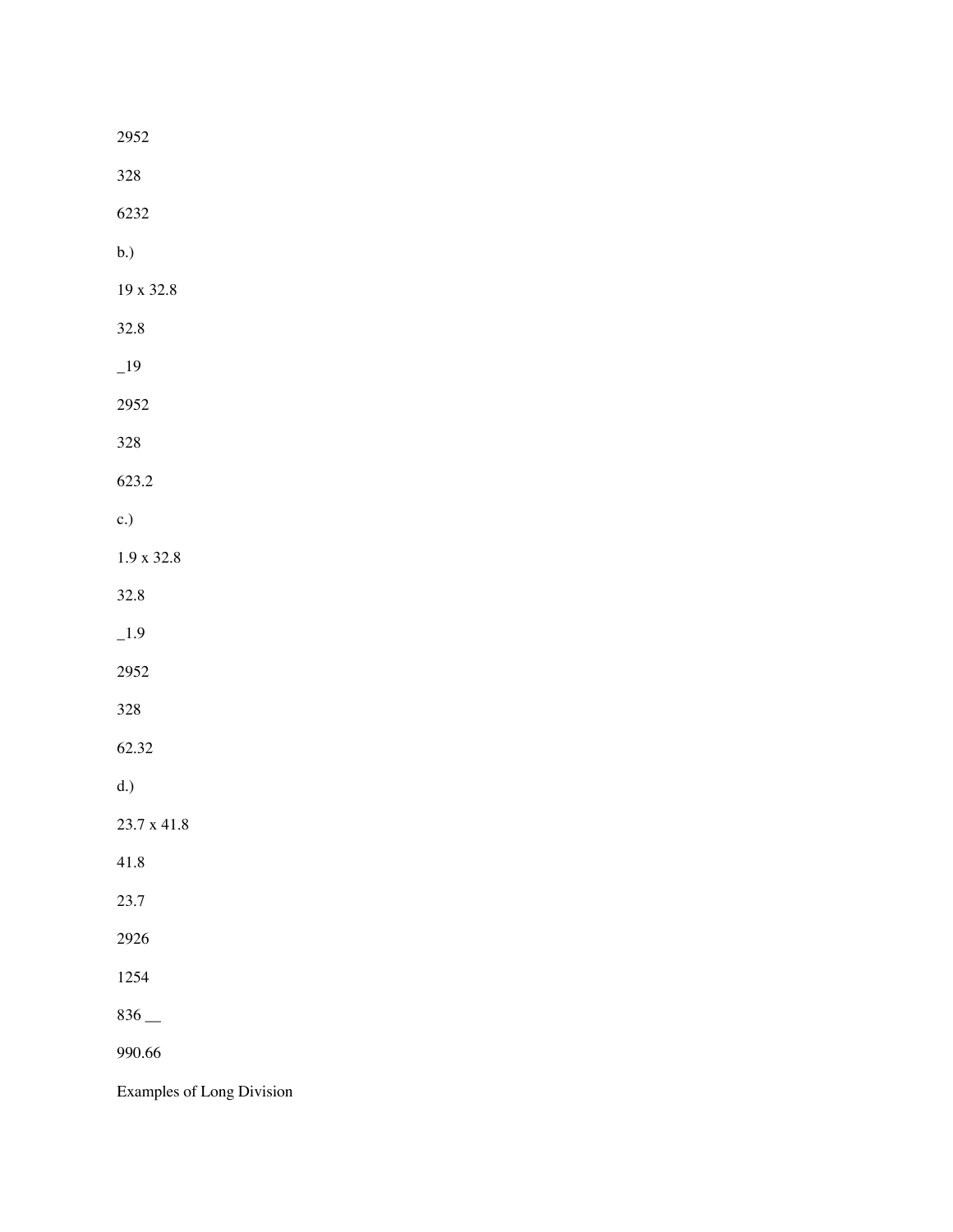| ${\bf a}$ )    |  |  |  |
|----------------|--|--|--|
| $328\,$        |  |  |  |
| $19\,$         |  |  |  |
| $17.26\_$      |  |  |  |
| 19/328.00      |  |  |  |
| 19             |  |  |  |
| $138\,$        |  |  |  |
| 133            |  |  |  |
| 50             |  |  |  |
| 38             |  |  |  |
| 120            |  |  |  |
| $-114$         |  |  |  |
|                |  |  |  |
| b.)            |  |  |  |
| $-32.8$        |  |  |  |
| $-19$          |  |  |  |
| $-1.73$        |  |  |  |
| 19/32.80       |  |  |  |
| $-19$          |  |  |  |
| $-138$         |  |  |  |
| $-133$         |  |  |  |
| $\frac{50}{2}$ |  |  |  |
| $\frac{38}{2}$ |  |  |  |
| $\frac{12}{2}$ |  |  |  |
| c.)            |  |  |  |
| $-32.8$        |  |  |  |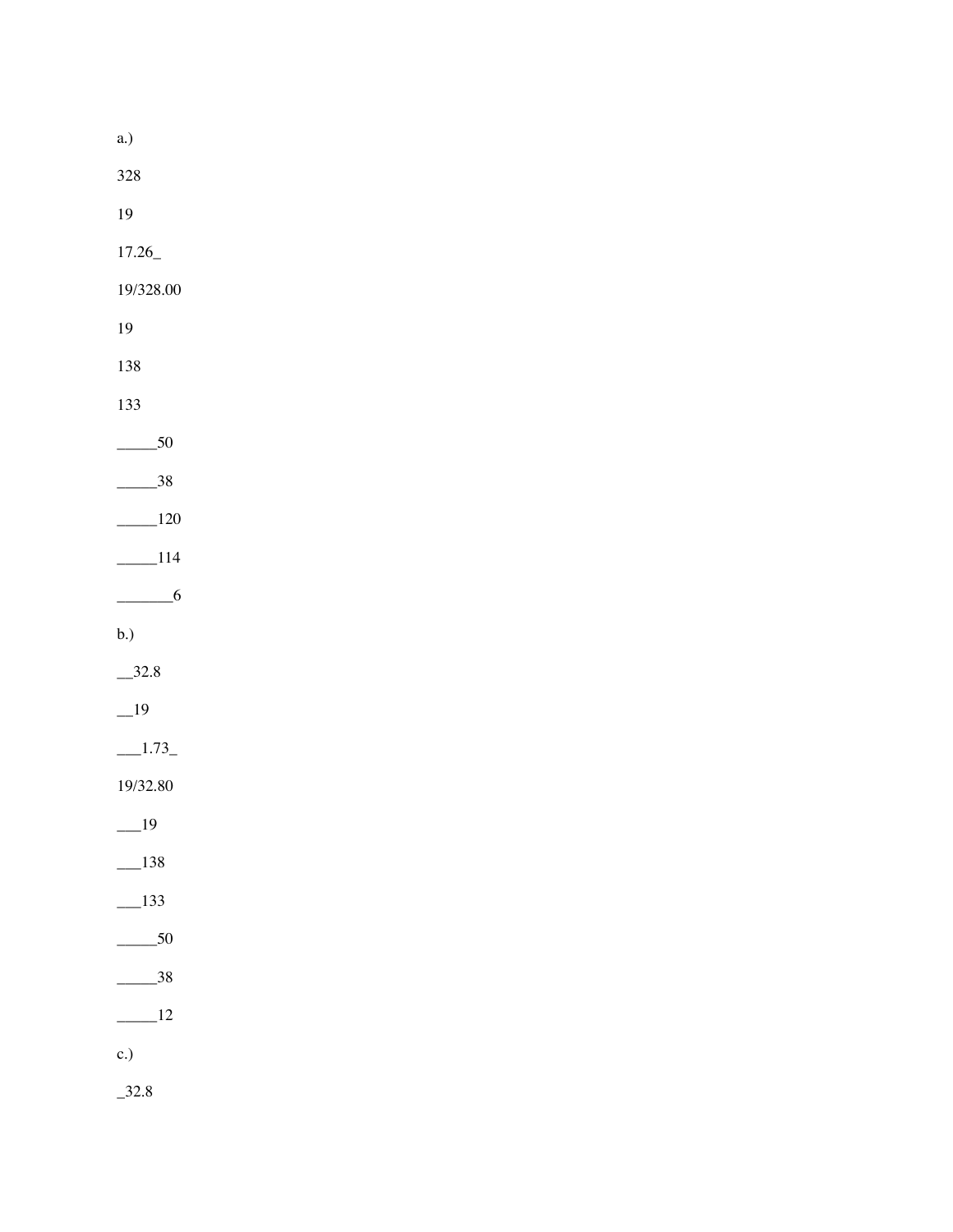| $-1.9$                                    |  |
|-------------------------------------------|--|
| $-17.26$                                  |  |
| 1.9/32.800                                |  |
| $-19$                                     |  |
| $-138$                                    |  |
| $-133$                                    |  |
| $-50$                                     |  |
| $-38$                                     |  |
| 120                                       |  |
| $-114$                                    |  |
| $6\overline{6}$<br>$\overline{a}$         |  |
| d.)                                       |  |
| $-41.8$                                   |  |
| $\frac{23.7}{2}$                          |  |
| 1.76                                      |  |
| 23.7/41.800                               |  |
| 237                                       |  |
| 1810                                      |  |
| $-1659$                                   |  |
| $-1510$                                   |  |
| $-1482$                                   |  |
| 28                                        |  |
| <b>Conversion of Weights and Measures</b> |  |

## **LENGTH**

*Metric*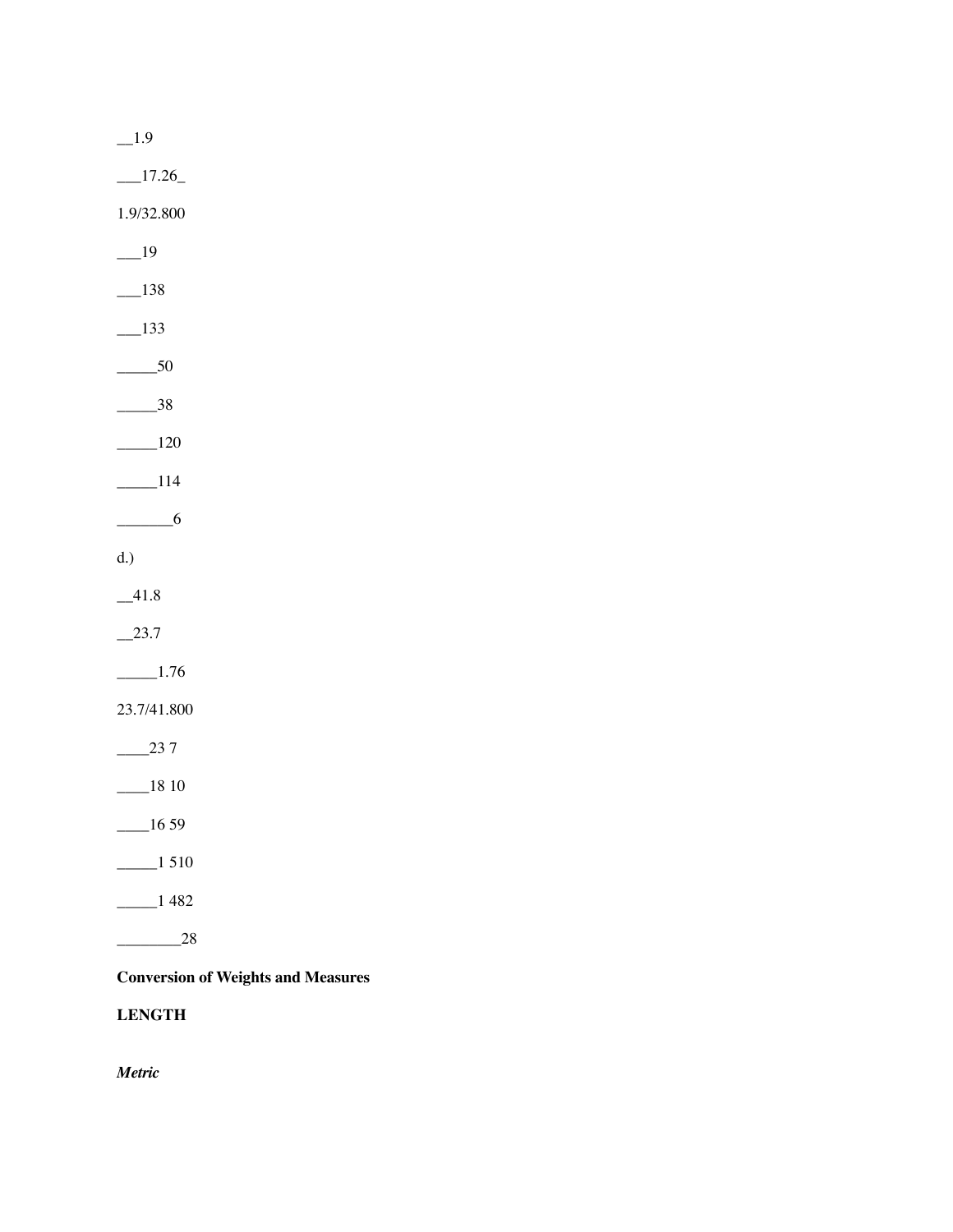## *English*

1 meter

1.094 yard

1 meter

3.281 feet

1 meter

39.37 inches

0.914 meter

1 yard

0.305 meter

1 foot

1 centimeter

0.394 inch

2.540 centimeters

1 inch

## **AREA**

1 square centimeter

0.155 square inch

6.452 square centimeters

1 square inch

1 square meter

10.764 square feet

0.093 square meter

1 square foot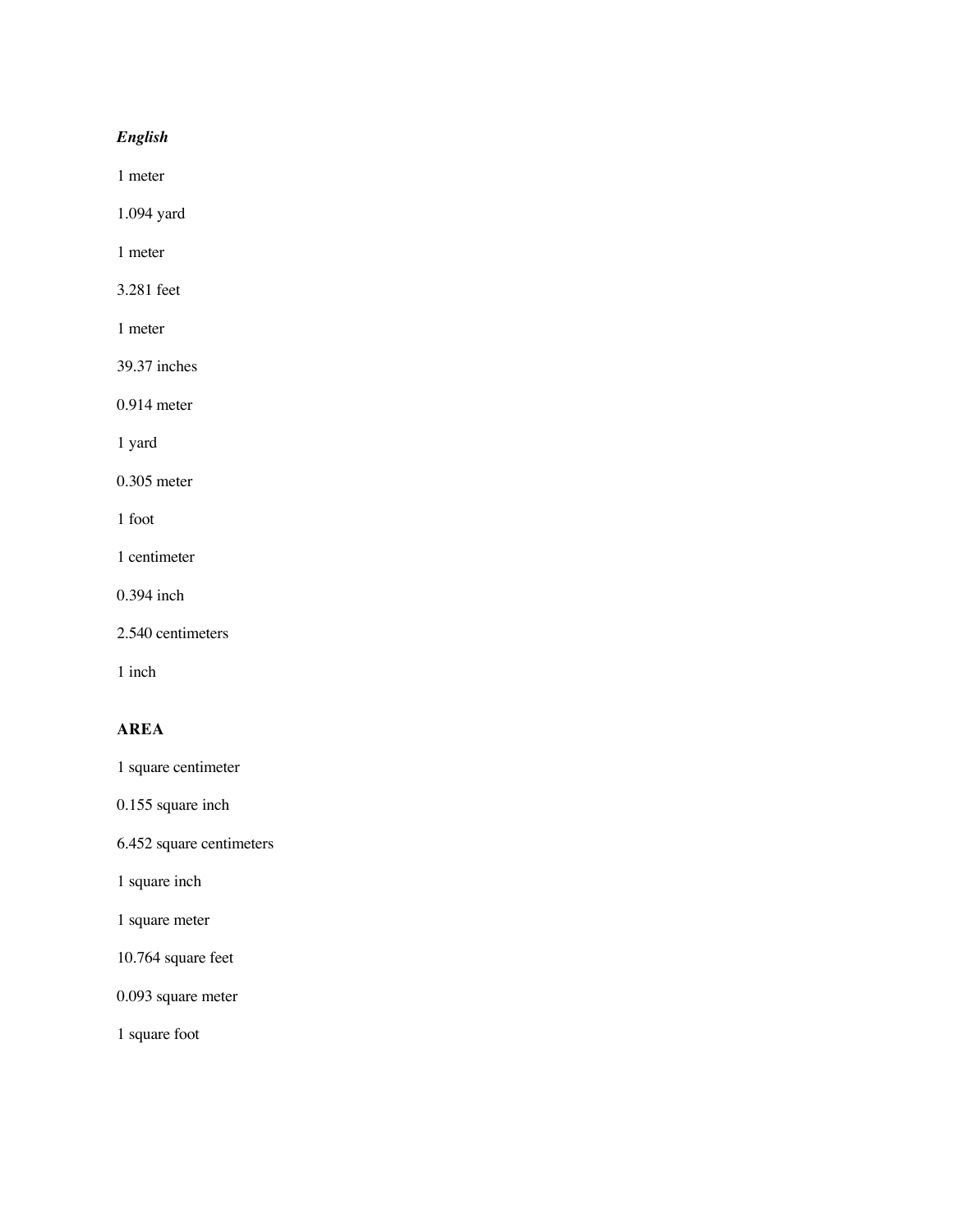### **VOLUME**

1 cubic centimeter

0.061 cubic inch

16387 cubic centimeters

1 cubic inch

1 cubic meter

35.314 cubic feet

0.028 cubic meter

1 cubic foot

3.785 liters

1 gallon (British)

1 liter

0.264 gallon

1 liter

1.057 quarts

0.946 liter

1 quart

### **WEIGHT**

1 kilogram

2.205 pound'

0.454 kilogram

1 pound

1 gram

0.0353 ounce (av)

28.349 grams

1 ounce (av)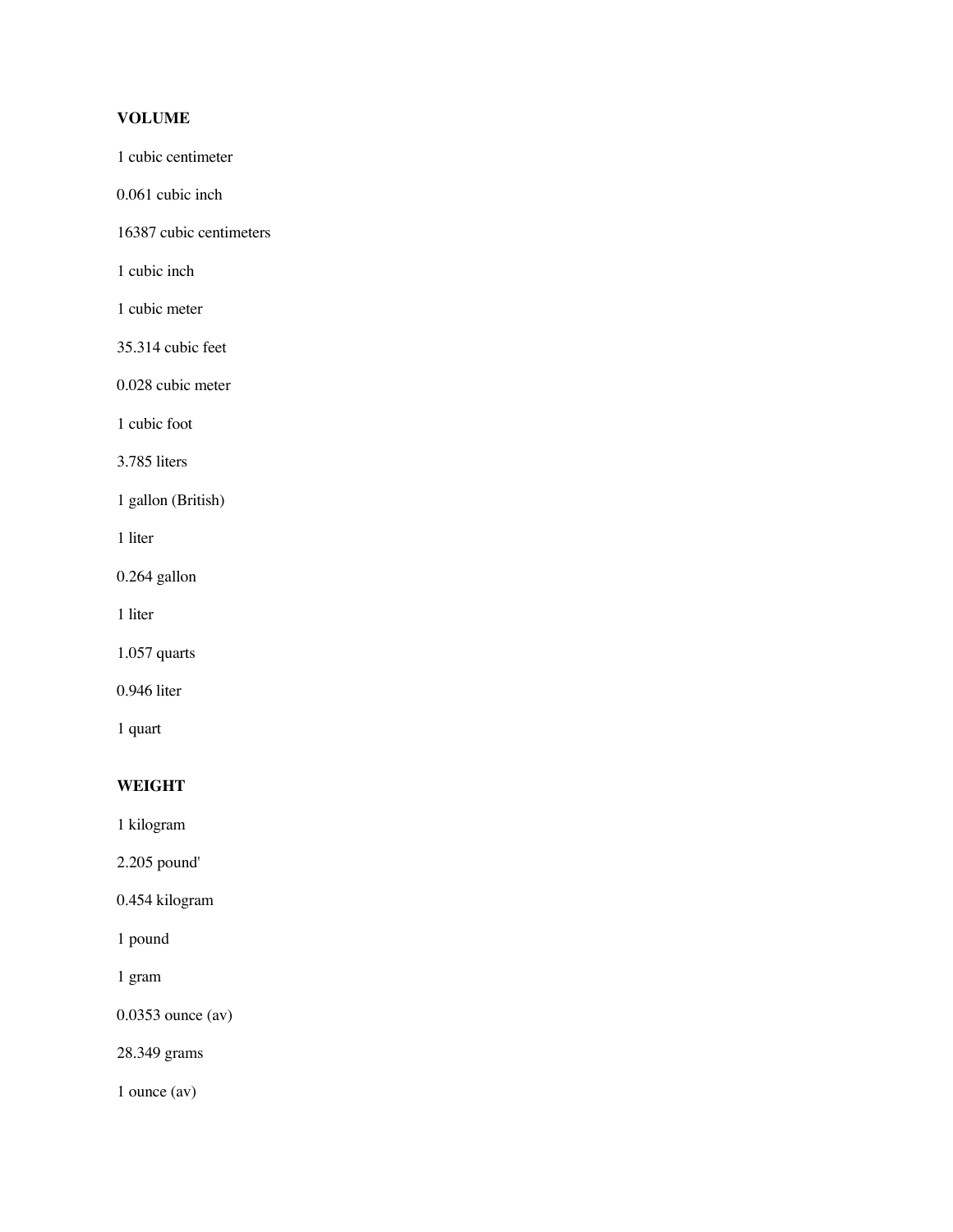# *English*

1 foot

12 inches

0.0833 foot

1 inch

1 yard

36 inches, 3 feet

1 square foot

144 square inches

1 square yard

9 square feet

1 cubic foot

1728 cubic inches

1 cubic yard

27 cubic feet

1 cubic foot

7.481 gallons

1 gallon

0.1337 cubic foot

1 pound

16 ounces

1 ton (short)

2000 pounds

## *Metric*

1 meter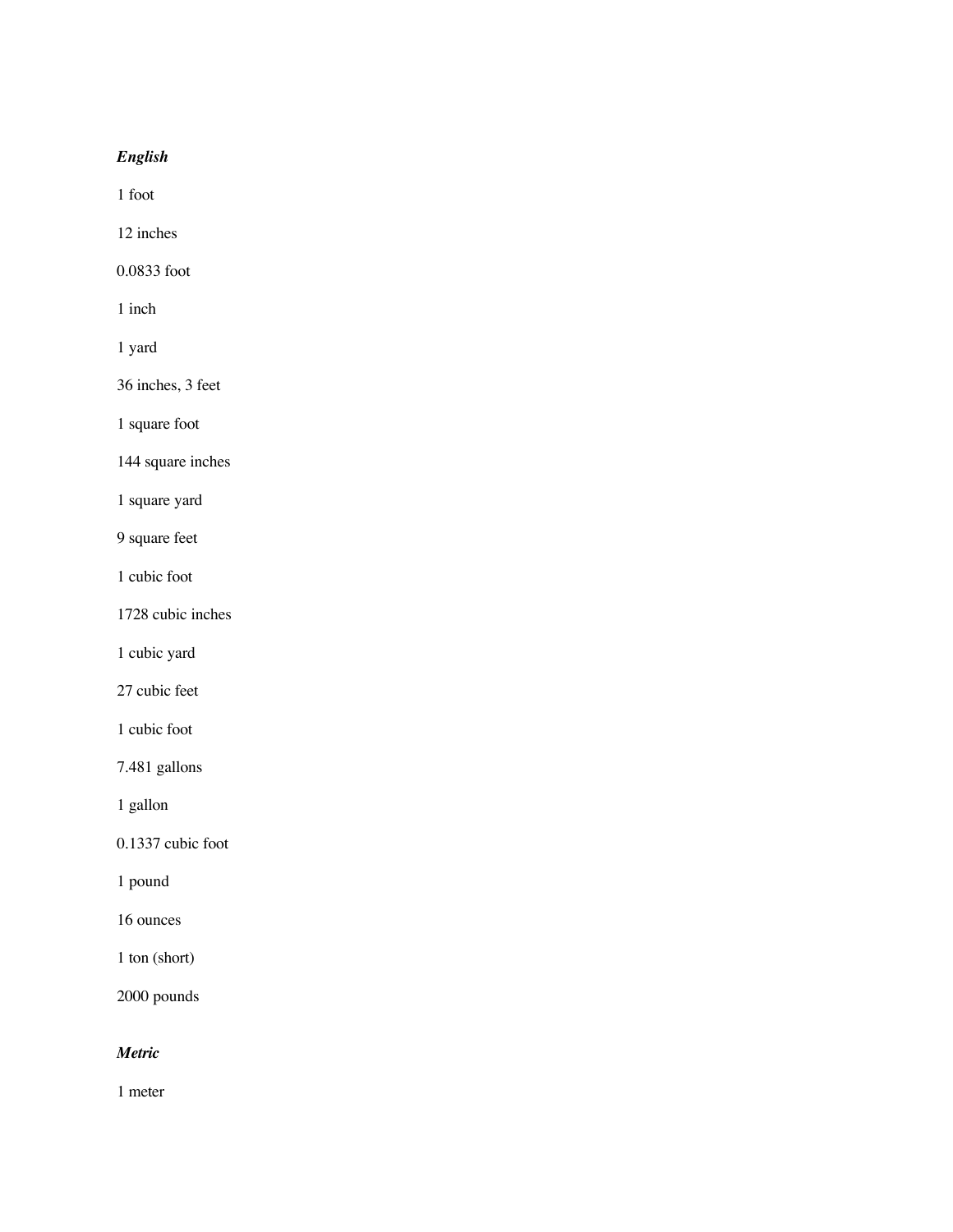100 centimeters, 1000 millimeter 1 square meter 10,000 square centimeter 1 cubic meter 100,000 cubic centimeters 1 kilogram 1000 grams

#### **Glossary**

1. *Absorption* - The taking in of water or other liquid into a soil mass.

2. *Adobe* - Any kind of clay soil which, when mixed with water to a plastic consistency (sometimes with a mechanical binder), can be made into a part of a structure. A structure, usually, a building block, made of such clay.

3. *Angle* - The figure formed by the intersection at a point of two lines. A right angle is such a figure in which the lines intersect at an angle of 90°.

4. *Azaras* - Split palm trunks used as earth mix reinforcement in the construction of floors and flat or domed roofs in the arid zones of west Africa. Azaras are approximately 8 feet long.

5. *Bauge* - A mixture consisting of clay soil and straw, used for building earth walls between forms (French).

6. *Batter Boards* - Light planks of wood nailed in a horizontal position to ground stakes. They are used to fix string lines which locate the boundaries of excavation or building.

7. *Bond* - A connection made by overlapping adjacent parts of a structure such as bricks. Also to hold together or solidify as a binder.

8. *Bond beam* - A horizontal beam, usually of concrete or wood, placed at the top of a wall to reinforce the wall. The bond beam helped to distribute the load of the rafters of the roof to the walls.

9. *Cajon* - A type of earth wall construction in which a clay soil mix of appropriate consistency is used in the form of wall panels supported by a structural wall frame. (Spanish.)

10. *Capillary rise* - The vertical rise of water in a fine grain soil due to natural forces within the small pore spaces.

11. *Clay* - The smallest grain size division of soils composed principally of flat particles smaller than 0.002 millimeters.

12. *Cob* - Walls built of a fairly stiff mixture of clay soil, water and small quantities of straw or other suitable mechanical binders. This mix is applied in consecutive layers without the use of shuttering. The walls faces are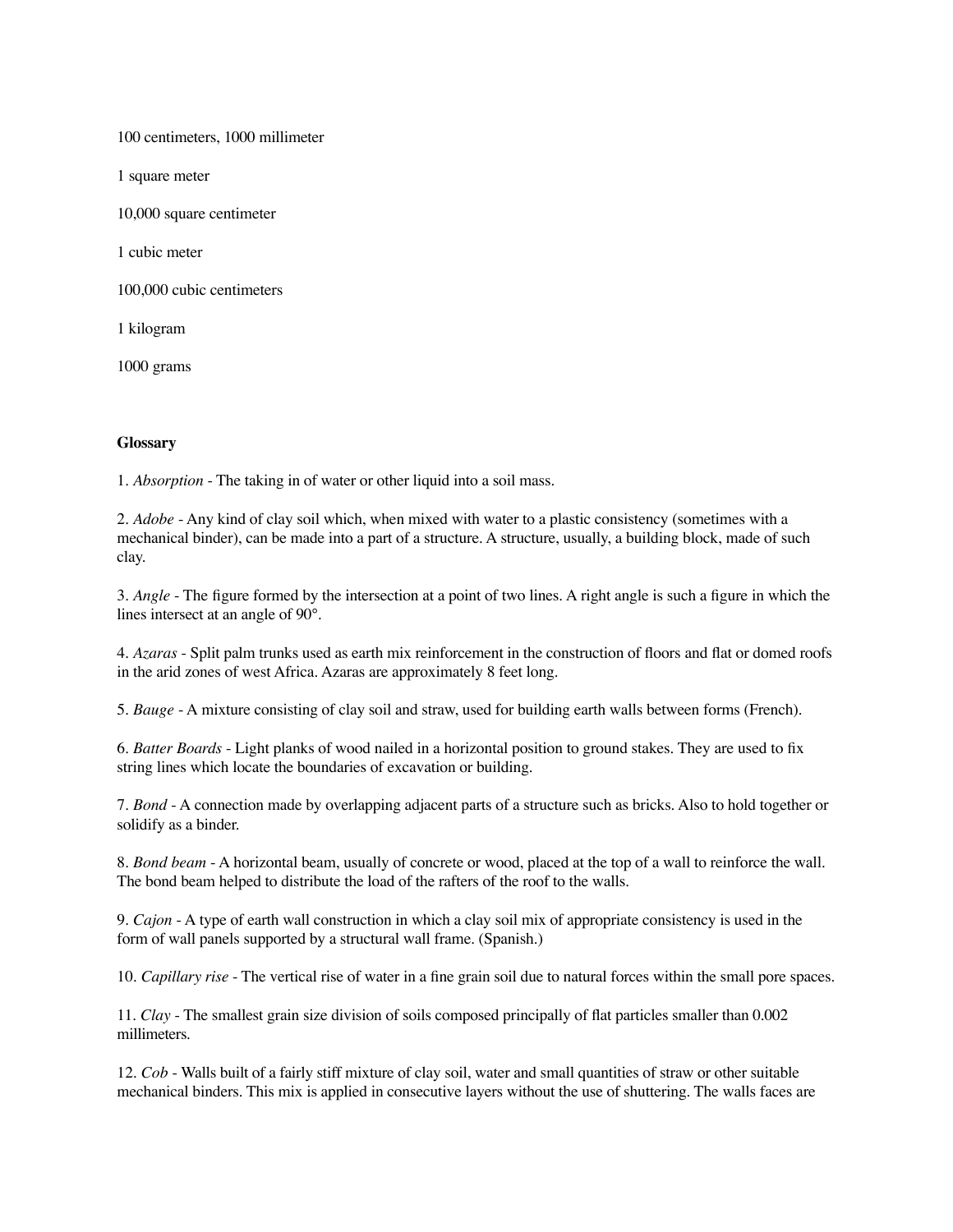pared down as the work proceeds. Cob walls have also been built of a mixture of crushed chalk and water.

13. *Cohesion* - The ability of two particles to stick together.

14. *Compaction* - The closer packing of soil particles by mechanical means to obtain a denser mass.

15. *Curing* - A time period in which the action of water in a stabilized soil mass causes the mass to be cemented together by the stabilizer.

16. *Dagga plaster* - A mixture of clay and sand used as a plaster to protect the walls and also as a mortar in laying up earth blocks. Often stabilizing admixtures are added.

17. *Durability* - The resistance of a material to wearing down.

18. *Emulsified asphalt* - A mixture of finely divided asphalt suspended in water and used in liquid form as a stabilizing agent in earth blocks.

19. *Fly ash* - The smallest size particle of slag or clinker; a product of the burning of coal or lignite.

20. *Foundation* - The lowest structural part of a building that connects the walls to the ground.

21. *Hydrometer* - A scientific device which, floating in a liquid, is calibrated to determine the specific gravity of the liquid.

22. *Impenetrable* - The ability of a soil material to restrict the flow or seepage of water to a negligible amount.

23. *Laterite, lateritic* - Clay soils formed under tropical climate conditions by the weathering of igneous rock. They consist chiefly of stable clays and hydroxides of iron and aluminum.

24. *Lintel* - A small beam that is used to span across a window opening to support the wall above the opening.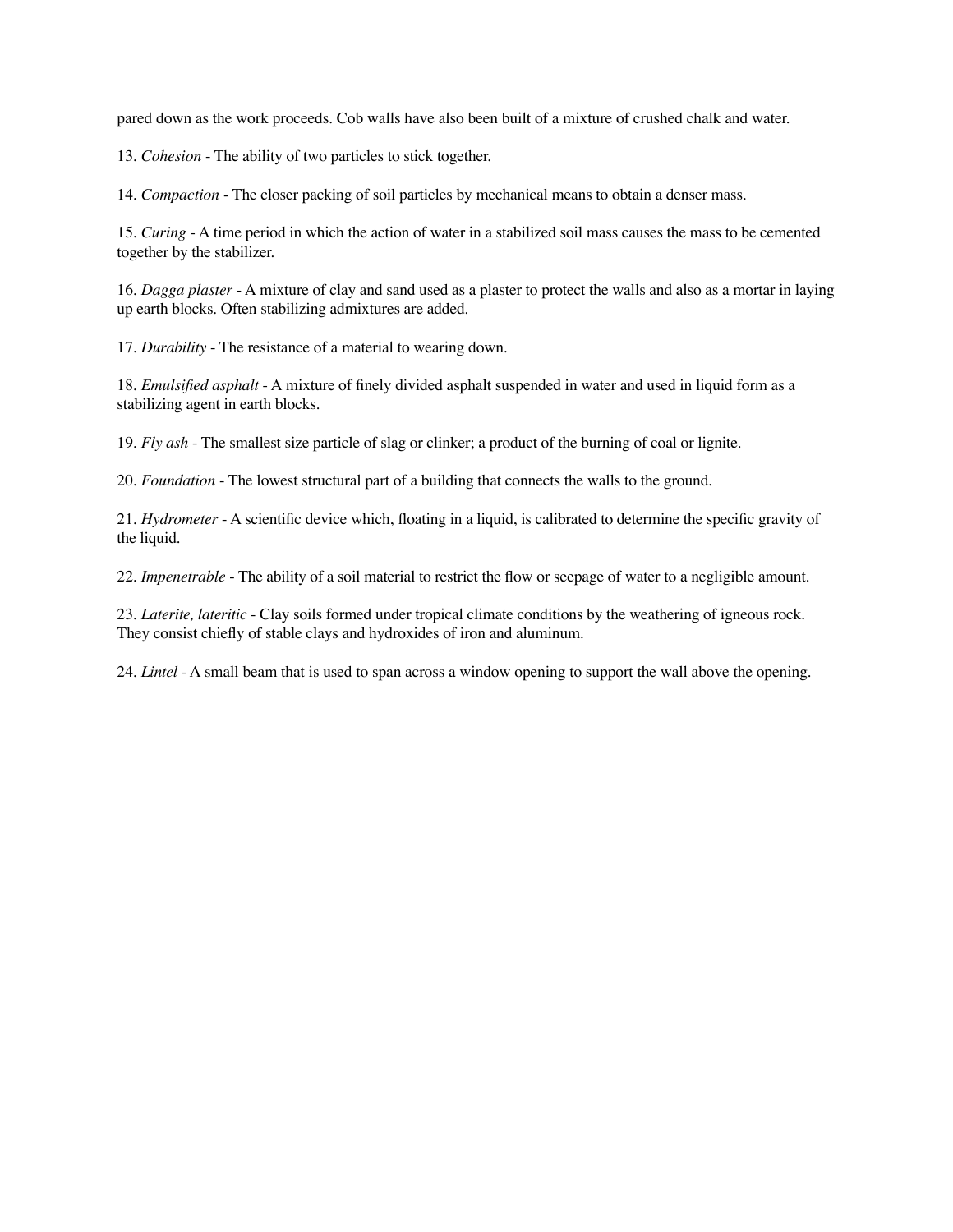

 $2"X 6"X 4'-4"$ USE 3 PIECES -**OVER** 3-FOOT OPENINGS IN  $\mathsf{e}^{\star}$ AND 9" WALLS.

USE 4 PIECES OF THIS SIZE OVER 3 FOOT OPENINGS IN 12" AND 15" WALLS.



Figure 95. Wood lintel.

25. *Liquid limits* - That moisture content in percent of dry soil weight at which the soil changes from a plastic to a liquid state.

26. *Mechanical analysis* - The determination of the grain size distribution of a soil material. Also known as a sieve analysis.

27. *Moisture content* - The amount of water contained in a soil material expressed as the weight of the water divided by the weight of the dry soil material in percent.

28. *Mortar* - A plastic mix of sand, cement and possible clay which is used to bond together building blocks.

29. *Nogging* - Rough earth, brick, or concrete masonry used to fill in the open spaces of a structural frame.

30. *Optimum moisture content* - The moisture content for a soil mix in which, for a given compactive effort; the densest specimen is obtained.

31. *Osiers* - A forte of wattle made of willow branches and dry wood rods which are woven into a basket like frame to receive a plaster of plastic earth.

32. *Pallet* - A small flat board that is used to carry a freshly made building block.

33. *Parallel* - The idea of two lines or planes that always remain an equal distance apart. As a result, they never cross.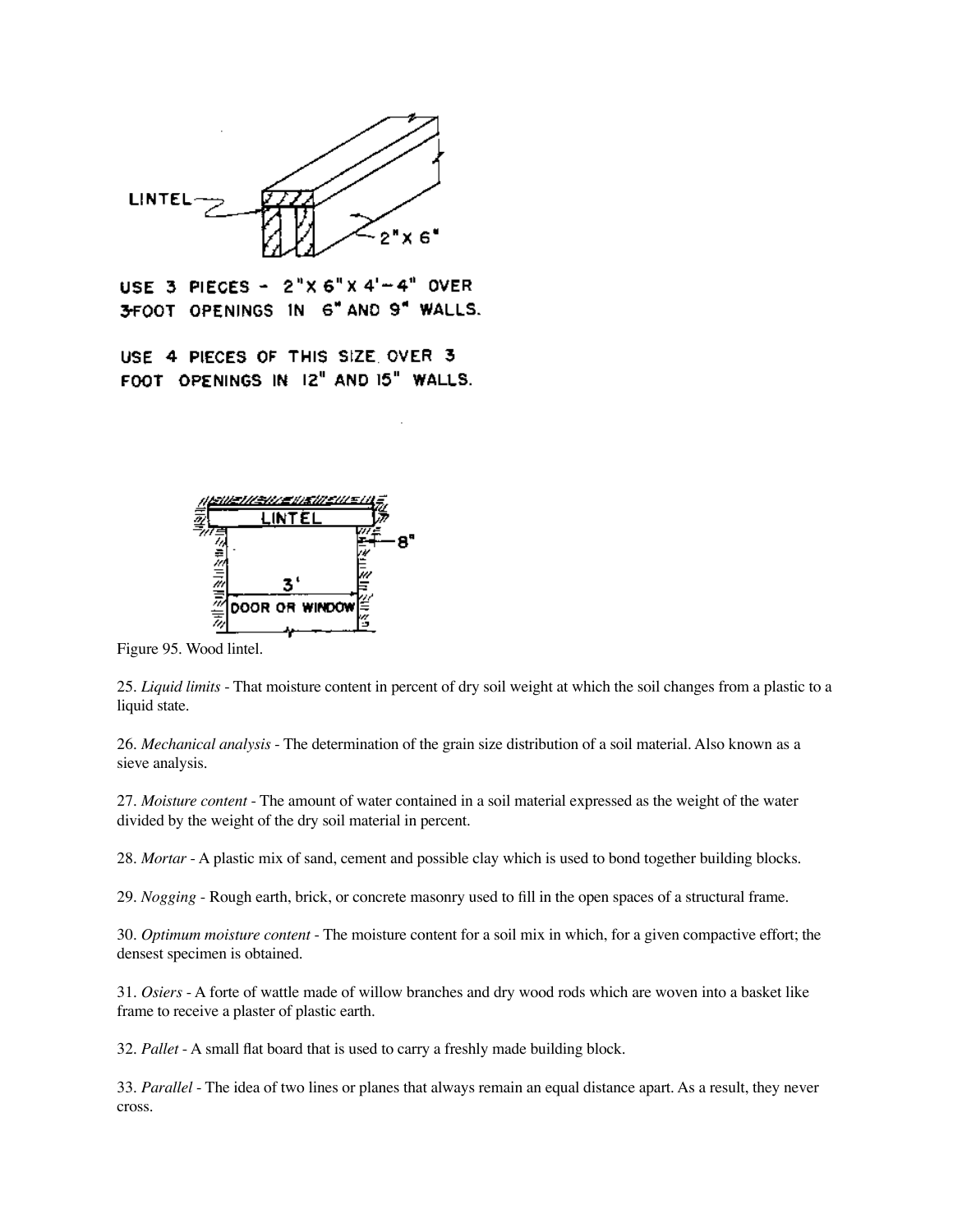34. *Permeable* - The passage of water or other liquid through a soil mass.

35. *Perpendicular* - The intersection of two lines so that a right angle or 90° angle is formed between the lines.

36. *Pise-de-terre* - The French term for rammed earth.

37. *Pitch* - The angle or slope of a roof, usually expressed as a ratio of the vertical rise to the horizontal distance such as a pitch of one to three. This would mean that for every three feet of horizontal distance, the roof would rise one foot.

38. *Plastic limit* - That moisture content in percent of dry soil weight at which the soil changes from a solid to a plastic state.

39. *Plasticity* - The ability of a moist soil to be deformed anti hold its shape. This indicates that the soil has cohesion anti contains clay particles,

40. *Plasticity index* - The numerical difference-between the liquid limit and the plastic limit.

41. *Plating* - A technique combining stabilized earth with common rammed earth by placing a thin cement stabilized soil mix against the outward side of the form work (forming the exterior wall face), the remainder being compacted with an ordinary unstabilized soil mix. Plating techniques may also be used in the manufacture of earth blocks.

42. *Poured adobe* - A mixture of clay, soil, and water, of a fairly moist consistency enabling it to be cast between form work and then left to dry. The process of casting may either be carried out in one operation to full wall height, or in successive operations by means of "climbing" form work. Rocks are often embedded in the earth.

43. *Pozzolan* - A mixture of fine particles which, though not a cement in itself, will combine with lime to form a cement.

44. *Puddled* mix - A mixture of soil with enough water so that a plastic mix which easily flows is formed. This is distinguished between a moist mix which has just enough water to lubricate the particles.

45. *Rammed earth* - A mixture of sandy clay soil and water, of a slightly moist consistency enabling it to be compacted between shuttering form monolithic walls or in molds for making individual blocks. Ramming may be carried out by either hand or machine tamping.

46. *Rectangle* - A four sided figure whose opposite sides are parallel. All four corners are right angles. Opposite sides are equal but adjacent side are not necessarily equal.

47. *Reinforcement* - A very strong material, usually steel rod or wire. placed in compacted soil to increase the strength of the structure.

48. *Sampling* - The obtaining by digging or boring of a representative amount of a natural soil in place. Also the separation of a small quantity of representative material from a larger quantity of loose soil material.

49. *Sand* - The smallest sized portion of the coarse soil materials. It is that portion of a soil material which passes the U. S. Standard Sieve No. 10 but is retained on the U. S. Sieve No. 200.

50. *Shrinkage* - The decrease in volume of a soil material caused by evaporation of water.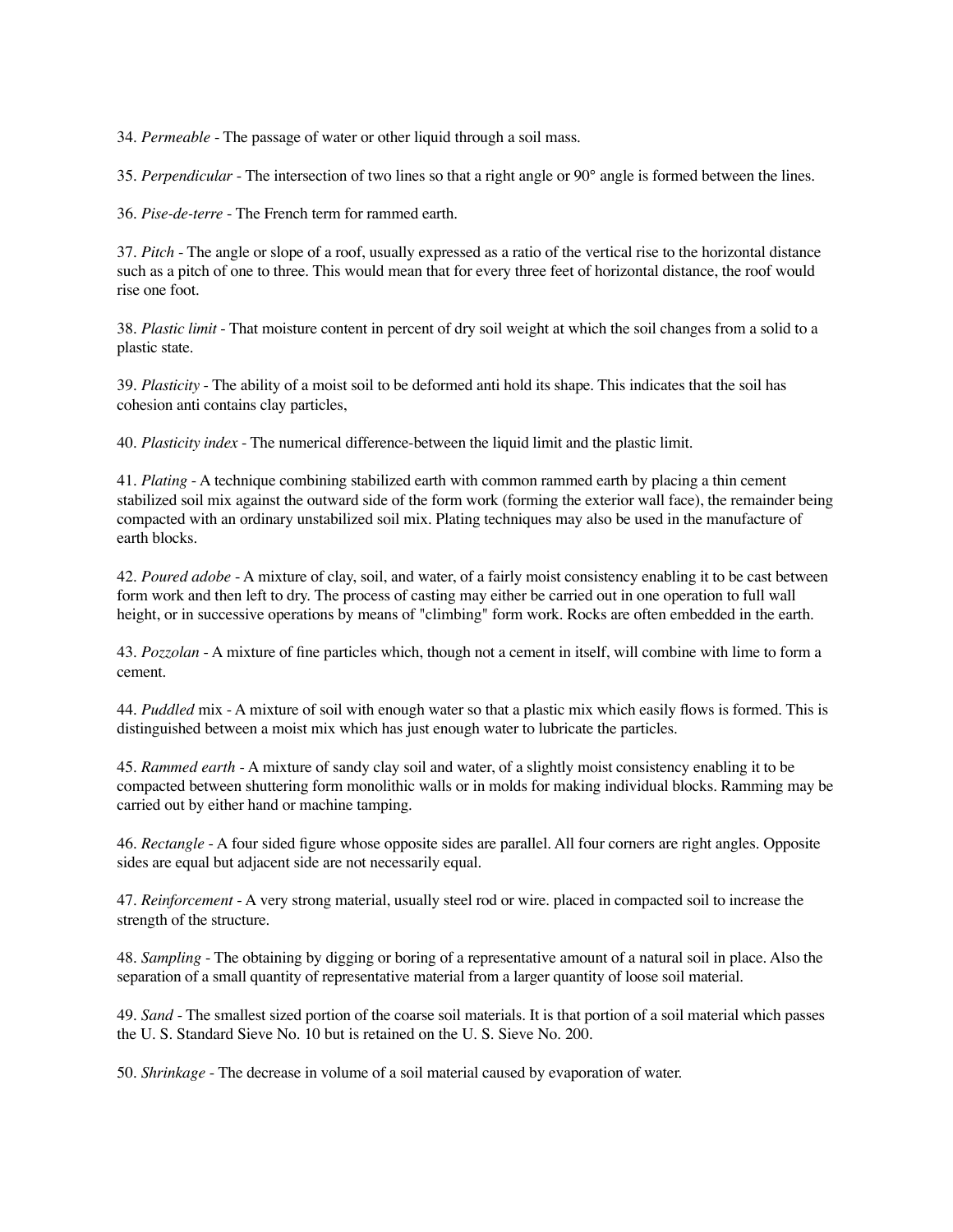51. *Shrinkage Limit* - That moisture content expressed in percent of dry soil weight below which a change in moisture content causes no change in volume of the soil mass.

52. *Silt* - The larger sized portion of the fine grain soil particle usually defined as the material passing a U. S. Standard No. 200 Sieve down to the minimum size of .005 millimeters.

53. *Slurry* - A mixture with soil with enough water to make a very soupy liquid that will easily pour.

54. *Sod locust* - Houses with walls and perhaps roofs constructed of close matted sod cut into blocks. Usually laid in the wall with grassy side down. Used extensively in early days of the development of the Great Plains area of the United States of America.

55. *Specific Crudity* - The ratio of the unit weight of a given material to the unit weight of water.

56. *Stabilization* - The Improvement of soil properties by the addition of proven materials which will either cement the soils, water proof the soil, or reduce volume changes.

57. *Stabilizer* - A material such as portland cement, lime, asphalt and many chemicals which will stabilize a soil material.

58. *Strength* - The ability of a material to resist applied forces. The strength of soil mixes is normally considered the strength in shear stress and is expressed in pounds per square or kilograms per square centimeter.

59. *Studding* - Structural members such as wooden planks or poles which are set vertically in a wall to support the weight of the roof.

60. *Tapia* - A form of adobe used in parts of Africa and Trinidad using a strong fibrous grass, often *sporobolus indicus*, cut into short lengths as a mechanical binder.

61. *Teroni* - A form of construction similar to adobe brick and "soddys" in its application in which a sod block is cut in its natural bed in marsh land. and, after sun curing, is laid up on a wall.

62. *Torchis* - A mixture consisting of clay soil and cow hair, used for building daub walls. (French.)

63. *Tubali* - A West African term for hand made, pear shaped "bricks" made from a mix consisting of clay soil, water, and short pieces of fresh or dried grass. Tubalis are laid with their wide base downward in a bed of mortar, three, four or more abreast, Consecutive courses are placed with their bases interlocking between the pointed top of the lower course. Tubali walls am built with a taper.

64. *Vigas* - Poles used as rafters for earth roof construction.

65. *Wattle* and daub - A woven frame of small branches which is smeared or daubed with plastic earth, the operation being continued until all construction cracks are filled.

Since 1961 when the Peace Corps was created, more than 80,000 U.S. citizens have served as Volunteers in developing countries, living and working among the people of the Third World as colleagues and co-workers, Today 6 000 PCVs are involved in programs designed to help strengthen local capacity to address such fundamental concerns as food production, water supply, energy development, nutrition and health education and reforestation.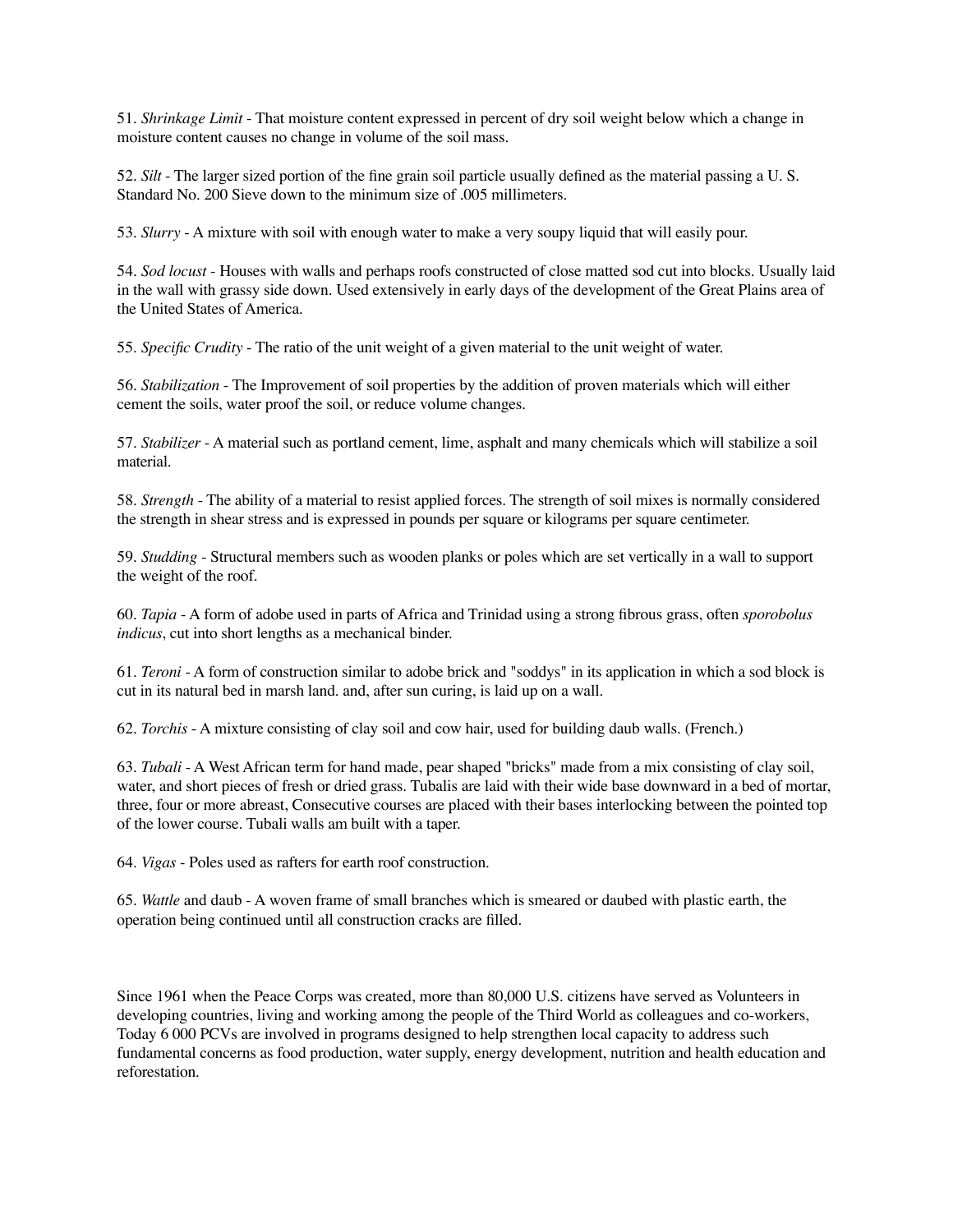Peace Corps overseas offices:

BELIZE

P. O. Box 487

Belize City

### BENIN

B. P. 971

Cotonou

BOTSWANA

P. O. Box 93

Gaborone

**CAMEROON** 

B P 817

Yaounde

## CENTRAL AFRICAN REPUBLIC

B P 1080

Bangui

CHILE

Casilla 27-D

Santiago

COSTA RICA

Apartado Postal

1266

San Jose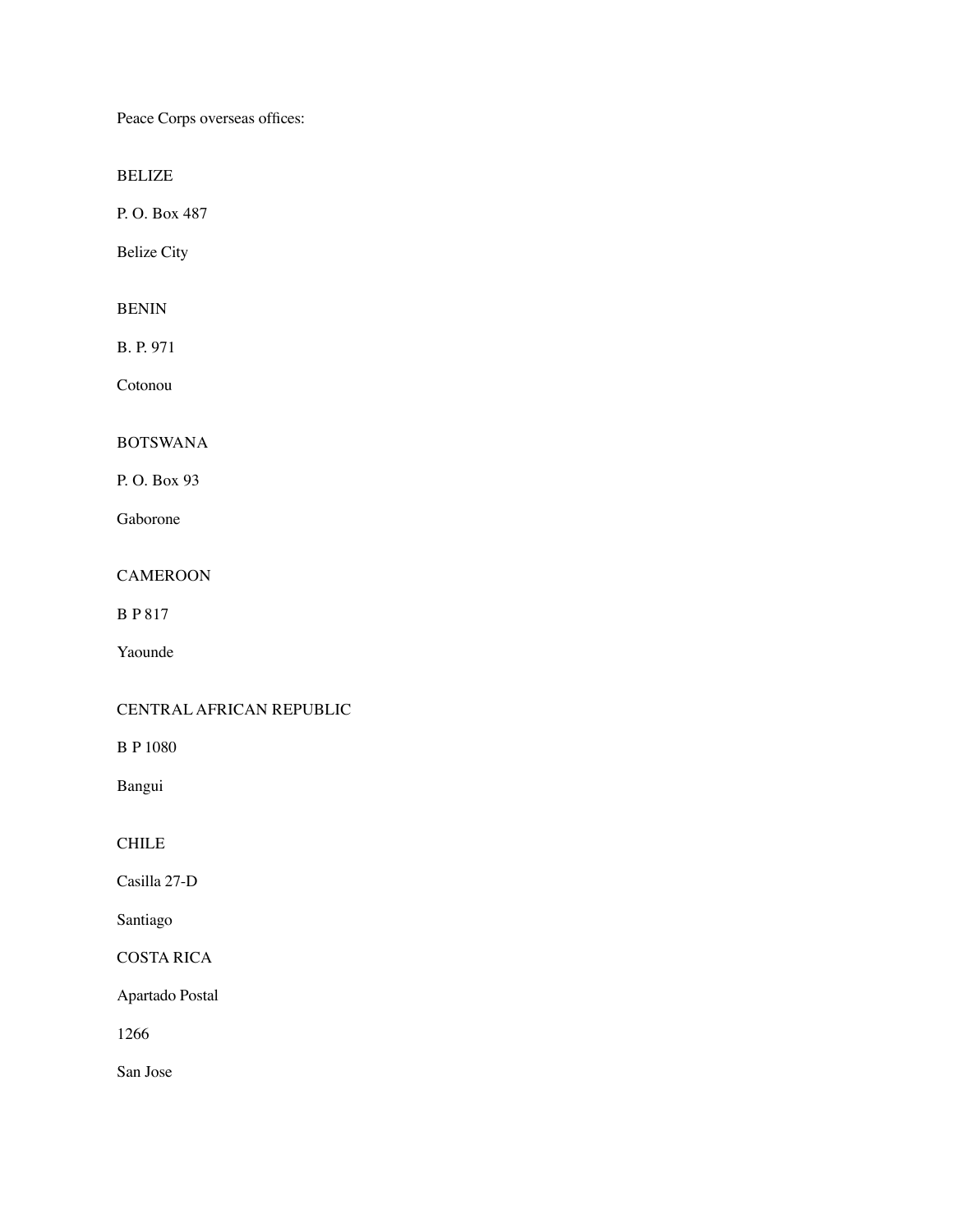### DOMINICAN REPUBLIC

Apartado Postal

1412

San Domingo

## EASTERN CARIBBEAN

Including: Antigua, Barbados, Grenada, Montserrat, St. Kitts-Nevis, St. Lucia, St. Vincent, Dominica "Erin Court" Bishops Court Hill

P. O. Box 696-C

Bridgetown, Barbados

## ECUADOR

Casilla 635-A

Quito

FIJI

P. O. BOX 1094

Suva

**GABON** 

BP 2098

Libreville

GAMBIA, The

P. O. Box 5796

Accra (North)

## GHANA

P.O Box 5796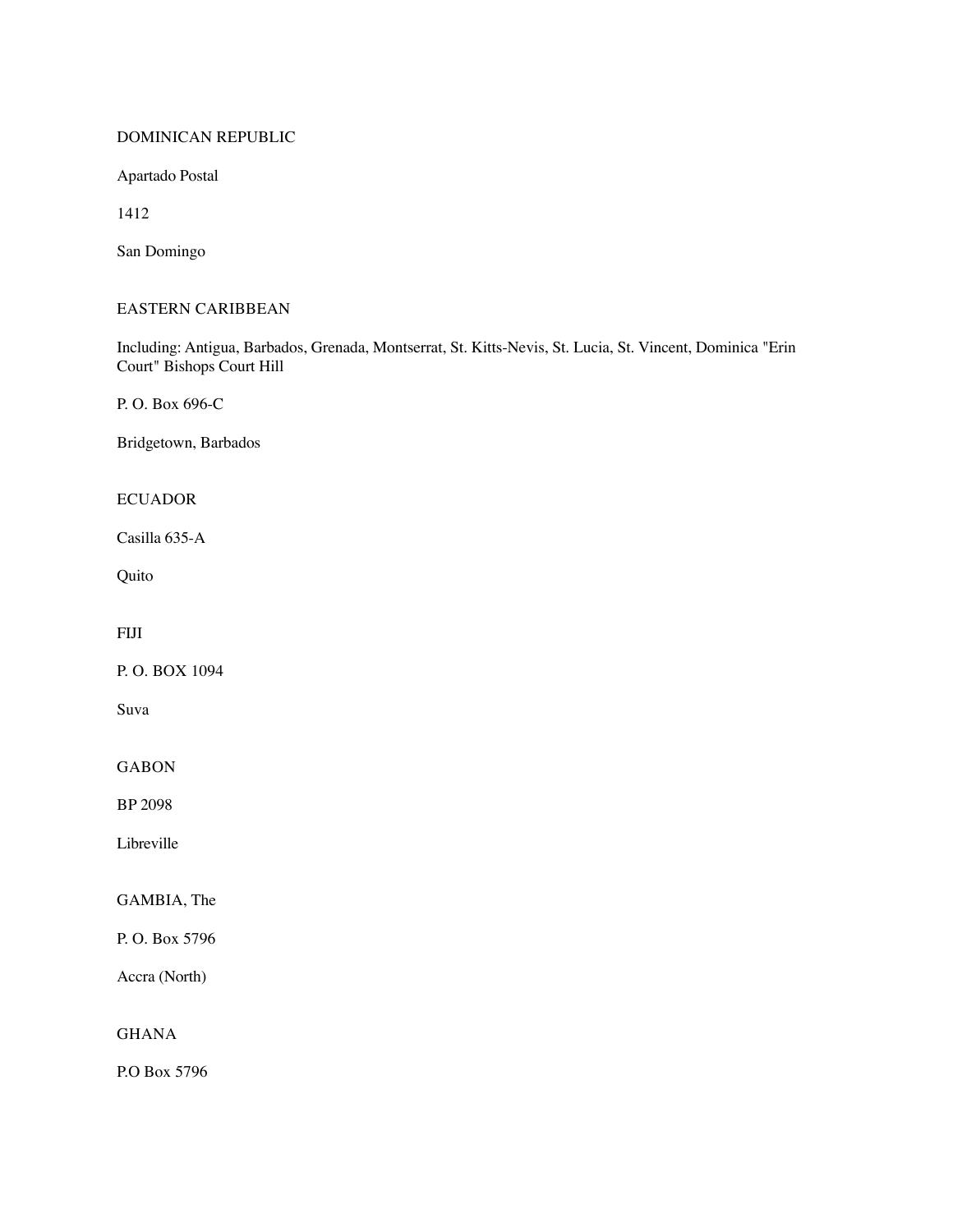Accra (North)

GUATEMALA

6a Avenida 1-46

Zona 2

Guatemala

## HONDURAS

Apartado Postal

C-51

Tegucigalpa

## JAMAICA

9 Musgrove Avenue

Kingston 10

### KENYA

P. O. Box 30518

Nairobi

## LESOTHO

P. O. Box 554

Maseru

## LIBERIA

Box 707

Monrovia

### MALAWI

Box 208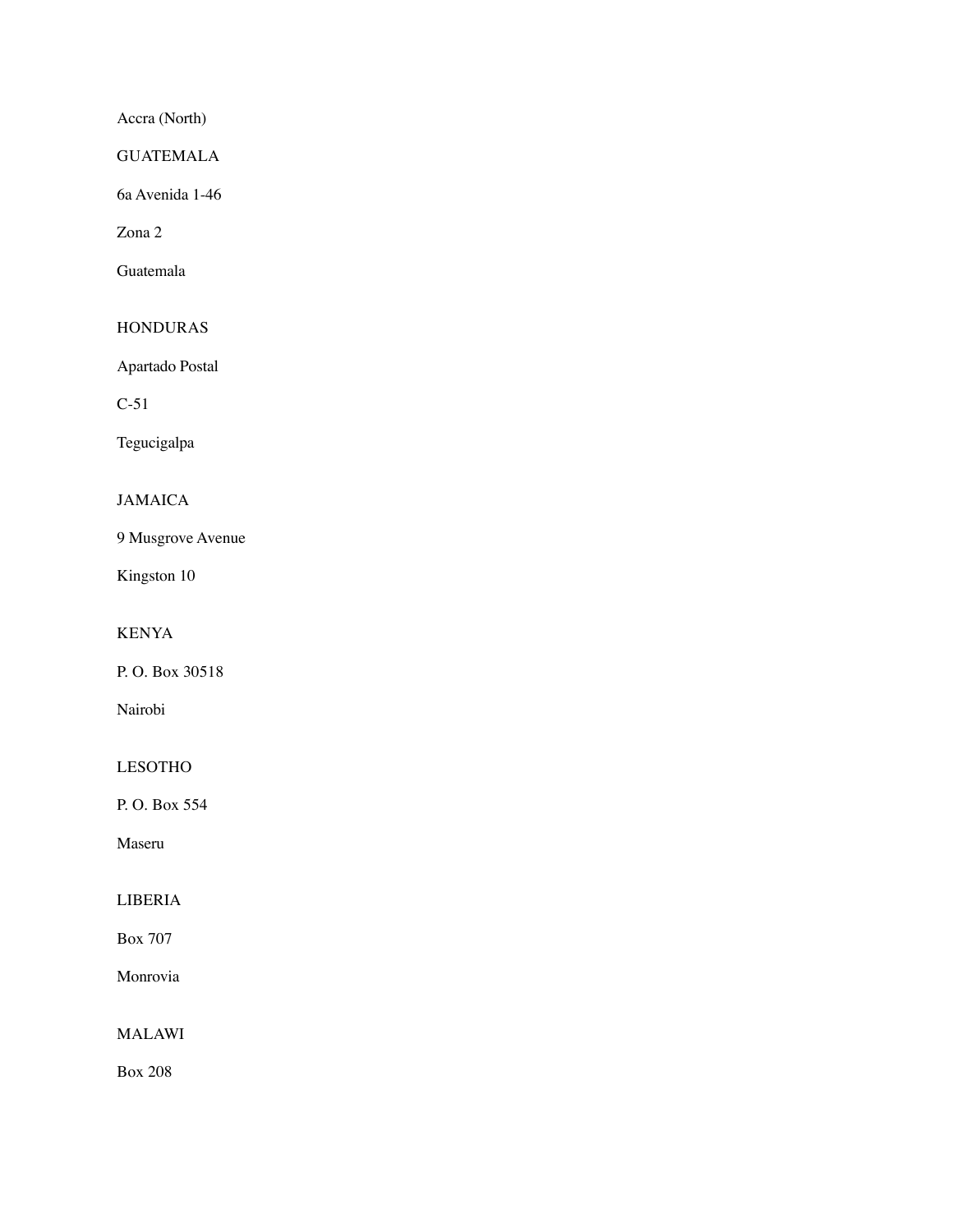Lilongwe

MALAYSIA

177 Jalan Raja Muda

Kuala Lumpur

MALI

BP 222

Box 564

MAURITANIA

B P 222

Nouakchott

## MICRONESIA

P.O. Box 336

Saipan, Mariana

Islands

## MOROCCO

1, Rue Benzerte

Rabat

NEPAL

P. O. Box 613

Kathmandu

NIGER

B P 10537

Niamey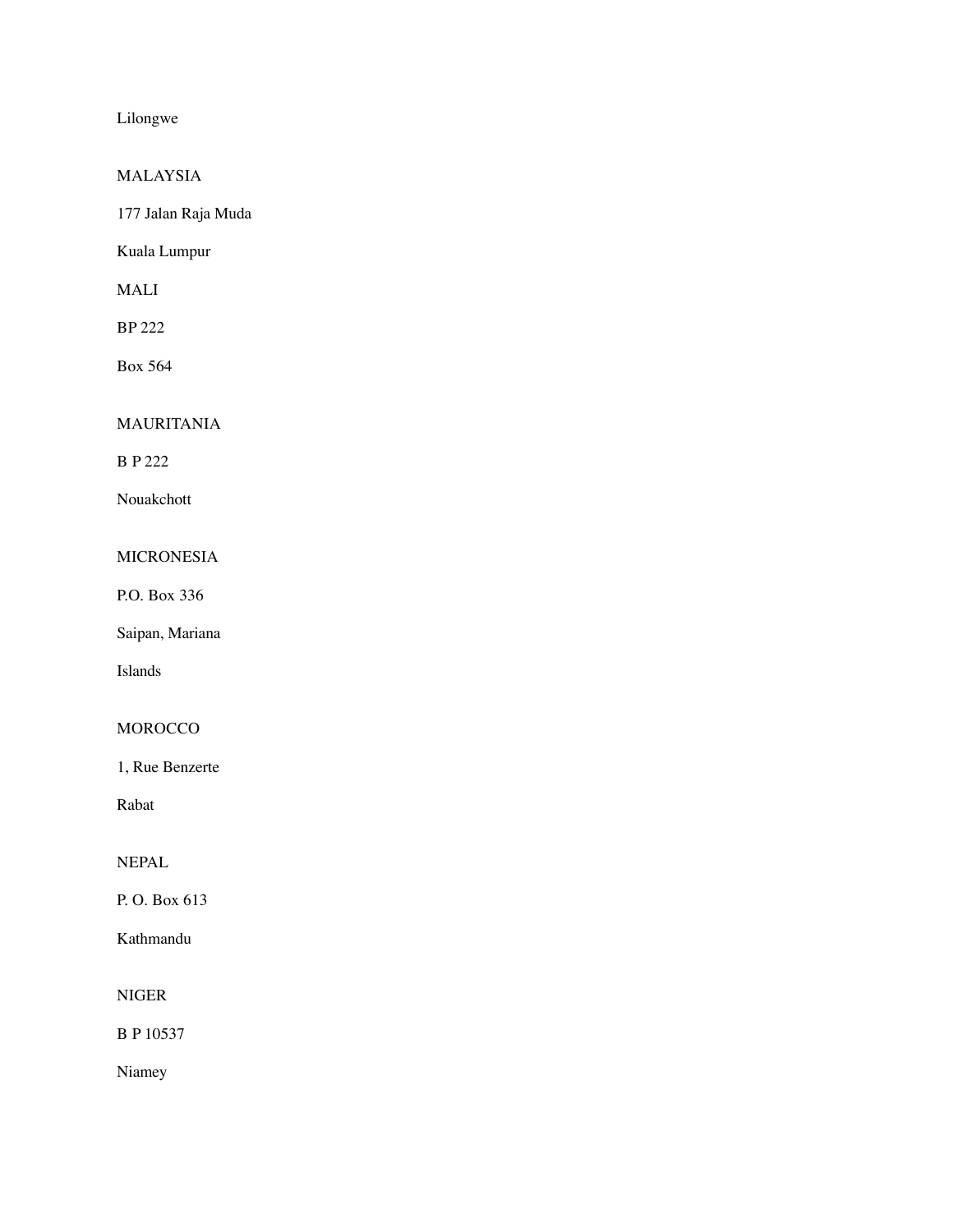### OMAN

P.O Box 966

Muscat

PAPUA NEW GUINEA

c/o American Embassy

Port Moresby

## PARAGUAY

c/o American Embassy

Asuncion

#### PHILIPPINES

P. O. Box 7013

Manila

RWANDA

c/o American Embassy

Kigali

SENEGAL

B P 254

Dakar

## SEYCHELLES

Box 564

Victoria

## SIERRA LEONE

Private Mail Bag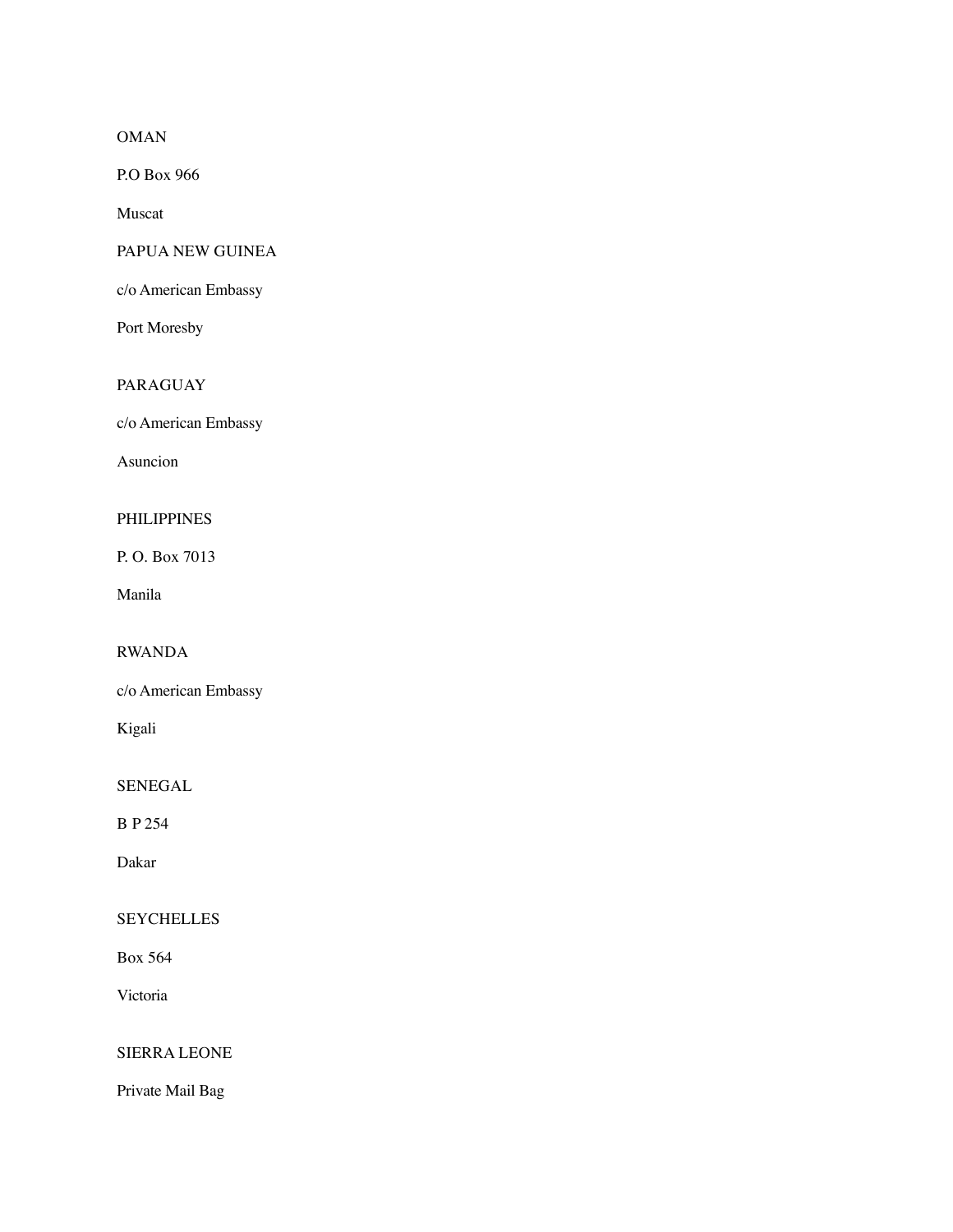Freetown

#### SOLOMON ISLAND

P. O. Box 547

Honiara

## TANZANIA

Box 9123

Dar es Salaam

## THAILAND

42 Soi Somprasong 2

Petchburi Road

Bangkok 4

TOGO

B P 3194

Lome

TONGA

B P 147

Nuku' Alofa

TUNISIA

8, Ave. Louis Braille

Tunis

WESTERN SAMOA

P.O Box 880